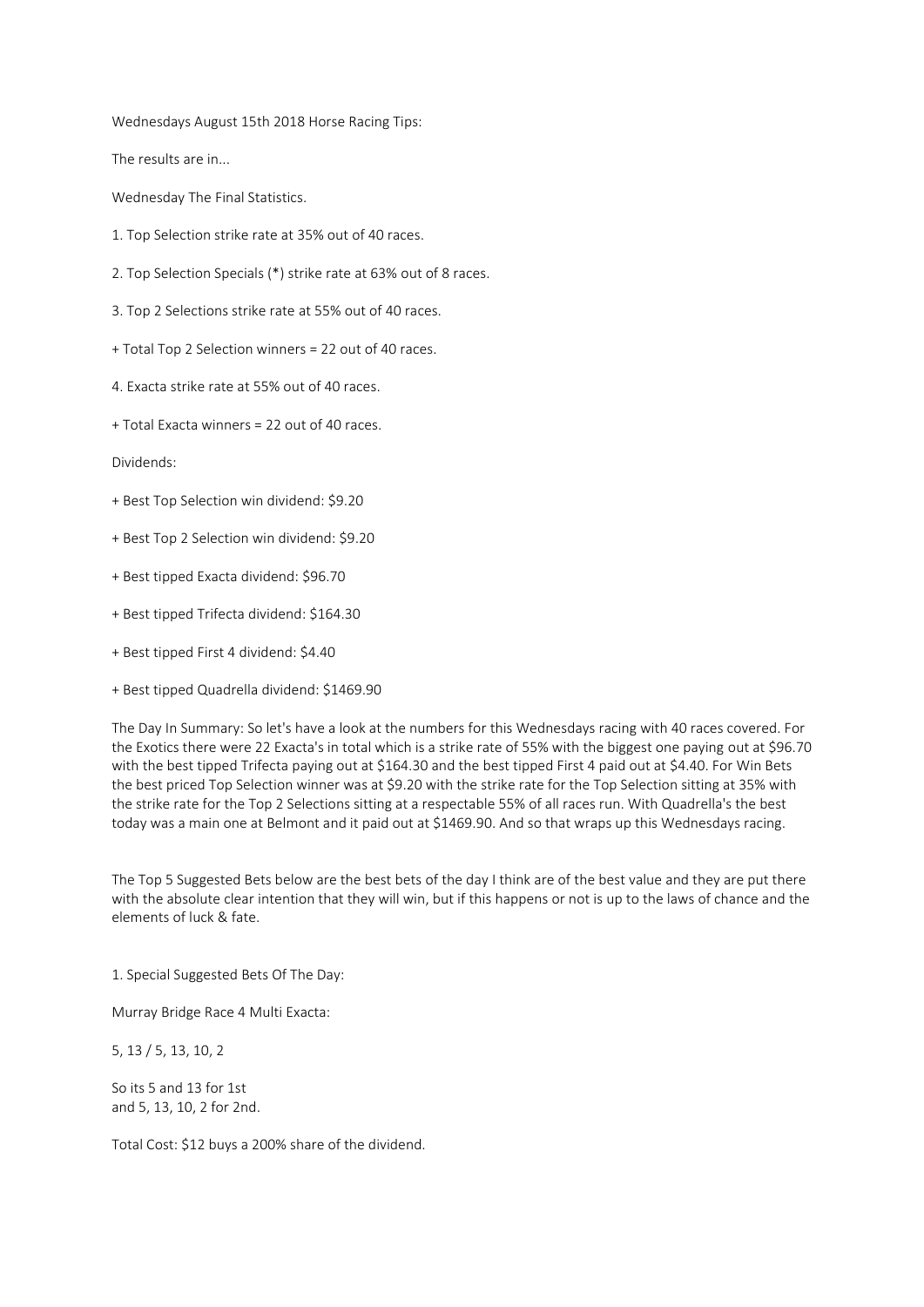2. Where The Money Is: Those runners which stand out as being well supported early.

Sandown Race 7 No 13 Moscow Red at \$7.00 and someone is a little keen on this one early in betting so might be worth a watch.

Final Result - Finished 1st and paid out at \$9.20

3. Best Longshot's Of The Day:

Nothing to report today.

4. Best Multi Bet Of The Day:

Nothing to report today.

5. Best Quaddie Of The Day:

Sandown Quadrella:

Race 6: (P) 16, 15, 14, 12 Race 7: (P) 13, 10, 16, 1 Race 8: (P) 7, 14, 11, 8 Race 9: (P) 8, 12, 7, 2

Total Cost: \$13 buys a 5% share of the dividend.

Wednesdays Predicted Betting Outlook:

Sandown and the early money for the 1st 3 race is Good and race 1 looks predictable whilst race 2 look predictable but with a little luck required and race 3 look obvious with races 4 onward's the early money is Good and there is value on this card so it will be of some definite interest. Doomben and the early money for the 1st 3 races is Good and these races look quite predictable so hopefully it will be a great start here today with races 4 onward's the early money is Good and there is once again value in these races so quite hopeful at this point. Canterbury and the early money for the 1st 3 races is Good and these races do look quite predictable so a good start here hopefully with races 4 onward's the early money is Good and there is some value with these races so things look promising at this point in time. Murray Bridge and the early money for the 1st 3 races is OK and these races look predictable but a little luck is going to be needed so show a little caution here early with races 4 onward's the early money is OK and there looks to be value in these races which seems to be the theme of the day so far so hopeful. And finally Belmont and the early money is Low so take this meeting on trust although on the upside there are some nice chances later this afternoon so there is some hope.

Today's Race Tips:

Key Notes:

(\*) Denotes "Special" so the Top Selection should really win.

(P) Denotes "Predictable" so overall race has a Higher Probability of success within the given 4 selections.

(O) Denotes an "Open" Race with many possibilities so Uncertain Of Outcome within selections.

Sandown Race Tips:

Race 1: (P) 2, 10, 5, 16 - Winner (2) \$5.30 Exacta \$60.30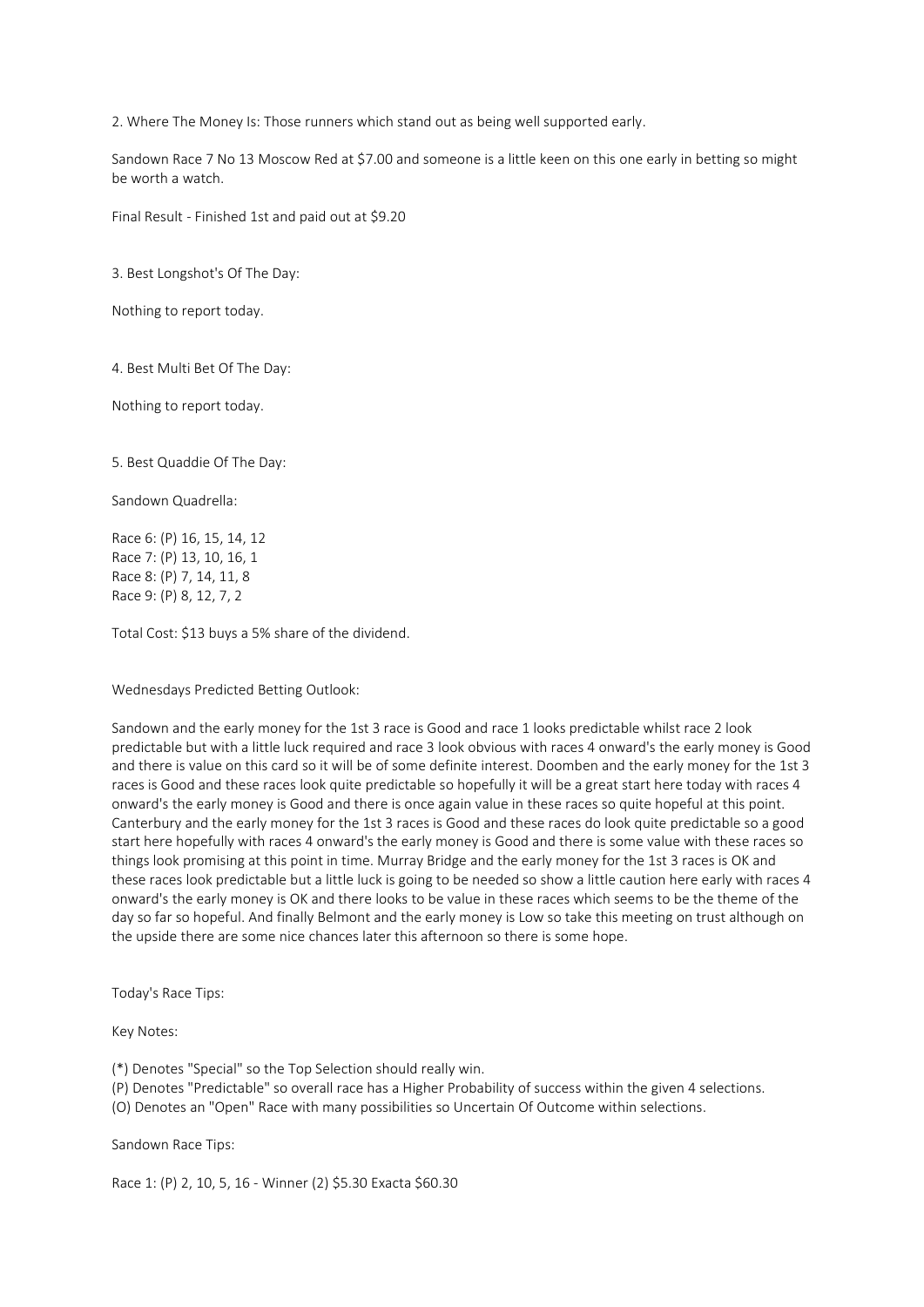Race 2: (P) 2, 3, 1, 5 - 2nd - Loss Race 3: (\*) 6, 1, 5, 7 - Winner (2) \$3.80 Exacta \$35.10 Trifecta \$81.80 Race 4: (P) 4, 8, 2, 6 - Winner (4) \$5.20 Race 5: (\*) 9, 5, 2, 6 - Winner (1) \$2.80 Race 6: (P) 16, 15, 14, 12 - 2nd, 3rd and 4th - Loss Race 7: (P) 13, 10, 16, 1 - Winner (1) \$9.20 Exacta \$96.70 Race 8: (P) 7, 14, 11, 8 - 2nd, 3rd and 4th - Loss Race 9: (P) 8, 12, 7, 2 - 2nd - Loss

Doomben Race Tips:

Race 1: (\*) 5, 2, 3, 1 - Winner (1) \$1.60 Exacta \$10.70 Trifecta \$37.30 Race 2: (\*) 1, 3, 4, 5 - Winner (1) \$1.10 Exacta \$2.90 Trifecta \$3.00 First 4 \$4.40 Race 3: (P) 1, 6, 2, 3 - Winner (1) \$3.30 Exacta \$12.10 Race 4: (P) 8, 7, 9, 1 - Winner (2) \$6.30 Exacta \$19.80 Early Quadrella \$52.30 Race 5: (P) 9, 4, 7, 8 - Winner (2) \$5.10 Exacta \$14.30 Race 6: (P) 8, 2, 7, 9 - Winner (4) \$5.60 Exacta \$21.00 Race 7: (P) 4, 10, 12, 3 - Winner (1) \$1.80 Race 8: (P) 1, 7, 9, 8 - Winner (1) \$3.40 Quadrella \$407.40

Canterbury Race Tips:

Race 1: (\*) 4, 1, 5 - Winner (1) \$1.50 Exacta \$1.30 Trifecta \$1.80 Race 2: (P) 1, 7, 2, 6 - 2nd and 3rd - Loss Race 3: (P) 7, 3, 1, 6 - 2nd, 3rd and 4th - Loss Race 4: (P) 10, 3, 6, 7 - Winner (3) \$4.10 Exacta \$14.90 Trifecta \$96.90 Race 5: (P) 12, 1, 6, 7 - Winner (2) \$2.00 Race 6: (P) 5, 6, 9, 14 - Winner (2) \$6.20 Exacta \$31.90 Race 7: (P) 11, 5, 1, 7 - Winner (1) \$2.50 Exacta \$7.80 Trifecta \$38.90 Quadrella \$212.70

Murray Bridge Race Tips:

Race 1: (P) 4, 2, 3, 7 - Winner (2) \$2.40 Exacta \$15.80 Race 2: (P) 1, 11, 7, 2 - Winner (1) \$3.90 Exacta \$13.20 Trifecta \$45.20 Race 3: (P) 7, 6, 8, 4 - Winner (3) \$5.10 Race 4: (P) 5, 13, 10, 2 - Winner (4) \$1.90 Exacta \$5.60 Early Quadrella \$168.80 Race 5: (P) 6, 4, 1, 5 - Winner (3) \$4.00 Race 6: (P) 2, 9, 8, 7 - Winner (1) \$4.00 Race 7: (P) 2, 4, 5, 9 - 2nd, 3rd and 4th - Loss Race 8: (P) 4, 2, 11, 7 - Winner (3) \$4.70 Exacta \$21.90

Belmont Race Tips:

Race 1: (0) 2, 4, 5, 1 - Winner (2) \$3.30 Exacta \$25.70 Trifecta \$58.50 Race 2: (P) 11, 7, 3, 8 - Winner (1) \$3.20 Race 3: (P) 1, 5, 3, 9 - Winner (1) \$2.10 Exacta \$22.80 Race 4: (O) 3, 2, 5, 7 - 4th - Loss Race 5: (\*) 3, 6, 8, 7 - Winner (3) \$10.30 Exacta \$27.10 Trifecta \$164.30 Race 6: (\*) 5, 3, 2, 1 - Winner (3) \$14.20 Exacta \$69.30 Race 7: (P) 3, 1, 4, 2 - Winner (3) \$8.70 Race 8: (\*) 4, 9, 10, 2 - Winner (1) \$2.20 Exacta \$24.70 Quadrella \$1469.90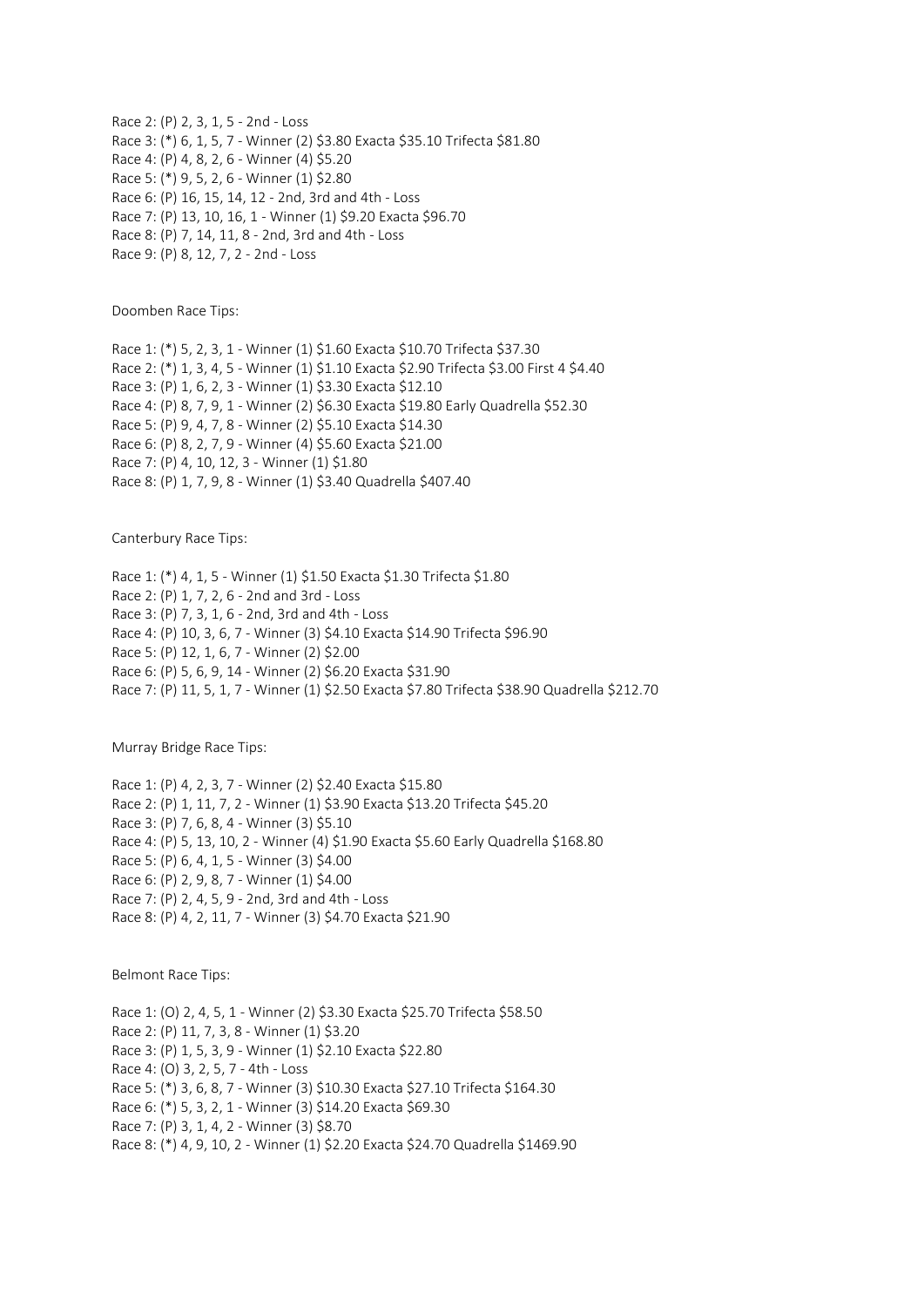Wednesdays August 8th 2018 Horse Racing Tips:

The results are in...

Wednesday The Final Statistics.

- 1. Top Selection strike rate at 42% out of 33 races.
- 2. Top Selection Specials (\*) strike rate at 75% out of 8 races.
- 3. Top 2 Selections strike rate at 48% out of 33 races.
- + Total Top 2 Selection winners = 16 out of 33 races.
- 4. Exacta strike rate at 36% out of 33 races.
- + Total Exacta winners = 12 out of 33 races.

Dividends:

- + Best Top Selection win dividend: \$12.70
- + Best Top 2 Selection win dividend: \$12.70
- + Best tipped Exacta dividend: \$24.40
- + Best tipped Trifecta dividend: \$86.00
- + Best tipped First 4 dividend: n/a
- + Best tipped Quadrella dividend: n/a

The Day In Summary: So let's have a look at the numbers for this Wednesdays racing with 33 races covered. For the Exotics there were 12 Exacta's in total which is a strike rate of 36% with the biggest one paying out at \$24.40 with the best tipped Trifecta paying out at \$86.00 and there were no tipped First 4's today. For Win Bets the best priced Top Selection winner was at \$12.70 with the strike rate for the Top Selection sitting at 42% with the strike rate for the Top 2 Selections sitting at a respectable 48% of all races run. With Quadrella's there were none tipped today. And so that wraps up this Wednesdays racing.

The Top 5 Suggested Bets below are the best bets of the day I think are of the best value and they are put there with the absolute clear intention that they will win, but if this happens or not is up to the laws of chance and the elements of luck & fate.

1. Special Suggested Bets Of The Day:

Sunshine Coast Race 4 Banker Exacta:

8 / 7, 4, 9

So its 8 for 1st and 7, 4, 9 for 2nd.

Total Cost: \$12 buys a 400% share of the dividend.

Final Result - A winner and paid out at \$30.00 for 400%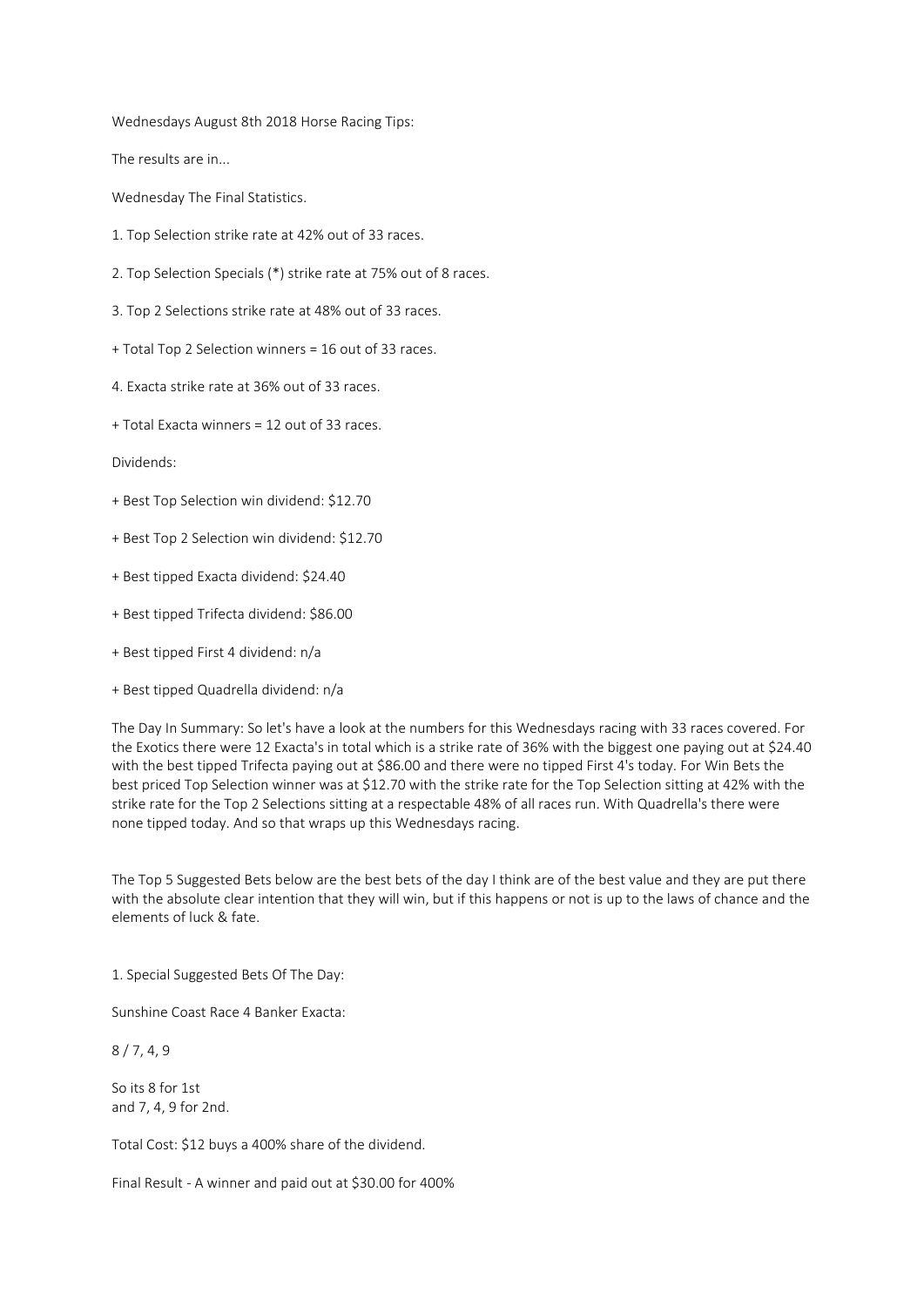2. Where The Money Is: Those runners which stand out as being well supported early.

Sunshine Coast Race 8 No 16 Iowa at \$9.00 and someone really like this one early in betting and is 2nd up from a spell today so hopefully it will fire.

3. Best Longshot's Of The Day:

Gawler Race 5 No 5 Pamela Joy at \$10.00 and there is early money for this one and is 1st up from a spell today so might fire fresh hopefully.

Final Result - A win as Finished 1st

4. Best Multi Bet Of The Day:

All bets are for the PLACE.

Sunshine Coast Race 7 No 9 | Race 8 No 16

Suggested Bet: \$10

5. Best Quaddie Of The Day:

Gawler Quadrella:

Race 5: (P) 5, 3, 4, 11 Race 6: (P) 5, 4, 6, 7 Race 7: (P) 4, 2, 1, 3 Race 8: (P) 8, 7, 10, 14

Total Cost: \$13 buys a 5% share of the dividend.

6. Bryan Guy Tips:

Prominent horse trainer who has a great strike rate and these are his best runners today. Bryan regularly publishes his best runners for the day on social media and if he posts I will report them here as they are definitely worth following as the man has a real talent for training good winners at great prices. If you want Bryan to train a horse for you he can be contacted on LinkedIn.

The stable has the following runner at the Sunshine Coast Turf Club today.

Race 4 No 9: Junction at \$8.50 - Might make a good place bet.

Wednesdays Predicted Betting Outlook:

Sunshine Coast and the early money for the 1st 2 races is OK and these don't look like hard affairs so there should not be too many problems here early with race 3 the early money is Good but this is an open affair so luck will be needed here with races 4 onward's the early money is Good and there is value on today's card so hopeful for the best with these races. Gawler and the early money for the 1st 3 races is OK and these races do look well and truly predictable but a touch of luck will be needed so use your best judgement here with races 4 onward's the early money is Good and these races look predictable and again today there is value to be found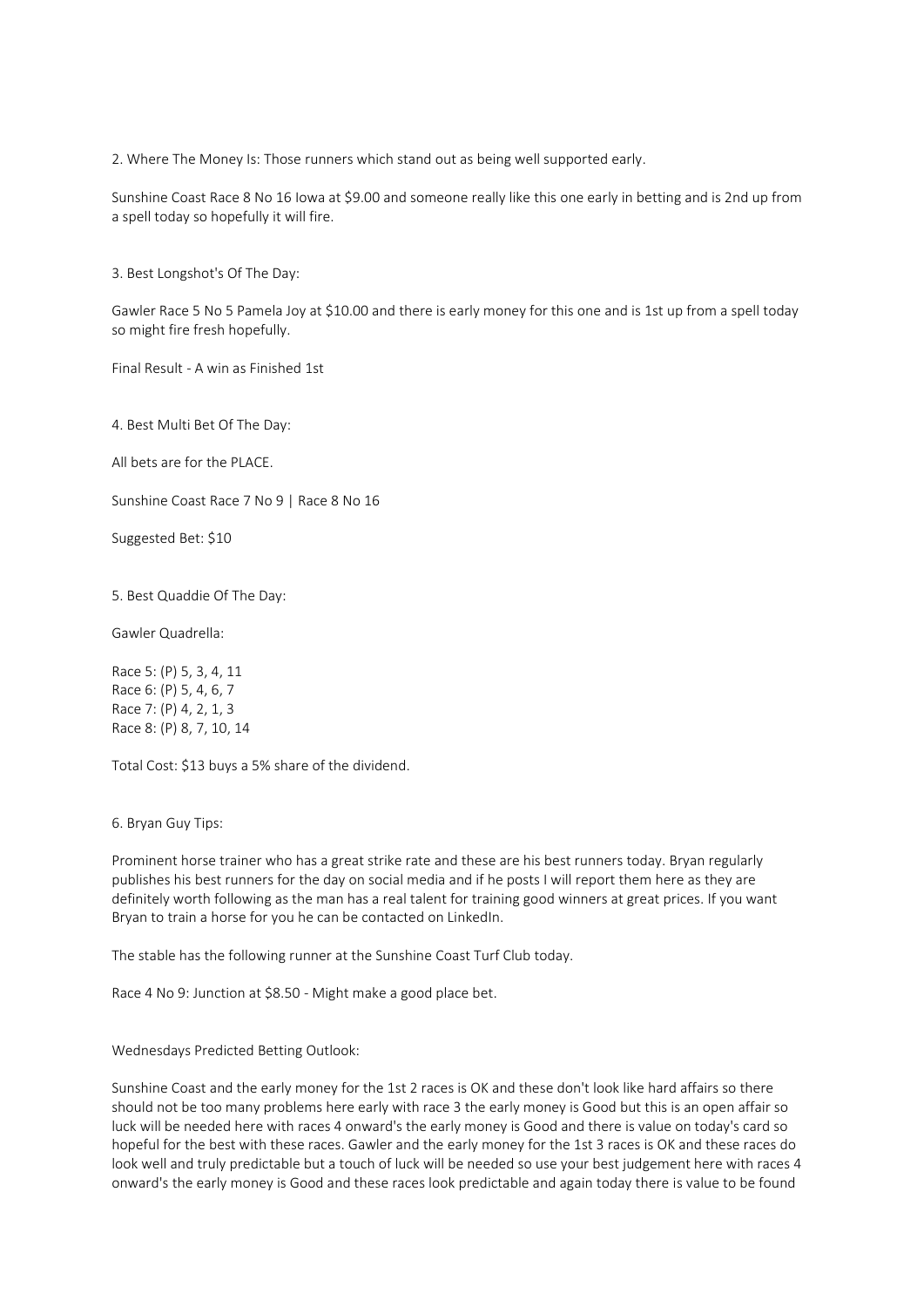here so hopeful for our chances here today. Canterbury and the early money for race 1 is Good and this looks a pretty predictable affair with races 2 and 3 the early money is Good and again these look predictable with races 4 onward's the early money is Good and these races all look predictable and there is value here as well so optimistic about our chances here today. Belmont and the early money of the 1st race is Good and the favorites should fight out this race so hopefully no surprises here with races 2 & 3 the early money is Low and race 2 looks open so luck will be needed and race 3 looks predictable with races 4 onward's the early money is Low but on the upside there are some excellent chances engaged on this program so there is still plenty of hope.

Today's Race Tips:

Key Notes:

(\*) Denotes "Special" so the Top Selection should really win.

(P) Denotes "Predictable" so overall race has a Higher Probability of success within the given 4 selections.

(O) Denotes an "Open" Race with many possibilities so Uncertain Of Outcome within selections.

## Sunshine Coast Race Tips:

Race 1: (P) 1, 4, 3, 5 - Winner (4) \$7.50 Exacta \$24.40 Race 2: (\*) 1, 2, 4, 3 - Winner (1) \$1.30 Exacta \$1.70 Race 3: (O) 5, 11, 14, 4 - 3rd - Loss Race 4: (\*) 8, 7, 4, 9 - Winner (1) \$1.70 Exacta \$7.50 Race 5: (O) 4, 8, 6, 5 - Winner (1) \$5.00 Race 6: (\*) 2, 12, 9, 7 - Winner (1) \$1.70 Exacta \$10.60 Race 7: (P) 9, 2, 3, 6 - Winner (3) \$3.50 Race 8: (P) 16, 10, 6, 18 - 2nd - Loss

Gawler Race Tips:

Race 1: (P) 6, 5, 3, 10 - 2nd, 3rd and 4th - Loss Race 2: (P) 7, 5, 9, 10 - Winner (3) \$7.20 Race 3: (P) 14, 5, 6, 1 - Winner (1) \$2.40 Race 4: (P) 2, 4, 5, 1 - 2nd and 4th - Loss Race 5: (P) 5, 3, 4, 11 - Winner (1) \$12.70 Race 6: (P) 5, 4, 6, 7 - 3rd - Loss Race 7: (P) 4, 2, 1, 3 - Winner (1) \$3.00 Exacta \$4.80 Race 8: (P) 8, 7, 10, 14 - 2nd, 3rd and 4th - Loss

Canterbury Race Tips:

Race 1: (\*) 1, 2, 5, 6 - Winner (1) \$2.10 Exacta \$7.40 Trifecta \$20.70 Race 2: (P) 7, 5, 2, 1 - Winner (1) \$2.90 Exacta \$15.70 Race 3: (P) 5, 4, 1, 3 - 3rd - Loss Race 4: (P) 8, 6, 10, 9 - Winner (1) \$2.40 Exacta \$11.10 Trifecta \$35.00 Race 5: (P) 10, 5, 2, 9 - 2nd and 4th - Loss Race 6: (P) 6, 8, 11, 15 - 2nd and 3rd - Loss Race 7: (P) 2, 6, 10, 5 - 2nd - Loss

Belmont Race Tips:

Race 1: (P) 10, 7, 9, 4 - 2nd and 3rd - Loss Race 2: (O) 10, 7, 12, 2 - 3rd - Loss Race 3: (P) 13, 6, 4, 5 - Winner (2) \$4.80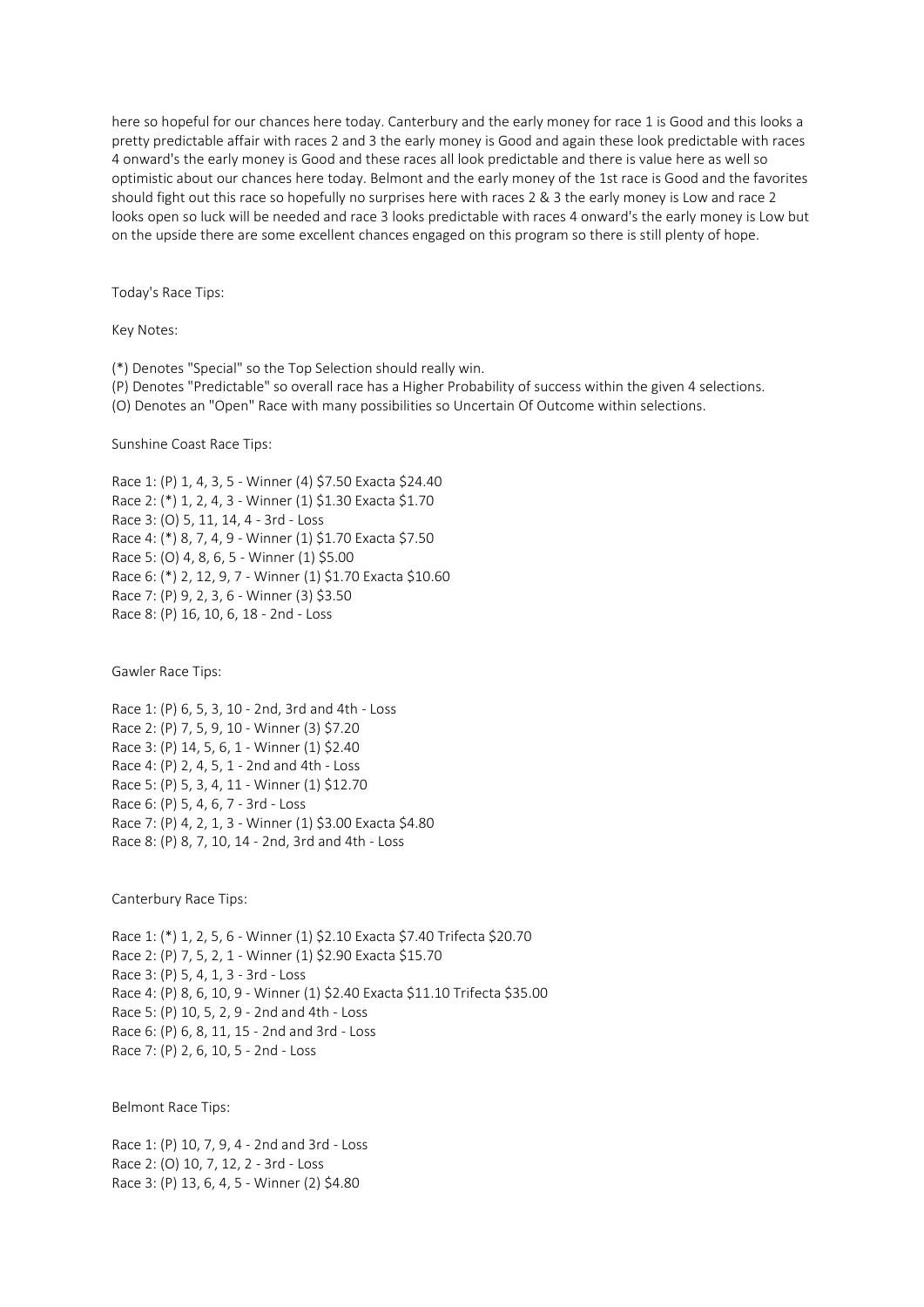Race 4: (\*) 9, 7, 2, 4 - 2nd and 3rd - Loss Race 5: (\*) 7, 8, 4, 1 - Winner (1) \$1.60 Exacta \$5.40 Race 6: (\*) 1, 8, 6, 5 - Winner (1) \$2.10 Exacta \$18.30 Trifecta \$86.00 Race 7: (P) 8, 11, 7, 13 - Winner (1) \$3.40 Exacta \$11.10 Trifecta \$38.50 Race 8: (\*) 6, 1, 2, 4 - 2nd, 3rd and 4th - Loss Race 9: (O) 14, 5, 2, 9 - Winner (1) \$7.40 Race 10: (P) 3, 5, 7, 1 - Winner (2) \$11.70 Exacta \$18.30

Wednesdays August 1st 2018 Horse Racing Tips:

The results are in...

Wednesday The Final Statistics.

- 1. Top Selection strike rate at 32% out of 38 races.
- 2. Top Selection Specials (\*) strike rate at 0% out of 3 races.
- 3. Top 2 Selections strike rate at 63% out of 38 races.
- + Total Top 2 Selection winners = 24 out of 38 races.
- 4. Exacta strike rate at 47% out of 38 races.
- + Total Exacta winners = 18 out of 38 races.

Dividends:

- + Best Top Selection win dividend: \$4.90
- + Best Top 2 Selection win dividend: \$8.20
- + Best tipped Exacta dividend: \$48.30
- + Best tipped Trifecta dividend: \$67.00
- + Best tipped First 4 dividend: \$121.20
- + Best tipped Quadrella dividend: \$469.30

The Day In Summary: So let's have a look at the numbers for this Wednesdays racing with 38 races covered. For the Exotics there were 18 Exacta's in total which is a strike rate of 47% with the biggest one paying out at \$48.30 with the best tipped Trifecta paying out at \$67.00 and the best tipped First 4 paid out at \$121.20. For Win Bets the best priced Top Selection winner was at \$4.90 with the strike rate for the Top Selection sitting at 32% with the strike rate for the Top 2 Selections sitting at a respectable 63% of all races run. With Quadrella's the best today was an early one at Warwick Farm and it paid out at \$469.30. And so that wraps up this Wednesdays racing.

The Top 5 Suggested Bets below are the best bets of the day I think are of the best value and they are put there with the absolute clear intention that they will win, but if this happens or not is up to the laws of chance and the elements of luck & fate.

1. Special Suggested Bets Of The Day: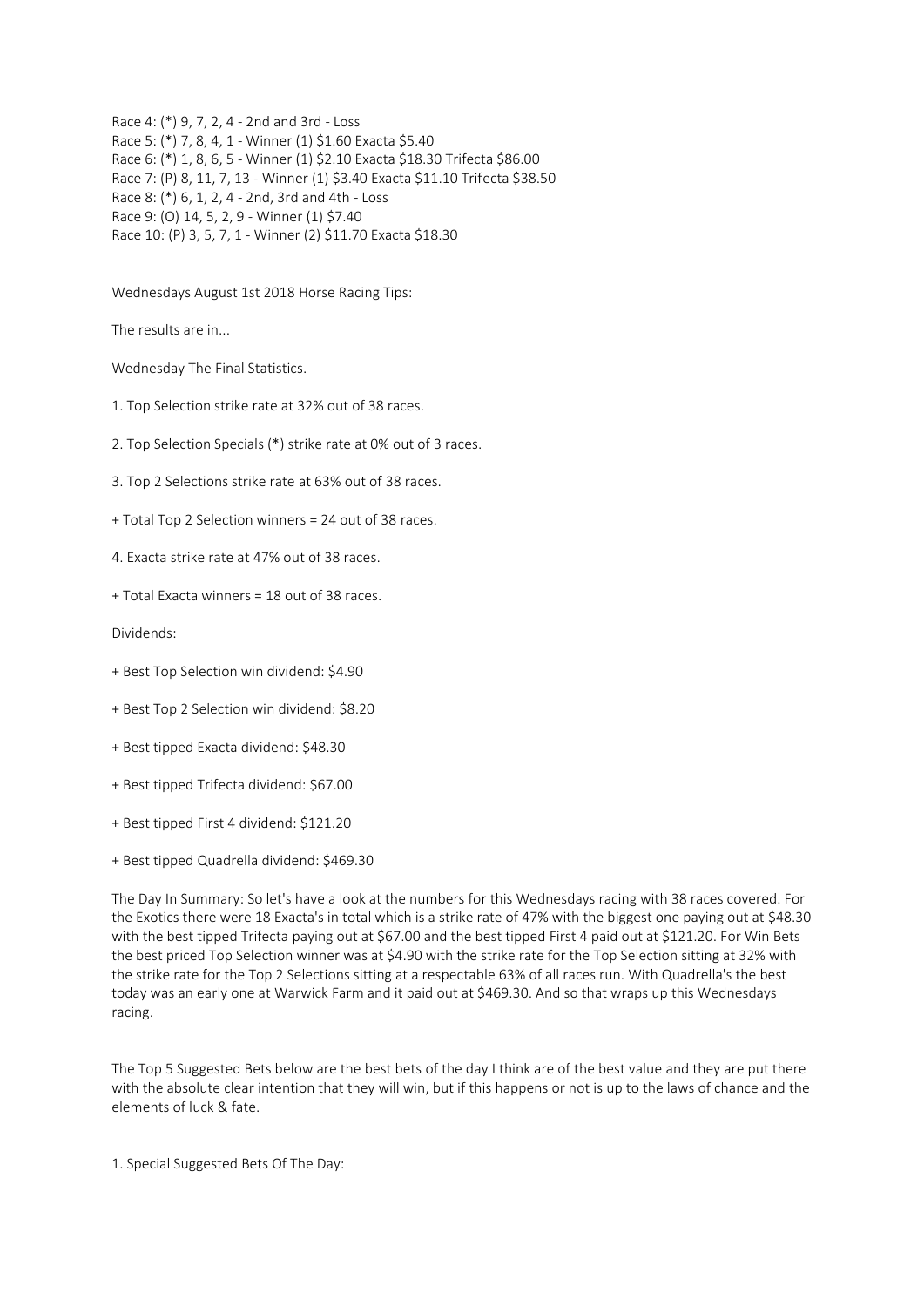Warwick Farm Race 4 Banker Exacta:

 $4/2, 1, 8$ 

So its 4 for 1st and 2, 1, 8 for 2nd.

Total Cost: \$12 buys a 400% share of the dividend.

Morphettville Race 5 Multi Exacta:

14, 5 / 14, 5, 12, 8

So its 14 and 5 for 1st and 14, 5, 12, 8 for 2nd.

Total Cost: \$12 buys a 200% share of the dividend.

2. Where The Money Is:Those runners which stand out as being well supported early.

Sale Race 7 No 9 Scensay at \$6.00 and there is nice money for the one early so might be worth a watch today.

3. Best Longshot's Of The Day:

Nothing to report today.

4. Best Multi Bet Of The Day:

All bets are for the PLACE.

Sale Race 7 No 9 | Race 8 No 1

Suggested Bet: \$10

5. Best Quaddie Of The Day:

Sale Quadrella:

Race 6: (P) 6, 7, 5, 4 Race 7: (P) 9, 8, 1, 5 Race 8: (O) 1, 3, 5, 9 Race 9: (P) 10, 9, 2, 3

Total Cost: \$13 buys a 5% share of the dividend.

6. Bryan Guy Tips:

Prominent horse trainer who has a great strike rate and these are his best runners today. Bryan regularly publishes his best runners for the day on social media and if he posts I will report them here as they are definitely worth following as the man has a real talent for training good winners at great prices. If you want Bryan to train a horse for you he can be contacted on LinkedIn.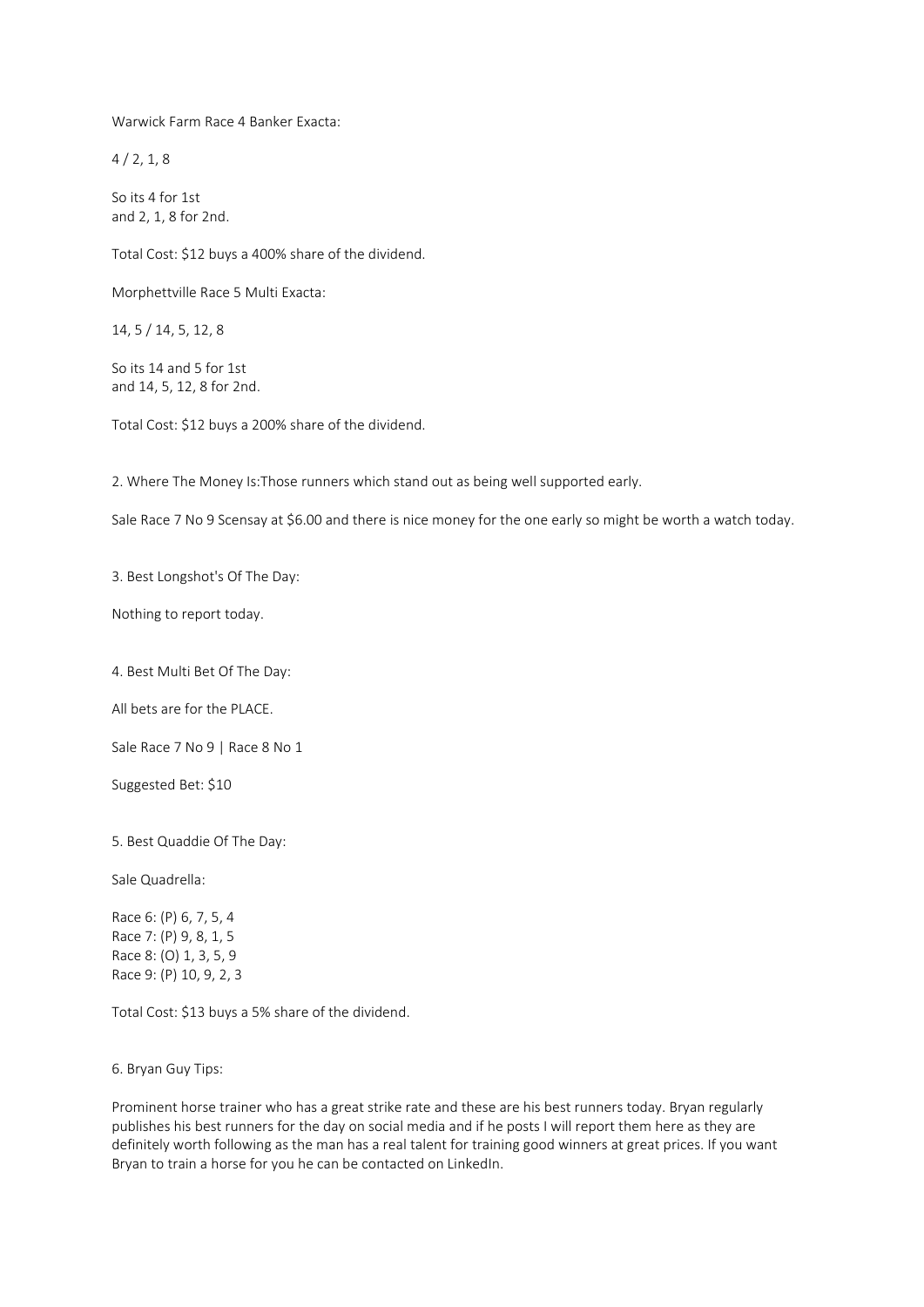The stable has the following runners today at the Ipswich Turf Club.

Race 1 No 2: American Cat at \$3.70

Race 7 No 7: Streets Better at \$5.50

Wednesdays Predicted Betting Outlook:

Sale and the early money for the 1st 2 races is Good and these races do look quite predictable but a little luck will be needed for real success and hopefully it comes with race 3 the early money is Good and the odds on favorite in this race maybe a risk but the winner really should come from the selections with races 4 onward's the early money is Good and there does look to be value on today's program now just the right luck is needed so optimistic about our chances. Ipswich and the early money for the 1st 3 races is at an OK level and these races do look predictable but a little luck will be needed with races 4 onward's the early money is Good and these races look predictable so hopeful of some decent results here today. Warwick Farm and the early money for the 1st 3 races is OK and the 1st 2 races look predictable whilst race 3 looks to be an open affair with races 4 onward's the early money is Good and there are some solid chances engaged as well as some value so there is hope with this program today. Morphettville and the early money for the 1st 3 races is OK and these races look predictable but again today a touch of luck will be needed here early with races 4 onward's the early money is Good and there is plenty of value suggested in these races so quite optimistic at this point in time. and finally Darwin and the early money is Low and the best advice I can give for this meeting is to take it on trust using some sense of caution.

Today's Race Tips:

Key Notes:

(\*) Denotes "Special" so the Top Selection should really win.

(P) Denotes "Predictable" so overall race has a Higher Probability of success within the given 4 selections.

(O) Denotes an "Open" Race with many possibilities so Uncertain Of Outcome within selections.

Sale Race Tips:

Race 1: (P) 8, 3, 9, 1 - Winner (4) \$6.60 Race 2: (P) 9, 3, 1, 8 - Winner (1) \$3.00 Race 3: (P) 12, 7, 1, 9 - Winner (1) \$2.10 Race 4: (P) 10, 8, 2, 5 - Winner (1) \$3.00 Exacta \$19.80 Race 5: (P) 4, 2, 7, 3 - Winner (4) \$4.10 Exacta \$15.40 Trifecta \$35.10 First 4 \$114.80 Early Quadrella \$139.40 Race 6: (P) 6, 7, 5, 4 - Winner (3) \$2.80 Exacta \$11.90 Trifecta \$45.80 Race 7: (P) 9, 8, 1, 5 - Winner (4) \$4.60 Race 8: (O) 1, 3, 5, 9 - Loss Race 9: (P) 10, 9, 2, 3 - 2nd and 3rd - Loss

Ipswich Race Tips:

Race 1: (P) 1, 6, 2, 5 - Winner (2) \$3.10 Exacta \$10.20 Trifecta \$31.50 First 4 \$90.00 Race 2: (P) 4, 1, 5, 3 - Winner (1) \$2.40 Exacta \$8.70 Trifecta \$28.30 First 4 \$73.20 Race 3: (P) 8, 1, 4, 5 - Winner (2) \$1.70 Race 4: (P) 2, 7, 9, 14 - Winner (3) \$2.70 Exacta \$6.50 Early Quadrella \$49.90 Race 5: (P) 6, 2, 5, 7 - Winner (1) \$3.00 Exacta \$7.40 Trifecta \$19.60 First 4 \$29.40 Race 6: (P) 4, 2, 11, 8 - Winner (2) \$3.50 Exacta \$12.40 Trifecta \$67.00 Race 7: (P) 1, 3, 8, 5 - Winner (1) \$3.20 Race 8: (P) 1, 4, 6, 11 - Winner (1) \$3.00 Quadrella \$147.90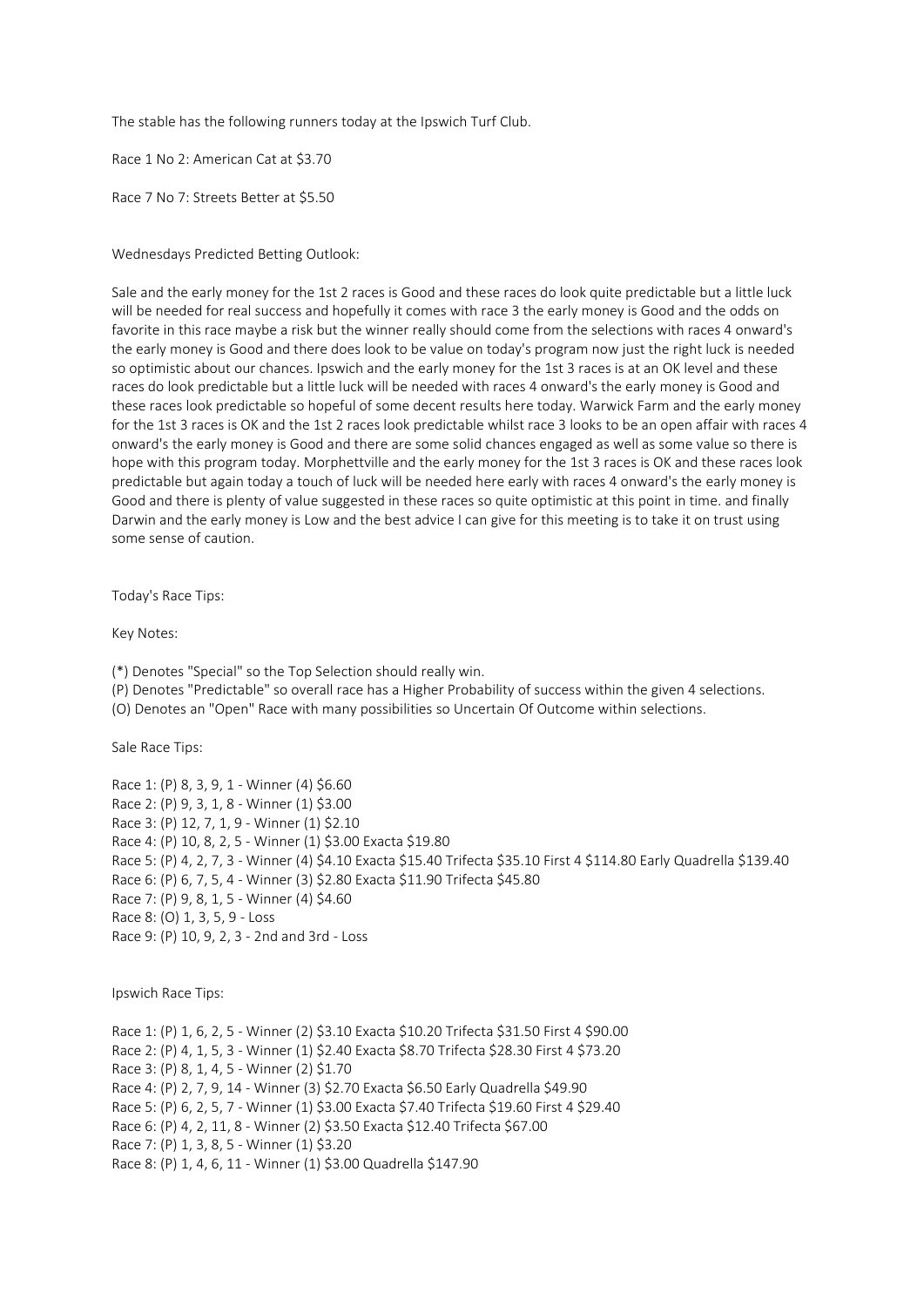Morphettville Race Tips:

Race 1: (P) 8, 9, 4, 3 - Winner (1) \$2.00 Exacta \$5.70 Race 2: (P) 4, 11, 8, 7 - Winner (2) \$3.20 Race 3: (P) 9, 12, 13, 6 - Winner (4) \$7.90 Exacta \$32.70 Race 4: (P) 2, 1, 6, 4 - Winner (2) \$3.80 Exacta \$14.60 Early Quadella \$348.10 Race 5: (P) 14, 5, 12, 8 - Winner (2) \$2.70 Race 6: (P) 6, 4, 2, 1 - Winner (2) \$3.20 Race 7: (P) 1, 9, 8, 7 - Winner (2) \$4.90 Exacta \$8.50 Trifecta \$41.30 First 4 \$121.20 Race 8: (P) 3, 11, 2, 12 - Winner (1) \$3.60 Quadrella \$239.80

Warwick Farm Race Tips:

Race 1: (P) 10, 2, 4, 6 - Winner (2) \$2.40 Exacta \$5.60 Trifecta \$21.20 First 4 \$46.80 Race 2: (P) 11, 7, 4, 9 - Winner (1) \$3.00 Race 3: (O) 2, 4, 7, 6 - Winner (1) \$4.90 Exacta \$15.50 Race 4: (\*) 4, 2, 1, 8 - Winner (2) \$8.20 Exacta \$48.30 Early Quadrella \$469.30 Race 5: (P) 2, 8, 7, 10 - Winner (1) \$4.60 Race 6: (\*) 8, 9, 14, 13 - Winner (2) \$3.80 Race 7: (P) 14, 12, 7, 11 - 3rd - Loss

Darwin Race Tips:

Race 1: (P) 3, 2, 5, 7 - 3rd and 4th - Loss Race 2: (\*) 1, 7, 2, 4 - Winner (4) \$11.50 Exacta \$38.80 Race 3: (O) 7, 1, 3, 8 - Winner (2) \$8.20 Exacta \$34.60 Race 4: (P) 6, 3, 1, 9 - Winner (4) \$8.80 Race 5: (O) 4, 1, 11, 5 - 3rd - Loss Race 6: (O) 2, 6, 3, 5 - Winner (3) \$8.00 Exacta \$20.70

Belmont Race Tips:

Meeting was abandoned due to the state of the track.

Wednesdays July 25th 2018 Horse Racing Tips:

The results are in...

Wednesday The Final Statistics.

1. Top Selection strike rate at 33% out of 40 races.

2. Top 2 Selections strike rate at 50% out of 40 races.

+ Total Top 2 Selection winners = 20 out of 40 races.

3. Exacta strike rate at 48% out of 40 races.

+ Total Exacta winners = 19 out of 40 races.

Dividends: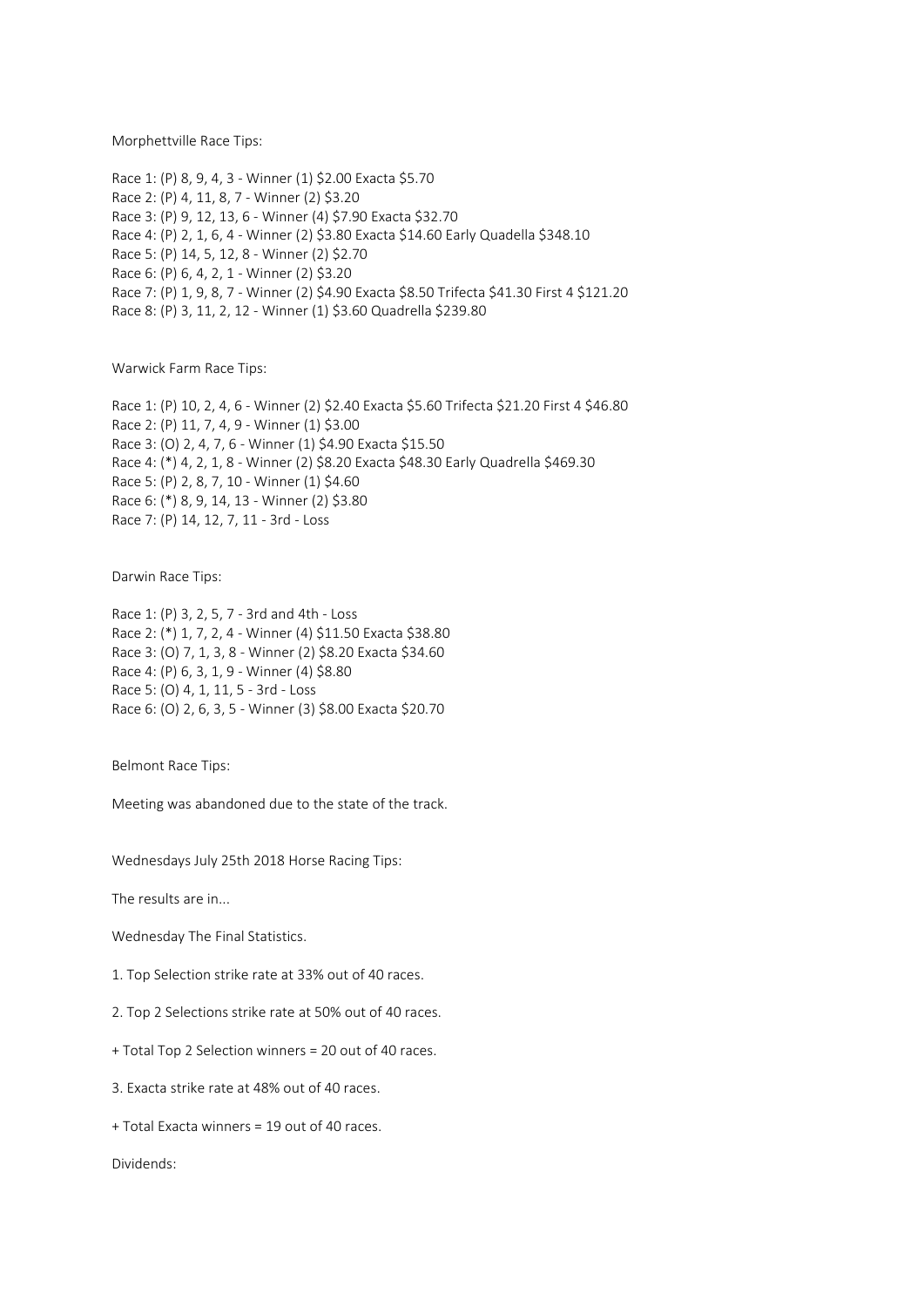+ Best Top Selection win dividend: \$5.20

- + Best Top 2 Selection win dividend: \$5.70
- + Best tipped Exacta dividend: \$120.80
- + Best tipped Trifecta dividend: \$507.70
- + Best tipped First 4 dividend: \$178.60
- + Best tipped Quadrella dividend: \$934.20

The Day In Summary: So let's have a look at the numbers for this Wednesdays racing with 40 races covered. For the Exotics there were 19 Exacta's in total which is a strike rate of 48% with the biggest one paying out at \$120.80 with the best tipped Trifecta paying out at \$507.70 and the best tipped First 4 paid out at \$178.60. For Win Bets the best priced Top Selection winner was at \$5.20 with the strike rate for the Top Selection sitting at 33% with the strike rate for the Top 2 Selections sitting at a respectable 50% of all races run. With Quadrella's the best today was a main one at Belmont and it paid out at \$934.20. And so that wraps up this Wednesdays racing.

- The Top 5 Suggested Bets below are the best bets of the day I think are of the best value and they are put there with the absolute clear intention that they will win, but if this happens or not is up to the laws of chance and the elements of luck & fate.

1. Special Suggested Bets Of The Day:

Sandown Race 1 Banker Exacta:

 $1/9.2.8$ 

So its 1 for 1st and 9, 2, 8 for 2nd.

Total Cost: \$12 buys a 400\$ share of the dividend.

2. Where The Money Is: Those runners which stand out as being well supported early.

Nothing to report today.

3. Best Longshot's Of The Day:

Nothing to report today.

4. Best Multi Bet Of The Day:

Nothing to report today.

5. Best Quaddie Of The Day:

Sandown Quadrella: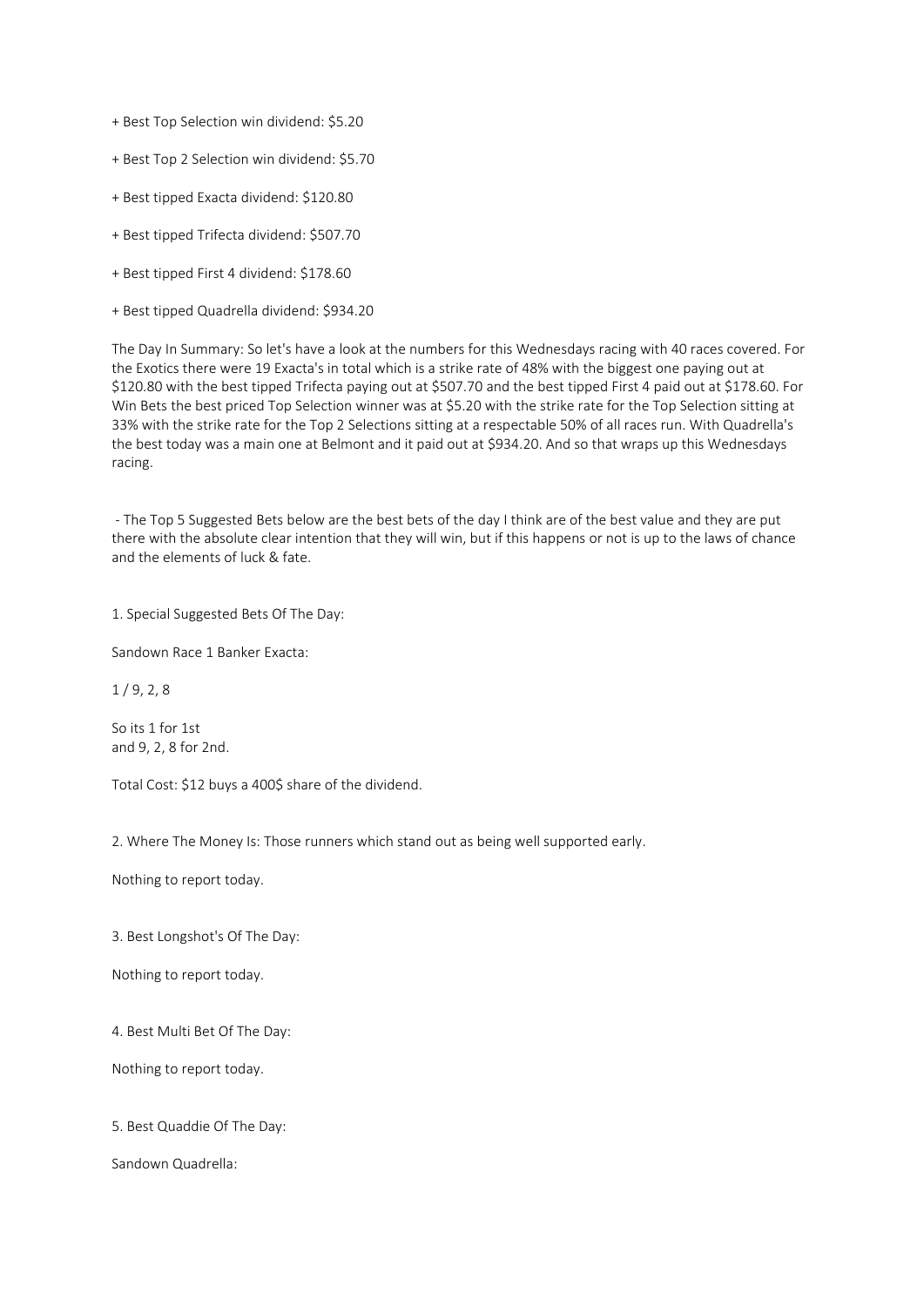Race 6: (P) 4, 10, 5, 8 Race 7: (P) 6, 7, 2, 9 Race 8: (P) 7, 5, 16, 1 Race 9: (P:) 9, 6, 3, 10

Total Cost: \$13 buys a 5% share of the dividend.

## 6. Bryan Guy Tips:

Prominent horse trainer who has a great strike rate and these are his best runners today. Bryan regularly publishes his best runners for the day on social media and if he posts I will report them here as they are definitely worth following as the man has a real talent for training good winners at great prices. If you want Bryan to train a horse for you he can be contacted on LinkedIn.

The stable has the following runner today at Doomben.

Race 6 No 5: All Too Sweet at \$26.00

Wednesdays Predicted Betting Outlook:

Sandown and the early money for the 1st 2 races is OK and race 1 looks fairly well obvious or so I hope and race 2 looks basically predictable within the selections with race 3 the early money is Strong but this is an open race so a bit of luck will be needed with races 4 onward's the early money is Strong and there are some strong prospects engaged so hopeful of a good afternoon with this program. Doomben and the early money for the 1st 2 races is Soft but even so there are some strong prospects in these races so remaining confident with race 3 the early money is Soft and a little luck may be needed here with race 4 onward's the early money is OK and there does look to be quite a few positive chances engaged today so a little hopeful and just mildly cautious of this program today. Canterbury and the early money for the 1st 3 races is just OK but these races do look predictable so hopefully it will be a good start to the day here with races 4 onward's the early money is Good and there are some strong hopes on this program so remaining optimistic with these races today. Murray Bridge and the early money for the 1st 3 races is just OK but on the upside these races do look quite predictable so hopefully we can get off to a strong start here today with races 4 onward's the early money is Good and there does look to strong chances on today's program so feeling quite happy at this moment and time will tell. And finally Belmont and the early money is Low but despite this there are plenty of positive hopes engaged for this meeting so remaining very optimistic at this stage anyway.

Today's Race Tips:

Key Notes:

(\*) Denotes "Special" so the Top Selection should really win.

(P) Denotes "Predictable" so overall race has a Higher Probability of success within the given 4 selections.

(O) Denotes an "Open" Race with many possibilities so Uncertain Of Outcome within selections.

Sandown Race Tips:

Race 1: (\*) 1, 9, 2, 8 - 2nd and 4th - Loss Race 2: (P) 2, 1, 10, 4 - Winner (3) \$2.90 Exacta \$14.30 Trifecta \$53.00 First 4 \$178.60 Race 3: (O) 5, 16, 9, 15 - Loss Race 4: (P) 2, 12, 13, 7 - Winner (1) \$5.20 Exacta \$48.70 Trifecta \$507.70 Race 5: (\*) 9, 6, 17, 10 - 2nd and 3rd - Loss Race 6: (P) 4, 10, 5, 8 - 2nd and 4th - Loss Race 7: (P) 6, 7, 2, 9 - Winner (3) \$4.10 Race 8: (P) 7, 5, 16, 1 - Winner (4) \$5.20 Exacta \$27.60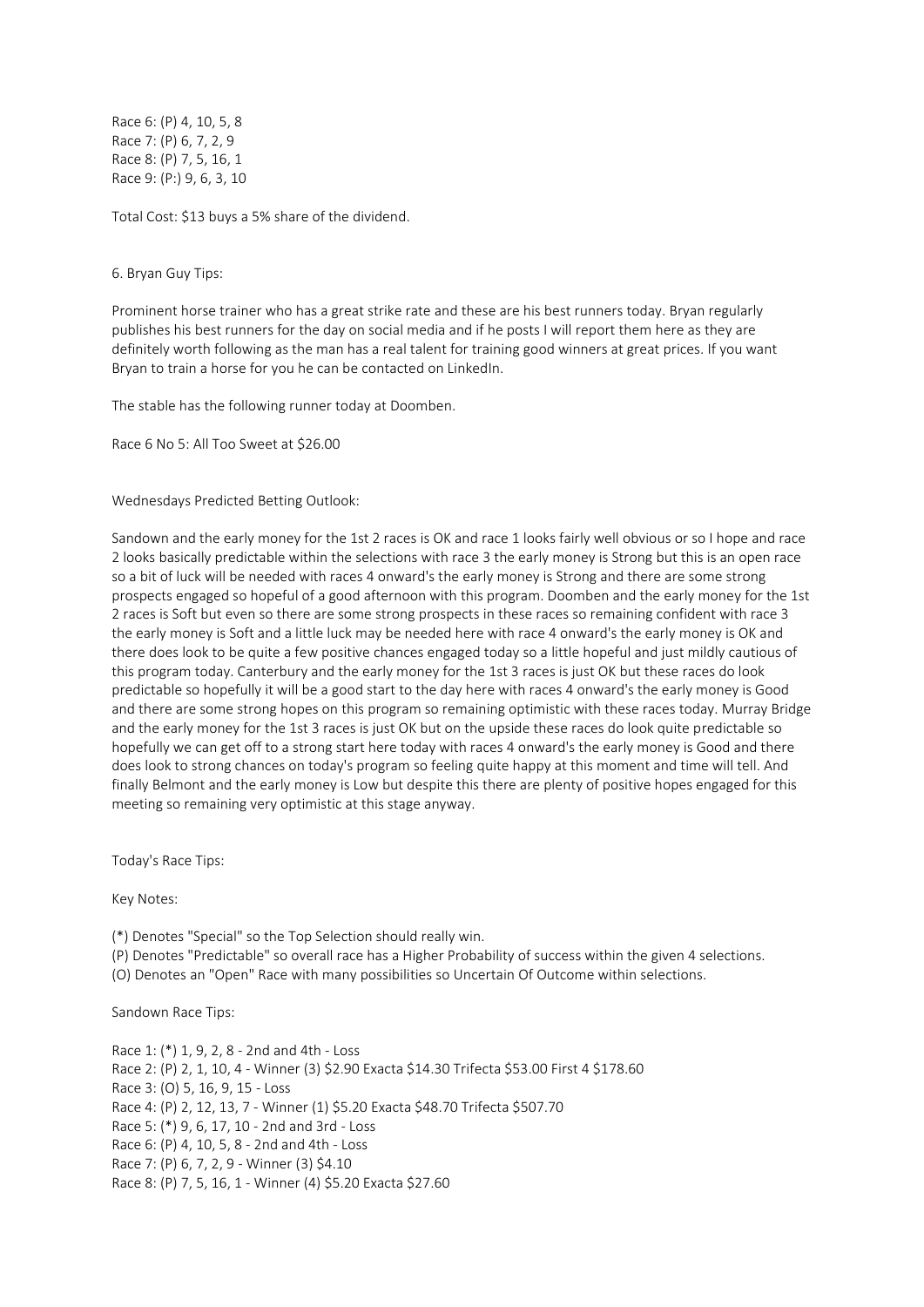Race 9: (P:) 9, 6, 3, 10 - 2nd and 3rd - Loss

Doomben Race Tips:

Race 1: (P) 3, 1, 2, 5 - Winner (3) \$5.20 Race 2: (\*) 1, 2, 4, 6 - Winner (1) \$1.50 Race 3: (P) 7, 3, 2, 6 - Winner (1) \$2.90 Exacta \$22.00 Race 4: (P) 1, 5, 6, 2 - Winner (3) \$3.40 Exacta \$22.20 Trifecta \$93.50 Early Quadrella \$157.30 Race 5: (P) 4, 3, 1, 7 - Winner (3) \$4.90 Race 6: (P) 1, 3, 7, 6 - Winner (3) \$9.10 Exacta \$73.10 Trifecta \$227.30 Race 7: (P) 9, 3, 5, 6 - 2nd - Loss Race 8: (P) 12, 1, 5, 2 - Winner (1) \$2.00

Canterbury Race Tips:

Race 1: (P) 1, 2, 3, 4 - Winner (4) \$8.60 Exacta \$20.40 Trifecta \$58.50 First 4 \$84.00 Race 2: (P) 4, 5, 1, 7 - Winner (2) \$2.50 Exacta \$6.00 Trifecta \$12.40 First 4 \$21.20 Race 3: (P) 2, 3, 4, 11 - 3rd - Loss - L/S No 2 Race 4: (P) 8, 2, 5, 1 - 2nd - Loss Race 5: (P) 4, 6, 8, 9 - Winner (2) \$5.20 Exacta \$37.00 Race 6: (\*) 8, 11, 2, 1 - 2nd - Loss Race 7: (P) 6, 1, 9, 8 - Winner (1) \$2.90

Murray Bridge Race Tips:

Race 1: (\*) 8, 3, 7, 4 - Winner (4) \$13.80 Race 2: (P) 9, 5, 3, 2 - Winner (1) \$2.40 Exacta \$12.20 Race 3: (P) 7, 3, 14, 1 - Winner (1) \$2.10 Exacta \$6.50 Trifecta \$33.60 Race 4: (P) 9, 3, 1, 8 - Winner (2) \$3.70 Exacta \$12.30 Early Quadrella \$396.90 Race 5: (P) 2, 7, 15, 8 - Winner (1) \$2.30 Race 6: (P) 3, 5, 6, 2 - Winner (1) \$3.00 Exacta \$16.40 Race 7: (P) 2, 8, 11, 3 - Winner (1) \$2.50 Race 8: (P) 3, 10, 5, 2 - Winner (2) \$5.70 Quadrella \$182.00

Belmont Race Tips:

Race 1: (\*) 9, 5, 1, 7 - Winner (2) \$2.90 Exacta \$5.90 Trifecta \$70.80 First 4 \$174.00 Race 2: (\*) 11, 5, 6, 3 - Winner (2) \$3.50 Exacta \$9.30 Race 3: (P) 2, 7, 11, 8 - Winner (2) \$2.50 Race 4: (P) 5, 2, 7, 6 - Winner (1) \$3.90 Exacta \$9.20 Trifecta \$54.00 Early Quadrella \$156.00 Race 5: (P) 6, 1, 11, 14 - Winner (1) \$2.40 Exacta \$47.30 Trifecta \$381.00 Race 6: (P) 1, 6, 3, 5 - Winner (1) \$2.00 Exacta \$10.20 Race 7: (P) 6, 4, 2, 3 - Winner (3) \$13.20 Exacta \$120.80 Race 8: (P) 6, 7, 4, 3 - Winner (3) \$13.40 Quadrella \$934.20

Wednesdays July 18th 2018 Horse Racing Tips:

The results are in...

Wednesday The Final Statistics.

1. Top Selection strike rate at 34% out of 44 races.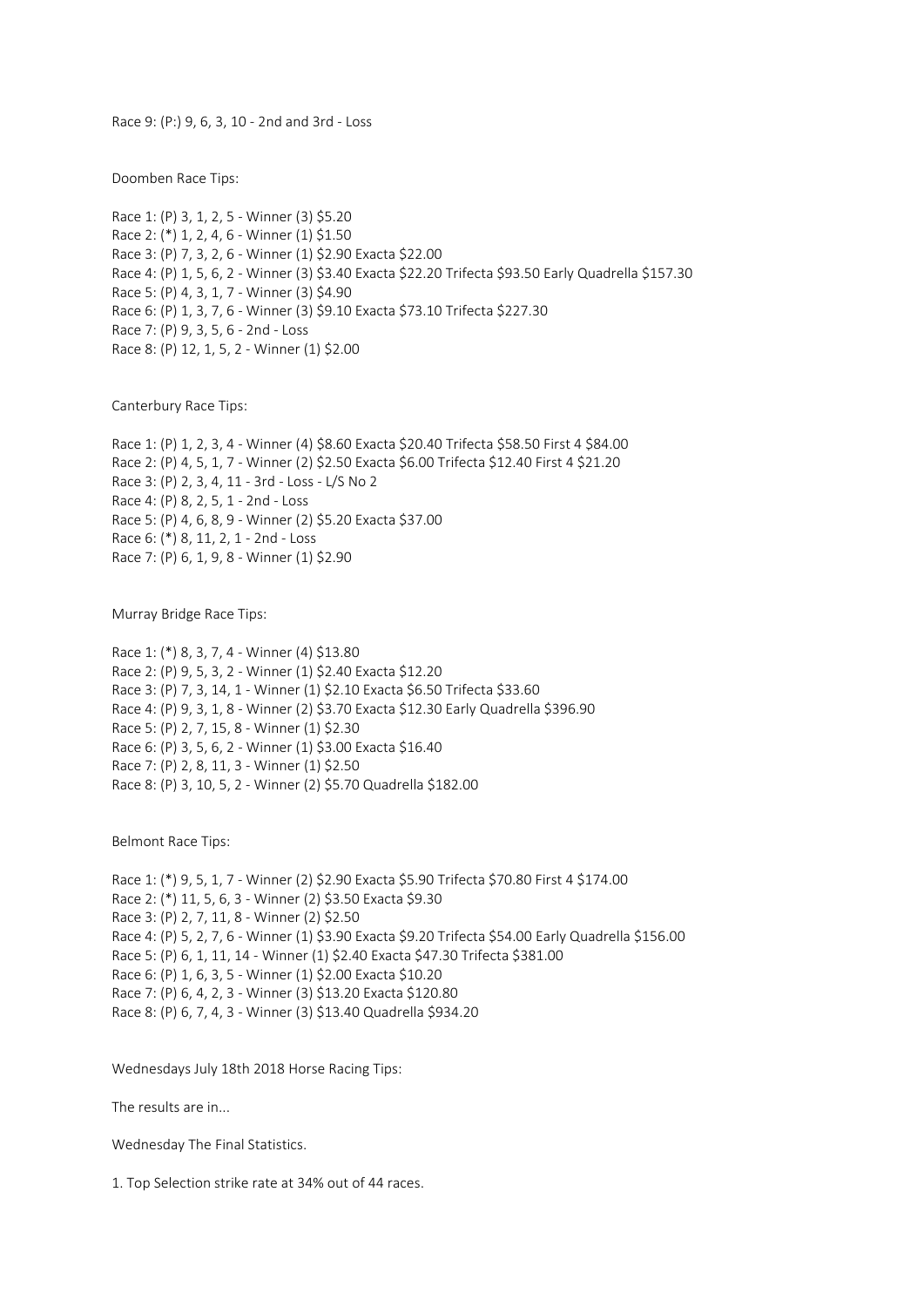2. Top 2 Selections strike rate at 50% out of 44 races.

- + Total Top 2 Selection winners = 22 out of 44 races.
- 3. Exacta strike rate at 39% out of 44 races.
- + Total Exacta winners = 17 out of 44 races.

Dividends:

- + Best Top Selection win dividend: \$10.50
- + Best Top 2 Selection win dividend: \$10.60
- + Best tipped Exacta dividend: \$63.60
- + Best tipped Trifecta dividend: \$185.20
- + Best tipped First 4 dividend: \$350.60
- + Best tipped Quadrella dividend: \$636.10

The Day In Summary: So let's have a look at the numbers for this Tuesdays racing with 44 races covered. For the Exotics there were 17 Exacta's in total which is a strike rate of 39% with the biggest one paying out at \$63.60 with the best tipped Trifecta paying out at \$185.20 and the best tipped First 4 paid out at \$350.60. For Win Bets the best priced Top Selection winner was at \$10.50 with the strike rate for the Top Selection sitting at 34% with the strike rate for the Top 2 Selections sitting at a respectable 50% all races run. With Quadrella's the best today was a main one at Sandown and it paid out at \$636.10. And so that wraps up this Tuesdays racing.

- The Top 5 Suggested Bets below are the best bets of the day I think are of the best value and they are put there with the absolute clear intention that they will win, but if this happens or not is up to the laws of chance and the elements of luck & fate.

1. Special Suggested Bets Of The Day:

Balakava Race 2 Banker Exacta:

5 / 8, 10, 7

So its 5 for 1st and 8, 10, 7 for 2nd.

Total Cost: \$12 buys a 400% share of the dividend.

Balaklava Race 5 Banker Exacta:

12 / 9, 10, 14

So its 12 for 1st and 9, 10, 14 for 2nd.

Total Cost: \$12 buys a 400% share of the dividend.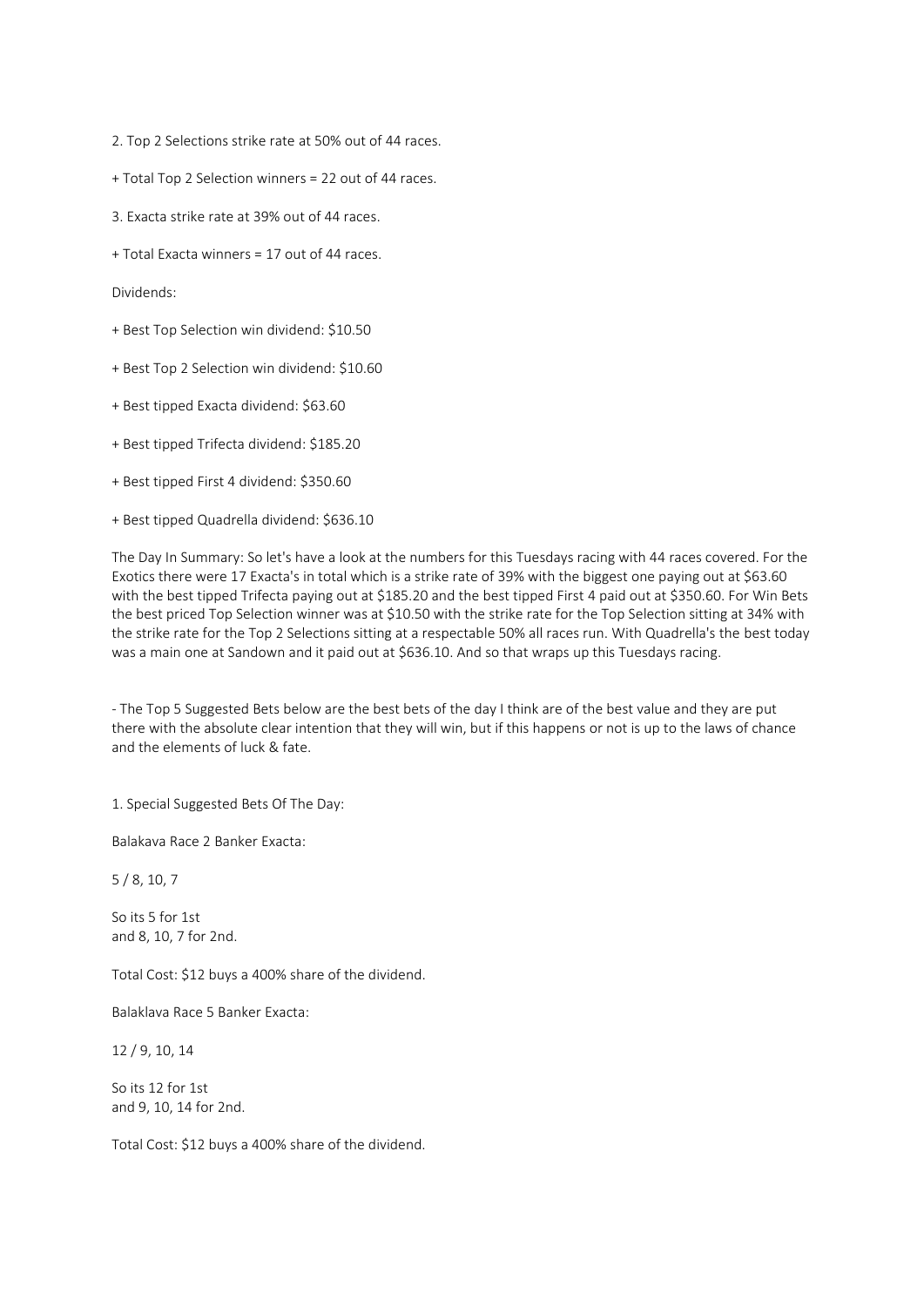2. Where The Money Is: Those runners which stand out as being well supported early.

Sandown Race 8 No 11 Paremuss Boy at \$7.00 and there is some support for this one which may bring it under some notice in a very open race.

Final Result - Finished 1st

3. Best Longshot's Of The Day:

Balaklava Race 7 No 7 Devine Weaver at \$7.00 and someone seems to like this one early in betting which does bring it under a little notice today although not at a huge price but worth noting.

4. Best Multi Bet Of The Day:

All bets are for the PLACE.

Balaklava Race 6 No 5 | Race 7 No 7 | Race 8 No 7

Suggested Bet: \$10

5. Best Quaddie Of The Day:

Sandown Quadrella:

Race 5: (P) 15, 17, 3, 20 Race 6: (P) 1, 9, 10, 6 Race 7: (P) 11, 14, 9, 6 Race 8: (O) 11, 4, 8, 16

Total Cost: \$13 buys a 5% share of the dividend.

Final Result - A win and paid out at \$636.10 for 100%

6. Bryan Guy Tips: Prominent horse trainer who has a great strike rate and these are his best runners today. Bryan regularly publishes his best runners for the day on social media and if he posts I will report them here as they are definately worth following as the man has a real talent for training good winners at great prices. If you want Bryan to train a horse for you he can be contacted here on LinkedIn.

The stable has the following runners today at the Gold Coast.

Race 5 No 9: Sidero Star at \$6.50

Race 7 No 10: Felino Bel at \$5.50

Wednesdays Predicted Betting Outlook:

Sandown and the early money for the 1st 3 races is OK and these races look predictable with just the right luck needed so hopefully we will get off to a good start here today with more to follow about races 4 onward's shortly. Balaklava and the early money for the 1st 2 races is Good and these races look really obvious so no surprises predicted here with race 3 the early money is Good and this race really looks to be fought out between the favored runners so hopefully we have gone the right way with races 4 onward's the early money is Good and these really some positive chances engaged so this does look like a decent program. Warwick Farm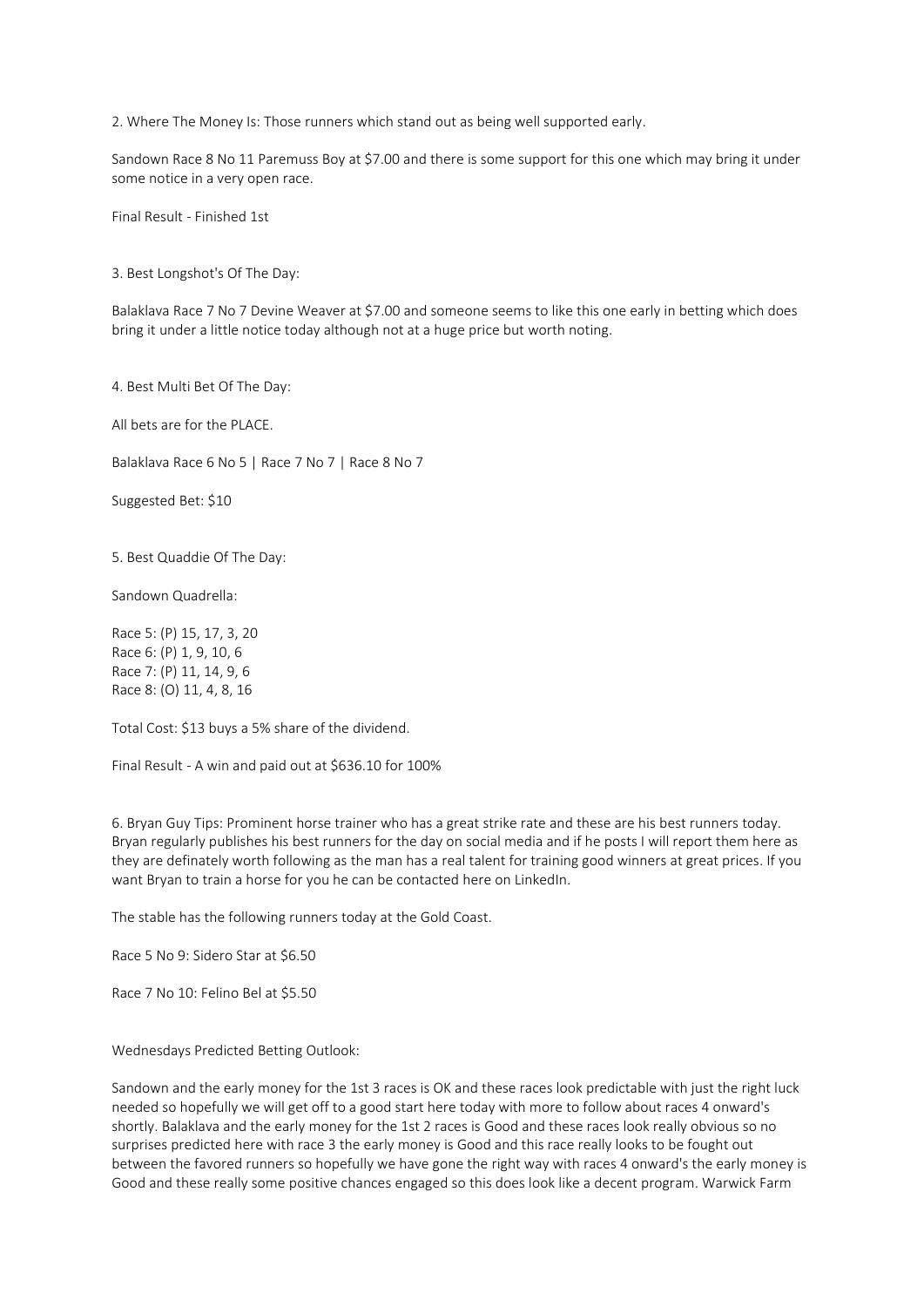and the early money for the 1st 2 races is OK and race 1 looks obvious with race 2 being predictable so just a touch of luck needed with race 3 the early money is OK but this is an open race so luck will be needed with races 4 onward's the early money is Good and there are a few races of interest and a few to avoid so optimistic but a little cautious at the same time. Gold Coast and the early money for the 1st 3 races is just OK and these early races do look predictable so hopes are high early with races 4 onward's the early money is OK to Good and again these mostly look like predictable races and there is a little value there so it will be interesting to see how the afternoon plays out. Darwin and the early money is moderate and the best advice I can give is to take this meeting on trust so hopeful but not confident. And finally Belmont and the early money is Low but on the upside there are really some positive chances engaged at this meeting so there is hope.

Today's Race Tips:

Key Notes:

(\*) Denotes "Special" so the Top Selection should really win.

(P) Denotes "Predictable" so overall race has a Higher Probability of success within the given 4 selections.

(O) Denotes an "Open" Race with many possibilities so Uncertain Of Outcome within selections.

Sandown Race Tips:

Race 1: (P) 1, 5, 2, 3 - 3rd and 4th - Loss Race 2: (P) 8, 11, 4, 9 - 2nd and 3rd - Loss Race 3: (P) 11, 12, 2, 9 - Winner (2) \$4.70 Race 4: (P) 2, 9, 5, 7 - 2nd and 3rd - Loss Race 5: (P) 15, 17, 3, 20 - Winner (3) \$1.80 Exacta \$23.30 Race 6: (P) 1, 9, 10, 6 - Winner (3) \$8.90 Race 7: (P) 11, 14, 9, 6 - Winner (1) \$3.80 Exacta \$14.10 Race 8: (O) 11, 4, 8, 16 - Winner (1) \$6.90 Quadrella \$636.10

Balaklava Race Tips:

Race 1: (\*) 4, 1, 3, 8 - Winner (1) \$1.20 Exacta \$12.80 Trifecta \$58.00 First 4 \$127.80 Race 2: (\*) 5, 8, 10, 7 - Winner (1) \$1.30 Race 3: (P) 12, 7, 9, 10 - Winner (1) \$10.50 Exacta \$32.00 Trifecta \$55.80 Race 4: (P) 6, 12, 1, 14 - Winner (3) \$3.00 Early Quadrella \$64.40 Race 5: (\*) 12, 9, 10, 14 - Winner (1) \$1.40 Race 6: (P) 5, 1, 8, 14 - 4th - Loss Race 7: (P) 7, 6, 2, 1 - Winner (3) \$6.10 Exacta \$42.10 Race 8: (P) 7, 11, 1, 3 - Winner (1) \$3.70 Exacta \$18.70 Trifecta \$185.20

Warwick Farm Race Tips:

Race 1: (\*) 3, 6, 2, 4 - Winner (1) \$1.70 Exacta \$4.50 Race 2: (P) 6, 8, 5, 11 - 2nd and 3rd - Loss Race 3: (O) 6, 4, 5, 7 - 3rd - Loss Race 4: (P) 1, 9, 7, 3 - Winner (1) \$2.30 Exacta \$9.60 Race 5: (O) 10, 4, 6, 2 - Winner (4) \$5.10 Exacta \$63.60 Race 6: (P) 4, 3, 8, 1 - 2nd and 3rd - Loss Race 7: (P) 1, 11, 6, 8 - Winner (1) \$3.40

Gold Coast Race Tips:

Race 1: (P) 3, 1, 2, 4 - Winner (1) \$2.10 Exacta \$9.00 Trifecta \$17.50 First 4 \$24.20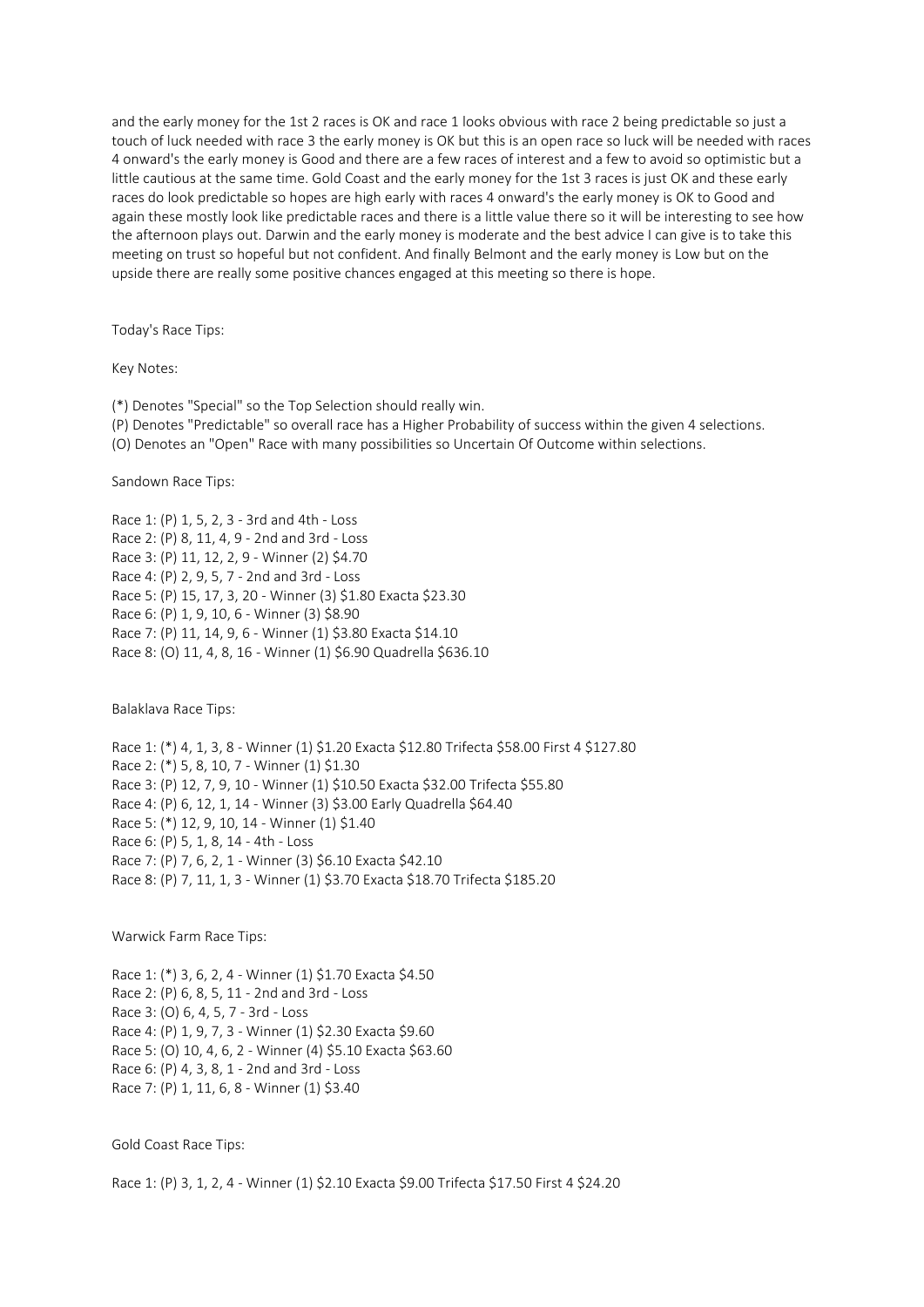Race 2: (P) 1, 5, 2, 4 - Winner (4) \$5.40 Exacta \$18.50 Trifecta \$44.70 Race 3: (P) 3, 2, 8, 6 - 2nd and 3rd - Loss Race 4: (P) 6, 13, 1, 9 - 2nd and 4th - L/S No 6 Race 5: (P) 4, 9, 2, 3 - Winner (4) \$13.00 Race 6: (O) 11, 3, 6, 13 - Winner (2) \$5.20 Race 7: (P) 4, 3, 7, 10 - Winner (3) \$3.50

Darwin Race Tips:

Race 1: (P) 1, 3, 5, 4 - Winner (1) \$3.00 Exacta \$14.30 Trifecta \$18.90 First 4 \$24.60 Race 2: (O) 4, 3, 1, 7 - Winner (2) \$6.40 Exacta \$44.00 Trifecta \$99.40 First 4 \$350.60 Race 3: (P) 2, 10, 4, 1 - Winner (2) \$10.60 Race 4: (O) 4, 5, 8, 2 - 3rd and 4th - Loss Race 5: (O) 3, 5, 4, 9 - 2nd - Loss Race 6: (P) 5, 6, 7, 3 - 2nd, 3rd and 4th - Loss

Belmont Race Tips:

Race 1: (\*) 1, 4, 6, 8 - Winner (2) \$4.80 Exacta \$39.00 Trifecta \$83.20 Race 2: (P) 5, 8, 7, 11 - Winner (2) \$7.60 Race 3: (P) 5, 3, 1, 6 - Winner (4) \$6.10 Exacta \$13,30 Trifecta \$73.60 Race 4: (\*) 3, 5, 4, 6 - Winner (2) \$3.80 Early Quadrella \$883.70 Race 5: (P) 5, 6, 1, 3 - Winner (1) \$3.20 Exacta \$19.30 Race 6: (\*) 1, 4, 2, 7 - Winner (1) \$2.00 Race 7: (P) 9, 5, 7, 1 - Winner (1) \$2.10 Exacta \$9.10 Trifecta \$39.70 Race 8: (P) 6, 3, 5, 8 - 2nd, 3rd and 4th - Loss

Wednesdays July 11th 2018 Horse Racing Tips:

The results are in...

Wednesday The Final Statistics.

- 1. Top Selection strike rate at 32% out of 57 races.
- 2. Top 2 Selections strike rate at 54% out of 57 races.
- + Total Top 2 Selection winners = 31 out of 57 races.
- 3. Exacta strike rate at 39% out of 57 races.
- + Total Exacta winners = 22 out of 57 races.

Dividends:

- + Best Top Selection win dividend: \$12.00
- + Best Top 2 Selection win dividend: \$21.20
- + Best tipped Exacta dividend: \$339.10
- + Best tipped Trifecta dividend: \$225.40
- + Best tipped First 4 dividend: \$1515.60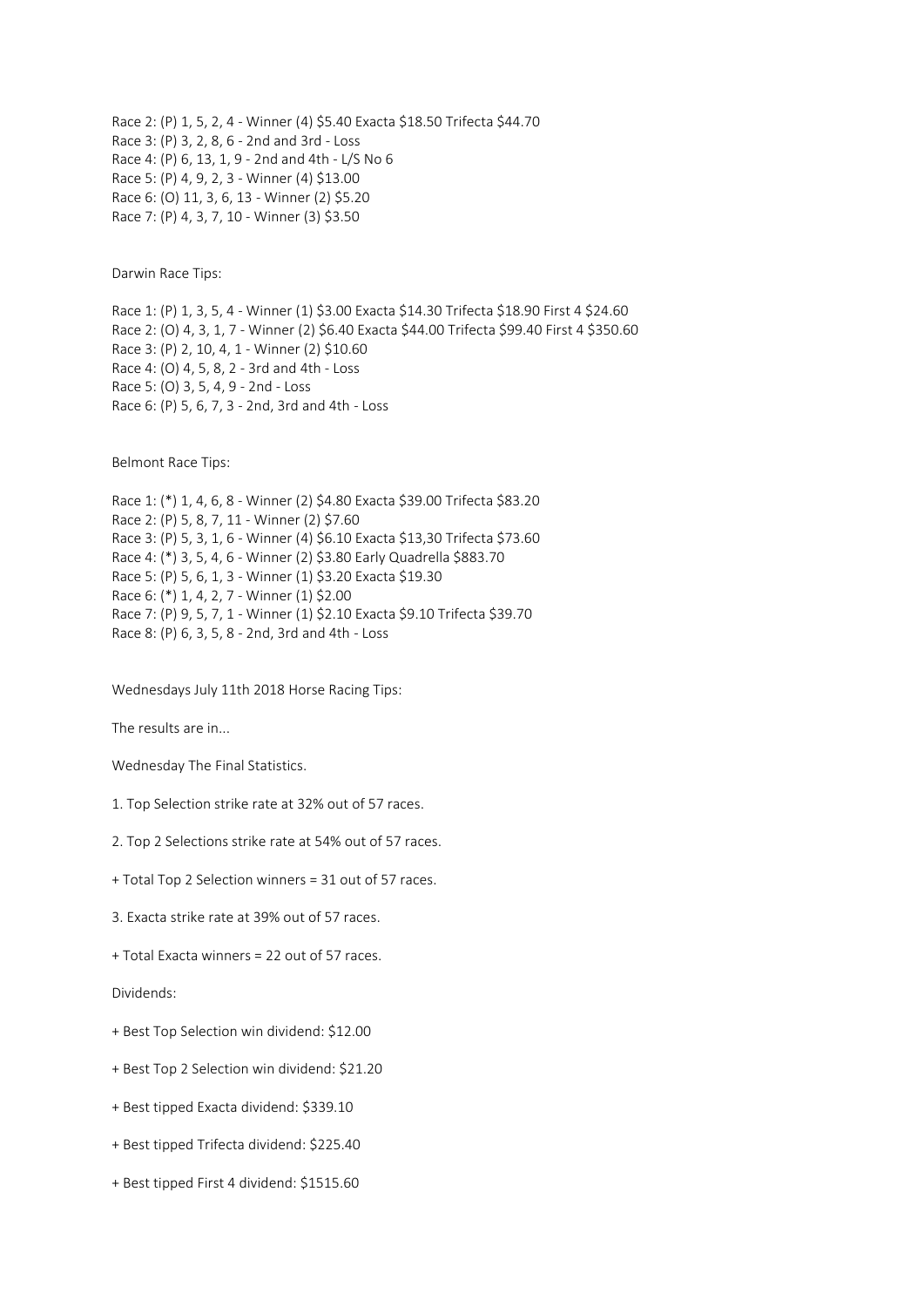+ Best tipped Quadrella dividend: \$7717.60

The Day In Summary: So let's have a look at the numbers for this Wednesdays racing with 57 races covered. For the Exotics there were 22 Exacta's in total which is a strike rate of 39% with the biggest one paying out at \$339.10 with the best tipped Trifecta paying out at \$225.40 and the best tipped First 4 paid out at \$1515.60. For Win Bets the best priced Top Selection winner was at \$12.00 with the strike rate for the Top Selection sitting at 32% with the strike rate for the Top 2 Selections sitting at a respectable 54% of all races run. With Quadrella's the best today was a main one at Warwick Farm and it paid out at \$7717.60. And so that wraps up this Wednesdays racing.

- The Top 5 Suggested Bets below are the best bets of the day I think are of the best value and they are put there with the absolute clear intention that they will win, but if this happens or not is up to the laws of chance and the elements of luck & fate.

1. Special Suggested Bets Of The Day:

Warwick Farm Race 5 Banker Exacta:

3 / 4, 8, 10

So its 3 for 1st and 4, 8, 10 for 2nd.

Total Cost: \$12 buys a 400% share of the dividend.

2. Where The Money Is: Those runners which stand out as being well supported early.

Sandown Race 6 No 7 Alaskan Sun at \$9.50 and someone is interested in this one early in betting so might be worth an eachway ticket in a very open race on the back of this.

Final Result - Finished 1st and paid out at \$12.00

3. Best Longshot's Of The Day:

Nothing to report today.

4. Best Multi Bet Of The Day:

Nothing to report today.

5. Best Quaddie Of The Day:

Grafton Quadrella:

Race 5: (O) 1, 4, 3, 6 Race 6: (P) 4, 1, 9, 8 Race 7: (P) 5, 6, 2, 11 Race 8: (P) 1, 6, 2, 8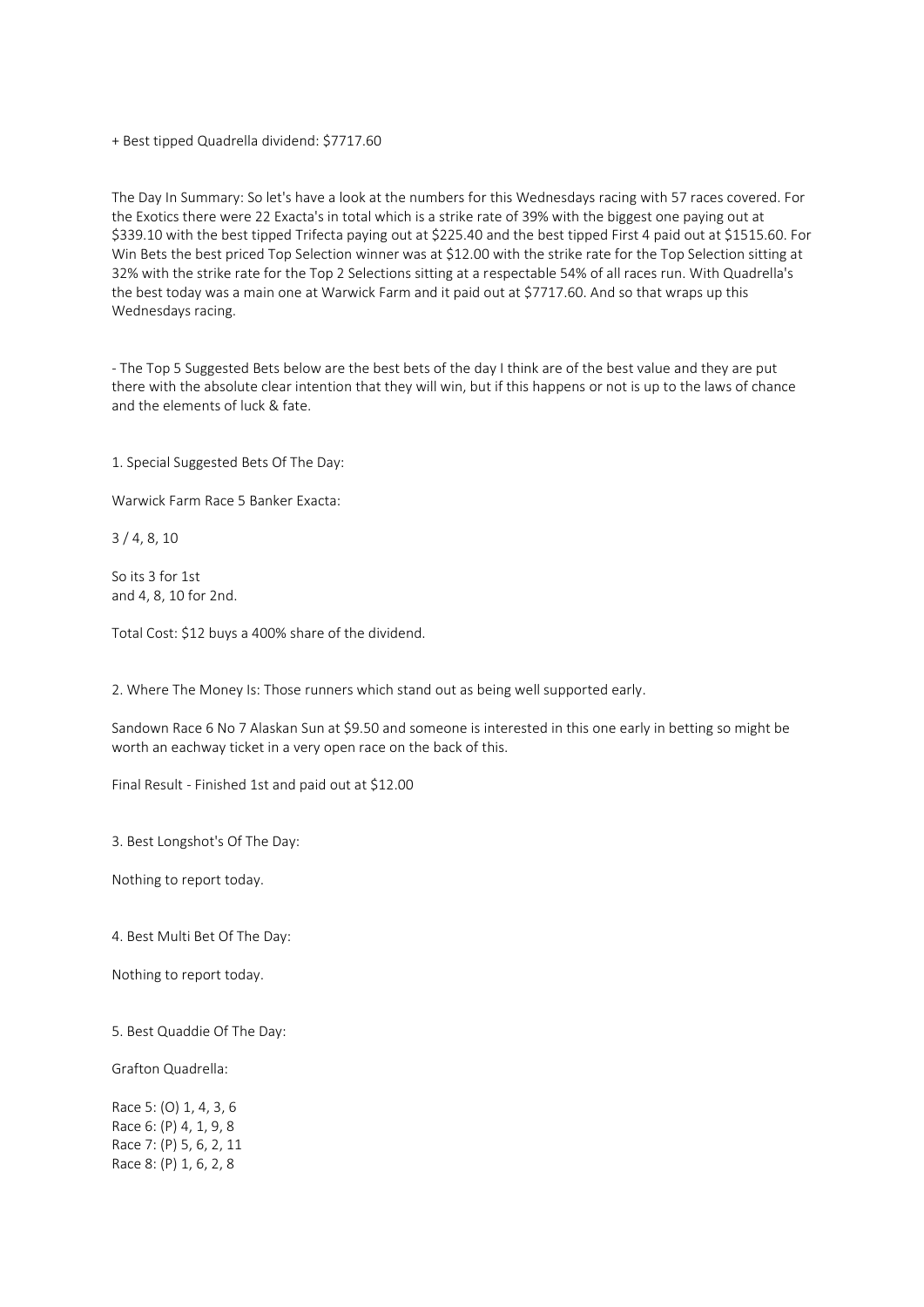Total Cost: \$13 buys a 5% share of the dividend.

6. Bryan Guy Tips: Prominent horse trainer who has a great strike rate and these are his best runners today. Bryan regularly publishes his best runners for the day on social media and if he posts I will report them here as they are definately worth following as the man has a real talent for training good winners at great prices. If you want Bryan to train a horse for you he can be contacted here on LinkedIn.

The stable has the following runner at Ipswich.

Race 5 No 1: El Shaday at \$3.10 - Finished 1st

Wednesdays Predicted Betting Outlook:

Sandown and the early money for the 1st 3 races is OK and race 1 looks open so luck will be needed with races 2 & 3 these races looks predictable but still an element of luck will be needed so apply a little caution early with race 4 onward's the early money is Good and there is value here in these races but good luck will be needed so move forward with hope and a certain sense of caution. Hobart and the early money for the 1st 3 races is Low but even so these races looks fairly obvious so a good start to Hobart if you like short priced favorites hopefully with races 4 onward's the barely OK so take this meeting on trust so hopeful but not completely confident. Grafton and the early money for the 1st 3 races is just OK and these races look predictable but a little touch of luck may be needed so a cautious start to the day is recommended with races 4 onward's the early money is Good and there is some value on this card so hopeful of the best as there are seemingly options here. Morphettville and the early money for the 1st 3 races is OK and race 1 looks obvious with race 2 being an open affair so luck will be needed and race 3 looks predictable so hopes are high with races 4 onward's the early money is Good and there does look to be some positives about these races so hopeful. Warwick Farm and the early money for the 1st 3 races is OK and these races look predictable so hopeful of a decent start here today with races 4 onward's the early money is Good and there is potential here with some decent prospects engaged so hopeful. Ipswich and the early money for the 1st 3 races is Low but even so the 1st 3 favorites should really win unless something really goes wrong with races 4 onward's the early money is Good but it is going to be a big job to find value with these remaining races. Belmont and the early money is Low so use your best judgment with these early races with races 4 onward's the early money is again Low so take these races on trust and use some sense of caution.

Today's Race Tips:

Key Notes:

(\*) Denotes "Special" so the Top Selection should really win.

(P) Denotes "Predictable" so overall race has a Higher Probability of success within the given 4 selections.

(O) Denotes an "Open" Race with many possibilities so Uncertain Of Outcome within selections.

Sandown Race Tips:

Race 1: (O) 6, 3, 14, 12 - 3rd - Loss Race 2: (P) 11, 7, 10, 6 - Winner (1) \$3.10 Exacta \$11.60 Race 3: (P) 7, 6, 12, 5 - Winner (1) \$3.60 Race 4: (P) 2, 1, 3, 4 - Winner (1) \$1.80 Race 5: (O) 3, 8, 6, 1 - 2nd and 3rd - Loss Race 6: (O) 7, 9, 3, 8 - Winner (1) \$12.00 Race 7: (P) 8, 12, 9, 5 - Winner (2) \$5.50 Race 8: (P) 14, 12, 6, 15 - Winner (4) \$12.10

Hobart Race Tips: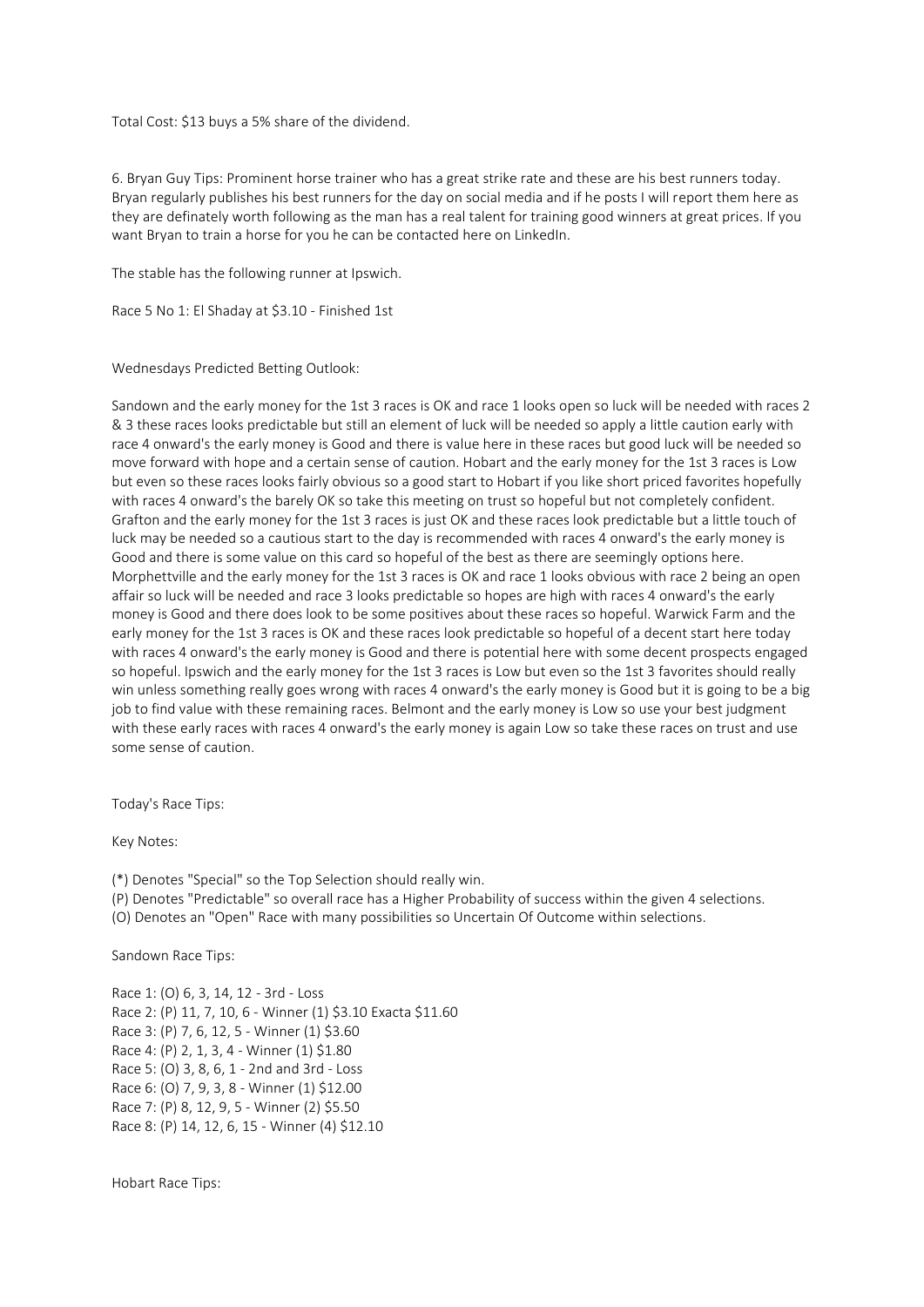Race 1: (\*) 5, 4, 2, 3 - Winner (4) \$13.40 Exacta \$173.90 Trifecta \$225.40 First 4 \$1515.60 Race 2: (\*) 5, 1, 3, 6 - 3rd - Loss Race 3: (\*) 11, 2, 5, 1 - Winner (1) \$1.90 Exacta \$8.30 Trifecta \$31.00 Race 4: (P) 4, 11, 10, 9 - Loss Race 5: (\*) 1, 5, 6, 8 - Winner (2) \$5.70 Race 6: (P) 2, 8, 12, 9 - 2nd and 4th - Loss Race 7: (O) 5, 3, 1, 6 - Winner (1) \$2.80 Exacta \$4.70 Race 8: (P) 3, 2, 4, 1 - Winner (4) \$7.20 Exacta \$26.90 Trifecta \$99.80

Grafton Race Tips:

Race 1: (P) 9, 11, 8, 12 - Winner (4) \$2.60 Exacta \$9.20 Trifecta \$33.00 Race 2: (P) 2, 8, 11, 5 - Winner (1) \$4.50 Race 3: (P) 3, 4, 7, 8 - Winner (3) \$3.60 Race 4: (O) 5, 2, 4, 7 - 2nd and 3rd - Loss Race 5: (O) 1, 4, 3, 6 - 2nd and 4th - Loss Race 6: (P) 4, 1, 9, 8 - Winner (4) \$6.50 Race 7: (P) 5, 6, 2, 11 - Winner (2) \$5.10 Race 8: (P) 1, 6, 2, 8 - Winner (1) \$3.30 Exacta \$21.00 Trifecta \$49.40 First 4 \$140.40

Morphettville Race Tips:

Race 1: (\*) 7, 11, 12, 1 - Winner (1) \$1.90 Exacta \$7.90 Race 2: (O) 6, 13, 7, 14 - 2nd, 3rd and 4th - Loss Race 3: (P) 1, 4, 8, 5 - 2nd and 4th - Loss Race 4: (O) 3, 4, 9, 6 - 2nd, 3rd and 4th - Loss Race 5: (P) 3, 2, 6, 5 - Winner (2) \$5.90 Exacta \$23.00 Trifecta \$52.80 First 4 \$593.40 Race 6: (\*) 2, 6, 4, 7 - Winner (1) \$1.80 Race 7: (P) 4, 7, 3, 2 - Winner (1) \$3.20 Exacta \$11.80 Trifecta \$31.80 Race 8: (\*) 8, 5, 1, 7 - 3rd - Loss

Belmont Race Tips:

Race 1: (P) 3, 9, 4, 2 - 2nd, 3rd and 4th - Loss Race 2: (O) 13, 8, 6, 5 - 2nd - Loss Race 3: (P) 11, 10, 7, 2 - Winner (2) \$5.00 Exacta \$19.70 Trifecta \$32.60 Race 4: (P) 16, 8, 15, 12 - 3rd - Loss Race 5: (P) 9, 6, 8, 2 - Winner (1) \$2.10 Exacta \$15.20 Race 6: (P) 3, 1, 7, 5 - Winner (2) \$5.30 Exacta \$12.60 Trifecta \$69.50 Race 7: (P) 4, 8, 9, 1 - Winner (2) \$9.50 Exacta \$35.80 Race 8: (O) 1, 3, 2, 11 - Winner (2) \$4.30 Race 9: (P) 5, 2, 6, 3 - Winner (3) \$4.30 Exacta \$12.60 Race 10: (O) 9, 2, 1, 4 - Winner (1) \$3.90 Exacta \$34.70 Trifecta \$102.40 Race 11: (\*) 3, 4, 5, 8 - 4th - Loss

Warwick Farm Race Tips:

Race 1: (P) 6, 3, 8, 4 - Winner (4) \$5.80 Race 2: (P) 5, 6, 4, 8 - Winner (1) \$1.90 Race 3: (P) 7, 5, 4, 1 - Winner (4) \$5.30 Race 4: (P) 2, 7, 3, 8 - Winner (2) \$4.30 Exacta \$7.00 Early Quadrella \$277.60 Race 5: (\*) 3, 4, 8, 10 - Winner (2) \$10.10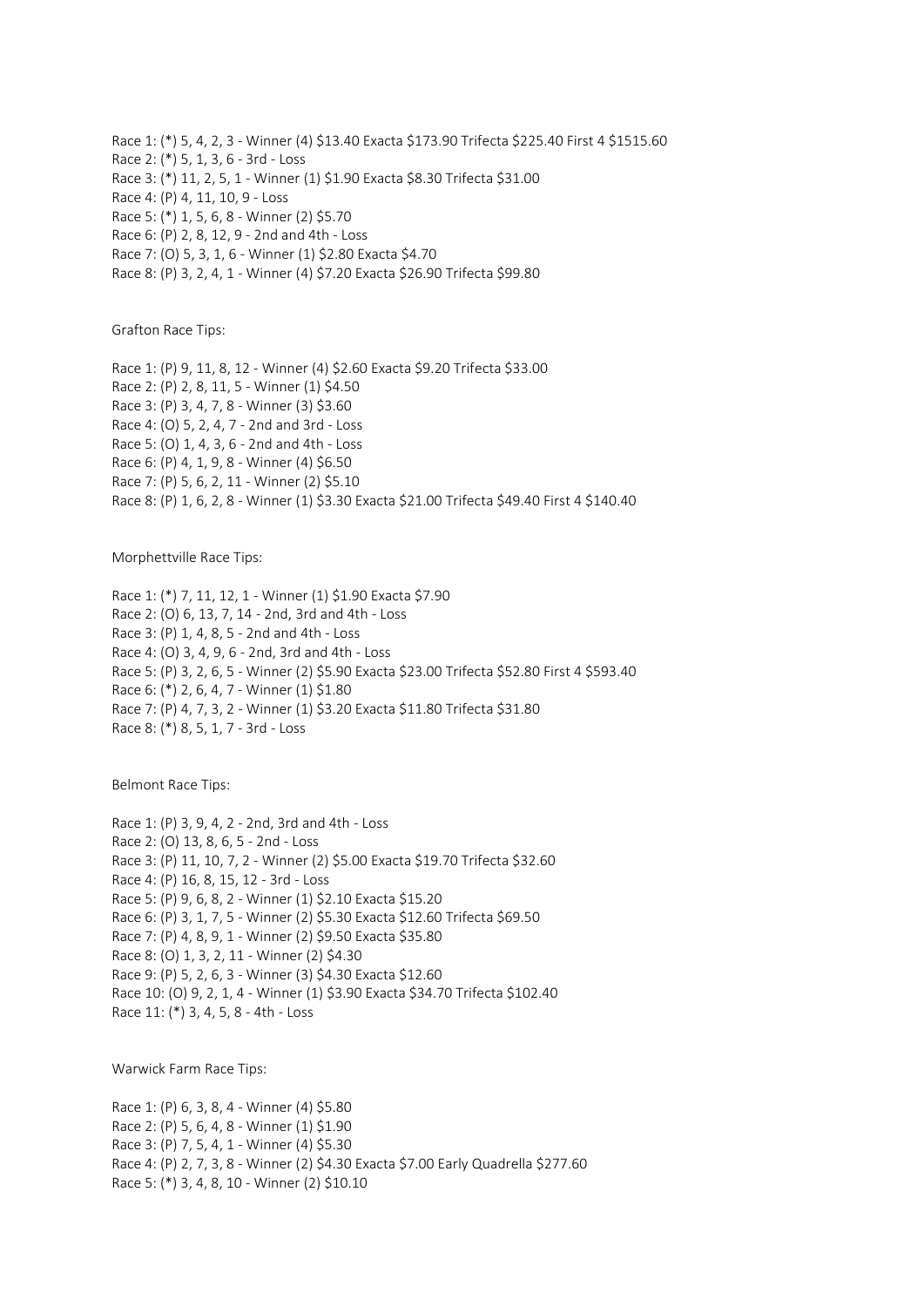Race 6: (O) 5, 10, 9, 3 - Winner (2) \$21.20 Exacta \$339.10 Race 7: (P) 8, 4, 1, 10 - Winner (2) \$8.60 Quadrella \$7717.60

Ipswich Race Tips:

Race 1: (\*) 8, 5, 1, 6 - Winner (1) \$2.90 Race 2: (\*) 1, 2, 4, 3 - Winner (1) \$1.30 Exacta \$5.30 Trifecta \$8.60 First 4 \$10.40 Race 3: (\*) 5, 1, 2, 3 - Winner (1) \$2.00 Race 4: (\*) 6, 4, 2, 1 - Winner (1) \$1.30 Exacta \$7.80 Early Quadrella \$4.60 Race 5: (P) 3, 6, 1, 2 - Winner (3) \$3.30 Exacta \$12.90 Race 6: (P) 1, 9, 5, 3 - Winner (2) \$6.60 Race 7: (P) 3, 10, 2, 1 - Winner (4) \$2.40 Exacta \$6.10 Trifecta \$12.20 Quadrella \$148.20

Happy Valley Tips:

R1 #2, 3, 9, 7 - Winner (1) \$3.50 R2 #1, 11, 2, 8 - Winner (4) \$9.30 Exacta \$41.80 R3 #1, 12, 10, 2 - 2nd and 4th - Loss R4 #2, 8, 1, 7 - Winner (2) \$4.10 R5 #1, 4, 10, 8 - Winner (3) \$6.50 R8 #2, 7, 12, 8 - Winner (3) \$5.90

The Hong Kong selections are provided by a friend of the website Steve Hiddlestone and are not counted in the final stats for the day as they are provided separate to what we offer.

Wednesdays July 4th 2018 Horse Racing Tips:

The results are in...

Wednesday The Final Statistics.

1. Top Selection strike rate at 30% out of 40 races.

- 2. Top 2 Selections strike rate at 50% out of 40 races.
- + Total Top 2 Selection winners = 20 out of 40 races.
- 3. Exacta strike rate at 45% out of 40 races.
- + Total Exacta winners = 18 out of 40 races.

Dividends:

- + Best Top Selection win dividend: \$5.20
- + Best Top 2 Selection win dividend: \$6.90
- + Best tipped Exacta dividend: \$61.10
- + Best tipped Trifecta dividend: \$199.90
- + Best tipped First 4 dividend: \$812.60
- + Best tipped Quadrella dividend: \$222.40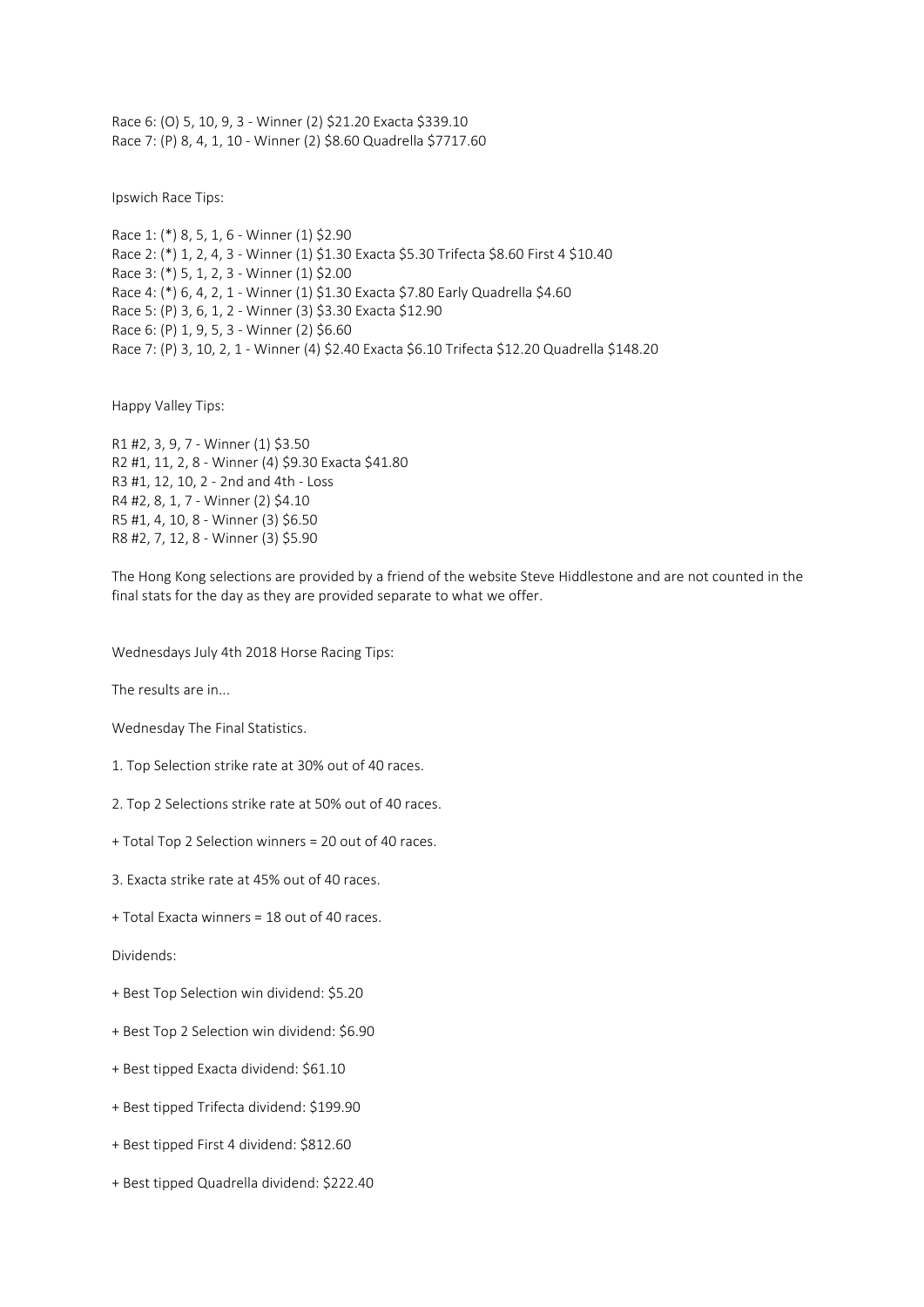The Day In Summary: So let's have a look at the numbers for this Wednesdays racing with 40 races covered. For the Exotics there were 18 Exacta's in total which is a strike rate of 45% with the biggest one paying out at \$61.10 with the best tipped Trifecta paying out at \$199.90 and the best tipped First 4 paid out at \$812.60. For Win Bets the best priced Top Selection winner was at \$5.20 with the strike rate for the Top Selection sitting at 30% with the strike rate for the Top 2 Selections sitting at a respectable 50% of all races run. With Quadrella's the best today was a main one at Ipswich and it paid out at \$222.40. And so that wraps up this Wednesdays racing.

- The Top 5 Suggested Bets below are the best bets of the day I think are of the best value and they are put there with the absolute clear intention that they will win, but if this happens or not is up to the laws of chance and the elements of luck & fate.

1. Special Suggested Bets Of The Day:

Sandown Race 3 Banker Exacta:

7 / 3, 10, 1

So its 7 for 1st and 3, 10, 1 for 2nd.

Total Cost: \$12 buys a 400% share of the dividend.

Final Result - A winner and out at \$70.80 for 400%

2. Where The Money Is: Those runners which stand out as being well supported early.

Nothing to report today.

3. Best Longshot's Of The Day:

Nothing to report today.

4. Best Multi Bet Of The Day:

Nothing to report today.

5. Best Quaddie Of The Day:

Sandown Quadrella:

Race 5: (P) 11, 9, 1, 7 Race 6: (O) 3, 5, 11, 4 Race 7: (P) 11, 9, 14, 1 Race 8: (O) 12, 3, 4, 5

Total Cost: \$13 buys a 5% share of the dividend.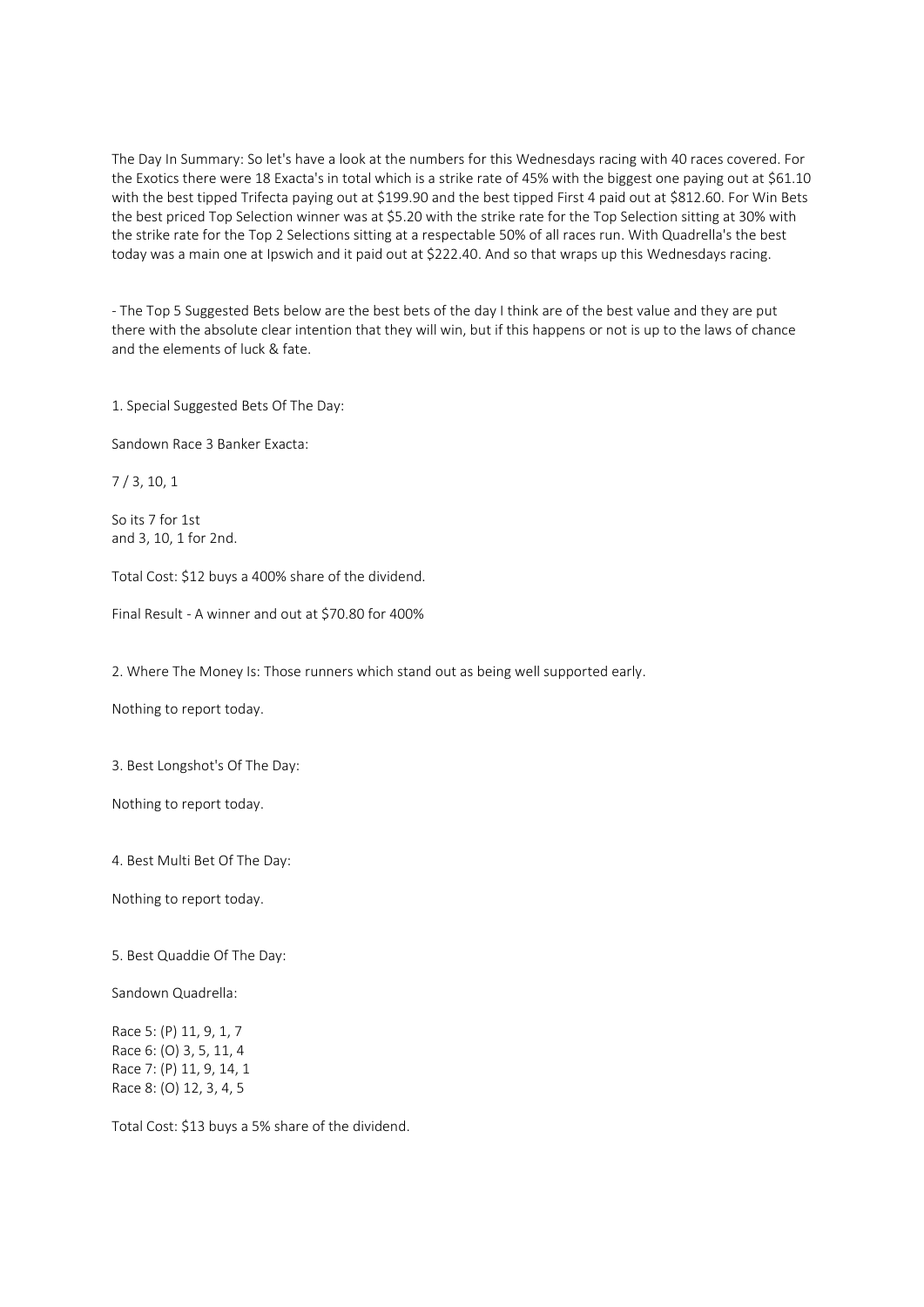6. Bryan Guy Tips: Prominent horse trainer who has a great strike rate and these are his best runners today. Bryan regularly publishes his best runners for the day on social media and if he posts I will report them here as they are definately worth following as the man has a real talent for training good winners at great prices. If you want Bryan to train a horse for you he can be contacted here on LinkedIn.

The stable has the following runners today at Ipswich.

Race 8 No 8: Lady Eighty Eight at \$21.00

Race 9 No 9: Sidero Star at \$5.00 - Finished 2nd

Wednesdays Predicted Betting Outlook:

Ipswich and the early money for race 1 is soft but the result looks obvious with races 2 and 3 also being soft in early betting with race 2 looking fairly obvious and race 3 looks predictable with races 4 onward's the early money is OK and the races generally looks fairly well predictable but an element of luck will be needed so push forward with a little caution. Canterbury and the early money for the 1st 3 races is OK and these are open affairs so a little luck is going to be required to navigate these events successfully with races 4 onward's the early money is OK but some luck will be needed with these races so as always hopeful of some nice results but somewhat cautious at the same time. Sandown and the early money for the entire meeting is good and there is a good mix of real chances and value runners so there are possibilities for this meeting so will be watching with interest and hopefully the right luck will present. Murray Bridge and the early money for the 1st 2 races is soft but they do look really predictable unless something really goes wrong so it should be a good start to the day hopefully with race 3 being light in early money but one of the favored runners should win but which one will it be with races 4 onward the early money is just OK and luck will be needed with these races so hopeful but forever cautious. And finally Belmont and the early money is low but there are some positive chances engaged so all is not lost and there is hope for today but do exercise a little caution.

Today's Race Tips:

Key Notes:

(\*) Denotes "Special" so the Top Selection should really win.

(P) Denotes "Predictable" so overall race has a Higher Probability of success within the given 4 selections.

(O) Denotes an "Open" Race with many possibilities so Uncertain Of Outcome within selections.

Ipswich Race Tips:

Race 1: (\*) 5, 4, 1, 3 - Winner (1) \$1.30 Exacta \$2.10 Trifecta \$5.10 First 4 \$5.60 Race 2: (\*) 4, 2, 8, 7 - Winner (1) \$1.50 Race 3: (P) 9, 1, 4, 6 - Winner (2) \$4.90 Exacta \$61.10 Trifecta \$199.90 First 4 \$812.60 Race 4: (\*) 1, 3, 6, 8 - Winner (1) \$2.00 Exacta \$8.00 Trifecta \$38.20 Race 5: (P) 2, 8, 1, 3 - Winner (1) \$1.60 Exacta \$7.90 Trifecta \$18.40 Early Quadrella \$30.30 Race 6: (P) 7, 2, 13, 1 - Winner (2) \$5.50 Exacta \$27.90 Race 7: (P) 1, 4, 3, 6 - Winner (2) \$3.00 Exacta \$21.10 Race 8: (P) 1, 3, 7, 5 - Winner (1) \$2.20 Race 9: (P) 10, 1, 6, 9 - Winner (1) \$3.10 Exacta \$30.40 Quadrella \$222.40

Sandown Race Tips:

Race 1: (P) 2, 1, 7, 5 - Winner (2) \$6.90 Exacta \$20.70 Trifecta \$41.00 Race 2: (\*) 1, 12, 2, 4 - Winner (1) \$1.90 Exacta \$8.10 Race 3: (\*) 7, 3, 10, 1 - Winner (1) \$2.40 Exacta \$17.70 Race 4: (\*) 5, 9, 11, 12 - 2nd and 3rd - Loss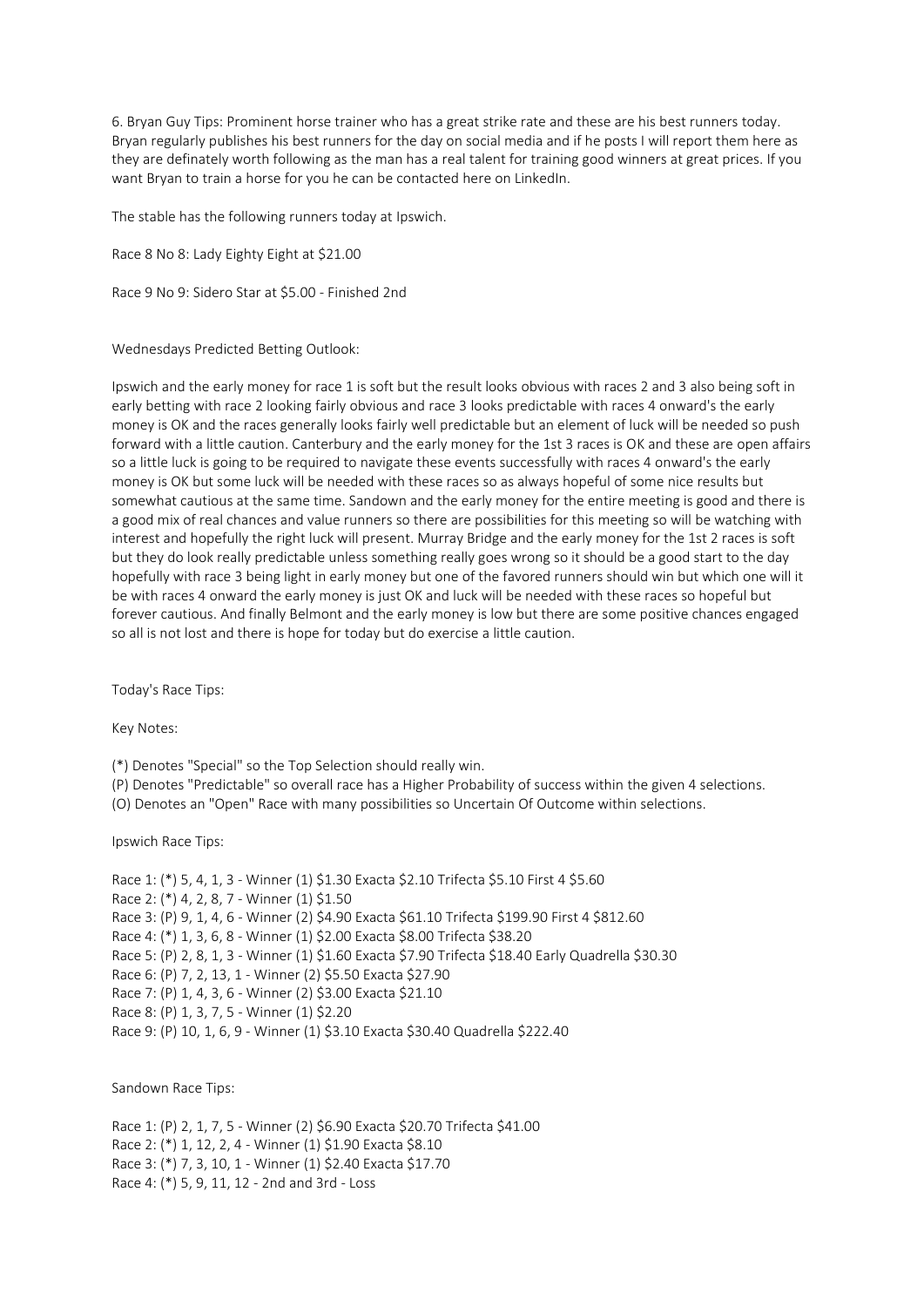Race 5: (P) 11, 9, 1, 7 - Winner (2) \$5.30 Race 6: (O) 3, 5, 11, 4 - 2nd and 3rd - Loss Race 7: (P) 11, 9, 14, 1 - Winner (3) \$4.20 Exacta \$11.10 Trifecta \$73.40 Race 8: (O) 12, 3, 4, 5 - Winner (3) \$8.60

Murray Bridge Race Tips:

Race 1: (\*) 1, 4, 3 - Winner (2) \$2.00 Exacta \$9.90 Trifecta \$5.90 Race 2: (\*) 14, 13, 6, 11 - 3rd - Loss Race 3: (P) 5, 6, 3, 2 - Winner (3) \$3.00 Exacta \$12.80 Trifecta \$30.20 First 4 \$94.40 Race 4: (P) 5, 11, 4, 3 - Winner (3) \$5.50 Exacta \$40.90 Race 5: (O) 7, 3, 4, 6 - Winner (3) \$2.80 Race 6: (P) 6, 7, 2, 1 - 2nd and 4th - Loss Race 7: (\*) 2, 3, 6, 4 - Winner (1) \$1.40 Race 8: (O) 6, 3, 7, 10 - Winner (2) \$3.10

Canterbury Race Tips:

Race 1: (O) 8, 5, 1, 6 - 4th - Loss Race 2: (O) 10, 1, 12, 11 - 2nd and 4th - Loss Race 3: (P) 5, 6, 4, 7 - 2nd and 4th - Loss Race 4: (P) 5, 7, 6, 2 - Winner (1) \$2.70 Exacta \$13.90 Race 5: (P) 5, 1, 7, 11 - Winner (4) \$5.00 Race 6: (P) 5, 8, 1, 11 - Winner (1) \$5.20 Race 7: (O) 5, 6, 3, 10 - 2nd and 3rd - Loss

Belmont Race Tips:

Race 1: (P) 3, 6, 2, 1 - Winner (2) \$2.70 Exacta \$9.50 Trifecta \$23.50 Race 2: (P) 9, 3, 2, 7 - 2nd and 3rd - Loss Race 3: (P) 6, 7, 3, 1 - Winner (1) \$2.20 Exacta \$7.40 Trifecta \$11.70 Race 4: (P) 3, 1, 4, 7 - Winner (4) \$4.40 Exacta \$27.70 Trifecta \$80.20 First 4 \$110.40 Race 5: (P) 5, 9, 8, 1 - 3rd - Loss Race 6: (O) 3, 2, 6, 4 - 2nd and 3rd - Loss Race 7: (P) 3, 2, 4, 5 - 2nd and 4th - Loss Race 8: (P) 1, 4, 8, 9 - Winner (3) \$4.90

Happy Valley Tips:

R1 #1, 10, 2, 9 - 2nd, 3rd and 4th - Loss R2 #5, 9, 7, 11 - Winner (1) \$10.20 Exacta \$15.60 Trifecta \$102.10 R3 #11, 1, 6, 4 - Winner (3) \$6.80 Exacta \$38.60 R4 #5, 11, 1, 2 - 2nd - Loss R5 #8, 3, 6, 7 - 2nd - Loss R6 #2, 12, 11, 10 - Winner (3) \$2.50 Exacta \$18.50 R7 #1, 9, 3, 4 - Winner (4) \$6.00 Exacta \$19.40 Trifecta \$134.00 R8 #1, 7, 9, 2 - 2nd and 4th - Loss

The Hong Kong selections are provided by a friend of the website Steve Hiddlestone and are not counted in the final stats for the day as they are provided separate to what we offer.

Wednesdays June 27th 2018 Horse Racing Tips: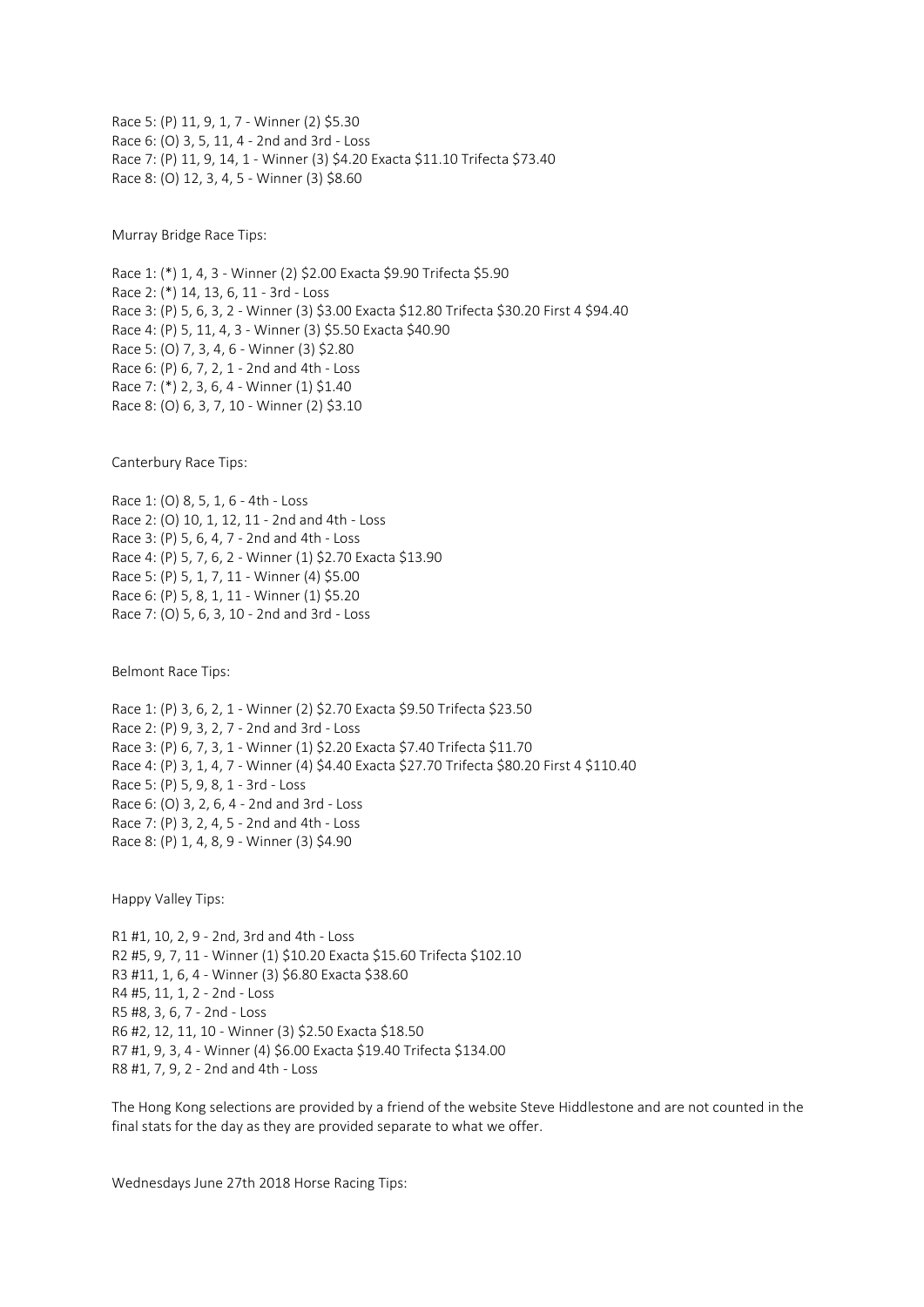The results are in...

Wednesday The Final Statistics.

1. Top Selection strike rate at 15% out of 41 races.

2. Top 2 Selections strike rate at 44% out of 41 races.

+ Total Top 2 Selection winners = 18 out of 41 races.

3. Exacta strike rate at 32% out of 41 races.

+ Total Exacta winners = 13 out of 41 races.

Dividends:

+ Best Top Selection win dividend: \$5.20

+ Best Top 2 Selection win dividend: \$7.20

+ Best tipped Exacta dividend: \$230.70

+ Best tipped Trifecta dividend: \$601.80

+ Best tipped First 4 dividend: n/a

+ Best tipped Quadrella dividend: n/a

The Day In Summary: So let's have a look at the numbers for this Wednesdays racing with 41 races covered. For the Exotics there were 13 Exacta's in total which is a strike rate of 32% with the biggest one paying out at \$230.70 with the best tipped Trifecta paying out at \$601.80 and there were no tipped First 4's today. For Win Bets the best priced Top Selection winner was at \$5.20 with the strike rate for the Top Selection sitting at 15% with the strike rate for the Top 2 Selections sitting at a respectable 44% of all races run. With Quadrella's there were none successfully tipped today. And so that wraps up this Wednesdays racing.

- The Top 5 Suggested Bets below are the best bets of the day I think are of the best value and they are put there with the absolute clear intention that they will win, but if this happens or not is up to the laws of chance and the elements of luck & fate.

1. Special Suggested Bets Of The Day:

Moonee Valley Race 4 Banker Exacta:

10 / 8, 4, 7

So its 10 for 1st and 8, 4, 7 for 2nd.

Total Cost: \$12 buys a 400% share of the dividend.

2. Where The Money Is: Those runners which stand out as being well supported early.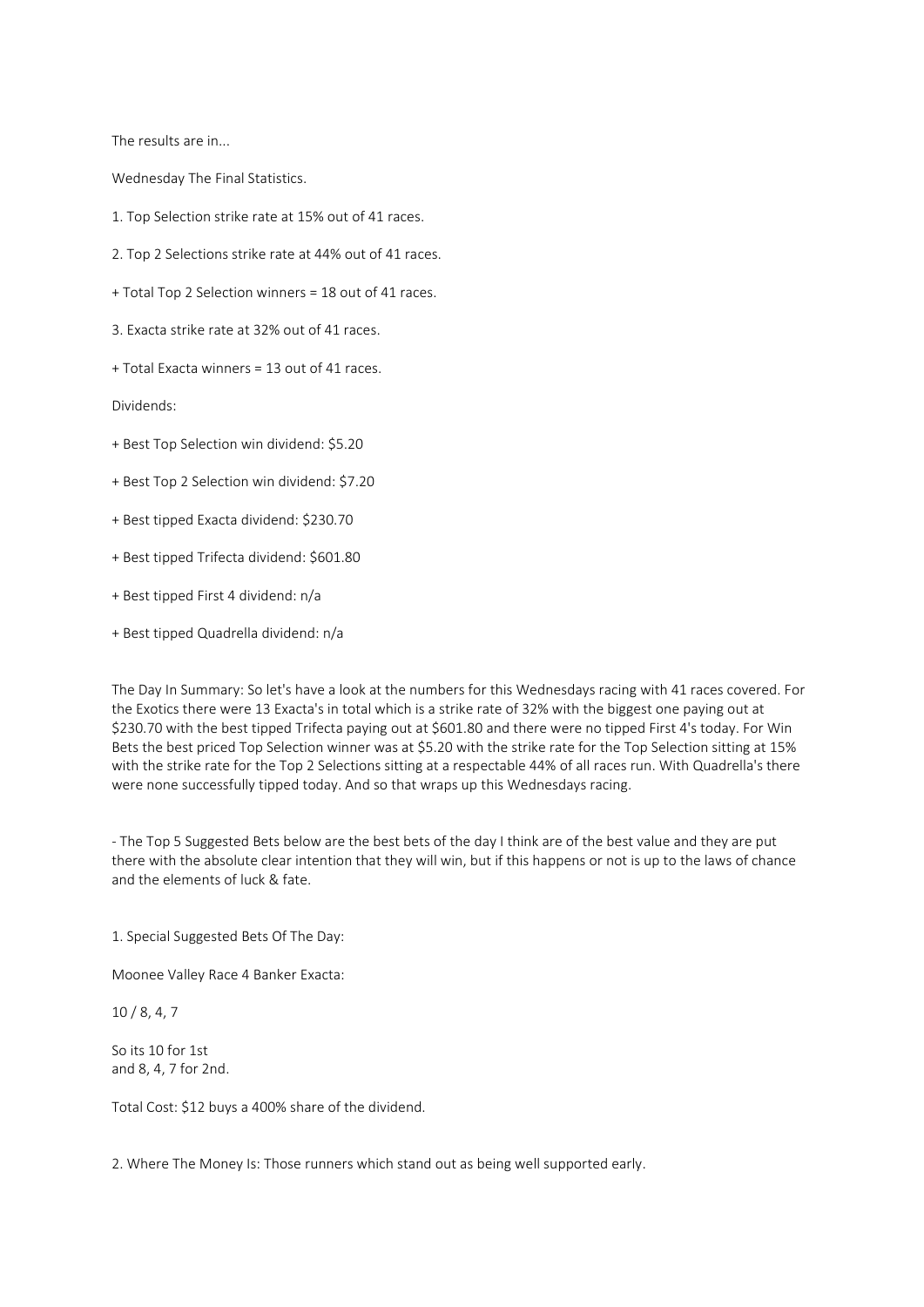Nothing to report today.

3. Best Longshot's Of The Day:

Nothing to report today.

4. Best Multi Bet Of The Day:

Nothing to report today.

5. Best Quaddie Of The Day:

Moonee Valley Quadrella:

Race 6: 6, 3, 1, 9 Race 7: 1, 7, 4, 8 Race 8: 2, 4, 8, 3 Race 9: 2, 7, 10, 12

Total Cost: \$13 buys a 5% share of the dividend.

6. Bryan Guy Tips: Prominent horse trainer who has a great strike rate and these are his best runners today. Bryan regularly publishes his best runners for the day on social media and if he posts I will report them here as they are defiantly worth following as the man has a real talent for training good winners at great prices. If you want Bryan to train a horse for you he can be contacted here on LinkedIn.

Will be posted right here if available for today.

Wednesdays Predicted Betting Outlook:

Moonee Valley and the early money for the 1st 3 races is strong and race 1 looks almost certain with races 2 and 3 a little more open so some luck will be required with races 4 onward's the early money is also strong and it does look like a day with real potential and I am happy at this moment with today's selections so feeling quite confident of some good results occurring. Doomben and the early money for the 1st 3 races is OK and they really seem to be open races early so a little luck will be needed to navigate them successfully with races 4 onward's the early money is OK and its a mix if favorable chances and value runners so the day has definite potential and time will tell. Gawler and the early money for the 1st 3 races is OK and the 1st race looks almost certain with race 2 being really between the top 2 favorites and race 3 is a little more open so a touch of luck may be needed with races 4 onward's the early money is OK but it may be a day pretty well dominated by favored runners so remaining positive about this meeting today. Canterbury and the early money for the 1st 3 races is OK and the 1st races look to be best suited by the favored runners so a good start to the day is predicted with races 4 onward's the early money is good and its does look like it may be a favorable day so this meeting does have real promise. And finally Belmont and the early money for the 1st 3 races is low but the favored runners look the order of the day so potential early with races 4 onward's the early money is low but again the favored runners look the best option so the day so these races have promise but a little luck will be required.

Today's Race Tips:

(\*) Denotes Top Selection should win.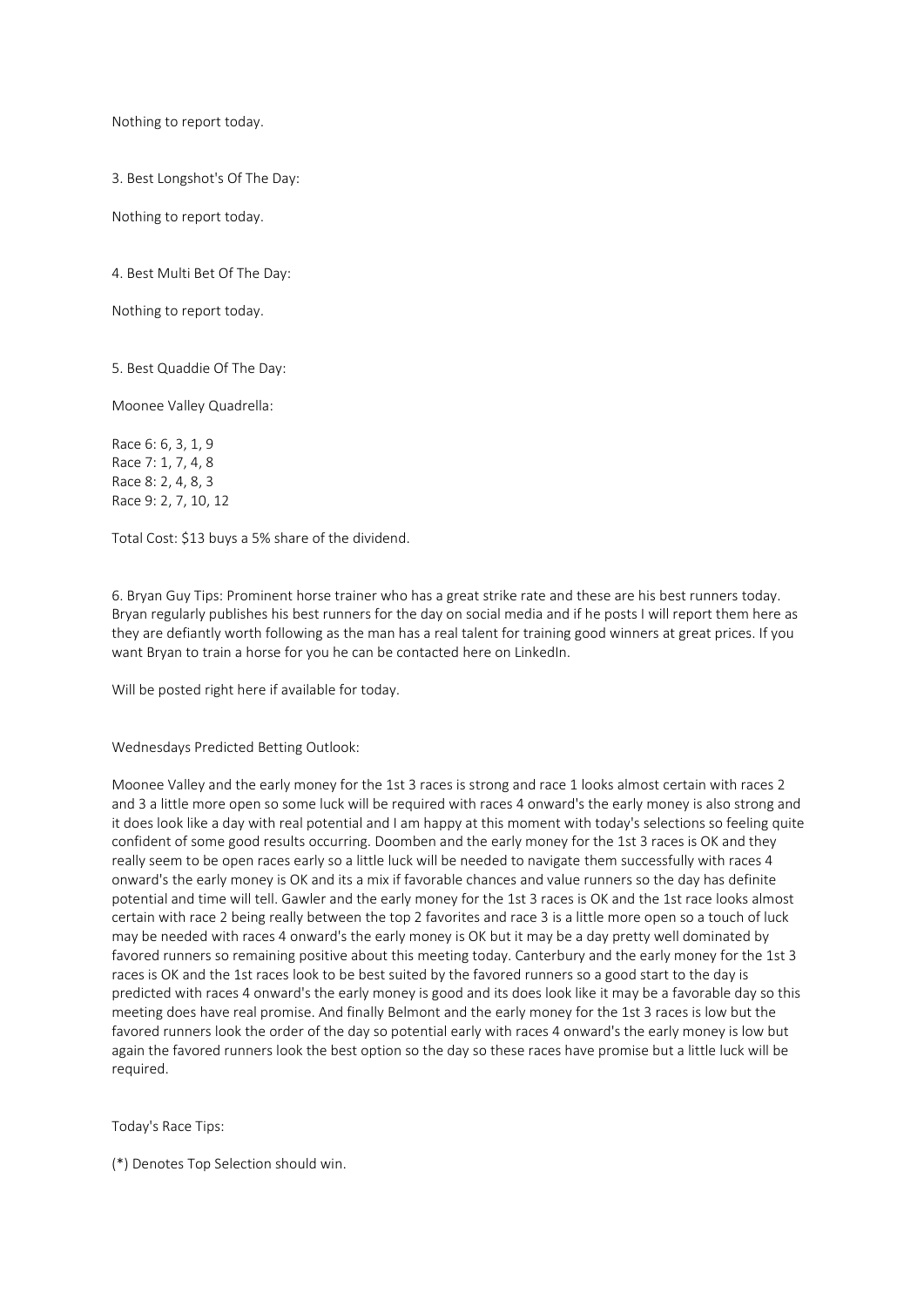Doomben Race Tips:

Race 1: 6, 2, 7, 8 - Winner (3) \$4.80 Exacta \$17.40 Race 2: 9, 7, 5, 2 - Winner (2) \$4.20 Race 3: 8, 1, 12, 4 - 2nd and 3rd - Loss Race 4: 6, 13, 3, 12 - Winner (1) \$1.40 Race 5: 1, 15, 6, 13 - Winner (2) \$4.30 Exacta \$10.00 Trifecta \$45.60 Race 6: 6, 8, 3, 5 - Winner (2) \$4.60 Exacta \$14.70 Race 7: 1, 11, 5, 7 - Winner (2) \$5.20 Exacta \$35.70 Race 8: 5, 12, 2, 15 - 2nd and 4th - Loss Race 9: 11, 6, 5, 12 - Winner (2) \$4.70

Moonee Valley Race Tips:

Race 1: \*1, 2, 6, 5 - 2nd, 3rd and 4th - Loss Race 2: 9, 2, 14, 4 - Winner (3) \$5.10 Race 3: 9, 6, 5, 1 - Winner (1) \$5.20 Race 4: 10, 8, 4, 7 - Winner (4) \$14.90 Exacta \$230.70 Trifecta \$601.80 Race 5: 3, 5, 4, 7 - 2nd - Loss Race 6: 6, 3, 1, 9 - Winner (3) \$3.20 Race 7: 1, 7, 4, 8 - Winner (2) \$3.50 Race 8: 2, 4, 8, 3 - Winner (2) \$3.60 Exacta \$10.10 Trifecta \$40.80 Race 9: 2, 7, 10, 12 - 2nd, 3rd and 4th - Loss

Gawler Race Tips:

Race 1: \*5, 7, 2, 3 - Winner (2) \$5.70 Race 2: 10, 8, 6, 5 - Winner (2) \$4.30 Exacta \$22.90 Trifecta \$152.60 Race 3: 8, 12, 1, 2 - 2nd and 4th - Loss Race 4: 2, 4, 1, 3 - Winner (4) \$8.00 Exacta \$28.70 Race 5: 4, 3, 9, 7 - Winner (3) \$3.60 Race 6: 7, 5, 4, 1 - Winner (2) \$7.20 Race 7: 5, 6, 1, 11 - Winner (4) \$10.50 Race 8: 4, 3, 6, 10 - 3rd and 4th - Loss

Canterbury Race Tips:

Race 1: 5, 4, 3, 1 - Winner (1) \$1.60 Race 2: 10, 6, 2, 9 - 3rd - Loss Race 3: 9, 8, 3, 6 - Winner (1) \$1.50 Exacta \$2.90 Race 4: 1, 3, 4, 7 - Winner (2) \$6.40 Exacta \$41.40 Race 5: 6, 14, 9, 2 - Winner (2) \$3.50 Exacta \$7.00 Race 6: 1, 11, 13, 9 - Winner (1) \$3.40 Race 7: 6, 5, 15, 9 - 2nd - Loss

Belmont Race Tips:

Race 1: 2, 3, 9, 6 - 2nd and 4th - Loss Race 2: 9, 1, 8, 10 - Winner (3) \$4.70 Exacta \$34.30 Race 3: 5, 4, 6, 7 - 2nd and 3rd - Loss Race 4: 9, 3, 11, 4 - 4th - Loss Race 5: 1, 5, 2, 4 - Winner (4) \$18.00 Exacta \$62.70 Race 6: 6, 4, 8, 7 - Winner (1) \$2.50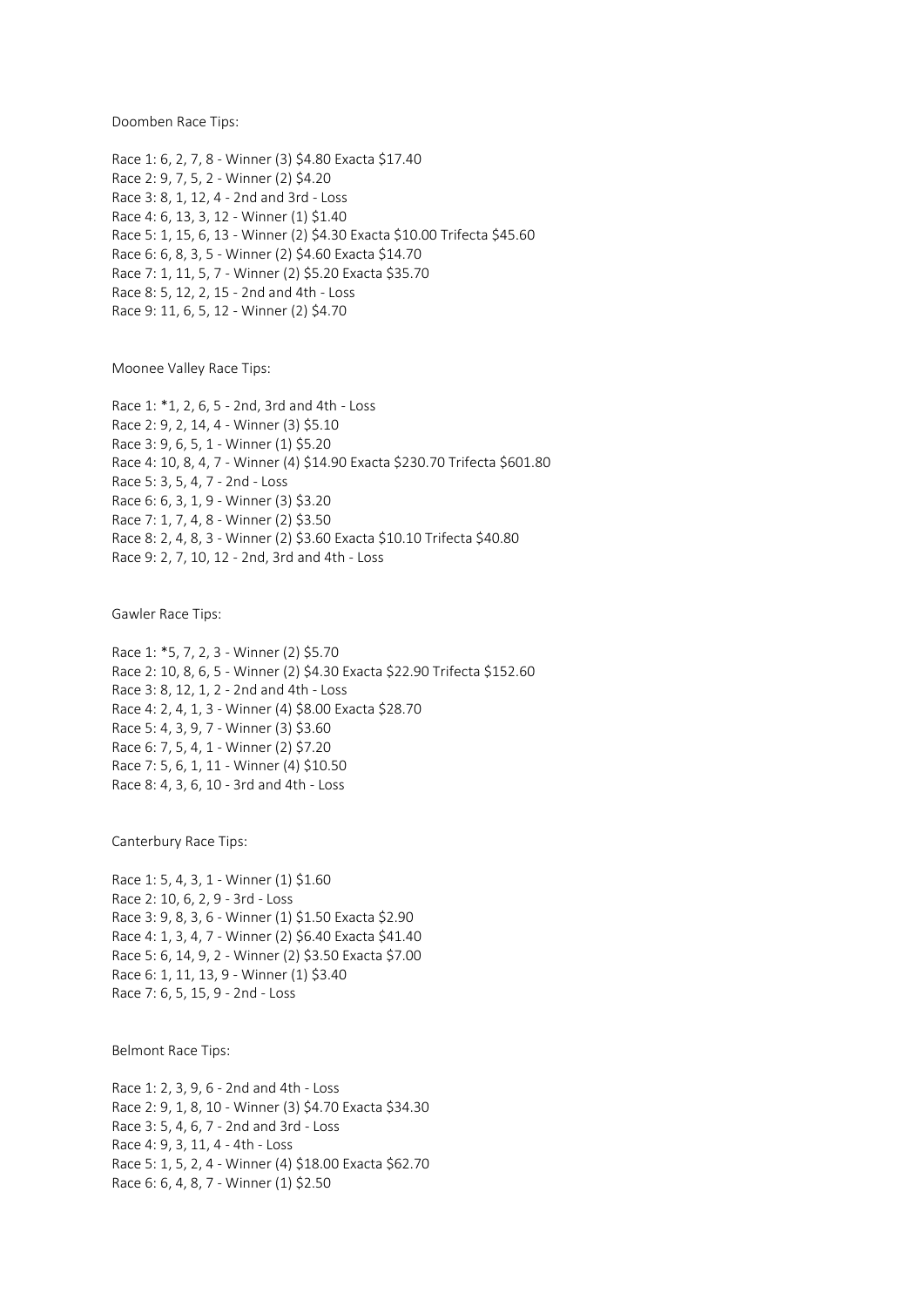Race 7: 8, 7, 12, 2 - 2nd and 3rd - Loss Race 8: 5, 3, 8, 14 - Loss

Happy Valley Race Tips:

R1 #3, 4, 1, 7 - Winner (1) \$2.40 R2 #6, 4, 10, 2 - Winner (1) \$2.70 Exacta \$23.60 R3 #4, 7, 2, 10 - Winner (4) \$9.10 R4 #2, 1, 9, 6 - Winner (3) \$11.90 Exacta \$70.20 Early Quadrella \$1294.40 R5 #1, 4, 7, 9 - Winner (1) \$2.40 Exacta \$6.60 R6 #2, 8, 1, 6 - 3rd and 4th - Loss R7 #2, 8, 3, 6 - 3rd and 4th - Loss

The Hong Kong selections are provided by a friend of the website Steve Hiddlestone and are not counted in the final stats for the day as they are provided separate to what we offer.

Wednesdays June 20th 2018 Horse Racing Tips:

The results are in...

Wednesday The Final Statistics.

1. Top Selection strike rate at 28% out of 40 races.

2. Top 2 Selections strike rate at 48% out of 40 races.

+ Total Top 2 Selection winners = 19 out of 40 races.

3. Exacta strike rate at 40% out of 40 races.

+ Total Exacta winners = 16 out of 40 races.

Dividends:

+ Best Top Selection win dividend: \$16.00

+ Best Top 2 Selection win dividend: \$16.00

+ Best tipped Exacta dividend: \$145.90

+ Best tipped Trifecta dividend: \$120.70

+ Best tipped First 4 dividend: n/a

+ Best tipped Quadrella dividend: \$4978.00

The Day In Summary: So let's have a look at the numbers for this Wednesdays racing with 40 races covered. For the Exotics there were 16 Exacta's in total which is a strike rate of 40% with the biggest one paying out at \$145.90 with the best tipped Trifecta paying out at \$120.70 and there were no tipped First 4's today. For Win Bets the best priced Top Selection winner was at \$16.00 with the strike rate for the Top Selection sitting at 28% with the strike rate for the Top 2 Selections sitting at a respectable 48% of all races run. With Quadrella's the best today was a main one at Ipswich and it paid out at \$4978.00. And so that wraps up this Wednesdays racing.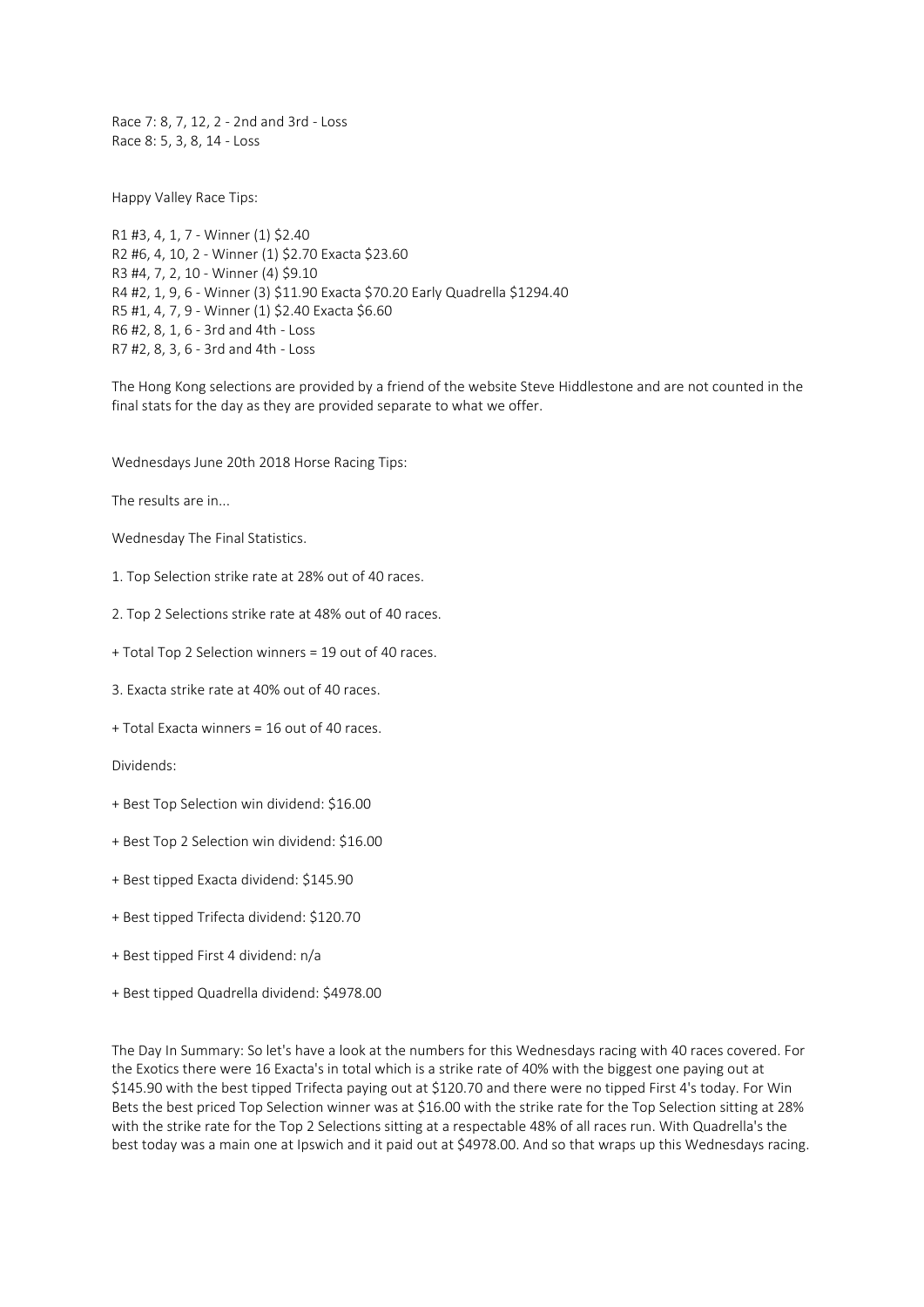- The Top 5 Suggested Bets below are the best bets of the day I think are of the best value and they are put there with the absolute clear intention that they will win, but if this happens or not is up to the laws of chance and the elements of luck & fate.

1. Special Suggested Bets Of The Day:

Balaklava Race 3 Multi Exacta:

11, 14 / 11, 14, 4, 10

So its 11 and 14 for 1st and 11, 14, 4, 10 for 2nd.

Total Cost: \$12 buys a 200% share of the dividend.

Final Result - A winner and paid out at \$49.20 for 200%

2. Where The Money Is: Those runners which stand out as being well supported early.

Ipswich Race 8 No 15 Dansez at \$9.00 and someone has a little interest in this one early in betting so might be worth a little note.

Final Result - Finished 1st

3. Best Longshot's Of The Day:

Balaklava Race 8 No 4 Eclair Fiesta at \$10.00 and this one has attracted a bit of interest early in betting and is 2nd up from a spell today so might be ready to fire and so I hope.

Final Result - Finished 3rd

4. Best Multi Bet Of The Day:

All bets are for the PLACE.

Echuca Race 6 No 5 | Race 7 No 9 | Race 8 No 9 | Race 9 No 7

Suggested Bet: \$10

5. Best Quaddie Of The Day:

Canterbury Quadrella:

Race 4: 2, 4, 5, 6 Race 5: 5, 6, 2, 11 Race 6: 9, 5, 11, 3 Race 7: 8, 10, 12, 5

Total Cost: \$13 buys a 5% share of the dividend.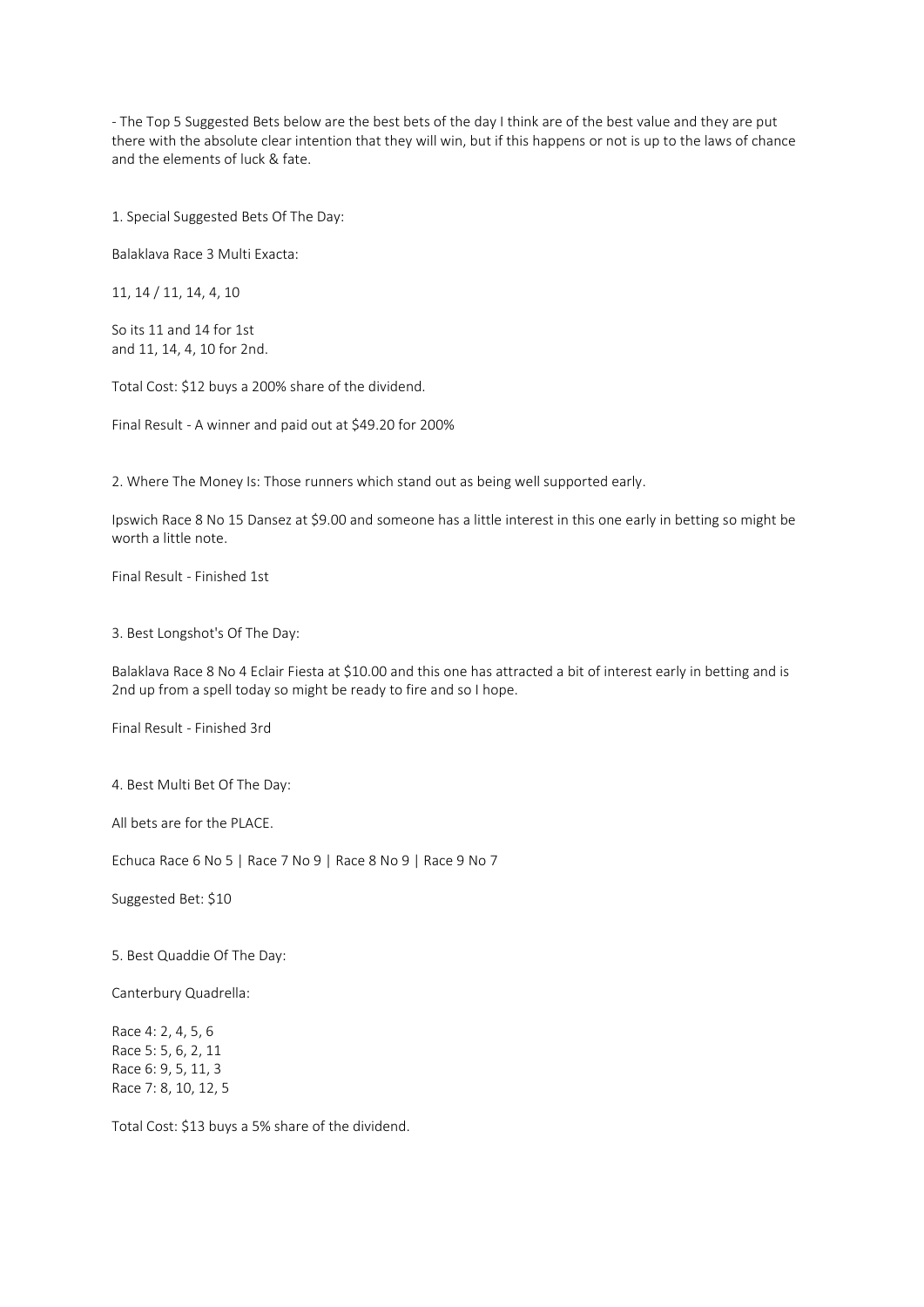6. Bryan Guy Tips: Prominent horse trainer who has a great strike rate and these are his best runners today. Bryan regularly publishes his best runners for the day on social media and if he posts I will report them here as they are defiantly worth following as the man has a real talent for training good winners at great prices. If you want Bryan to train a horse for you he can be contacted here on LinkedIn.

The Stable has the following runners today at Ipswich.

Race 2 No 5: Felino Bel at \$2.40 - Finished 1st

Race 6 No 6: Sidero Star at \$8.00 and Race 6 No 12: Nivo at \$26.00

Wednesdays Predicted Betting Outlook:

Balaklava and the early money for the 1st 3 races is at an OK level and really in all honesty the favored runners really do look to have the best chances early with races 4 onward's the early money is OK to good and there does really look to be a lot of favored priced runners with good chances running today so hopeful of a good afternoon in Adelaide. Echuca and the early money for the 1st 3 races is good and I can't foresee that much going wrong early so bright times early might be anticipated with races 4 onward's the money is good and there does look to be some value in today's selections so hopeful of seeing some good results so quite optimistic. Ipswich and the early money for the 1st 3 races is fair and punters seem to have a little bit of an eye on the prize early so am watching these early races with some anticipation with races 4 onward's the early money is good and there are a mix of short priced runners which should really win right to value runners at decent prices so its a bit of a mixed bag so hopeful with a touch of caution. Canterbury and the early money for the 1st 3 races is fair and on paper it does look pretty much straightforward but that may not be the case so view these early races a bit cautiously with races 4 onward's the early money is good and there does look to be value in these races and the selections reflect this so hopeful of some good outcomes here today. And finally Belmont and the early money is soft and I am not that keen on this meeting today so quite a bit of luck is going to be needed to navigate it.

Today's Race Tips:

(\*) Denotes Top Selection should win.

Echuca Race Tips:

Race 1: 5, 8, 3, 14 - Winner (1) \$2.20 Exacta \$11.00 Trifecta \$26.90 Race 2: 11, 13, 6, 5 - Winner (4) \$7.00 Race 3: 1, 2, 9, 4 - Winner (1) \$2.10 Exacta \$11.10 Trifecta \$33.00 Race 4: 2, 6, 7, 9 - Winner (1) \$3.10 Exacta \$12.70 Race 5: 4, 5, 1, 11 - 2nd and 4th - Loss Race 6: 5, 4, 1, 10 - Winner (3) \$1.50 Race 7: 9, 10, 4, 2 - Winner (4) \$4.60 Exacta \$20.00 Race 8: 9, 16, 15, 18 - Winner (2) \$4.90 Race 9: 7, 14, 2, 11 - Winner (3) \$4.40 Exacta \$18.30 Quadrella \$305.60

Ipswich Race Tips:

Race 1: 2, 6, 4, 3 - 2nd and 4th - Loss Race 2: 5, 2, 7, 1 - Winner (1) \$1.80 Race 3: 1, 7, 13, 5 - Winner (2) \$3.00 Exacta \$26.00 Trifecta \$85.90 Race 4: 5, 4, 3, 7 - Winner (3) \$4.40 Race 5: 10, 7, 6, 3 - Winner (2) \$4.50 Race 6: 5, 4, 8, 10 - Winner (4) \$4.60 Race 7: 1, 9, 4, 8 - Winner (4) \$7.90 Exacta \$22.40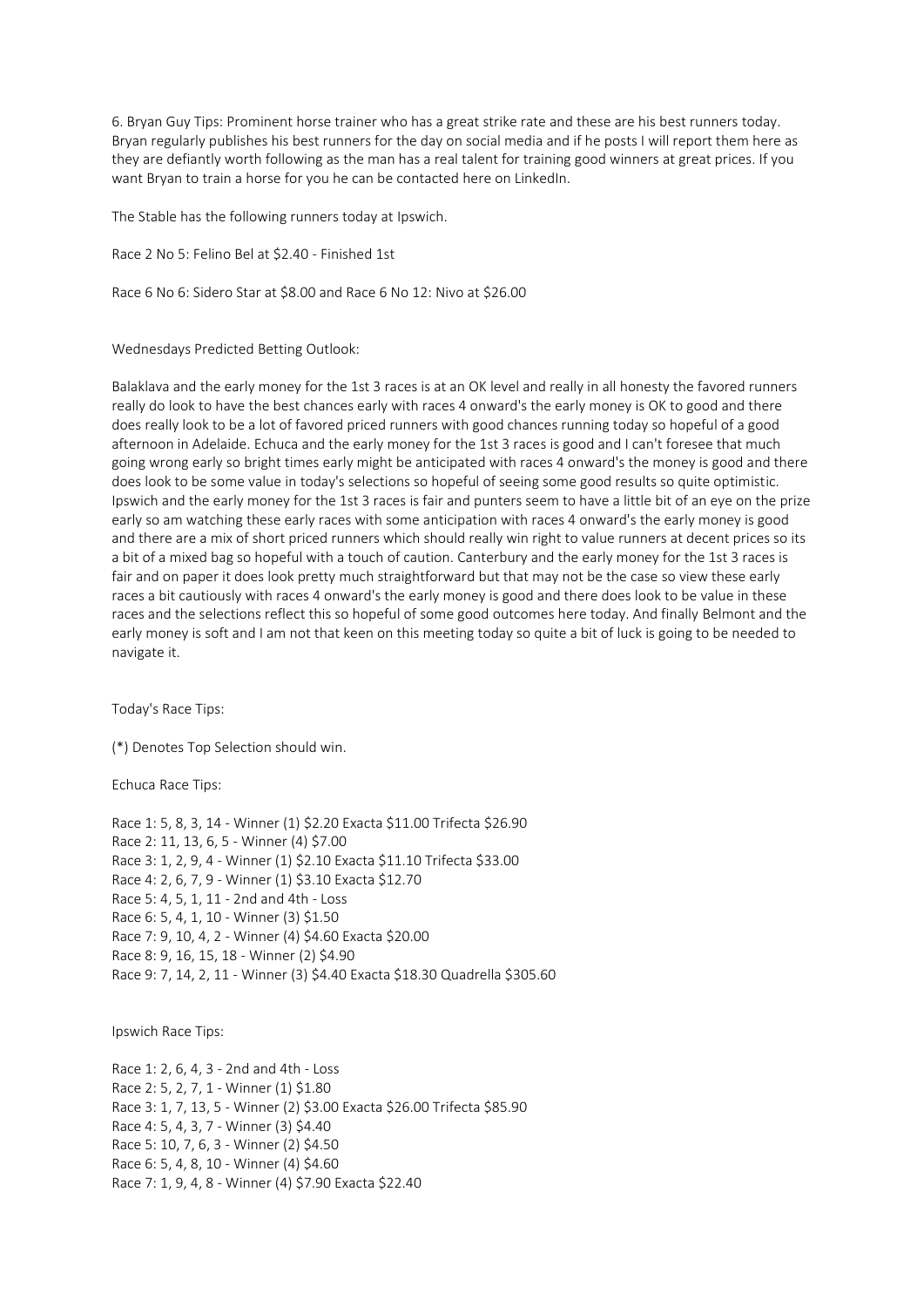Race 8: 15, 9, 8, 10 - Winner (1) \$16.00 Exacta \$145.90 Quadrella \$4978.00

Balaklava Race Tips:

```
Race 1: 2, 1, 7, 4 - Winner (2) $4.20 Exacta $7.30
Race 2: 2, 14, 9, 11 - 3rd and 4th - Loss
Race 3: 11, 14, 4, 10 - Winner (1) $2.40 Exacta $24.60
Race 4: 3, 4, 5, 1 - Winner (4) $8.30
Race 5: 7, 10, 11, 1 - Winner (1) $2.70 Exacta $12.60
Race 6: 9, 4, 1, 6 - Winner (1) $2.10 Exacta $12.20
Race 7: 7, 8, 9, 5 - 2nd, 3rd and 4th - Loss
Race 8: 4, 8, 9, 13 - 3rd - Loss
```
Canterbury Race Tips:

Race 1: 3, 10, 2, 7 - Winner (1) \$2.10 Race 2: 5, 11, 4, 6 - Winner (2) \$9.40 Race 3: 3, 6, 2, 7 - Winner (1) \$1.80 Race 4: 2, 4, 5, 6 - 2nd, 3rd and 4th - Loss Race 5: 5, 6, 2, 11 - Winner (3) \$10.00 Race 6: 9, 5, 11, 3 - 3rd and 4th - Loss Race 7: 8, 10, 12, 5 - Winner (3) \$4.90

Belmont Race Tips:

```
Race 1: 6, 4, 1, 7 - Winner (3) $3.80 Exacta $13.60
Race 2: 2, 4, 1, 5 - 2nd, 3rd and 4th - Loss
Race 3: 7, 9, 10, 2 - Winner (2) $9.60 Exacta $31.10 Trifecta $120.70
Race 4: 9, 6, 3, 2 - 3rd and 4th - Loss
Race 5: 1, 7, 8, 3 - Winner (2) $3.20
Race 6: 5, 2, 4, 7 - Winner (1) $5.60 Exacta $40.90
Race 7: 1, 3, 4, 14 - 3rd - Loss
Race 8: 1, 11, 9, 6 - Winner (1) $2.10 Exacta $18.60
```
Wednesdays June 13th 2018 Horse Racing Tips:

The results are in...

Wednesday The Final Statistics.

1. Top Selection strike rate at 26% out of 39 races.

2. Top 2 Selections strike rate at 51% out of 39 races.

+ Total Top 2 Selection winners = 20 out of 39 races.

3. Exacta strike rate at 36% out of 39 races.

+ Total Exacta winners = 14 out of 39 races.

Dividends:

+ Best Top Selection win dividend: \$5.70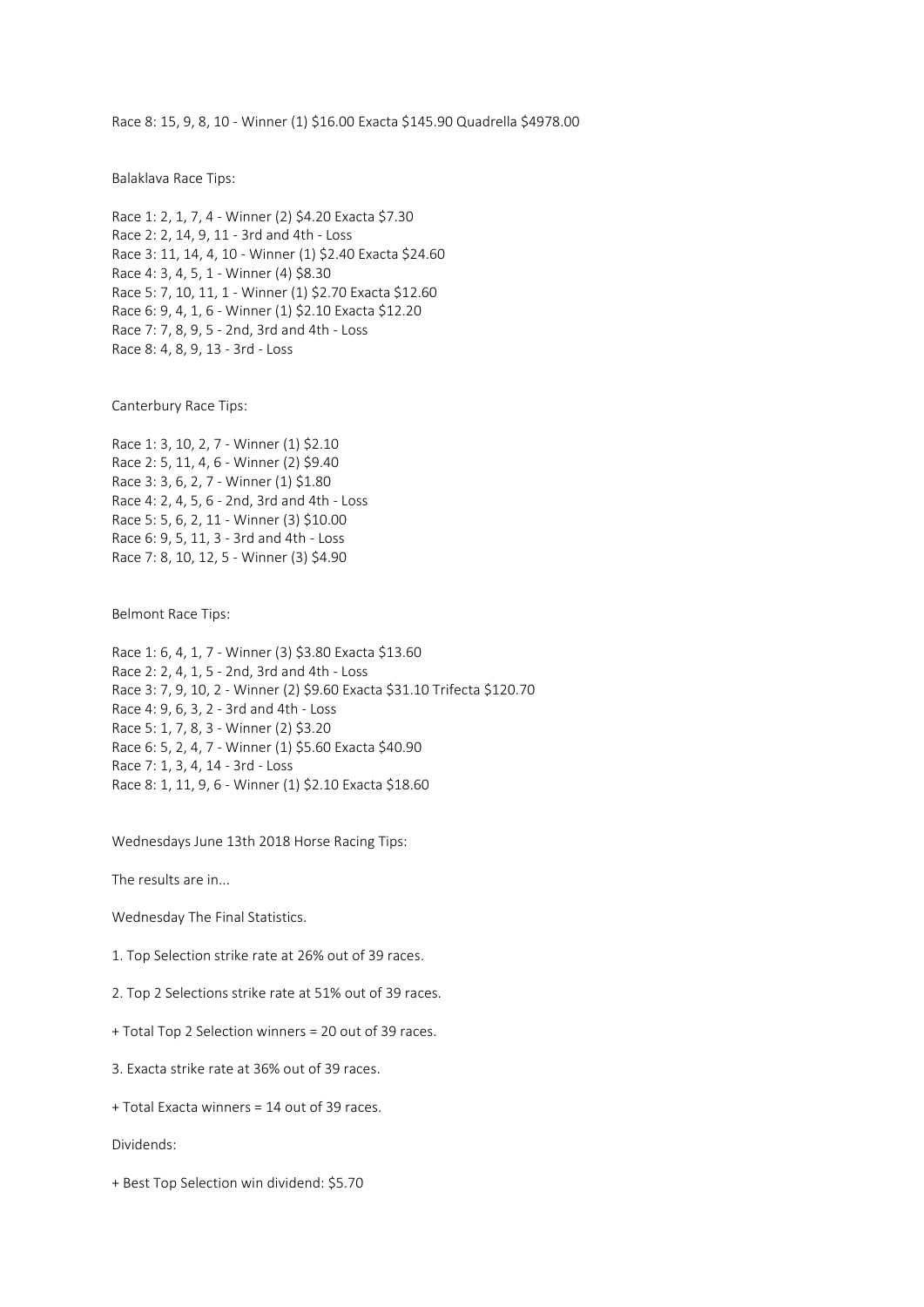+ Best Top 2 Selection win dividend: \$8.70

+ Best tipped Exacta dividend: \$31.50

+ Best tipped Trifecta dividend: \$87.60

+ Best tipped First 4 dividend: \$549.60

+ Best tipped Quadrella dividend: \$698.20

The Day In Summary: So let's have a look at the numbers for this Wednesdays racing with 39 races covered. For the Exotics there were 14 Exacta's in total which is a strike rate of 36% with the biggest one paying out at \$31.50 with the best tipped Trifecta paying out at \$87.60 and the best tipped First 4 paid out at \$549.60. For Win Bets the best priced Top Selection winner was at \$5.70 with the strike rate for the Top Selection sitting at 26% with the strike rate for the Top 2 Selections sitting at a respectable 51% of all races run. With Quadrella's the best today was a main one at Warwick Farm and it paid out at \$698.20. And so that wraps up this Wednesdays racing.

- The Top 5 Suggested Bets below are the best bets of the day I think are of the best value and they are put there with the absolute clear intention that they will win, but if this happens or not is up to the laws of chance and the elements of luck & fate.

1. Special Suggested Bets Of The Day:

Sandown Race 4 Banker Exacta:

10 / 8, 9, 5

So its 10 for 1st and 8, 9, 5 for 2nd.

Total Cost: \$12 buys a 400% share of the dividend.

2. Where The Money Is: Those runners which stand out as being well supported early.

Nothing to report today.

3. Best Longshot's Of The Day:

Nothing to report today.

4. Best Multi Bet Of The Day:

All bets are for the PLACE.

Sandown Race 6 No 3 | Race 7 No 9 | Race 8 No 16

Suggested Bet: \$10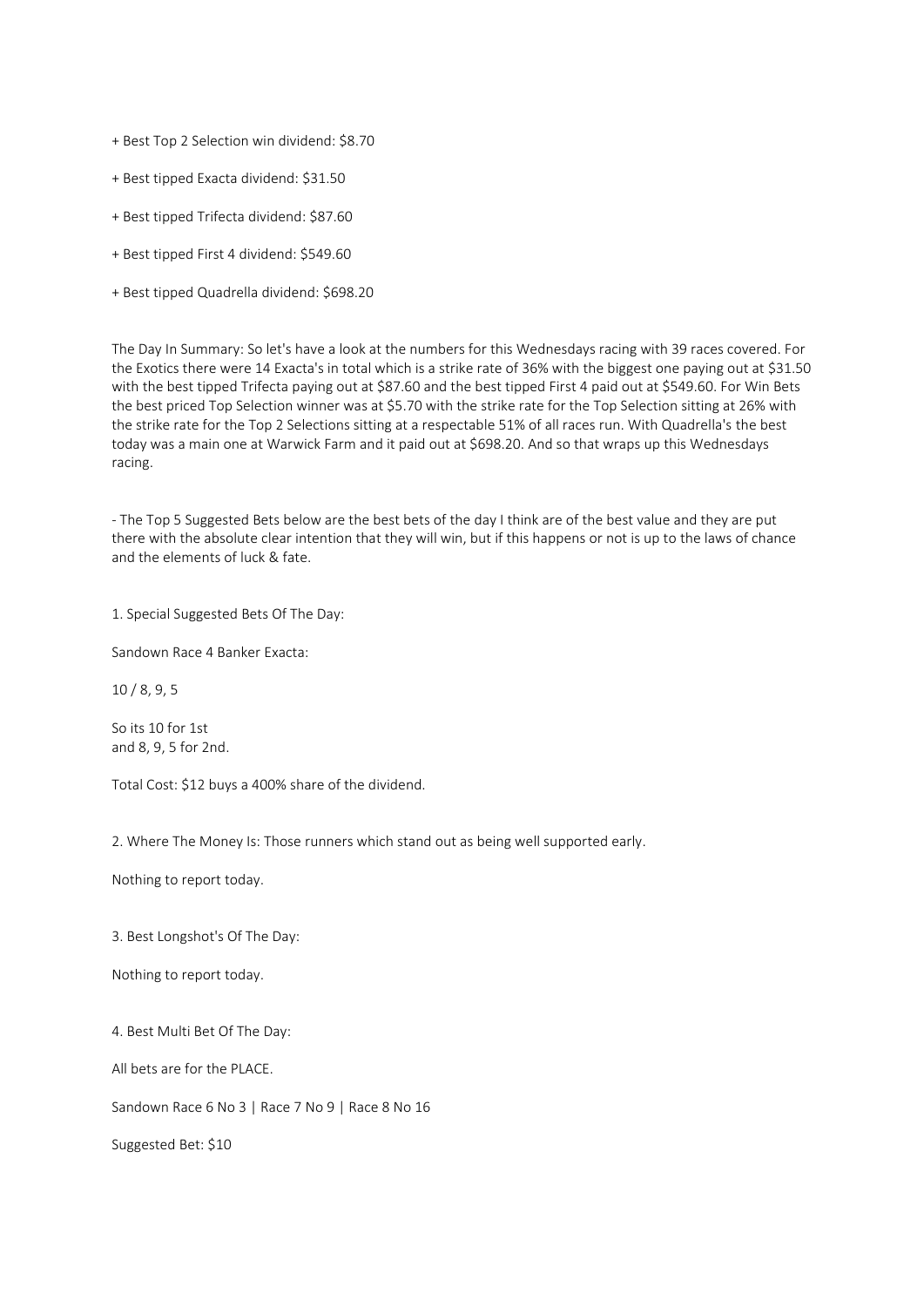5. Best Quaddie Of The Day:

Sandown Quadrella:

Race 5: 11, 8, 13, 4 Race 6: 3, 13, 12, 9 Race 7: 9, 4, 13, 3 Race 8: 16, 13, 11, 8

Total Cost: \$13 buys a 5% share of the dividend.

6. Bryan Guy Tips: Prominent horse trainer who has a great strike rate and these are his best runners today. Bryan regularly publishes his best runners for the day on social media and if he posts I will report them here as they are defiantly worth following as the man has a real talent for training good winners at great prices. If you want Bryan to train a horse for you he can be contacted here on LinkedIn.

The stable has the following runners today at Toowoomba.

Race 4 No 9: Protest at \$3.90

Final Result - Finished 1st

Race 8 No 6: Robbers Cobber at \$31.00

Wednesdays Predicted Betting Outlook:

Toowoomba and the early money for the 1st 3 races is just OK but I honestly can't see much going wrong early as the favored chances do honestly look like the best chances today with races 4 onward's the early money is strong and there is bright prospects for these races which may turn into a really good day for win bettors. Sandown and the early money for the 1st 3 races is good and they do look like open races early so a little luck may be required so hopeful but a little bit gun shy at the same time with races 4 onward's the early money is strong and punters seem to be navigating toward's value in these races and the selections reflects this. Strathalbyn and the early betting interest in the 1st 3 races is limited and I would be using a little caution here so hopeful but not absolutely confident but I have been surprised before with races 4 onward's the early betting interest is strong and these races have potential so I am looking forward to seeing how these races fair. Warwick Farm and the early money for the 1st 3 races is good and I would not expect any results outside the favored runners here early so there is promise with races 4 onward's the early money is strong and these are open races so a little bit of care may be needed but hopeful for the best. And finally Belmont and the early money is low but even so I feel today has real potential so keep a close eye on this meeting today as it very well may surprise.

Today's Race Tips:

(\*) Denotes Top Selection should really win.

Toowoomba Race Tips:

Race 1: 3, 1, 8, 7 - Winner (3) \$3.30 Race 2: 7, 4, 3, 1 - Winner (3) \$4.30 Exacta \$22.00 Race 3: 6, 3, 8, 1 - Winner (2) \$2.00 Exacta \$31.40 Trifecta \$66.10 First 4 \$549.60 Race 4: 4, 11, 9, 12 - Winner (3) \$4.80 Exacta \$6.30 Trifecta \$13.10 Early Quadrella \$190.30 Race 5: 1, 2, 5, 4 - Winner (2) \$2.90 Exacta \$4.40 Race 6: 1, 7, 3, 5 - 2nd, 3rd and 4th - Loss Race 7: 8, 1, 9, 2 - Winner (1) \$1.90 Exacta \$3.30 Trifecta \$23.60 First 4 \$82.00 Race 8: 8, 13, 3, 12 - Winner (1) \$3.00 Exacta \$12.30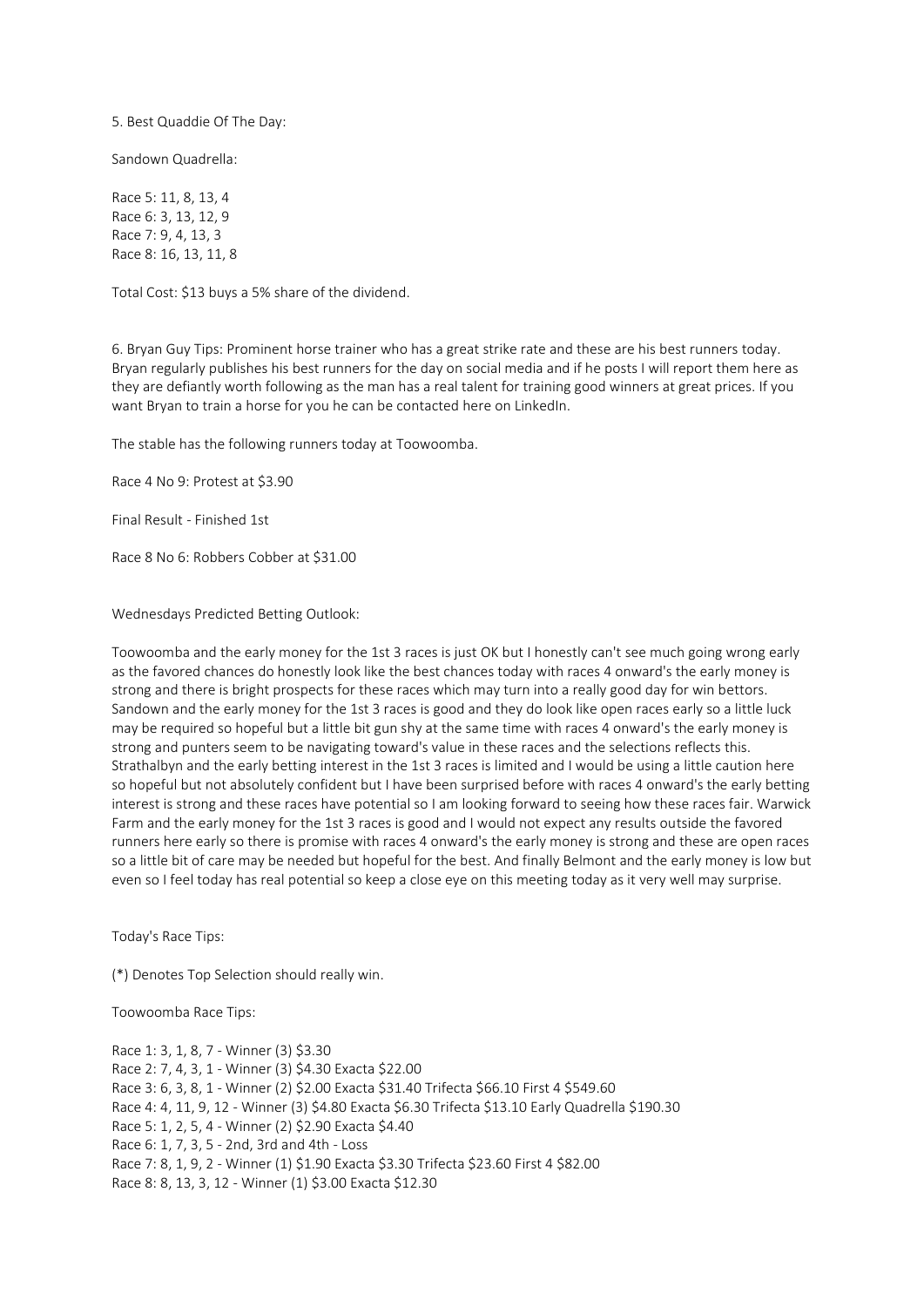Sandown Race Tips:

Race 1: 6, 3, 1, 2 - 2nd and 3rd - Loss Race 2: 4, 11, 5, 9 - Winner (1) \$1.50 Race 3: 1, 4, 5, 3 - 2nd and 3rd - Loss Race 4: 10, 8, 9, 5 - Winner (1) \$1.70 Race 5: 11, 8, 13, 4 - Winner (3) \$6.70 Race 6: 3, 13, 12, 9 - Winner (1) \$5.70 Exacta \$14.40 Trifecta \$51.40 First 4 \$306.40 Race 7: 9, 4, 13, 3 - Loss Race 8: 16, 13, 11, 8 - Winner (2) \$6.10

Strathalbyn Race Tips:

Race 1: 6, 5, 4, 2 - Winner (1) \$1.80 Exacta \$6.70 Trifecta \$15.20 First 4 \$15.80 Race 2: 11, 5, 10, 9 - Winner (2) \$2.40 Exacta \$8.80 Race 3: 11, 1, 8, 12 - 2nd and 4th - Loss Race 4: 5, 7, 3, 4 - Winner (1) \$2.20 Race 5: 6, 2, 4, 5 - Winner (2) \$2.10 Race 6: 4, 13, 5, 2 - 2nd, 3rd and 4th - Loss Race 7: 5, 1, 9, 4 - Winner (2) \$4.40 Exacta \$9.60 Race 8: 1, 4, 2, 10 - Winner (4) \$43.30

Warwick Farm Race Tips:

Race 1: 4, 7, 6, 1 - Winner (1) \$1.80 Exacta \$6.40 Race 2: 12, 7, 13, 3 - 2nd and 3rd - Loss Race 3: 4, 1, 8, 3 - 2nd and 3rd - Loss Race 4: 1, 2, 6, 7 - Winner (1) \$3.30 Exacta \$10.70 Race 5: 2, 7, 5, 4 - Winner (1) \$2.90 Race 6: 2, 5, 8, 1 - Winner (2) \$5.60 Exacta \$31.50 Trifecta \$75.90 Race 7: 7, 5, 6, 8 - Winner (2) \$8.70 Quadrella \$698.20

Belmont Race Tips:

Race 1: 11, 13, 1, 2 - Winner (2) \$5.80 Exacta \$27.40 Trifecta \$87.60 Race 2: 1, 2, 10, 4 - 4th - Loss Race 3: 8, 3, 4, 6 - Winner (4) \$5.20 Race 4: 5, 2, 14, 13 - Winner (2) \$7.10 Race 5: 6, 1, 4, 7 - 4th - Loss Race 6: 12, 4, 2, 9 - 2nd and 3rd - Loss Race 7: 8, 3, 1, 9 - 2nd - Loss Race 8: 1, 3, 7, 5 - 4th - Loss

Happy Valley Tips:

R1 #1, 4, 2, 9 - Winner (1) \$2.70 Exacta \$8.50 R2 #1, 5, 4, 8 - Winner (2) \$7.80 R3 #3, 5, 12, 1 - 3rd - Loss R4 #9, 2, 5, 4 - Winner (3) \$3.20 R5 #3, 1, 7, 6 - 2nd and 3rd - Loss R8 #4, 1, 7, 9 - Winner (2) \$4.50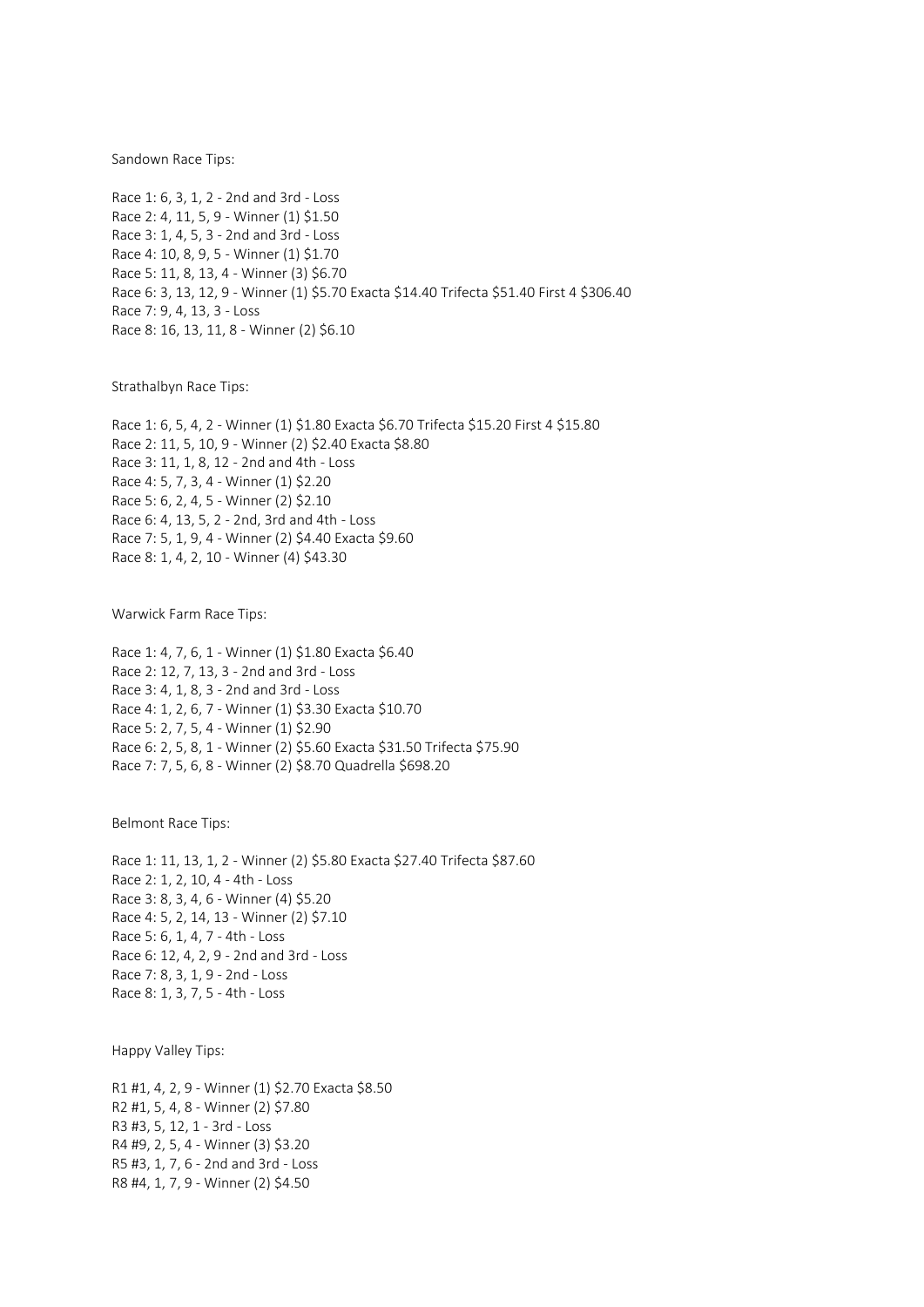The Hong Kong selections are provided by a friend of the website Steve Hiddlestone and are not counted in the final stats for the day as they are provided separate to what we offer.

Wednesdays June 6th 2018 Horse Racing Tips:

The results are in...

Wednesday The Final Statistics.

1. Top Selection strike rate at 30% out of 40 races.

2. Top 2 Selections strike rate at 48% out of 40 races.

+ Total Top 2 Selection winners = 19 out of 40 races.

3. Exacta strike rate at 35% out of 40 races.

+ Total Exacta winners = 14 out of 40 races.

Dividends:

- + Best Top Selection win dividend: \$3.90
- + Best Top 2 Selection win dividend: \$9.70
- + Best tipped Exacta dividend: \$74.50
- + Best tipped Trifecta dividend: \$166.10
- + Best tipped First 4 dividend: \$427.60
- + Best tipped Quadrella dividend: \$508.90

The Day In Summary: So let's have a look at the numbers for this Wednesdays racing with 40 races covered. For the Exotics there were 14 Exacta's in total which is a strike rate of 35% with the biggest one paying out at \$74.50 with the best tipped Trifecta paying out at \$166.10 and the best tipped First 4 paid out at \$427.60. For Win Bets the best priced Top Selection winner was at \$3.90 with the strike rate for the Top Selection sitting at 30% with the strike rate for the Top 2 Selections sitting at a respectable 48% of all races run. With Quadrella's the best today was an early one at Canterbury and it paid out at \$508.90. And so that wraps up this Wednesdays racing.

- The Top 5 Suggested Bets below are the best bets of the day I think are of the best value and they are put there with the absolute clear intention that they will win, but if this happens or not is up to the laws of chance and the elements of luck & fate.

1. Special Suggested Bets Of The Day:

Gold Coast Race 3 Banker Exacta:

 $2/6, 3, 8$ 

So its 2 for 1st and 6, 3, 8 for 2nd.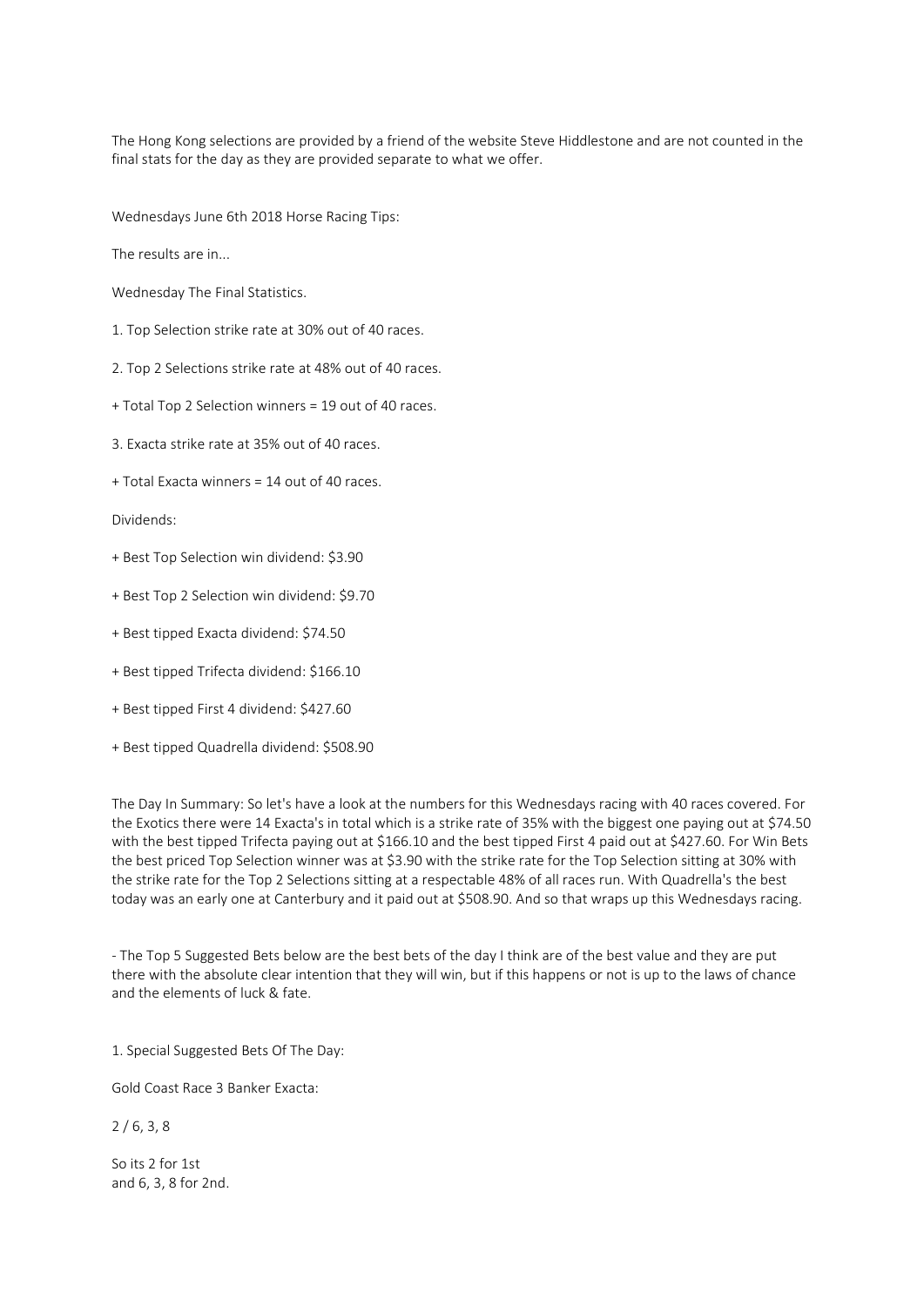Total Cost: \$12 buys a 400% share of the dividend.

2. Where The Money Is: Those runners which stand out as being well supported early.

Nothing to report today.

3. Best Longshot's Of The Day:

Gold Coast Race 8 No 2 Bon Rocket at \$13.00 and there is support for this one early and is 2nd up from a spell today so may be ready to show something.

Final Result - Finished 3rd

4. Best Multi Bet Of The Day:

Nothing to report today.

5. Best Quaddie Of The Day:

Sandown Quadrella:

Race 5: 4, 1, 11, 6 Race 6: 1, 12, 10, 6 Race 7: 5, 10, 7, 1 Race 8: 10, 6, 1, 12

Total Cost: \$13 buys a 5% share of the dividend.

6. Bryan Guy Tips: Prominent horse trainer who has a great strike rate and these are his best runners today. Bryan regularly publishes his best runners for the day on social media and if he posts I will report them here as they are defiantly worth following as the man has a real talent for training good winners at great prices. If you want Bryan to train a horse for you he can be contacted here on LinkedIn.

Will be posted here if available for today...

Wednesdays Predicted Betting Outlook:

Sandown and the early betting interest is good so the day holds promise so I feel there is hope for this meeting today and I am generally happy with today's selections. Gold Coast and the early betting interest for the 1st 4 races is soft and then from races 5 onward's it starts to hot up early money wise and punters are going for value today and that reflects in the srlections and I hope they are right. Cantertbury and the early money is pretty OK and it seems to be suggesting that today could quite well be a favored runners day and I would tend to agree. Gawler and the early money is OK and again it seems to be suggesting a short priced winners day and I will again agree and let's hope that is the case. And finally Belmont and the early betting activity is next to nothing but on the upside it does really look like a win bettors day which is a good thing so hopes are high.

Today's Race Tips:

(\*) Denotes Top Selection should really win.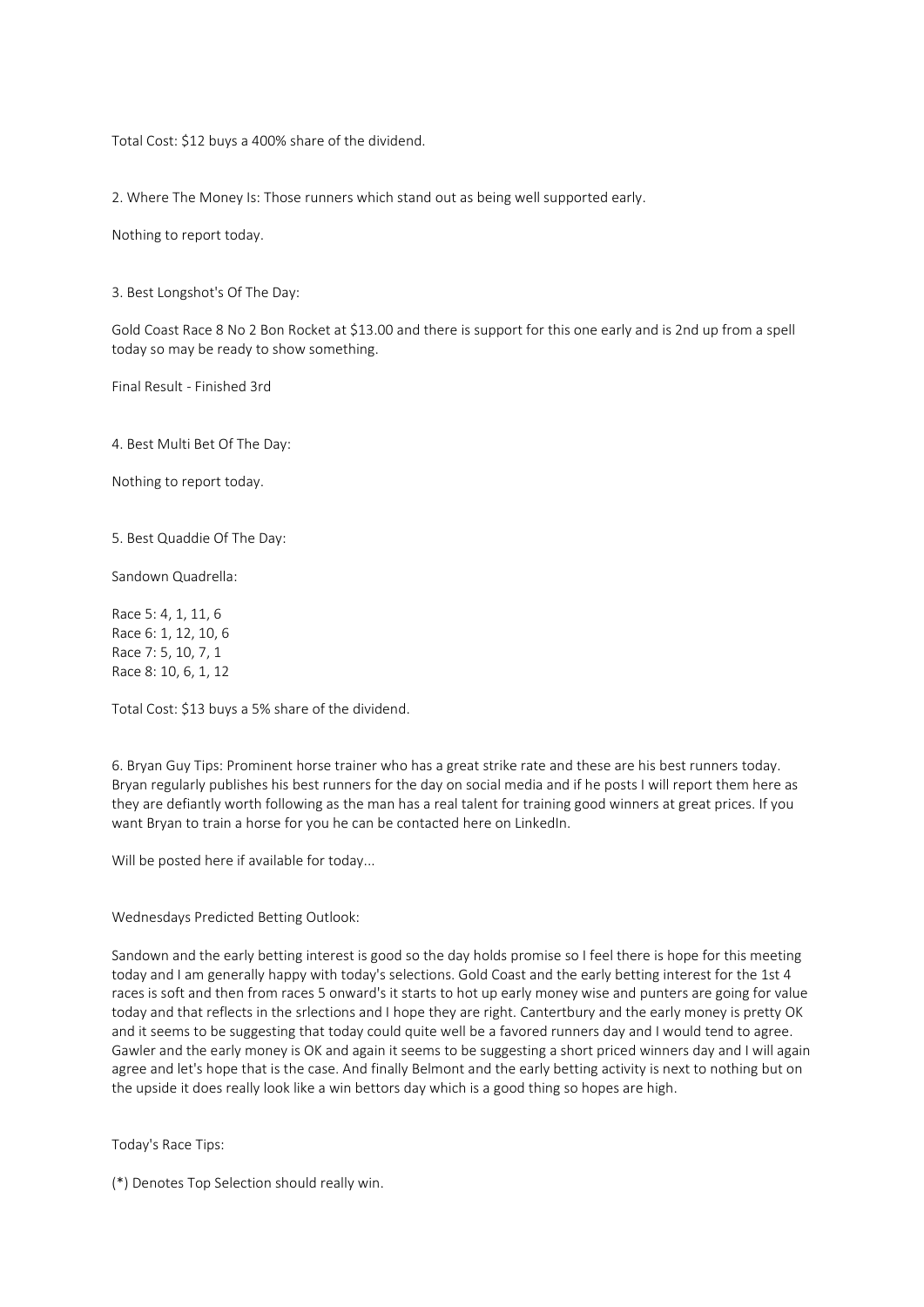Sandown Race Tips:

Race 1: 3, 5, 8, 2 - Winner (1) \$3.20 Exacta \$11.20 Race 2: 6, 1, 9, 5 - 2nd, 3rd and 4th - Loss Race 3: 10, 13, 6, 2 - Loss Race 4: 1, 7, 3, 2 - Winner (1) \$3.10 Race 5: 4, 1, 11, 6 - 2nd - Loss Race 6: 1, 12, 10, 6 - Winner (2) \$9.70 Exacta \$36.00 Race 7: 5, 10, 7, 1 - Winner (4) \$4.20 Race 8: 10, 6, 1, 12 - Winner (2) \$5.10

Gold Coast Race Tips:

Race 1: 3, 5, 4, 1 - Winner (2) \$1.60 Race 2: 4, 7, 5, 2 - Winner (2) \$4.30 Exacta \$8.70 Race 3: 2, 6, 3, 8 - 2nd and 4th - Loss Race 4: 4, 7, 1, 6 - Winner (3) \$5.40 Exacta \$9.40 Race 5: 9, 8, 3, 5 - Winner (1) \$1.90 Exacta \$4.70 Race 6: 7, 5, 3, 11 - 2nd - Loss Race 7: 11, 7, 3, 6 - Winner (4) \$4.00 Race 8: 2, 7, 11, 9 - Winner (3) \$4.20 Race 9: 3, 11, 13, 7 - Winner (2) \$4.20 Exacta \$7.60

Canterbury Race Tips:

Race 1: 2, 4, 1, 3 - Winner (3) \$3.80 Exacta \$10.80 Trifecta \$25.30 First 4 \$34.20 Race 2: 6, 7, 1, 5 - Winner (1) \$3.50 Race 3: 6, 2, 7, 4 - Winner (1) \$3.90 Exacta \$10.90 Race 4: 6, 1, 3, 9 - Winner (3) \$9.60 Early Quadrella \$508.90 Race 5: 2, 4, 7, 8 - 4th - Loss Race 6: 10, 8, 2, 5 - 3rd and 4th - Loss Race 7: 5, 1, 8, 6 - Winner (1) \$2.50

Gawler Race Tips:

Race 1: 5, 6, 9, 4 - 2nd and 4th - Loss Race 2: 4, 9, 7, 5 - Winner (1) \$1.80 Exacta \$5.30 Race 3: 10, 6, 2, 4 - Winner (1) \$1.90 Exacta \$6.10 Race 4: 7, 11, 2, 3 - 3rd - Loss Race 5: 1, 3, 5, 4 - 2nd and 4th - Loss Race 6: 9, 3, 7, 2 - Winner (3) \$7.50 Race 7: 4, 1, 5, 6 - Winner (1) \$3.00 Exacta \$11.00 Trifecta \$34.70 Race 8: 5, 9, 8, 2 - 2nd - Loss Race 9: 9, 3, 1, 8 - Winner (1) \$2.00

Belmont Race Tips:

Race 1: 5, 10, 8, 7 - Winner (1) \$1.30 Race 2: 1, 2, 3, 5 - Winner (2) \$2.90 Exacta \$6.70 Trifecta \$14.80 First 4 \$19.60 Race 3: 1, 3, 2, 4 - Winner (2) \$2.60 Exacta \$16.00 Race 4: 3, 1, 4, 5 - 2nd, 3rd and 4th - Loss Race 5: 5, 4, 9, 3 - 2nd, 3rd and 4th - Loss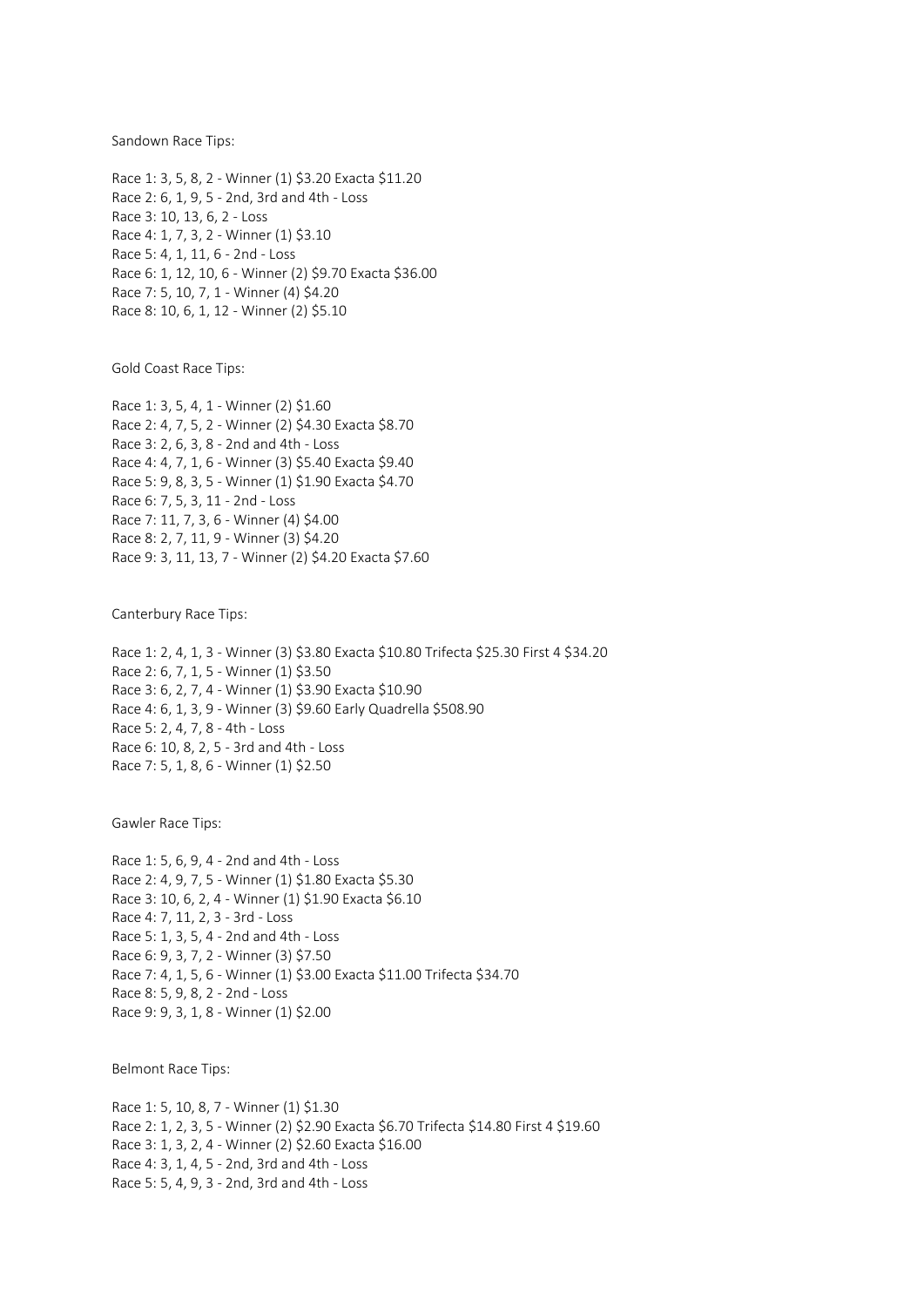Race 6: 3, 4, 5, 6 - Winner (4) \$8.90 Exacta \$74.50 Trifecta \$166.10 First 4 \$427.60 Race 7: 1, 3, 8, 9 - Winner (1) \$2.50

Happy Valley Tips:

R1 #5, 9, 11, 6 - 3rd - Loss R2 #2, 7, 3, 6 - Winner (1) \$1.50 Exacta \$9.30 R3 #5, 4, 1, 8 - 3rd and 4th - Loss R5 #2, 8, 4, 11 - Winner (1) \$8.00 Exacta \$64.10 Trifecta \$244.90 R6 #3, 1, 8, 6 - Winner (1) \$1.85 R8 #7, 10, 4, 1 - 2nd, 3rd and 4th - Loss

The Hong Kong selections are provided by a friend of the website Steve Hiddlestone and are not counted in the final stats for the day as they are provided separate to what we offer.

Wednesdays May 30th 2018 Horse Racing Tips:

The results are in...

Wednesday The Final Statistics.

1. Top Selection strike rate at 38% out of 40 races.

2. Top 2 Selections strike rate at 63% out of 40 races.

+ Total Top 2 Selection winners = 25 out of 40 races.

3. Exacta strike rate at 55% out of 40 races.

+ Total Exacta winners = 22 out of 40 races.

Dividends:

- + Best Top Selection win dividend: \$4.70
- + Best Top 2 Selection win dividend: \$14.50
- + Best tipped Exacta dividend: \$69.10
- + Best tipped Trifecta dividend: \$480.30
- + Best tipped First 4 dividend: \$2767.40
- + Best tipped Quadrella dividend: \$6649.30

The Day In Summary: So let's have a look at the numbers for this Wednesdays racing with 40 races covered. For the Exotics there were 22 Exacta's in total which is a strike rate of 55% with the biggest one paying out at \$69.10 with the best tipped Trifecta paying out at \$480.30 and the best tipped First 4 paid out at \$2767.40. For Win Bets the best priced Top Selection winner was at \$4.70 with the strike rate for the Top Selection sitting at 38% with the strike rate for the Top 2 Selections sitting at a respectable 63% of all races run. With Quadrella's the best today was a main one at Warwick Farm and it paid out at \$6649.30. And so that wraps up this Wednesdays racing.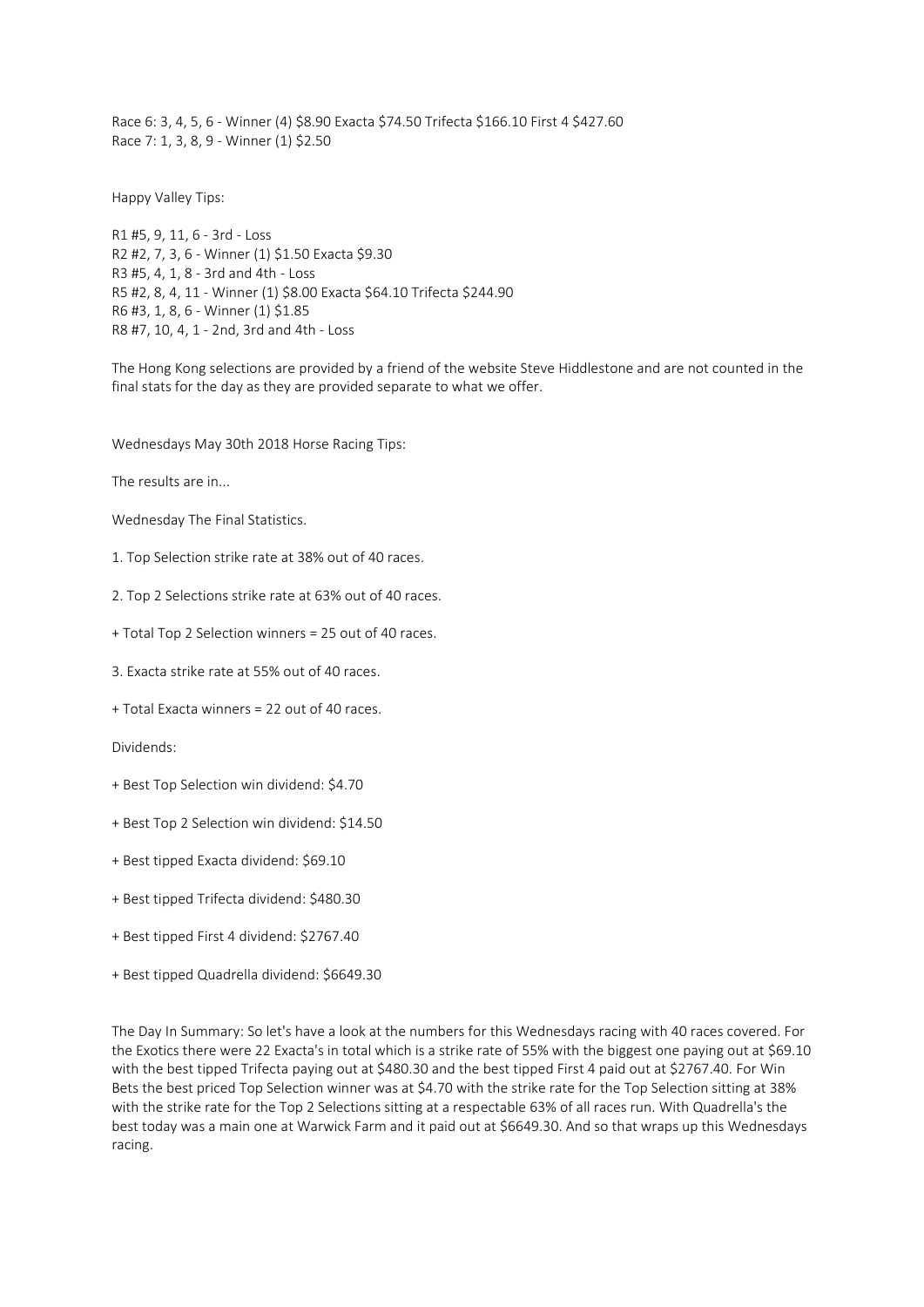- The Top 5 Suggested Bets below are the best bets of the day I think are of the best value and they are put there with the absolute clear intention that they will win, but if this happens or not is up to the laws of chance and the elements of luck & fate.

1. Special Suggested Bets Of The Day:

Warwick Farm Race 1 Banker Exacta:

3 / 9, 5, 1

So its 9 for 1st and 9, 5, 1 for 2nd.

Total Cost: \$12 buys a 400% share of the dividend.

2. Where The Money Is: Those runners which stand out as being well supported early.

Nothing to report today.

3. Best Longshot's Of The Day:

Warwick Farm Race 7 No 7 Thrilled at \$17.00 and there is some money early for this one eachway so might be worth following today.

Final Result - Finished 1st

4. Best Multi Bet Of The Day:

Nothing to report today.

5. Best Quaddie Of The Day:

Sale Quadrella:

Race 5: 1, 10, 7, 8 Race 6: 9, 12, 1, 10 Race 7: 7, 9, 12, 2 Race 8: 10, 4, 12, 7

Total Cost: \$13 buys a 5% share of the dividend.

Wednesdays Predicted Betting Outlook:

Ipswich and the 1st 3 races are low in early betting interest and then from race 4 its starts to hot up a little so hopeful of a decent afternoon although Ipswich can be sometimes tricky so I am feeling OK about today's meeting so I would approach it with some sense of confidence. Warwick Farm and the early betting interest is good and its really is looking like this meeting might turn into a favored runners day so it could be a win bettors dream and time will tell the true story. Sale and the early money is good and punters look to be shopping for a bit of value today and I hope there on the right track. Balaklava and the early money is just OK but on the upside there really are a lot of short priced runners which really should be winning so this meeting has the potential to be a win bettors dream come true with just a little bit of luck needed. And finally Belmont and the early money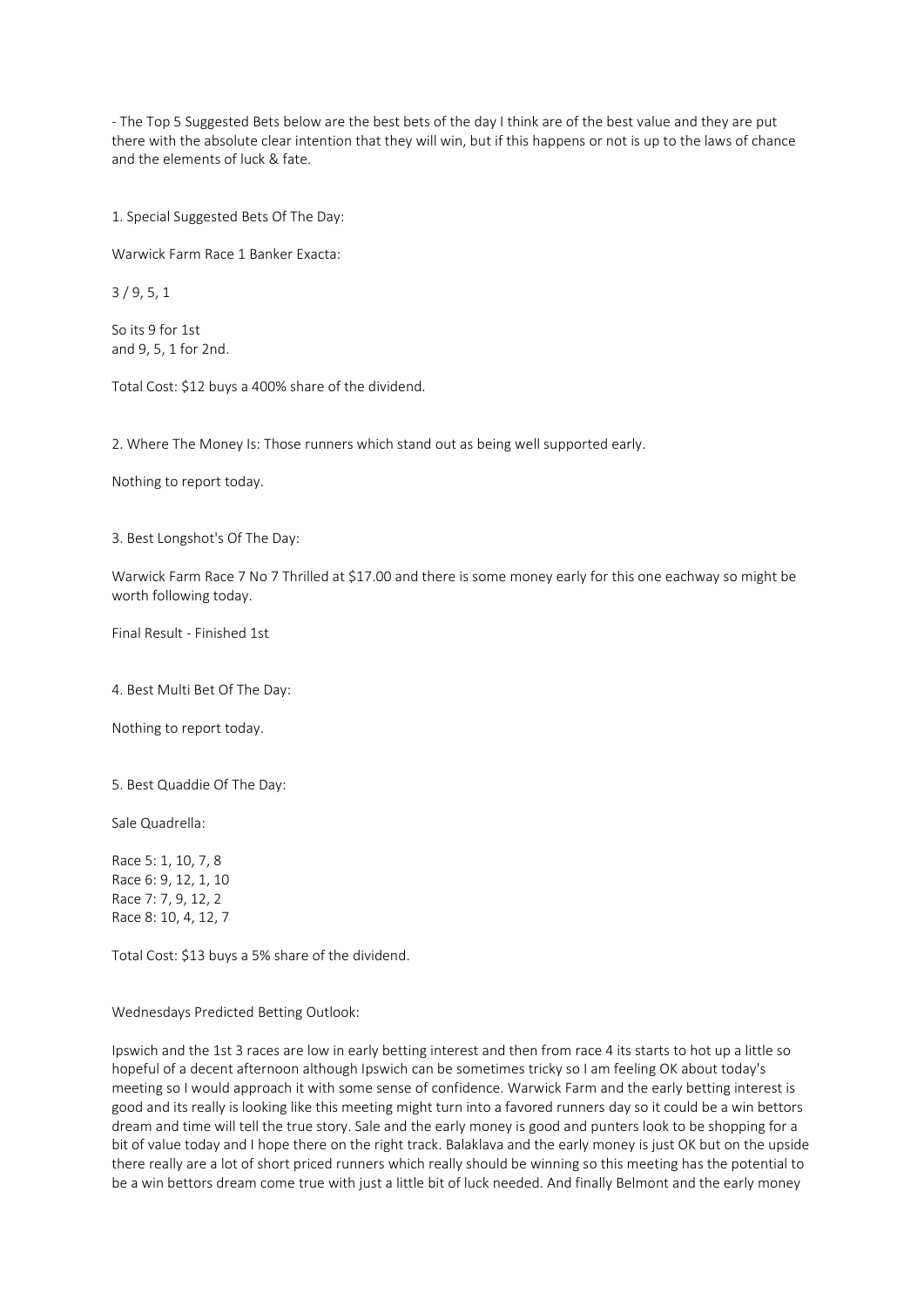is unexciting but on the plus there are a lot of short priced runners that should win so that gives hope to win bettors.

Today's Race Tips:

(\*) Denotes Top Selection should really win.

Ipswich Race Tips:

Race 1: 5, 8, 6, 9 - 2nd, 3rd and 4th - Loss Race 2: 6, 1, 2, 7 - Winner (1) \$2.80 Exacta \$5.10 Trifecta \$32.60 Race 3: 7, 5, 1, 9 - Winner (1) \$2.30 Exacta \$3.30 Trifecta \$8.90 Race 4: 1, 2, 5, 9 - Winner (2) \$4.40 Race 5: 8, 2, 9, 4 - 2nd and 3rd - Loss Race 6: 1, 5, 2, 3 - Winner (1) \$1.70 Exacta \$3.60 Race 7: 8, 5, 2, 12 - Winner (2) \$3.60 Exacta \$19.40 Race 8: 4, 1, 7, 5 - 2nd and 3rd - Loss Race 9: 2, 9, 10, 4 - Winner (2) \$3.50 Exacta \$11.60 Trifecta \$32.80 Race 10: 10, 4, 3, 7 - Winner (1) \$3.30 Exacta \$53.00

Sale Race Tips:

Race 1: 8, 2, 11, 10 - Winner (1) \$2.80 Exacta \$8.60 Trifecta \$22.30 First 4 \$65.20 Race 2: 3, 2, 7, 9 - 2nd, 3rd and 4th - Loss Race 3: 6, 8, 11, 3 - 3rd and 4th - Loss Race 4: 6, 1, 4, 7 - Winner (4) \$10.70 Exacta \$37.10 Trifecta \$179.00 Race 5: 1, 10, 7, 8 - Winner (2) \$5.80 Exacta \$17.50 Race 6: 9, 12, 1, 10 - Winner (3) \$8.30 Race 7: 7, 9, 12, 2 - Winner (1) \$1.60 Race 8: 10, 4, 12, 7 - 3rd - Loss

Warwick Farm Race Tips:

Race 1: 3, 9, 5, 1 - 2nd, 3rd and 4th - Loss Race 2: 8, 3, 2, 4 - Winner (1) \$1.40 Exacta \$3.70 Race 3: 2, 3, 4, 7 - 2nd and 3rd - Loss Race 4: 5, 4, 1, 7 - Winner (1) \$2.50 Exacta \$15.70 Trifecta \$60.50 Race 5: 8, 3, 1, 7 - Winner (4) \$23.40 Exacta \$69.10 Trifecta \$480.30 First 4 \$2767.40 Race 6: 7, 1, 9, 2 - Winner (1) \$4.70 Exacta \$19.20 Race 7: 2, 7, 16, 5 - Winner (2) \$14.50 Quadrella \$6649.30

Balaklava Race Tips:

Race 1: 2, 1, 8, 5 - Winner (1) \$1.90 Exacta \$5.10 Trifecta \$19.40 First 4 \$81.20 Race 2: 9, 5, 4, 2 - Winner (1) \$1.10 Exacta \$5.50 Trifecta \$8.80 First 4 \$38.20 Race 3: 7, 4, 3, 8 - Winner (1) \$1.30 Exacta \$2.10 Trifecta \$5.20 Race 4: 2, 4, 7, 5 - Winner (3) \$5.00 Early Quadrella \$18.90 Race 5: 3, 7, 5, 1 - Winner (2) \$2.90 Race 6: 3, 6, 1, 4 - Winner (1) \$1.80 Exacta \$5.80 Trifecta \$27.70 First 4 \$73.20 Race 7: 1, 2, 4, 5 - Winner (1) \$1.80 Race 8: 3, 6, 7, 4 - Winner (2) \$6.40 Exacta \$20.10 Trifecta \$79.90 First 4 \$743.40 Quadrella \$102.00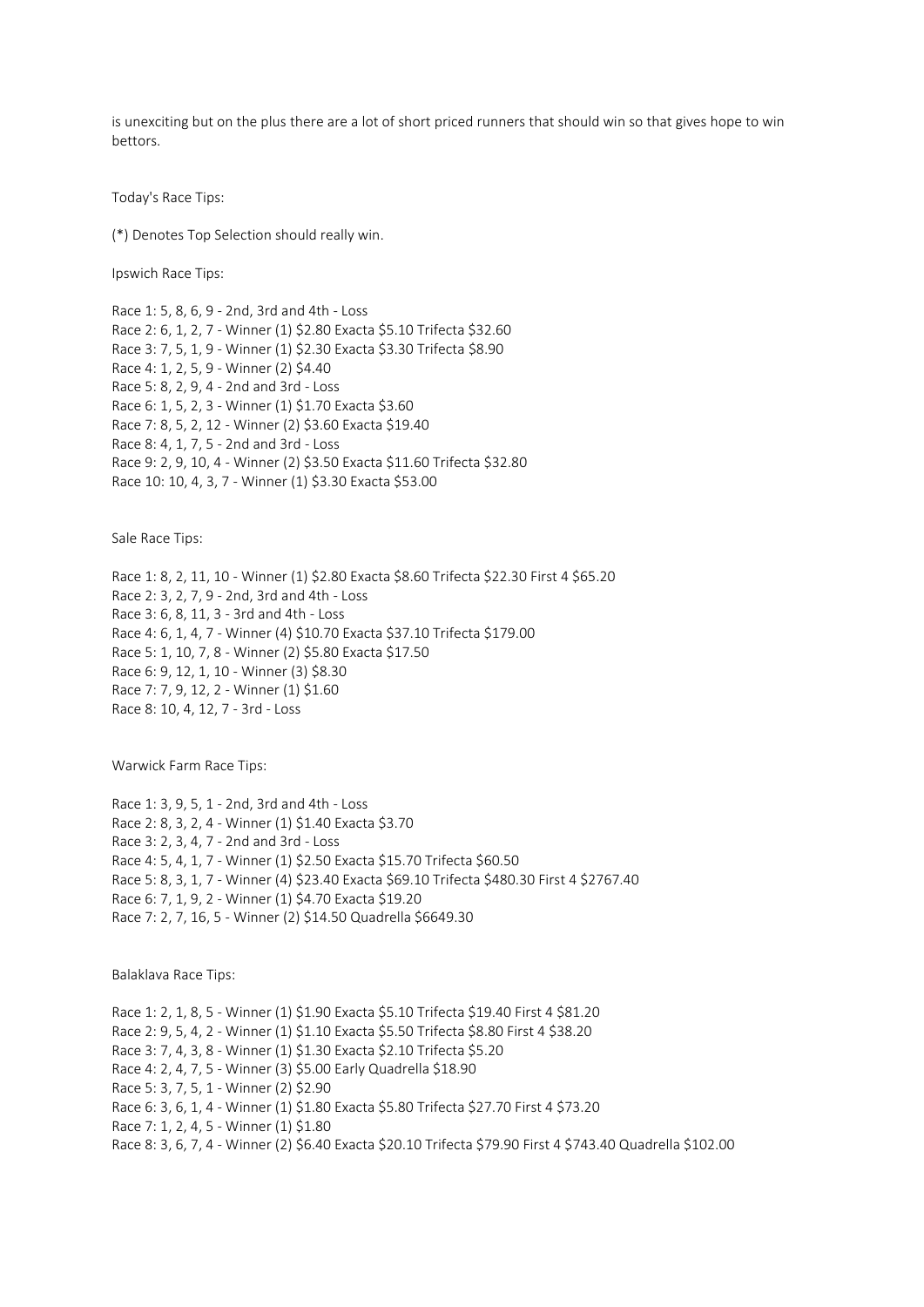Belmont Race Tips:

Race 1: 5, 10, 12, 7 - Winner (2) \$5.70 Exacta \$32.70 Trifecta \$175.80 Race 2: 8, 6, 11, 5 - Winner (2) \$3.70 Race 3: 2, 3, 8, 6 - Winner (1) \$2.20 Exacta \$12.30 Race 4: 2, 1, 8, 11 - 2nd - Loss Race 5: 6, 5, 3, 1 - Winner (2) \$5.10 Exacta \$28.70 Trifecta \$101.60 Race 6: 7, 2, 3, 5 - 2nd - Loss Race 7: 5, 9, 8, 11 - Winner (3) \$5.30 Exacta \$10.00

Wednesdays May 23rd 2018 Horse Racing Tips:

The results are in...

Wednesday The Final Statistics.

1. Top Selection strike rate at 30% out of 40 races.

2. Top 2 Selections strike rate at 48% out of 40 races.

+ Total Top 2 Selection winners = 19 out of 40 races.

3. Exacta strike rate at 38% out of 40 races.

+ Total Exacta winners = 15 out of 40 races.

Dividends:

- + Best Top Selection win dividend: \$4.90
- + Best Top 2 Selection win dividend: \$6.30
- + Best tipped Exacta dividend: \$54.40
- + Best tipped Trifecta dividend: \$210.30
- + Best tipped First 4 dividend: \$1042.40
- + Best tipped Quadrella dividend: \$378.70

The Day In Summary: So let's have a look at the numbers for this Wednesdays racing with 40 races covered. For the Exotics there were 15 Exacta's in total which is a strike rate of 38% with the biggest one paying out at \$54.40 with the best tipped Trifecta paying out at \$210.30 and the best tipped First 4 paid out at \$1042.40. For Win Bets the best priced Top Selection winner was at \$4.90 with the strike rate for the Top Selection sitting at 30% with the strike rate for the Top 2 Selections sitting at a respectable 48% of all races run. With Quadrella's the best today was an early one at the Gold Coast and it paid out at \$378.70. And so that wraps up this Wednesdays racing.

- The Top 5 Suggested Bets below are the best bets of the day I think are of the best value and they are put there with the absolute clear intention that they will win, but if this happens or not is up to the laws of chance and the elements of luck & fate.

1. Special Suggested Bets Of The Day: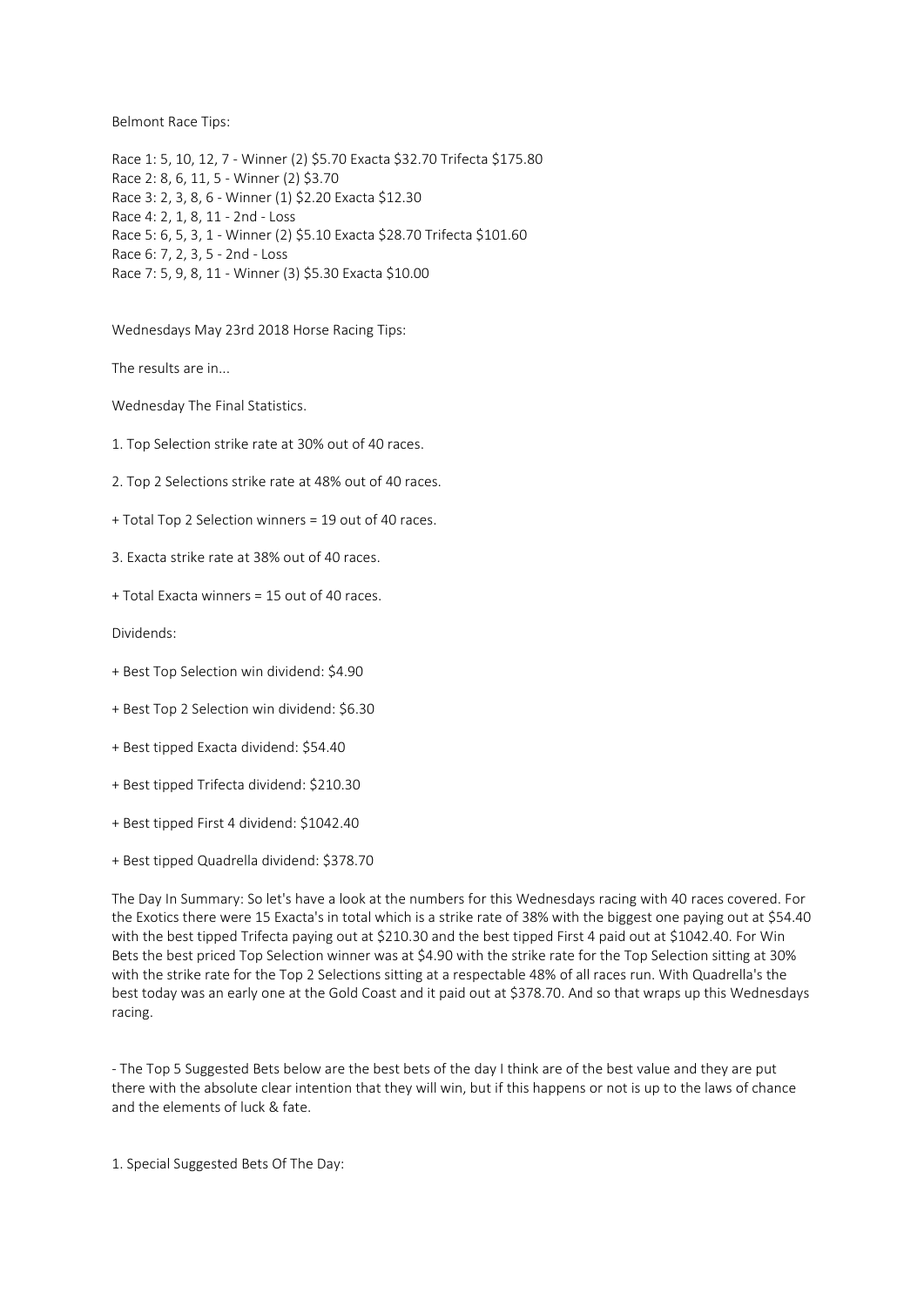Gold Coast Race 2 Multi Exacta:

5, 2 / 5, 2, 4, 3

So its 5 and 2 for 1st and 5, 2, 4, 3 for 2nd.

Total Cost: \$12 buys a 200% share of the dividend.

2. Where The Money Is: Those runners which stand out as being well supported early.

Gold Coast Race 2 No 5 Cruz De Vega at \$8.50 and someone is real keen on this one early so it will be interesting to see how it runs.

3. Best Longshot's Of The Day:

Gawler Race 4 No 13 He's Got Skills at \$7.50 and this one is not at a huge price but there is support for it that may be worth noting.

Final Result - Finished 1st

4. Best Multi Bet Of The Day:

All bets are for the PLACE.

Ballarat Race 5 No 7 | Race 6 No 5 | Race 7 No 6

Suggested Bet: \$10

5. Best Quaddie Of The Day:

Ballarat Quadrella:

Race 5: 7, 5, 1, 6 Race 6: 5, 7, 8, 12 Race 7: 6, 4, 14, 11 Race 8: 5, 10, 7, 3

Total Cost: \$13 buys a 5% share of the dividend.

Wednesdays Predicted Betting Outlook:

Ballarat and the early money is very good and quite keen on today's meeting so am looking forward to seeing how the day works out and hopefully I am right in saying I think you can approach today with some confidence. Canterbury and the early money is good and this meeting has potential prospects but as always for a Wednesday Sydney meeting keep your eyes on the results and make a move forward from there. Gold Coast and the early money is good and again this is a meeting with potential prospects and at this point I am pleased with today's selections. Gawler and the early money is good and punters seem to be shopping for value so play this program by ear. And finally Pinjarra and the early money is low so take this meeting completely on trust with caution advised.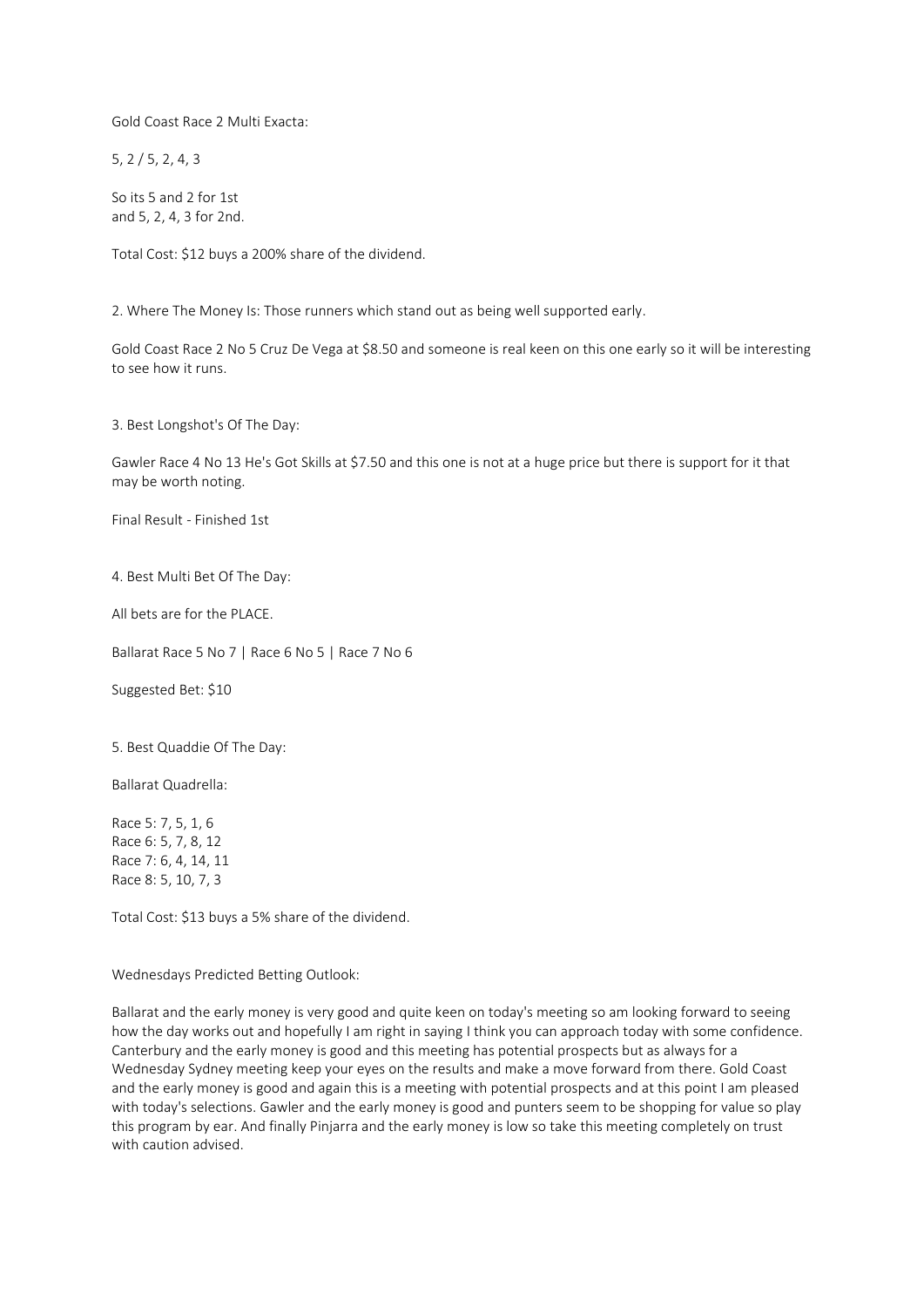Today's Race Tips:

(\*) Denotes Top Selection should really win.

Canterbury Race Tips:

Race 1: 1, 4, 5, 9 - 2nd and 3rd - Loss Race 2: 2, 7, 6, 9 - Winner (2) \$6.30 Race 3: 10, 9, 1, 4 - Winner (4) \$6.40 Exacta \$30.20 Race 4: 3, 10, 5, 4 - 3rd and 4th - Loss Race 5: 8, 10, 1, 6 - Winner (4) \$6.60 Exacta \$24.10 Trifecta \$190.00 Race 6: 4, 5, 6, 7 - Winner (1) \$4.10 Exacta \$18.40 Trifecta \$29.70 First 4 \$89.60 Race 7: 11, 10, 9, 3 - 3rd - Loss

Ballarat Race Tips:

Race 1: 2, 5, 3, 8 - Winner (2) \$2.50 Race 2: 1, 5, 3, 2 - Winner (1) \$2.10 Exacta \$10.20 Trifecta \$22.00 First 4 \$52.00 Race 3: 4, 1, 6, 5 - Winner (3) \$6.80 Race 4: 5, 8, 3, 10 - Winner (1) \$3.60 Early Quadrella \$188.90 Race 5: 7, 5, 1, 6 - 3rd - Loss Race 6: 5, 7, 8, 12 - Winner (4) \$8.00 Exacta \$48.10 Race 7: 6, 4, 14, 11 - Winner (1) \$4.90 Race 8: 5, 10, 7, 3 - 2nd, 3rd and 4th - Loss

Gold Coast Race Tips:

Race 1: 2, 12, 5, 14 - Winner (4) \$8.20 Race 2: 5, 2, 4, 3 - Winner (3) \$2.40 Exacta \$19.10 Race 3: 8, 2, 9, 6 - Winner (1) \$2.50 Race 4: 6, 9, 3, 5 - Winner (1) \$4.00 Exacta \$21.50 Trifecta \$69.10 Early Quadrella \$378.70 Race 5: 7, 3, 13, 8 - Winner (2) \$2.20 Exacta \$6.30 Race 6: 8, 5, 6, 7 - Winner (2) \$4.30 Exacta \$25.10 Trifecta \$106.00 Race 7: 10, 12, 6, 13 - 3rd and 4th - Loss Race 8: 2, 11, 16, 10 - Winner (2) \$5.20

Gawler Race Tips:

Race 1: 6, 2, 7, 8 - Winner (1) \$2.00 Race 2: 4, 8, 2, 7 - Winner (1) \$2.40 Race 3: 7, 13, 4, 10 - Winner (1) \$1.80 Exacta \$23.10 Race 4: 13, 7, 4, 10 - Winner (1) \$4.40 Exacta \$54.40 Trifecta \$210.30 First 4 \$1042.40 Early Quadrella \$84.10 Race 5: 13, 5, 11, 2 - Winner (1) \$3.70 Race 6: 5, 8, 4, 10 - 2nd, 3rd and 4th - Loss Race 7: 4, 11, 10, 14 - 2nd - Loss Race 8: 7, 6, 5, 2 - Winner (4) \$5.00 Exacta \$45.30

Pinjarra Race Tips:

Race 1: 3, 2, 13, 5 - Winner (3) \$10.40 Exacta \$34.90 Race 2: 8, 10, 11, 12 - 2nd, 3rd and 4th - Loss Race 3: 2, 11, 13, 10 - Winner (2) \$3.50 Exacta \$8.30 Race 4: 4, 6, 11, 8 - Winner (3) \$5.00 Exacta \$20.90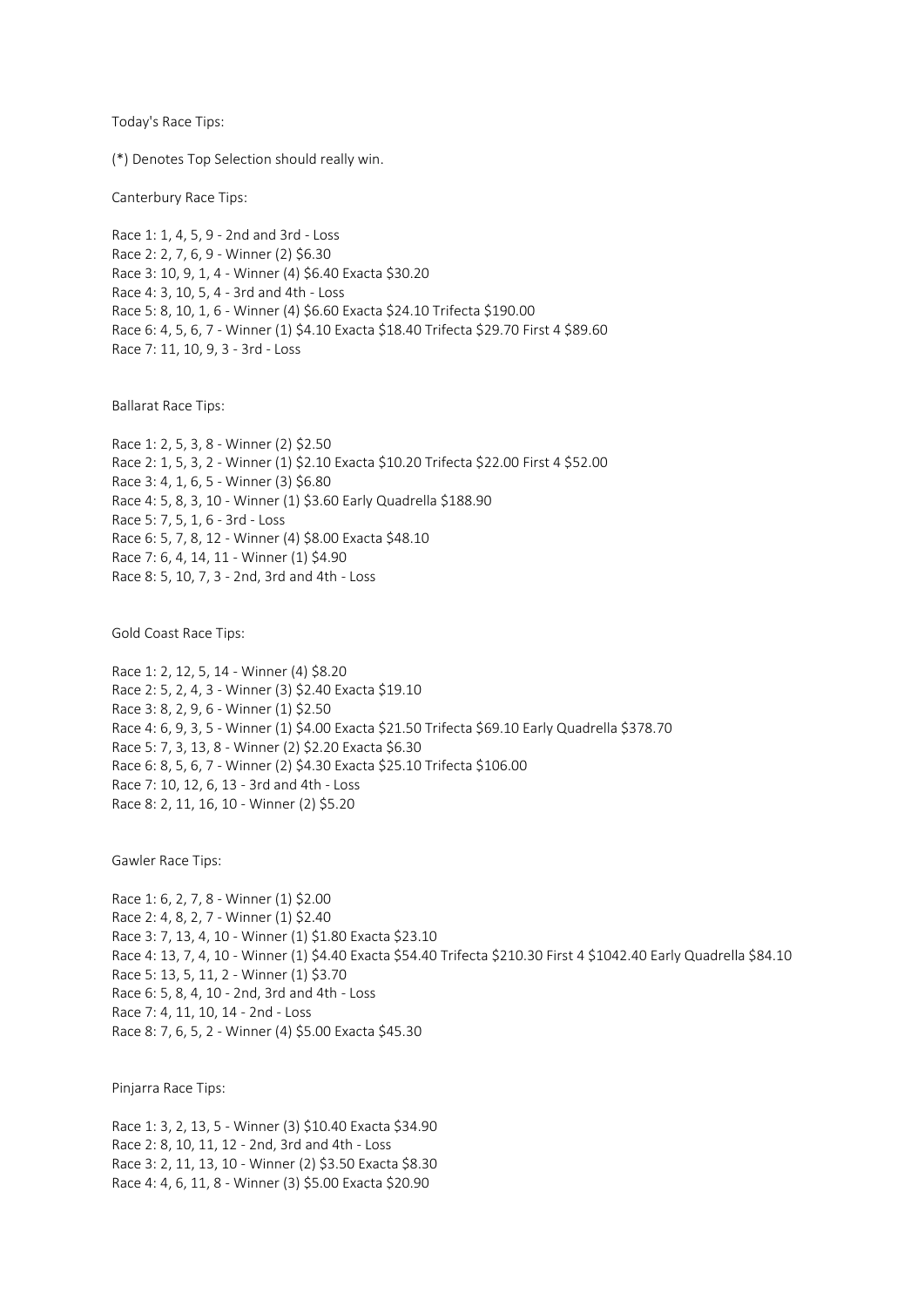Race 5: 9, 4, 5, 2 - Winner (2) \$5.00 Race 6: 11, 2, 7, 6 - Loss Race 7: 12, 3, 8, 10 - Winner (1) \$2.90 Race 8: 11, 9, 4, 8 - 2nd - Loss Race 9: 4, 11, 12, 7 - Winner (4) \$6.10

Happy Valley Tips:

R2 #3, 2, 5, 4 - 3rd - Loss R4 #6, 1, 11, 3 - Winner (3) \$8.00 Exacta \$70.50 Trifecta \$2176.60 R6 #1, 9, 6, 8 - 3rd and 4th - Loss R7 #4, 5, 2, 1 - 2nd and 4th - Loss R8 #6, 3, 1, 11 - Winner (2) \$3.70

The Hong Kong selections are provided by a friend of the website Steve Hiddlestone and are not counted in the final stats for the day as they are provided separate to what we offer.

Wednesdays May 16th 2018 Horse Racing Tips:

The results are in...

Wednesday The Final Statistics.

- 1. Top Selection strike rate at 26% out of 38 races.
- 2. Top 2 Selections strike rate at 47% out of 38 races.
- + Total Top 2 Selection winners = 18 out of 38 races.
- 3. Exacta strike rate at 45% out of 38 races.
- + Total Exacta winners = 17 out of 38 races.

Dividends:

- + Best Top Selection win dividend: \$3.60
- + Best Top 2 Selection win dividend: \$9.50
- + Best tipped Exacta dividend: \$128.60
- + Best tipped Trifecta dividend: \$756.80
- + Best tipped First 4 dividend: \$120.40
- + Best tipped Quadrella dividend: \$172.10

The Day In Summary: So let's have a look at the numbers for this Wednesdays racing with 38 races covered. For the Exotics there were 17 Exacta's in total which is a strike rate of 45% with the biggest one paying out at \$128.60 with the best tipped Trifecta paying out at \$756.80 and the best tipped First 4 paid out at \$120.40. For Win Bets the best priced Top Selection winner was at \$3.60 with the strike rate for the Top Selection sitting at 26% with the strike rate for the Top 2 Selections sitting at a respectable 47% of all races run. With Quadrella's the best today was a main one at the Sunshine Coast and it paid out at \$172.10. And so that wraps up this Wednesdays racing.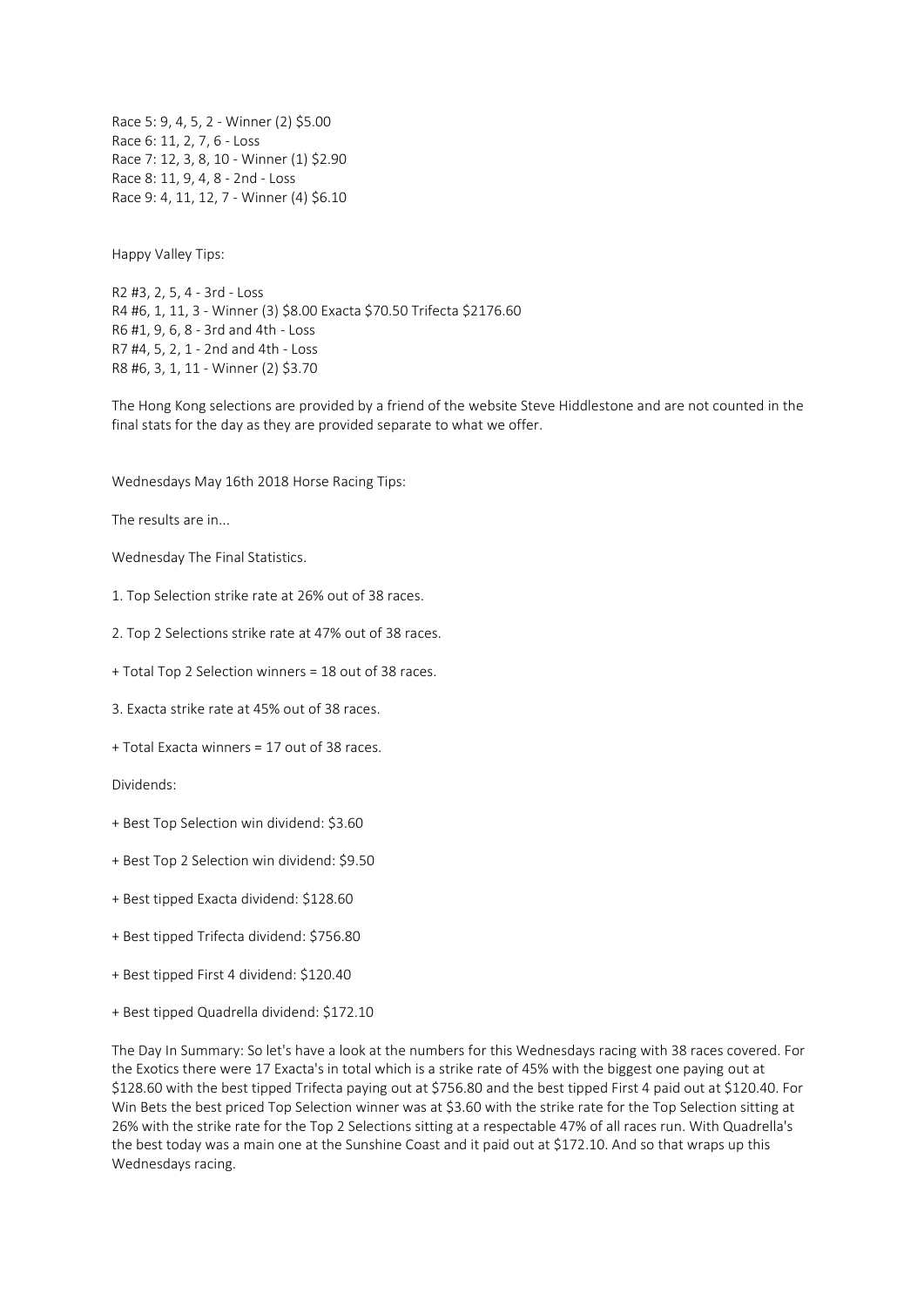- The Top 5 Suggested Bets below are the best bets of the day I think are of the best value and they are put there with the absolute clear intention that they will win, but if this happens or not is up to the laws of chance and the elements of luck & fate.

1. Special Suggested Bets Of The Day:

Sunshine Coast Race 7 Banker Exacta:

10 / 1, 8, 5

So its 10 for 1st and 1, 8, 5 for 2nd.

Total Cost: \$12 buys a 400% share of the dividend.

Final Result - A small win as won and paid out at \$15.20 for 400%

2. Where The Money Is: Those runners which stand out as being well supported early.

Murray Bridge Race 7 No 2 Fully Stoked at \$6.00 and there is early support for this one today and is having its 3rd run back from a spell so I feel someone thinks this one just may run well today and time will tell.

3. Best Longshot's Of The Day:

Nothing to report today.

4. Best Multi Bet Of The Day:

All bets are for the PLACE.

Sandown Race 3 No 5 | Race 4 No 5 | Race 6 No 6

Suggested Bet: \$10

5. Best Quaddie Of The Day:

Murray Bridge Quadrella:

Race 5: 7, 4, 8, 5 Race 6: 2, 7, 6, 3 Race 7: 2, 5, 3, 10 Race 8: 1, 5, 4, 2

Total Cost: \$13 buys a 5% share of the dividend.

Wednesdays Predicted Betting Outlook:

Sandown and the early betting money is OK and this meeting has 2 possible outcomes either brilliant or plain poor and at this stage I am unsure how it will fair so watch the results closely to see if any betting patterns occur so it is with cautious optimism that I approach this meeting today. Warwick Farm and the early money is OK and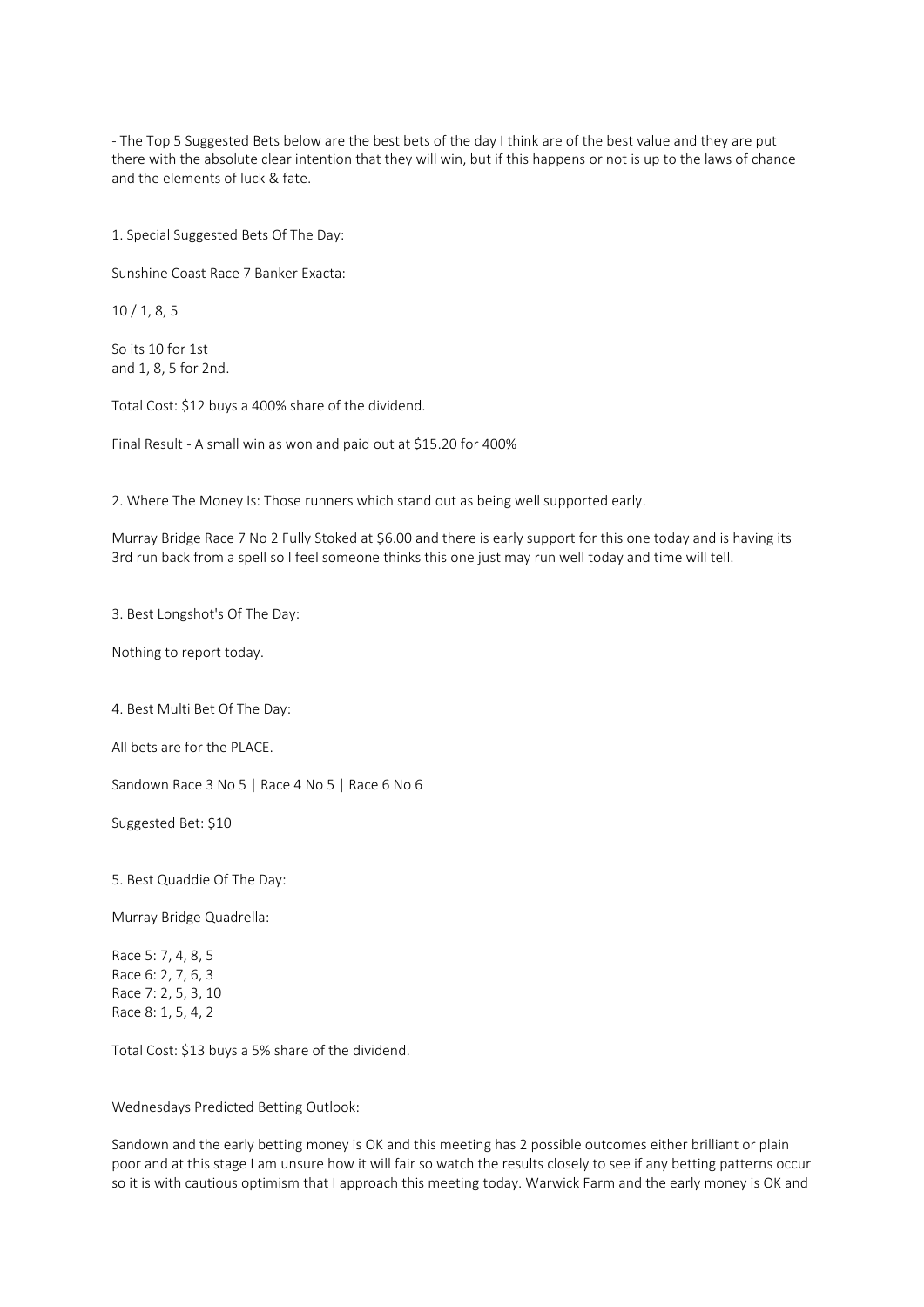punters seem to be shopping for value today and I hope they are right and time will tell but as always watch the results carefully and make your move from there with some sense of confidence. Sunshine Coast and again the early money is OK and once again punters seem to be shopping for value so play with confidence but also with a little caution and we shall see how the wind blows. Murray Bridge and the early money is OK and there should be a lot of short priced runners winning today which is a plus and it is what I hope will happen but as mentioned numerous times today watch the results for any patterns and go from there. And finally Ascot and the early money is light but on the upside there really should be a lot of short priced winners at this meeting but as always which is the theme for today use a little caution.

Today's Race Tips:

Sunshine Coast Race Tips:

Race 1: 9, 4, 6, 8 - Winner (2) \$3.20 Exacta \$8.30 Race 2: 1, 4, 5, 7 - Winner (3) \$7.60 Race 3: 1, 3, 9, 11 - Winner (1) \$1.80 Race 4: 3, 9, 4, 2 - 2nd - Loss Race 5: 4, 3, 13, 8 - Winner (3) \$6.80 Exacta \$47.80 Race 6: 5, 14, 10, 6 - Winner (2) \$3.40 Exacta \$12.90 Trifecta \$70.80 Race 7: 10, 1, 8, 5 - Winner (1) \$1.50 Exacta \$3.80 Race 8: 4, 10, 5, 14 - Winner (2) \$4.70 Quadrella \$172.10

Warwick Farm Race Tips:

Race 1: 1, 3, 4, 5 - Winner (1) \$1.80 Exacta \$6.20 Trifecta \$12.90 Race 2: 1, 11, 3, 5 - Winner (2) \$2.90 - L/S No 11 Race 3: 6, 8, 3, 7 - Winner (3) \$4.00 Exacta \$15.50 Race 4: 10, 4, 9, 3 - 2nd, 3rd and 4th - Loss Race 5: 2, 8, 6, 3 - Winner (3) \$8.50 Race 6: 5, 7, 9, 10 - Winner (2) \$7.70 Exacta \$44.80 Race 7: 9, 7, 2, 13 - 3rd - Loss

Sandown Race Tips:

Race 1: 2, 12, 5, 4 - Winner (1) \$2.20 Exacta \$8.80 Trifecta \$36.80 Race 2: 6, 8, 12, 5 - 3rd and 4th - Loss Race 3: 5, 3, 7, 1 - 2nd and 3rd - Loss Race 4: 5, 2, 3, 1 - Winner (2) \$9.50 Exacta \$26.00 Race 5: 2, 14, 12, 4 - Winner (1) \$2.70 Race 6: 6, 14, 10, 5 - Winner (4) \$15,40 Exacta \$128.60 Trifecta \$756.80 Race 7: 5, 4, 3, 7 - 3rd and 4th - Loss Race 8: 12, 7, 9, 13 - Winner (1) \$2.00

Murray Bridge Race Tips:

Race 1: 4, 1, 3, 6 - Winner (3) \$5.00 Exacta \$7.80 Trifecta \$77.20 First 4 \$120.40 Race 2: 8, 6, 3, 5 - Winner (1) \$1.90 Exacta \$5.10 Trifecta \$23.60 First 4 \$69.20 Race 3: 9, 4, 11, 3 - Winner (3) \$2.10 Race 4: 10, 2, 3, 8 - Winner (1) \$1.70 Early Quadrella \$97.90 Race 5: 7, 4, 8, 5 - 2nd and 3rd - Loss Race 6: 2, 7, 6, 3 - 2nd and 4th - Loss Race 7: 2, 5, 3, 10 - 2nd and 4th - Loss Race 8: 1, 5, 4, 2 - Winner (1) \$2.70 Exacta \$5.60 Trifecta \$34.60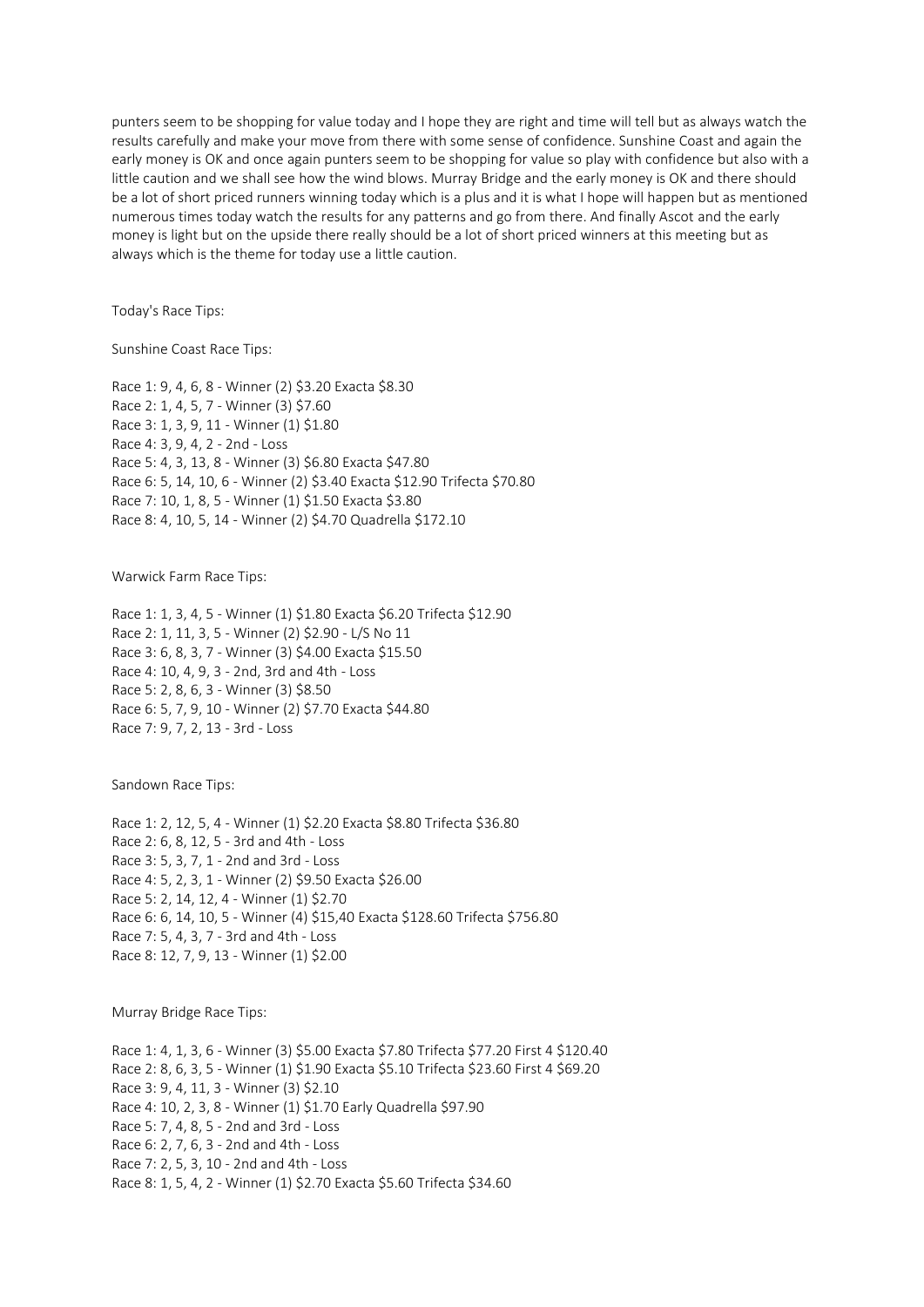Ascot Race Tips:

Race 1: 8, 11, 7, 12 - Winner (2) \$3.70 Exacta \$15.70 Trifecta \$64.60 Race 2: 2, 5, 10, 7 - Winner (3) \$4.90 Exacta \$11.10 Trifecta \$109.20 Race 3: 1, 3, 5, 9 - 2nd and 3rd - Loss Race 4: 8, 3, 4, 11 - 2nd and 4th - Loss Race 5: 4, 1, 2, 9 - Winner (2) \$3.70 Race 6: 8, 9, 4, 3 - Winner (1) \$3.60 Exacta \$23.20 Trifecta \$100.30 Race 7: 3, 2, 1, 8 - Winner (3) \$5.50 Exacta \$21.00 Trifecta \$176.60

Happy Valley Tips:

R2 #1, 3, 7, 5 - Winner (2) \$11.80 R4 #3, 2, 10, 12 - Loss R5 #2, 12, 5, 1 - Winner (1) \$7.20 R6 #5, 1, 2, 4 - 2nd and 3rd - Loss R8 #5, 8, 1, 3 - Loss

The Hong Kong selections are provided by a friend of the website Steve Hiddlestone and are not counted in the final stats for the day as they are provided separate to what we offer.

Wednesdays May 9th 2018 Horse Racing Tips:

The results are in...

Wednesday The Final Statistics.

1. Top Selection strike rate at 34% out of 47 races.

2. Top 2 Selections strike rate at 49% out of 47 races.

- + Total Top 2 Selection winners = 23 out of 47 races.
- 3. Exacta strike rate at 47% out of 47 races.
- + Total Exacta winners = 22 out of 47 races.

Dividends:

- + Best Top Selection win dividend: \$6.10
- + Best Top 2 Selection win dividend: \$7.90
- + Best tipped Exacta dividend: \$105.40
- + Best tipped Trifecta dividend: \$356.90
- + Best tipped First 4 dividend: \$242.80
- + Best tipped Quadrella dividend: \$1499.30

The Day In Summary: So let's have a look at the numbers for this Wednesdays racing with 47 races covered. For the Exotics there were 22 Exacta's in total which is a strike rate of 47% with the biggest one paying out at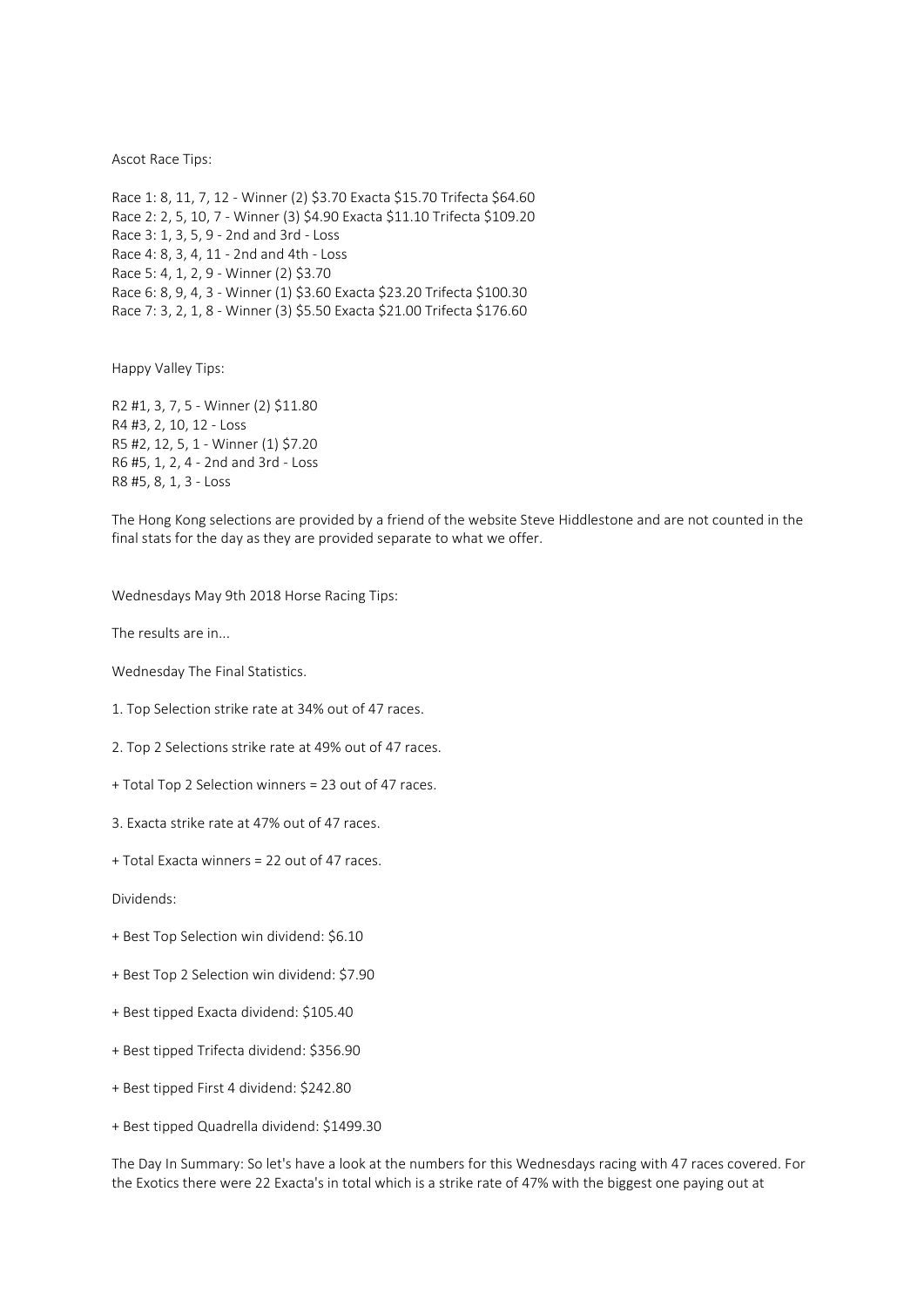\$105.40 with the best tipped Trifecta paying out at \$356.90 and the best tipped First 4 paid out at \$242.80. For Win Bets the best priced Top Selection winner was at \$6.10 with the strike rate for the Top Selection sitting at 34% with the strike rate for the Top 2 Selections sitting at a respectable 49% of all races run. With Quadrella's the best today was an early one at Ascot and it paid out at \$1499.30. And so that wraps up this Wednesdays racing.

- The Top 5 Suggested Bets below are the best bets of the day I think are of the best value and they are put there with the absolute clear intention that they will win, but if this happens or not is up to the laws of chance and the elements of luck & fate.

1. Special Suggested Bets Of The Day:

Warwick Farm Race 1 Banker Exacta:

4 / 7, 3, 1

So its 4 for 1st and 7, 3, 1 for 2nd.

Total Cost: \$12 buys a 400% share of the dividend.

2. Where The Money Is: Those runners which stand out as being well supported early.

Warwick Farm Race 4 No 4 Only Tiger at \$4.20 and for some reason someone is really keen on this one today in early betting so just might well be worth a closer than usual watch.

Final Result - Finished 3rd

3. Best Longshot's Of The Day:

Warwick Farm Race 7 No 11 Schubert at \$7.00 and this ones not at a huge quote but it has been well backed early so is worth a look at in the last today.

Final Result - Finihsed 1st

4. Best Multi Bet Of The Day:

All bets are for the PLACE.

Balaklava Race 6 No 3 | Race 7 No 2 | Race 8 No 2

Suggested Bet: \$10

Final Result - A winner and paid out at \$46.00 for \$10

5. Best Quaddie Of The Day:

Sandown Quadrella:

Race 5: 3, 4, 5, 9 Race 6: 13, 16, 6, 9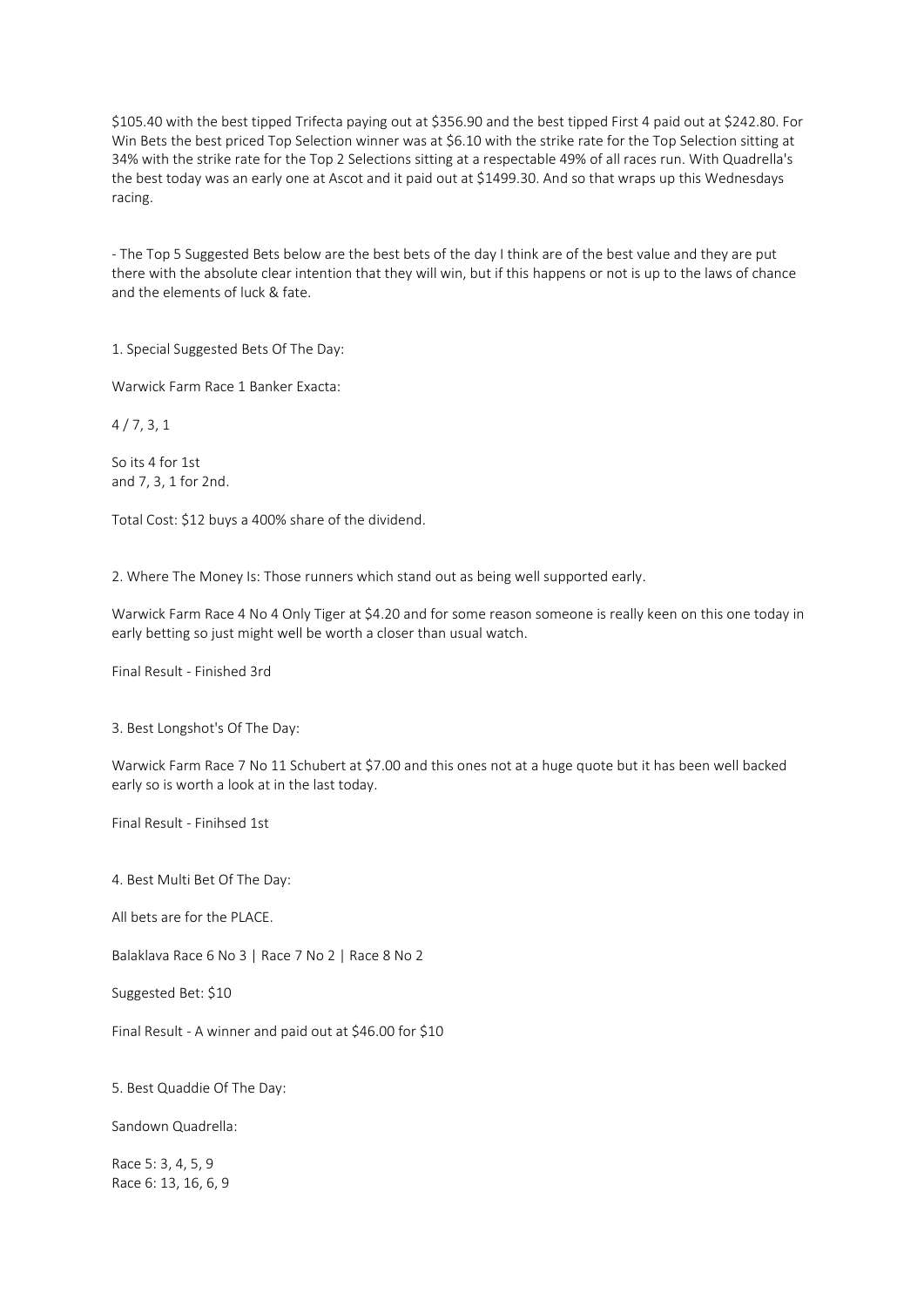Race 7: 4, 5, 2, 11 Race 8: 18, 14, 16, 5

Total Cost: \$13 buys a 5% share of the dividend.

Final Result - A winner and paid out at \$1462.00 for 100%

Wednesdays Predicted Betting Outlook:

The Gold Coast and there is little interest in early betting for the 1st 3 races but the favorites look to have the best chances but really anything is possible early so use a little caution until the real racing day begins and punters get a little more serious, with the Gold Coast Races 4 onward's and again the early money and interest is low so use caution, watch the results and take on trust. Warwick Farm and the early money is good and I have high hopes for this meeting today but always as is usual use your best judgement and keep your eyes on the results for any patterns. Sandown and the early betting interest is strong and this is another meeting I am keen on today with value to be found in the selections so very optimistic. Balaklava and once again today the early betting interest is very good and I think there might be value to be found here so will be watching with interest so quite keen. Canberra and there is never any early betting interest for this track so take on trust and some caution is advised as not completely convinced about today's chances here. And finally Ascot and there is little early money interest early so again take on trust.

Today's Race Tips:

Gold Coast Race Tips:

Race 1: 1, 11, 3, 10 - Winner (2) \$2.60 Exacta \$7.40 Trifecta \$33.20 Race 2: 8, 10, 13, 2 - 2nd, 3rd and 4th - Loss Race 3: 1, 6, 11, 10 - Winner (3) \$4.10 Exacta \$6.10 Trifecta \$25.70 Race 4: 3, 6, 1, 7 - Winner (1) \$2.80 Exacta \$6.90 Trifecta \$14.80 First 4 \$60.20 Race 5: 3, 4, 2, 5 - Winner (4) \$6.60 Exacta \$32.70 Trifecta \$94.60 Race 6: 2, 6, 7, 1 - Winner (1) \$2.20 Early Quadrella \$348.50 Race 7: 2, 8, 7, 4 - 2nd, 3rd and 4th - Loss Race 8: 3, 6, 1, 5 - Winner (4) \$13.20 Exacta \$62.40 Trifecta \$98.70 First 4 \$242.80 Race 9: 5, 3, 1, 9 - Winner (4) \$9.70 Exacta \$105.40 Trifecta \$356.90 Race 10: 1, 2, 9, 6 - 2nd, 3rd and 4th - Loss

Sandown Race Tips:

Race 1: 7, 6, 1, 9 - Winner (1) \$2.50 Exacta \$12.20 Race 2: 1, 6, 5, 3 - Winner (4) \$11.20 Exacta \$23.30 Trifecta \$65.60 Race 3: 9, 4, 7, 6 - 3rd and 4th - Loss Race 4: 2, 6, 3, 1 - Winner (1) \$4.80 Race 5: 3, 4, 5, 9 - Winner (2) \$4.50 Exacta \$42.30 Race 6: 13, 16, 6, 9 - Winner (2) \$7.90 Exacta \$42.40 Race 7: 4, 5, 2, 11 - Winner (2) \$4.40 Exacta \$47.40 Race 8: 18, 14, 16, 5 - Winner (2) \$8.20 Exacta \$64.10 Quadrella \$1462.00

Warwick Farm Race Tips:

Race 1: 4, 7, 3, 1 - Winner (1) \$2.30 Race 2: 5, 3, 12, 1 - 3rd and 4th - Loss Race 3: 13, 3, 10, 9 - 3rd and 4th - Loss Race 4: 4, 3, 1, 2 - 2nd and 3rd - Loss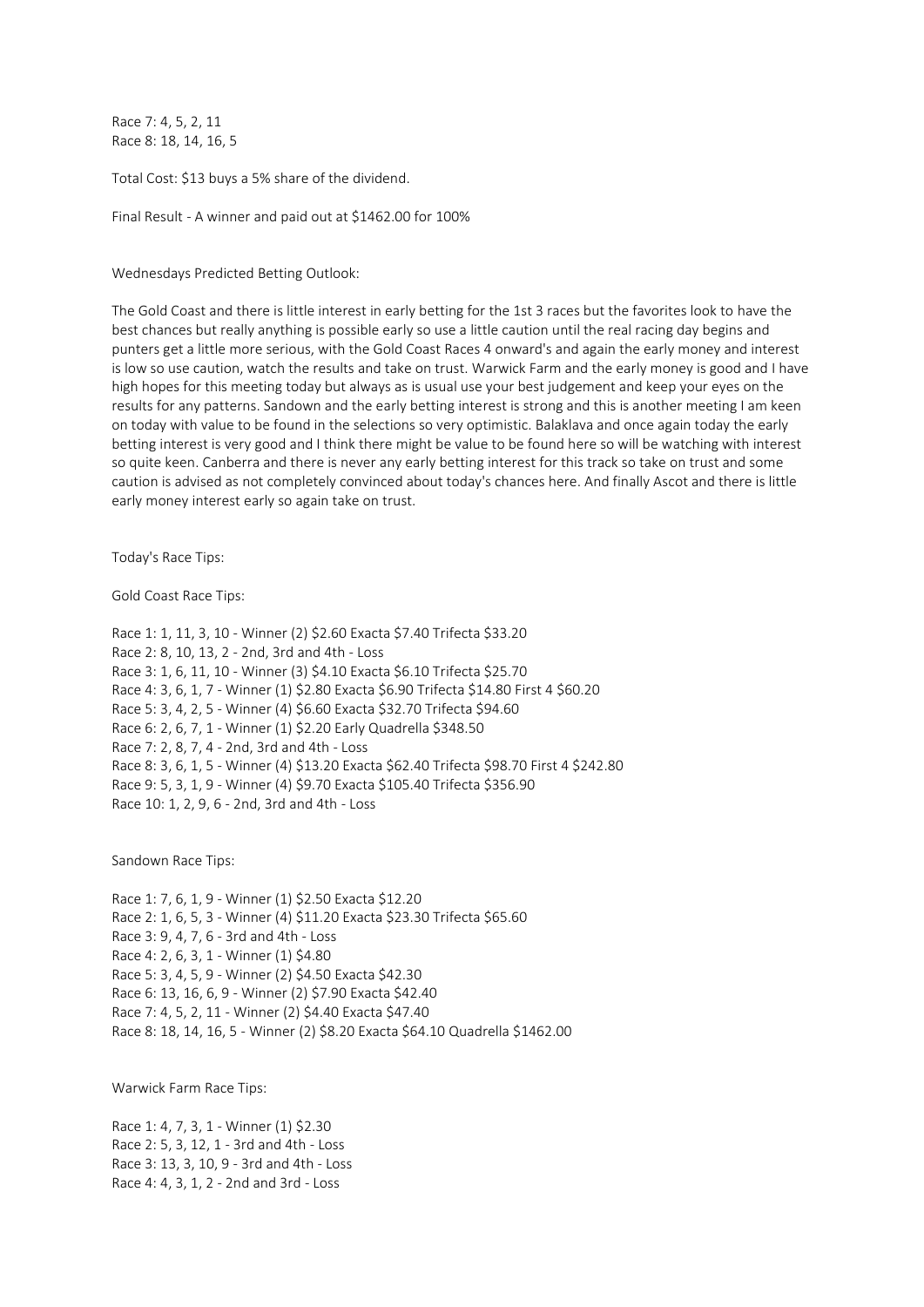Race 5: 4, 1, 7, 11 - Winner (3) \$8.50 Race 6: 7, 1, 8, 3 - Winner (1) \$2.60 Race 7: 11, 18, 6, 12 - Winner (1) \$6.10

Balaklava Race Tips:

Race 1: 9, 1, 11, 7 - Winner (1) \$1.80 Exacta \$11.60 Trifecta \$25.10 Race 2: 7, 5, 11, 12 - Winner (1) \$2.30 Exacta \$75.00 Race 3: 8, 4, 11, 5 - 2nd and 4th - Loss Race 4: 2, 10, 6, 7 - Winner (1) \$1.90 Race 5: 7, 6, 5, 11 - Winner (4) \$9.30 Race 6: 3, 4, 1, 6 - Winner (2) \$3.10 Race 7: 7, 2, 8, 3 - Winner (1) \$2.00 Race 8: 2, 8, 5, 4 - Winner (3) \$4.10 Exacta \$19.90 Trifecta \$63.20 Quadrella \$480.20

Canberra Race Tips:

Race 1: 4, 5, 1, 7 - Winner (1) \$3.70 Race 2: 4, 8, 6, 13 - 2nd - Loss Race 3: 4, 6, 11, 3 - 2nd, 3rd and 4th - Loss Race 4: 13, 2, 9, 6 - Winner (3) \$3.80 Exacta \$28.60 Trifecta \$175.70 Race 5: 11, 3, 5, 4 - Winner (1) \$1.20 Exacta \$3.90 Race 6: 6, 9, 12, 11 - 4th - Loss Race 7: 10, 7, 5, 12 - Winner (1) \$4.40 Exacta \$28.00

Ascot Race Tips:

Race 1: 3, 1, 2, 4 - Winner (2) \$3.20 Exacta \$8.10 Trifecta \$18.50 Race 2: 2, 1, 4, 3 - Winner (1) \$1.30 Exacta \$4.80 Trifecta \$15.60 Race 3: 1, 6, 11, 4 - Winner (4) \$10.70 Exacta \$88.40 Race 4: 6, 8, 5, 3 - Winner (4) \$7.90 Exacta \$50.40 Trifecta \$229.20 Early Quadrella \$1499.30 Race 5: 1, 6, 5, 4 - Winner (1) \$2.60 Race 6: 3, 2, 9, 1 - 3rd and 4th - Loss Race 7: 7, 2, 1, 9 - 2nd and 3rd - Loss

Wednesdays May 2nd 2018 Horse Racing Tips:

The results are in...

Wednesday The Final Statistics.

1. Top Selection strike rate at 28% out of 40 races.

2. Top 2 Selections strike rate at 45% out of 40 races.

+ Total Top 2 Selection winners = 18 out of 40 races.

3. Exacta strike rate at 48% out of 40 races.

+ Total Exacta winners = 19 out of 40 races.

Dividends: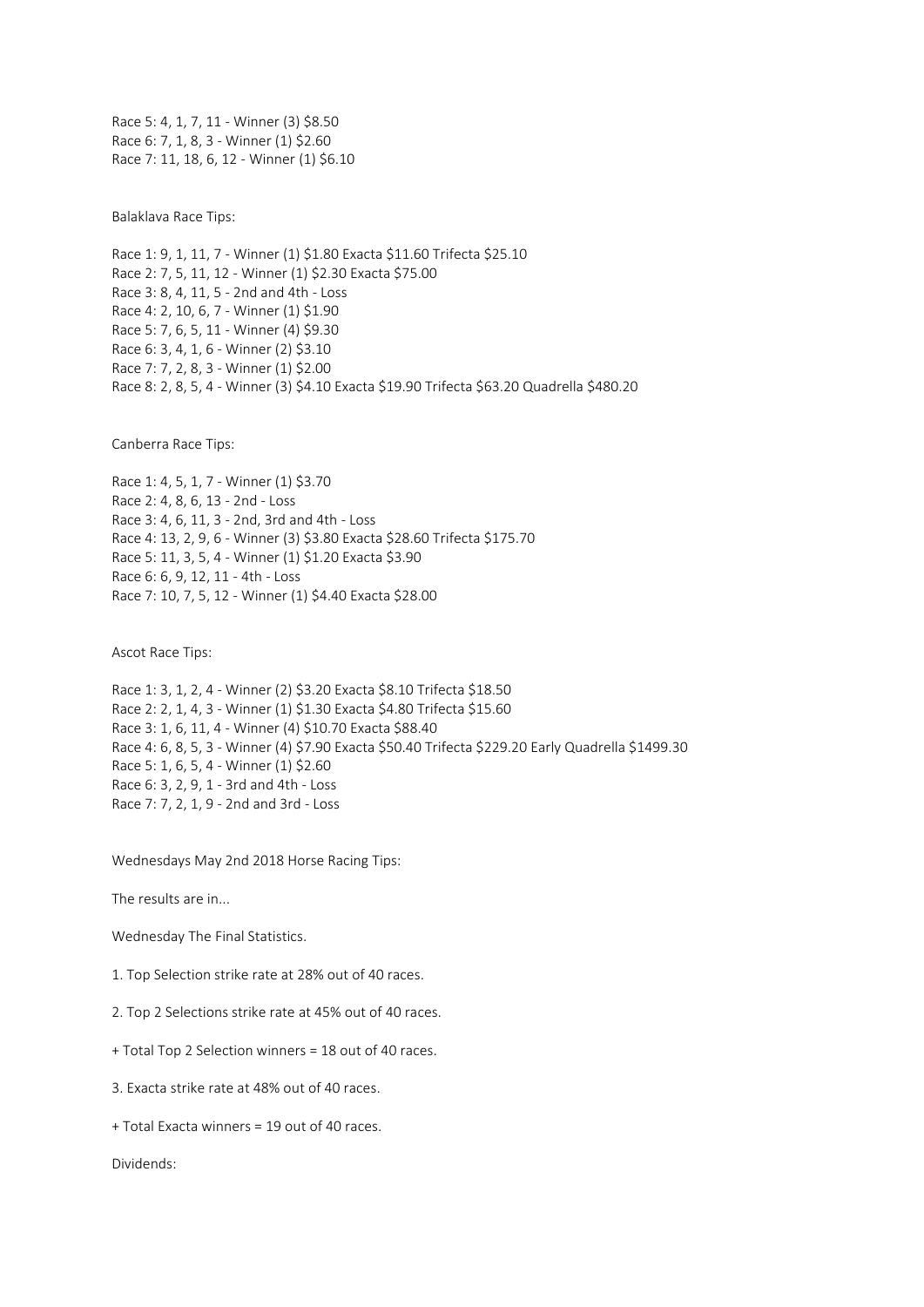+ Best Top Selection win dividend: \$5.20

- + Best Top 2 Selection win dividend: \$5.60
- + Best tipped Exacta dividend: \$43.40
- + Best tipped Trifecta dividend: \$164.70
- + Best tipped First 4 dividend: \$404.40
- + Best tipped Quadrella dividend: \$184.50

The Day In Summary: So let's have a look at the numbers for this Wednesdays racing with 40 races covered. For the Exotics there were 19 Exacta's in total which is a strike rate of 48% with the biggest one paying out at \$43.40 with the best tipped Trifecta paying out at \$164.70 and the best tipped First 4 paid out at \$404.40. For Win Bets the best priced Top Selection winner was at \$5.20 with the strike rate for the Top Selection sitting at 28% with the strike rate for the Top 2 Selections sitting at a respectable 45% of all races run. With Quadrella's the best today was an early one at Warrnambool and it paid out at \$184.50. And so that wraps up this Wednesdays racing.

- The Top 5 Suggested Bets below are the best bets of the day I think are of the best value and they are put there with the absolute clear intention that they will win, but if this happens or not is up to the laws of chance and the elements of luck & fate.

1. Special Suggested Bets Of The Day:

Strathalbyn Race 3 Multi Exacta:

3 , 7 / 3, 7, 4, 11

So its 3 and 7 for 1st and 3, 7, 4, 11 for 2nd.

Total Cost: \$12 buys a 200% share of the dividend.

2. Where The Money Is: Those runners which stand out as being well supported early.

Warrnambool Race 8 No 8 Demonstrate at \$10.00 and someone is keen on this runner early in betting so might be worth a watch.

3. Best Longshot's Of The Day:

Strathalbyn Race 6 No 8 Connermara Rose at \$7.00 and this is not a huge priced outsider but it is worth some note as the money for this one is good early so might be in the right mood for a win and I hope so.

Final Result - Finished 2nd

4. Best Multi Bet Of The Day:

All bets are for the PLACE.

Strathalbyn Race 6 No 8 | Race 7 No 10 | Race 8 No 7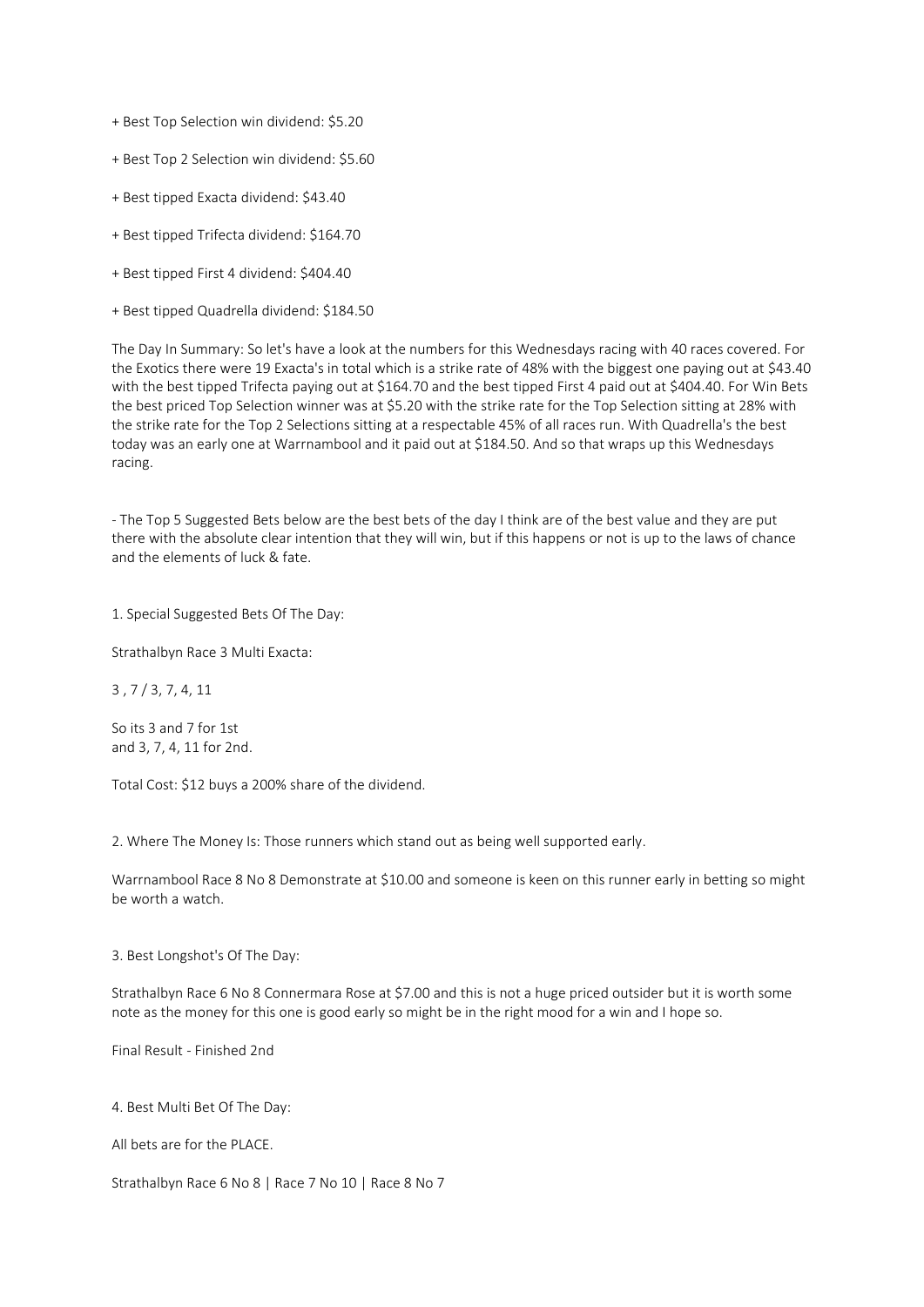Suggested Bet: \$10

5. Best Quaddie Of The Day:

Warrnambool Quadrella:

Race 7: 8, 14, 6, 2 Race 8: 8, 5, 14, 10 Race 9: 3, 6, 2, 10 Race 10: 7, 14, 8, 13

Total Cost: \$13 buys a 5% share of the dividend.

Wednesdays Predicted Betting Outlook:

Canterbury and the early money is good and punters seem keen early but do they have there eyes on the prize well I hope so and am looking forward to this meeting with interest, but as always watch the results as Sydney midweek can sometimes be a bit of a trap but overall I am happy with today. Warrnambool and again the money is good but just watch the results today to see if any betting patterns emerge but I am keen about this meeting and it does seems to have some promise. Strathalbyn and the early money is good and punters seem to be looking for value today and I hope they have found it so it is with interest that I am following today's Adelaide meeting as there may well be promise there. Toowoomba and the early money is OK to good at different stages and once again it does look like an interesting day on paper so watch the results carefully here and move forward from there but I will say I am once again today keen on the potential of this meeting. And finally Ascot and there is no early money around so let the results be your best guide with this meeting so there is some caution required.

Today's Race Tips:

Warrnambool Race Tips:

Race 1: 3, 8, 5, 1 - Winner (3) \$6.40 Exacta \$25.30 Trifecta \$49.40 First 4 \$65.00 Race 2: 10, 7, 1, 3 - Winner (3) \$5.20 Exacta \$14.70 Trifecta \$61.80 Race 3: 3, 4, 2, 10 - Winner (1) \$1.60 Exacta \$5.70 Trifecta \$7.80 First 4 \$35.00 Race 4: 6, 8, 4, 7 - Winner (3) \$3.20 Exacta \$19.60 Race 5: 10, 6, 2, 8 - Winner (2) \$3.30 Race 6: 6, 1, 4, 3 - Winner (4) \$3.50 Exacta \$26.60 Trifecta \$75.00 Early Quadrella \$184.50 Race 7: 8, 14, 6, 2 - Winner (2) \$2.90 Race 8: 8, 5, 14, 10 - Winner (3) \$2.90 Race 9: 3, 6, 2, 10 - Winner (1) \$1.70 Exacta \$4.00 Race 10: 7, 14, 8, 13 - 3rd - Loss

Canterbury Race Tips:

Race 1: 2, 4, 3, 7 - Winner (4) \$15.40 Race 2: 9, 2, 6, 1 - Winner (4) \$12.50 Exacta \$21.90 Trifecta \$73.50 First 4 \$189.00 Race 3: 1, 8, 5, 2 - Winner (2) \$5.60 Race 4: 7, 4, 5, 1 - Loss Race 5: 3, 9, 6, 1 - Winner (1) \$3.90 Exacta \$15.60 Trifecta \$39.10 Race 6: 5, 3, 1, 10 - Winner (3) \$4.90 Exacta \$22.10 Race 7: 4, 6, 7, 3 - Winner (2) \$4.00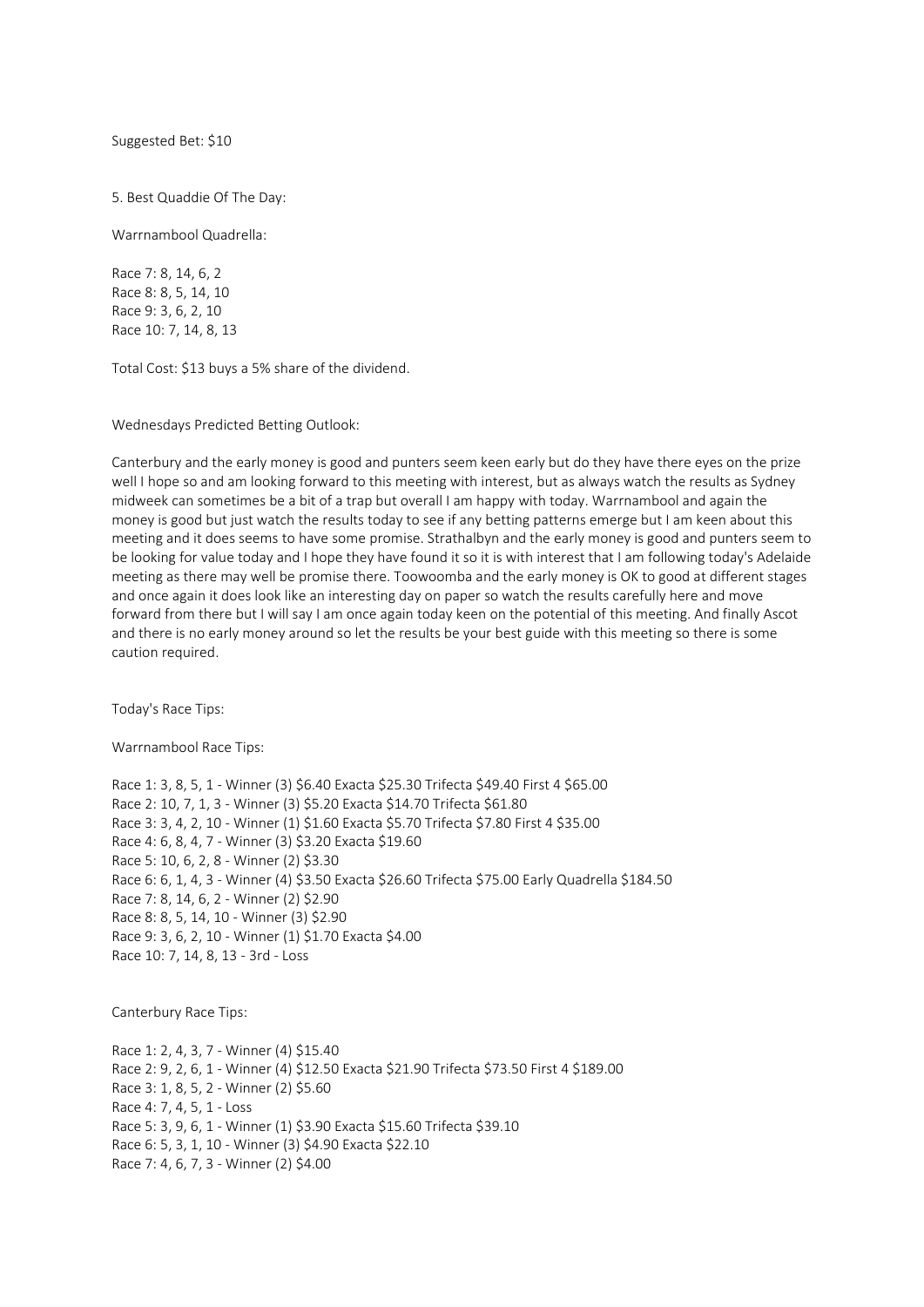Toowoomba Race Tips:

Race 1: 4, 12, 9, 11 - Winner (3) \$3.80 Exacta \$13.30 Trifecta \$55.10 Race 2: 1, 4, 5, 3 - Winner (1) \$5.20 Exacta \$20.40 Race 3: 1, 6, 3, 8 - Winner (1) \$1.80 Race 4: 3, 9, 6, 2 - Winner (1) \$3.80 Exacta \$23.70 Early Quadrella \$176.90 Race 5: 1, 5, 9, 18 - Winner (1) \$1.90 Exacta \$4.60 Race 6: 4, 3, 7, 2 - Winner (1) \$2.10 Exacta \$5.00 Race 7: 2, 8, 6, 10 - 2nd and 3rd - Loss Race 8: 8, 13, 11, 6 - 2nd and 3rd - Loss

Strathalbyn Race Tips:

Race 1: 7, 6, 11, 1 - 2nd and 3rd - Loss Race 2: 5, 13, 2, 10 - Winner (2) \$3.70 Exacta \$7.40 Race 3: 3, 7, 4, 11 - Winner (1) \$3.30 Race 4: 2, 13, 6, 9 - 2nd and 4th - Loss Race 5: 2, 8, 4, 6 - Winner (1) \$4.60 Race 6: 8, 3, 13, 12 - 2nd and 4th - Loss Race 7: 10, 3, 9, 5 - Winner (2) \$5.00 Exacta \$22.40 Race 8: 7, 2, 1, 8 - Winner (2) \$3.00 Exacta \$11.80

Ascot Race Tips:

Race 1: 5, 2, 6, 4 - Winner (3) \$5.20 Exacta \$43.40 Trifecta \$164.70 First 4 \$404.40 Race 2: 11, 10, 6, 3 - 3rd and 4th - Loss Race 3: 10, 5, 3, 1 - Winner (3) \$2.20 Race 4: 1, 2, 7, 6 - Winner (4) \$5.40 Race 5: 2, 1, 5, 4 - 2nd and 3rd - Loss Race 6: 4, 6, 3, 1 - Winner (1) \$1.60 Exacta \$3.70 Race 7: 1, 3, 11, 4 - 2nd and 3rd - Loss

Wednesdays April 25th 2018 Horse Racing Tips:

The results are in...

Wednesday The Final Statistics.

1. Top Selection strike rate at 30% out of 81 races.

2. Top 2 Selections strike rate at 48% out of 81 races.

+ Total Top 2 Selection winners = 39 out of 81 races.

3. Exacta strike rate at 37% out of 81 races.

+ Total Exacta winners = 30 out of 81 races.

Dividends:

+ Best Top Selection win dividend: \$12.00

+ Best Top 2 Selection win dividend: \$12.00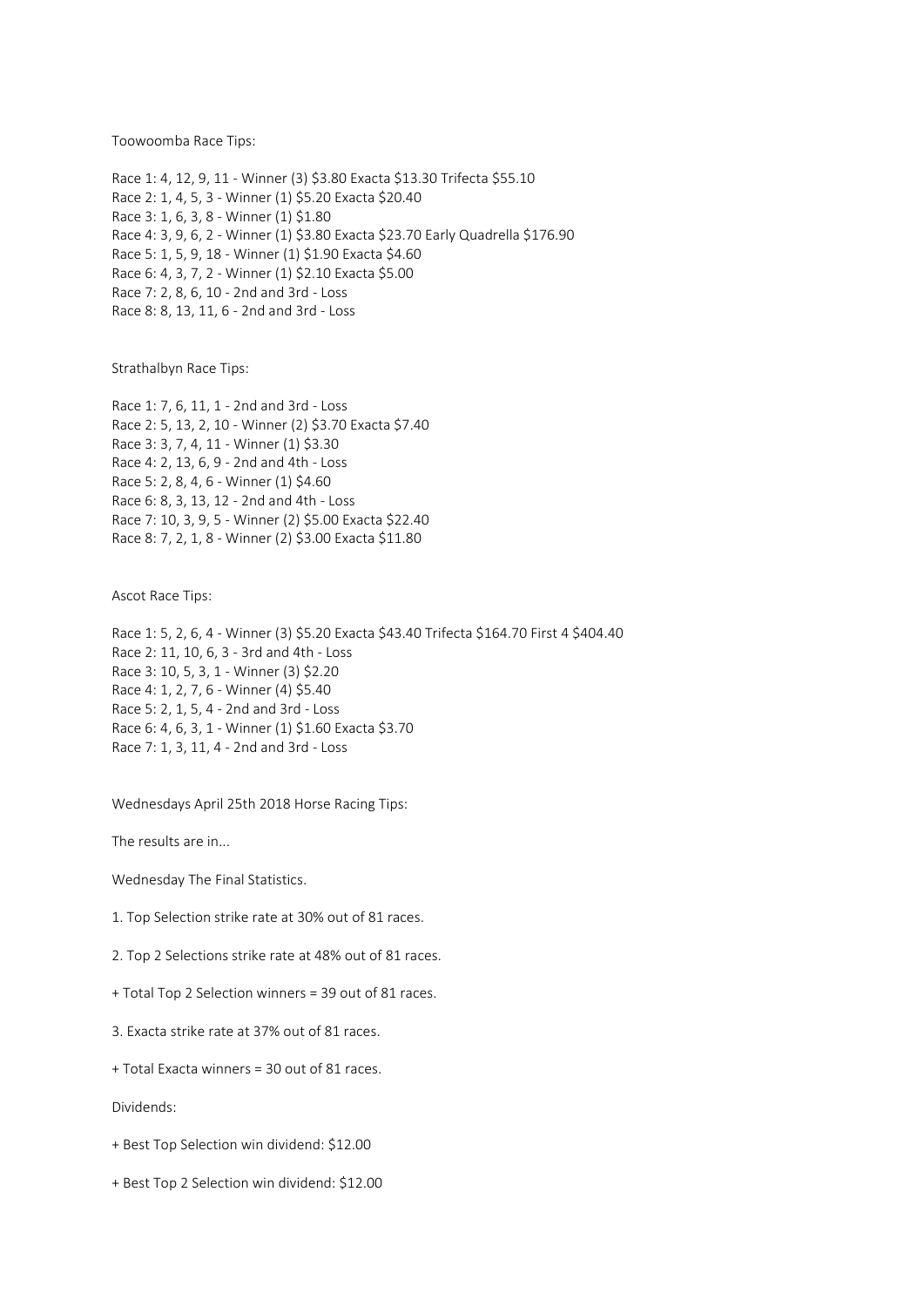- + Best tipped Exacta dividend: \$102.70
- + Best tipped Trifecta dividend: \$168.40
- + Best tipped First 4 dividend: \$312.00
- + Best tipped Quadrella dividend: \$1497.20

The Day In Summary: So let's have a look at the numbers for this Wednesdays racing with 81 races covered. For the Exotics there were 30 Exacta's in total which is a strike rate of 37% with the biggest one paying out at \$102.70 with the best tipped Trifecta paying out at \$168.40 and the best tipped First 4 paid out at \$312.00. For Win Bets the best priced Top Selection winner was at \$12.00 with the strike rate for the Top Selection sitting at 30% with the strike rate for the Top 2 Selections sitting at a respectable 48% of all races run. With Quadrella's the best today was an early one at Moe and it paid out at \$1497.20. And so that wraps up this Wednesdays racing.

- The Top 5 Suggested Bets below are the best bets of the day I think are of the best value and they are put there with the absolute clear intention that they will win, but if this happens or not is up to the laws of chance and the elements of luck & fate.

1. Special Suggested Bets Of The Day:

Flemington Race 2 Multi Exacta:

7, 4 / 7, 4, 3, 1

So its 7 and 4 for 1st and 7, 4, 3, 1 for 2nd.

Total Cost: \$12 buys a 200% share of the dividend.

2. Where The Money Is: Those runners which stand out as being well supported early.

Nothing to report today.

3. Best Longshot's Of The Day:

Nothing to report today.

4. Best Multi Bet Of The Day:

Nothing to report today.

5. Best Quaddie Of The Day:

Flemington Quadrella:

Race 5: 2, 9, 5, 3 Race 6: 2, 10, 1, 6 Race 7: 4, 12, 13, 8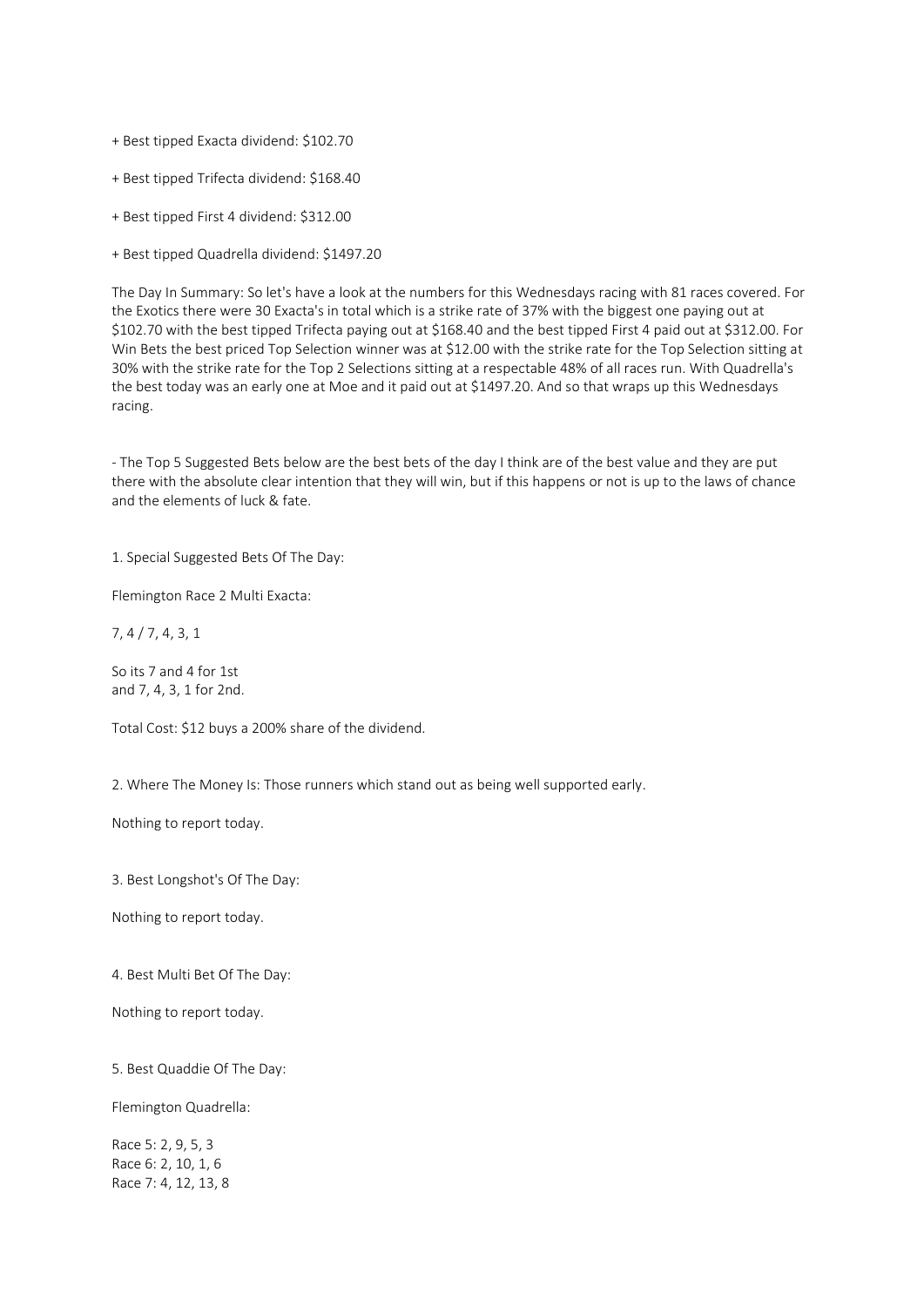## Race 8: 7, 14, 9, 2

Total Cost: \$13 buys a 5% share of the dividend.

Wednesdays Predicted Betting Outlook: Flemington and the early money is solid and the meeting does look deceptively easy on paper so pay a little caution to this and keep your eyes on the results and move forward from there. Randwick and the early betting interest is good and there really are a lot of short priced runners today that have been well supported and should really win but as usual time will tell and I am hopeful of a good day at this meeting. Gawler and the early betting money is OK and there does look to be some value there today especially with exotics. Beaudesert and the early betting money is really low but with these country meetings there seems to be always value to be found so watch the results to see if any patterns emerge. Bathurst and the early betting money is low actually extra low but there are a lot of short priced favorites engaged there today which might be stifling betting interest so watch the results and try and shop for value in between the lines. Gosford and again the early betting interest is low but there are a lot of favorites at this meeting which should simply win. Moe & Avoca and the early interest is limited but there can be value found at meetings like these so watch the results carefully and make a move from there. Kalgoorlie and the early money is zero so real caution is advised for this meeting. Darwin and the early money is low so watch the results and make a move from there if things look promising. And finally Ascot and there is no early money interest but it is a day filled with short priced favorites.

Today's Race Tips:

Flemington Race Tips:

Race 1: 6, 2, 1, 4 - Winner (2) \$4.20 Exacta \$25.20 Trifecta \$94.10 Race 2: 7, 4, 3, 1 - Winner (2) \$5.50 Race 3: 1, 6, 3, 12 - Loss Race 4: 14, 2, 3, 1 - Winner (2) \$7.90 Race 5: 2, 9, 5, 3 - Winner (1) \$2.80 Exacta \$12.00 Race 6: 2, 10, 1, 6 - 2nd - Loss Race 7: 4, 12, 13, 8 - Winner (1) \$2.50 Race 8: 7, 14, 9, 2 - 4th - Loss

Beaudesert Race Tips:

Race 1: 5, 7, 2, 4 - Winner (4) \$9.40 Exacta \$78.20 Trifecta \$128.90 Race 2: 5, 7, 3, 9 - Winner (2) \$2.20 Exacta \$6.50 Trifecta \$14.40 Race 3: 9, 10, 5, 4 - Winner (1) \$2.40 Exacta \$18.50 Race 4: 6, 2, 4, 3 - Winner (2) \$5.20 Exacta \$23.00 Early Quadrella \$907.00 Race 5: 5, 2, 6, 8 - Winner (1) \$2.90 Race 6: 1, 9, 10, 7 - 4th - Loss Race 7: 3, 11, 13, 6 - Winner (2) \$5.60 Exacta \$7.20 Trifecta \$31.20 Race 8: 4, 2, 1, 8 - 2nd and 3rd - Loss

Randwick Race Tips:

Race 1: 3, 7, 4, 1 - Winner (3) \$5.10 Exacta \$45.50 Trifecta \$168.40 Race 2: 3, 7, 2, 9 - 2nd, 3rd and 4th - Loss Race 3: 4, 5, 11, 7 - Winner (2) \$4.90 Race 4: 8, 6, 2, 10 - Winner (3) \$7.00 Race 5: 3, 2, 12, 1 - Winner (4) \$6.10 Exacta \$12.70 Race 6: 3, 1, 2, 6 - 2nd and 3rd - Loss Race 7: 6, 8, 4, 5 - Winner (1) \$1.90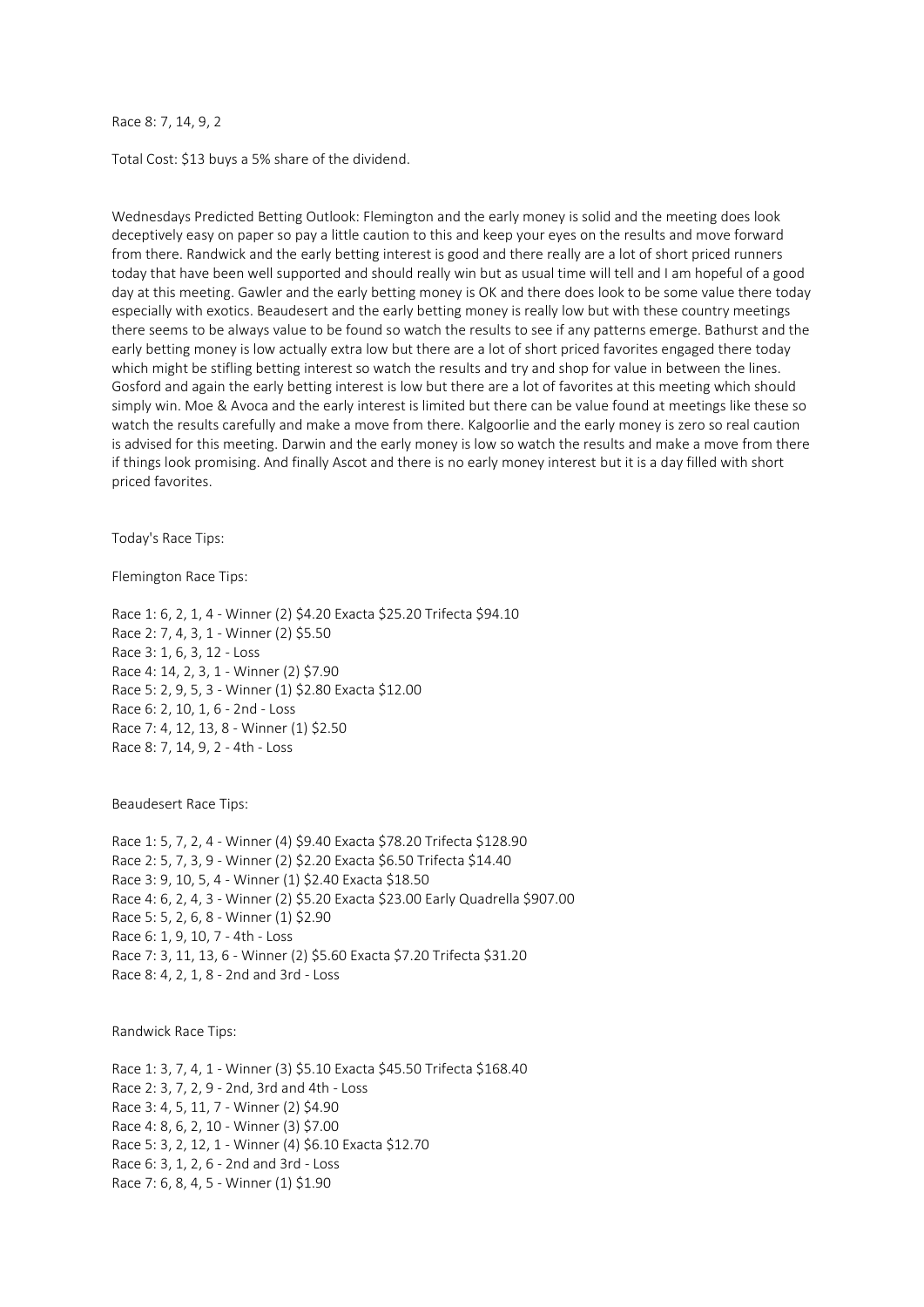Race 8: 5, 8, 3, 10 - 2nd and 3rd - Loss

Gosford Race Tips:

Race 1: 5, 4, 7, 1 - Winner (1) \$1.40 Race 2: 4, 6, 3, 5 - Winner (1) \$5.50 Exacta \$11.40 Trifecta \$22.90 Race 3: 4, 6, 8, 2 - Winner (1) \$1.80 Race 4: 4, 3, 11, 1 - Winner (4) \$7.70 Early Quadrella \$225.10 Race 5: 6, 4, 1, 10 - 2nd, 3rd and 4th - Loss Race 6: 12, 1, 4, 2 - Winner (1) \$3.80 Exacta \$22.20 Race 7: 1, 4, 7, 3 - Winner (4) \$8.60 Exacta \$36.00 Trifecta \$165.70 First 4 \$312.00 Race 8: 13, 5, 12, 4 - 3rd and 4th - Loss

Moe Race Tips:

Race 1: 10, 7, 2, 4 - Winner (3) \$9.50 Exacta \$23.80 Race 2: 4, 1, 5, 9 - Winner (2) \$2.90 Exacta \$12.10 Trifecta \$14.80 First 4 \$56.20 Race 3: 3, 4, 8, 10 - Winner (4) \$17.00 Exacta \$71.10 Race 4: 6, 5, 7, 1 - Winner (1) \$1.70 Early Quadrella \$1497.20 Race 5: 1, 6, 2, 5 - Winner (3) \$6.60 Race 6: 3, 9, 5, 1 - 2nd, 3rd and 4th - Loss Race 7: 9, 8, 7, 3 - Winner (1) \$6.40 Exacta \$102.70

Gawler Race Tips:

Race 1: 4, 7, 3, 5 - Winner (2) \$2.50 Exacta \$15.20 Race 2: 4, 10, 6, 12 - 3rd - Loss Race 3: 3, 1, 8, 4 - Winner (4) \$7.40 Race 4: 9, 1, 7, 10 - 2nd, 3rd and 4th - Loss Race 5: 7, 2, 5, 3 - 4th - Loss Race 6: 1, 6, 4, 13 - Winner (2) \$9.30 Race 7: 9, 10, 7, 1 - 3rd - Loss Race 8: 12, 5, 7, 8 - Winner (1) \$1.80 Race 9: 12, 1, 15, 5 - Winner (1) \$1.50 Exacta \$7.60

Bathurst Race Tips:

Race 1: 2, 1, 5, 7 - Winner (1) \$3.10 Exacta \$9.20 Race 2: 3, 4, 8, 5 - Winner (1) \$1.40 Exacta \$10.10 Race 3: 3, 1, 7, 8 - Winner (2) \$2.50 Exacta \$6.80 Race 4: 3, 7, 6, 2 - Winner (2) \$2.70 Exacta \$8.40 Early Quaderella \$58.20 Race 5: 2, 7, 9, 6 - 4th - Loss Race 6: 3, 1, 4, 6 - 2nd, 3rd and 4th - Loss Race 7: 4, 7, 3, 8 - 3rd - Loss

Avoca Race Tips:

Race 1: 7, 9, 4, 2 - Winner (2) \$4.80 Exacta \$12.80 Trifecta \$93.10 Race 2: 6, 2, 11, 4 - Winner (2) \$2.70 Race 3: 8, 5, 11, 1 - 2nd, 3rd and 4th - Loss Race 4: 1, 2, 8, 4 - Winner (1) \$3.10 Race 5: 5, 8, 9, 2 - 3rd and 4th - Loss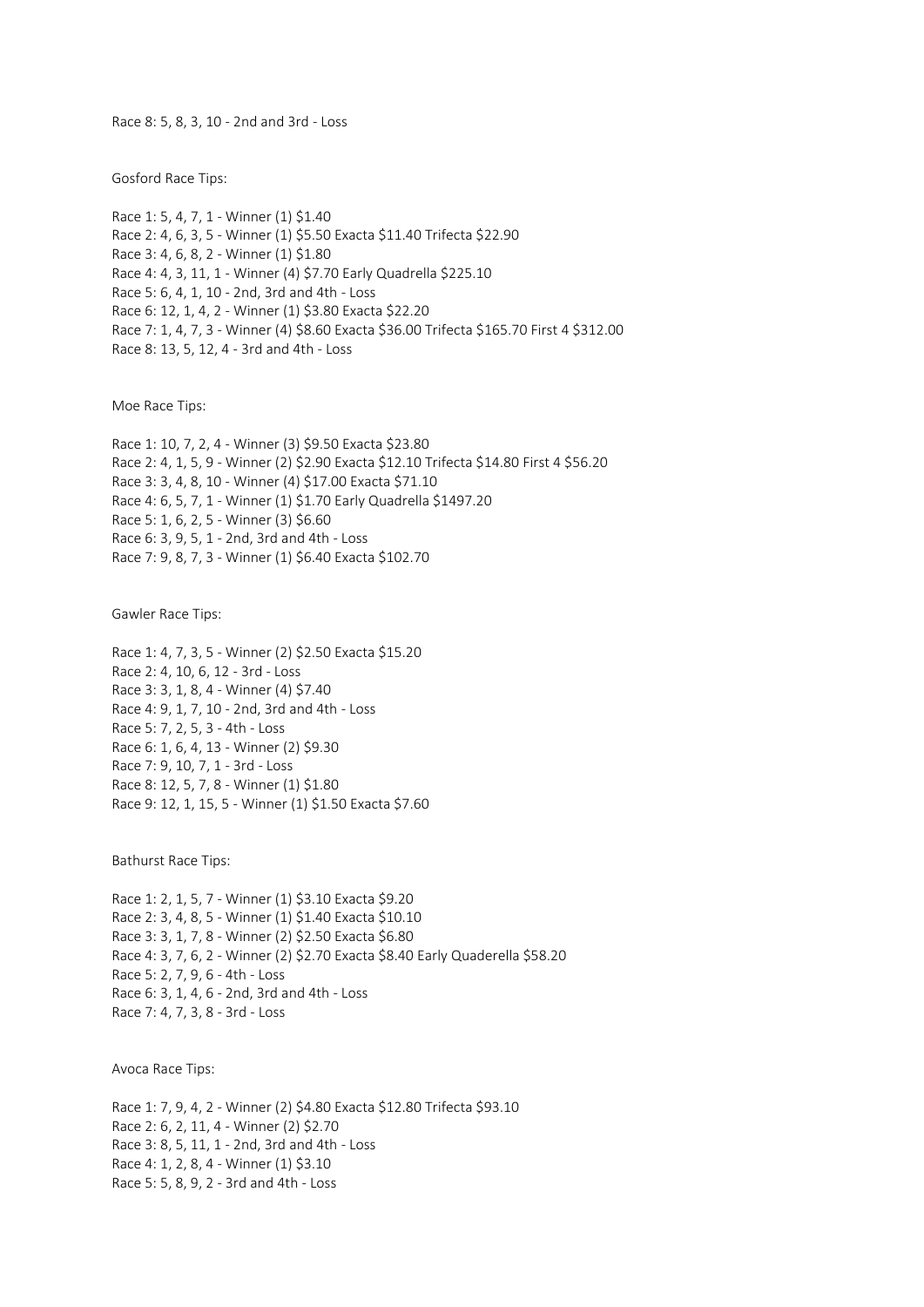Race 6: 8, 5, 1, 3 - Winner (1) \$12.00 Race 7: 3, 1, 9, 7 - Winner (1) \$4.50

Darwin Race Tips:

Race 1: 2, 1, 4, 9 - Winner (3) \$5.80 Exacta \$11.10 Race 2: 1, 4, 9, 7 - Winner (3) \$10.70 Exacta \$43.10 Race 3: 1, 4, 7, 9 - 4th - Loss Race 4: 5, 4, 7, 1 - Winner (1) \$1.90 Race 5: 1, 2, 7, 6 - Winner (2) \$1.90 Exacta \$4.60

Kalgoorlie Race Tips:

Race 1: 3, 5, 4, 1 - Winner (1) \$3.10 Exacta \$10.00 Trifecta \$29.40 First 4 \$37.20 Race 2: 1, 3, 2, 5 - Winner (1) \$2.30 Exacta \$3.20 Trifecta \$31.20 Race 3: 8, 5, 2, 6 - 2nd, 3rd and 4th - Loss Race 4: 7, 9, 5, 6 - 3rd - Loss Race 5: 2, 3, 7, 8 - 4th - Loss Race 6: 4, 6, 2, 9 - 2nd and 3rd - Loss Race 7: 1, 10, 2, 11 - Winner (3) \$9.20

Ascot Race Tips:

Race 1: 2, 1, 4, 3 - Winner (4) \$6.90 Exacta \$21.70 Trifecta \$45.80 Race 2: 1, 3, 2, 6 - 2nd, 3rd and 4th - Loss Race 3: 2, 3, 6, 5 - Winner (3) \$6.70 Race 4: 1, 2, 6, 7 - Winner (1) \$1.60 Exacta \$7.20 Trifecta \$29.50 Race 5: 7, 4, 2, 5 - Winner (1) \$2.90 Race 6: 1, 4, 6, 5 - 2nd and 3rd - Loss Race 7: 1, 3, 7, 10 - Winner (2) \$5.00

Wednesdays April 18th 2018 Horse Racing Tips:

The results are in...

Wednesday The Final Statistics.

1. Top Selection strike rate at 21% out of 43 races.

2. Top 2 Selections strike rate at 35% out of 43 races.

+ Total Top 2 Selection winners = 15 out of 43 races.

3. Exacta strike rate at 35% out of 43 races.

+ Total Exacta winners = 15 out of 43 races.

Dividends:

- + Best Top Selection win dividend: \$5.80
- + Best Top 2 Selection win dividend: \$6.80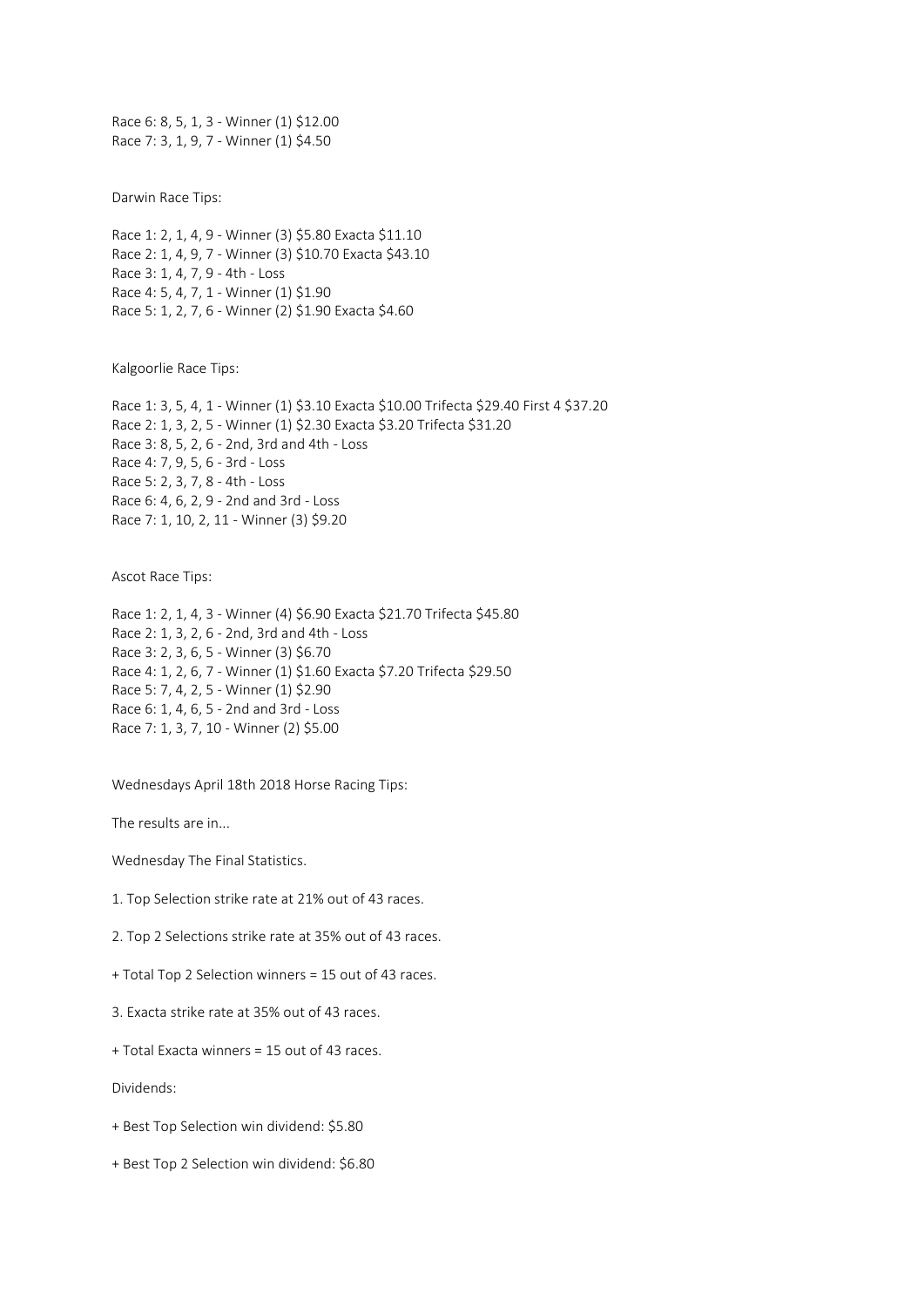- + Best tipped Exacta dividend: \$73.40
- + Best tipped Trifecta dividend: \$158.30
- + Best tipped First 4 dividend: \$488.40
- + Best tipped Quadrella dividend: \$1038.40

The Day In Summary: So let's have a look at the numbers for this Wednesdays racing with 43 races covered. For the Exotics there were 15 Exacta's in total which is a strike rate of 35% with the biggest one paying out at \$73.40 with the best tipped Trifecta paying out at \$158.30 and the best tipped First 4 paid out at \$488.40. For Win Bets the best priced Top Selection winner was at \$5.80 with the strike rate for the Top Selection sitting at 21% with the strike rate for the Top 2 Selections sitting at a somewhat respectable 35% of all races run. With Quadrella's the best today was an early one at Randwick and it paid out at \$1038.40. And so that wraps up this Wednesdays racing.

- The Top 5 Suggested Bets below are the best bets of the day I think are of the best value and they are put there with the absolute clear intention that they will win, but if this happens or not is up to the laws of chance and the elements of luck & fate.

1. Special Suggested Bets Of The Day:

Murray Bridge Race 4 Banker Exacta:

12 / 10, 4, 6

So its 12 for 1st and 10, 4, 6 for 2nd.

Total Cost: \$12 buys a 400% share of the dividend.

2. Where The Money Is: Those runners which stand out as being well supported early.

Murray Bridge Race 8 No 3 Bungalally Belle at \$9.00 and there is support for this one early in the betting which might be worth a quick note as it has been working clearly towards a win and hopefully today is the day.

3. Best Longshot's Of The Day:

Nothing to report today.

4. Best Multi Bet Of The Day:

All bets are for the PLACE.

Murray Bridge Race 9 No 11 | Race 10 No 9 | Race 11 No 7

Suggested Bet: \$10

5. Best Quaddie Of The Day:

Ipswich Quadrella: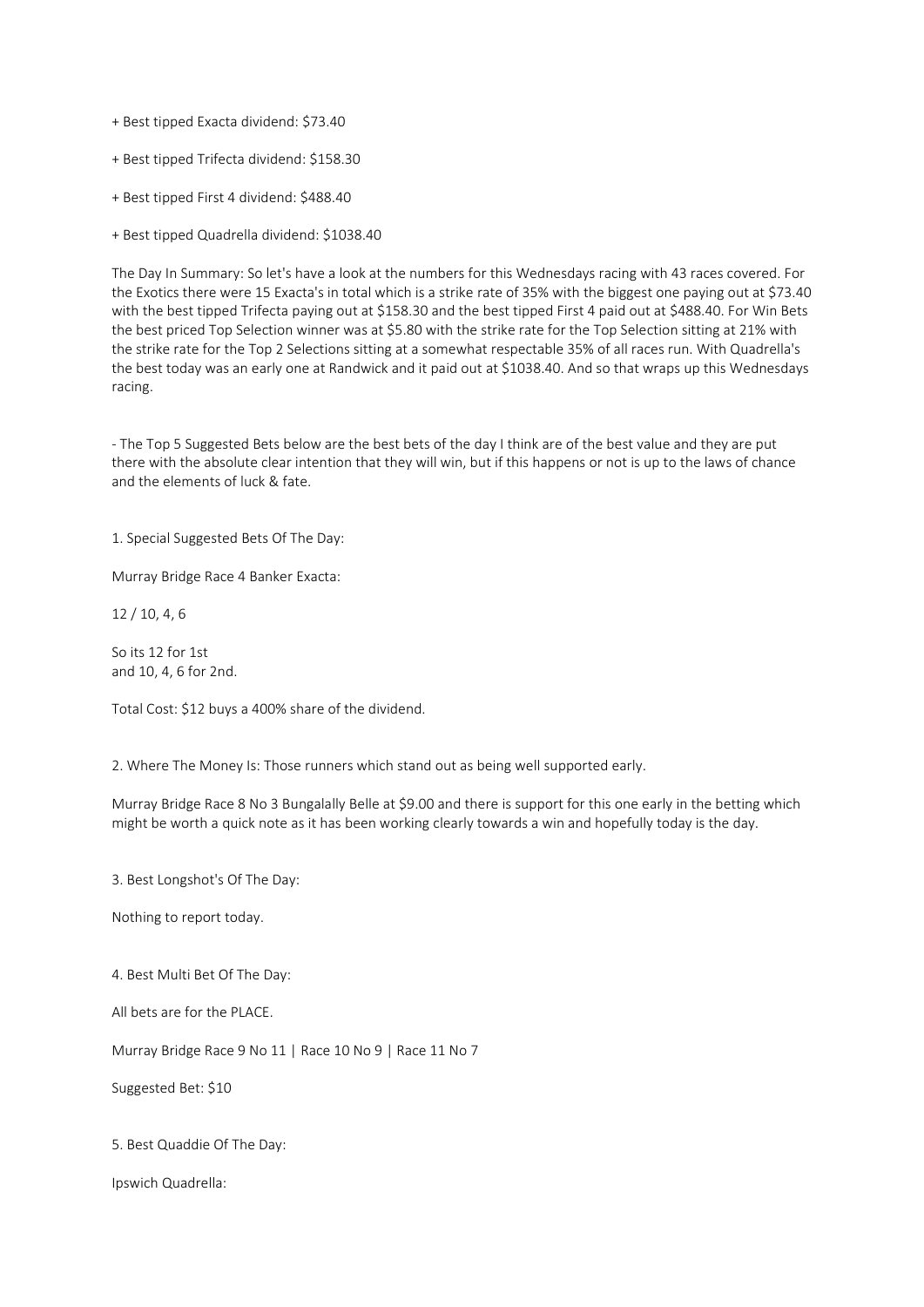Race 5: 2, 3, 7, 9 Race 6: 12, 10, 5, 9 Race 7: 1, 10, 8, 4 Race 8: 8, 10, 15, 11

Total Cost: \$13 buys a 5% share of the dividend.

Wednesdays Predicted Betting Outlook: Murray Bridge and the early money is a little slow to roll today but in saying this there are a lot of short priced runners which are clearly supported early so I would expect them to do well. Sandown and the early money is good as you would expect and the punters have there eye firmly on the prize with a lot of well supported runners so generally happy with today's selections for this meeting and hopefully some value will flow forward from there. Randwick and the early money is generally OK with a clear pointer towards the selections and generally happy although Wednesday Randwick meetings can sometimes be a trap so watch the results and make a move from there with a little caution required. Ipswich and the early money is OK with the 1st 4 races looking generally straight forward with more value to be hopefully found in the last 4 races but time will tell so keep an eye on the results to see if any patterns emerge. And finally Ascot and the early money is really low so and I am not keen on this meeting so watch the results and go from there with some caution advised.

Today's Race Tips:

Murray Bridge Race Tips:

Race 1: 8, 4, 9, 3 - Winner (1) \$1.50 Race 2: 12, 8, 4, 6 - 4th - Loss Race 3: 3, 10, 13, 7 - 2nd and 3rd - Loss Race 4: 12, 10, 4, 6 - Loss Race 5: 3, 5, 6, 2 - Winner (3) \$5.70 Race 6: 3, 5, 4, 8 - Winner (3) \$3.00 Exacta \$23.00 Trifecta \$95.70 Race 7: 6, 2, 17, 3 - Winner (2) \$3.80 Exacta \$10.90 Trifecta \$70.60 Race 8: 3, 13, 1, 5 - Winner (3) \$3.70 Exacta \$21.20 Race 9: 11, 7, 4, 5 - 3rd - Loss Race 10: 9, 3, 7, 10 - Winner (4) \$7.00 Exacta \$47.60 Race 11: 7, 1, 6, 5 - 4th - Loss

Ipswich Race Tips:

Race 1: 1, 4, 2, 3 - Winner (3) \$10.90 Exacta \$73.40 Trifecta \$147.30 Race 2: 8, 11, 1, 9 - Winner (3) \$7.20 Race 3: 1, 4, 3, 6 - Winner (1) \$2.20 Exacta \$16.00 Trifecta \$41.40 Race 4: 4, 7, 1, 12 - 2nd, 3rd and 4th - Loss Race 5: 2, 3, 7, 9 - Winner (1) \$3.80 Race 6: 12, 10, 5, 9 - 3rd - Loss Race 7: 1, 10, 8, 4 - Winner (4) \$16.20 Race 8: 8, 10, 15, 11 - Winner (2) \$5.80 Exacta \$22.30 Trifecta \$158.30

Sandown Race Tips:

Race 1: 11, 4, 6, 9 - Winner (1) \$2.50 Exacta \$12.20 Trifecta \$20.80 Race 2: 2, 1, 3, 5 - Winner (2) \$4.10 Race 3: 2, 6, 1, 5 - 2nd and 4th - Loss Race 4: 2, 6, 5, 12 - Winner (2) \$2.60 Exacta \$25.80 Trifecta \$87.60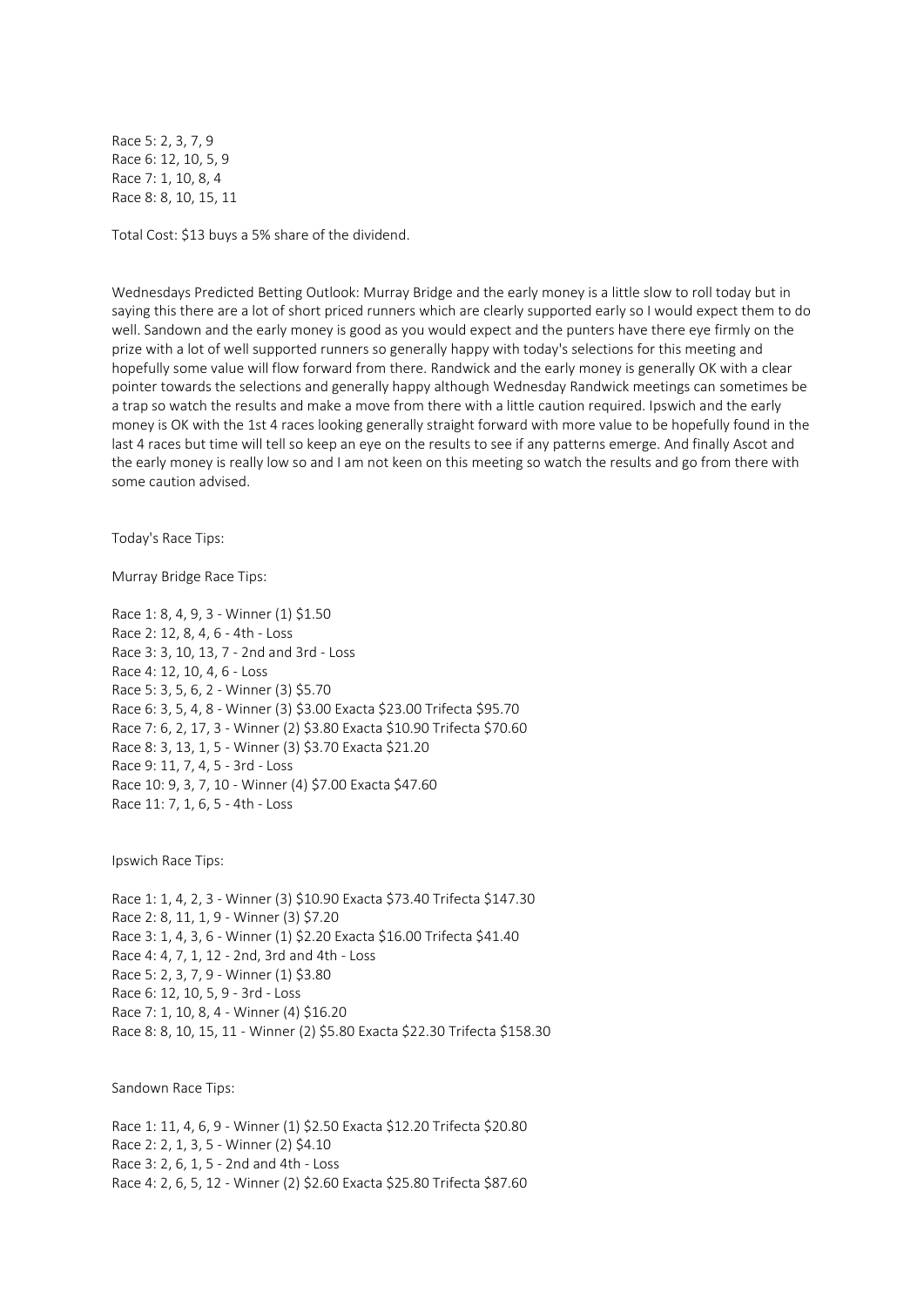Race 5: 5, 9, 3, 6 - 2nd and 4th - Loss Race 6: 3, 2, 4, 9 - Winner (1) \$1.70 Race 7: 3, 7, 11, 10 - Winner (1) \$2.10 Race 8: 12, 13, 16, 2 - Winner (1) \$5.80

Randwick Race Tips:

Race 1: 2, 7, 5, 1 - Winner (2) \$4.60 Exacta \$16.80 Trifecta \$43.20 Race 2: 5, 9, 7, 3 - Winner (3) \$6.60 Race 3: 1, 6, 4, 5 - Winner (4) \$4.10 Race 4: 2, 3, 1, 4 - Winner (1) \$4.70 Exacta \$21.70 Trifecta \$69.20 First 4 \$107.80 Early Quadrella \$1038.40 Race 5: 6, 7, 2, 4 - 2nd and 4th - Loss Race 6: 8, 5, 4, 6 - Winner (3) \$6.10 Exacta \$33.00 Trifecta \$127.90 Race 7: 4, 7, 9, 5 - 2nd and 3rd - Loss

Ascot Race Tips:

Race 1: 1, 2, 5, 8 - Winner (2) \$6.80 Exacta \$23.10 Race 2: 7, 10, 1, 13 - 3rd and 4th - Loss Race 3: 1, 10, 6, 9 - Winner (1) \$2.10 Exacta \$6.30 Race 4: 9, 7, 4, 10 - 3rd and 4th - Loss Race 5: 7, 9, 10, 6 - Winner (4) \$3.30 Race 6: 7, 1, 10, 2 - Winner (3) \$5.70 Race 7: 2, 10, 8, 9 - 4th - Loss Race 8: 2, 9, 4, 10 - Winner (4) \$9.70 Race 9: 1, 3, 12, 11 - Winner (4) \$10.20 Exacta \$47.30 Trifecta \$133.80 First 4 \$488.40

Wednesdays April 11th 2018 Horse Racing Tips:

The results are in...

Wednesday The Final Statistics.

- 1. Top Selection strike rate at 26% out of 38 races.
- 2. Top 2 Selections strike rate at 45% out of 38 races.
- + Total Top 2 Selection winners = 17 out of 38 races.
- 3. Exacta strike rate at 50% out of 38 races.
- + Total Exacta winners = 19 out of 38 races.

Dividends:

- + Best Top Selection win dividend: \$4.80
- + Best Top 2 Selection win dividend: \$8.30
- + Best tipped Exacta dividend: \$108.90
- + Best tipped Trifecta dividend: \$188.80
- + Best tipped First 4 dividend: n/a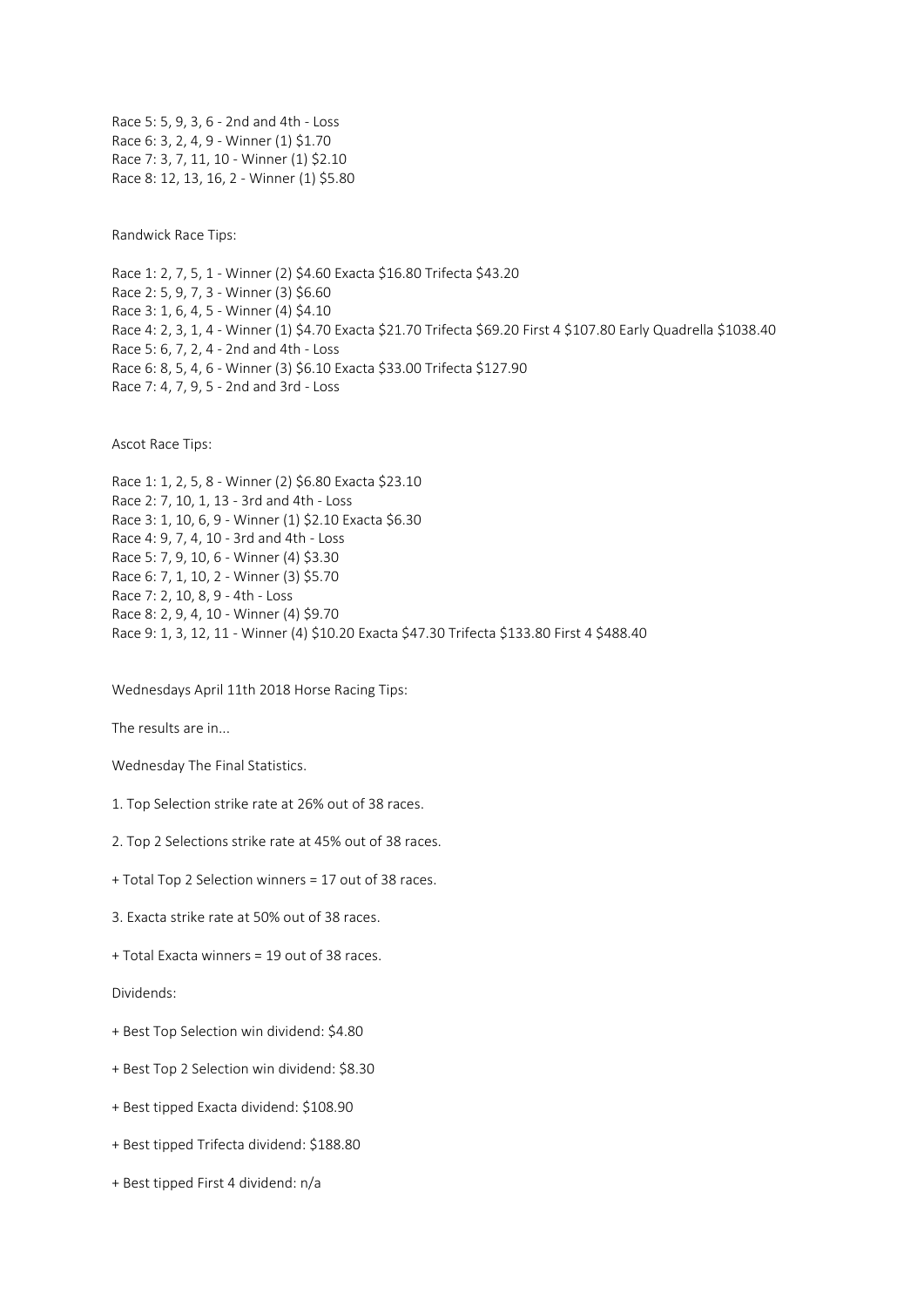+ Best tipped Quadrella dividend: \$1772.30

The Day In Summary: So let's have a look at the numbers for this Wednesdays racing with 38 races covered. For the Exotics there were 19 Exacta's in total which is a strike rate of 50% with the biggest one paying out at \$108.90 with the best tipped Trifecta paying out at \$188.80 and there were no tipped First 4's today. For Win Bets the best priced Top Selection winner was at \$4.80 with the strike rate for the Top Selection sitting at 26% with the strike rate for the Top 2 Selections sitting at a respectable 45% of all races run. With Quadrella's the best today was an early one at Warwick Farm and it paid out at \$1772.30. And so that wraps up this Wednesdays racing.

- The Top 5 Suggested Bets below are the best bets of the day I think are of the best value and they are put there with the absolute clear intention that they will win, but if this happens or not is up to the laws of chance and the elements of luck & fate.

1. Special Suggested Bets Of The Day:

Warwick Farm Race 6 Banker Exacta:

3 / 7, 4, 5

So its 3 for 1st and 7, 4, 5 for 2nd.

Total Cost: \$12 buys a 400% share of the dividend.

Final Result - A winner and paid out at \$28.00 for 400%

2. Where The Money Is: Those runners which stand out as being well supported early.

Sandown Race 6 No 7 Think Babe at \$6.00 and there is early support for this one and is first up from a spell today so might be worth the worry.

Final Result - Finished 2nd.

3. Best Longshot's Of The Day:

Warwick Farm Race 8 No 9 Eccellere at \$26.00 and there is money for this one early at the odds so may be worth a sneaky place bet at the \$6.00 on offer and sit back and see what happens.

4. Best Multi Bet Of The Day:

All bets are for the PLACE.

Sandown Race 6 No 7 | Race 7 No 11 | Race 8 No 5

Suggested Bet: \$10

Final Result - A winner and paid out at \$49.00 for \$10

5. Best Quaddie Of The Day: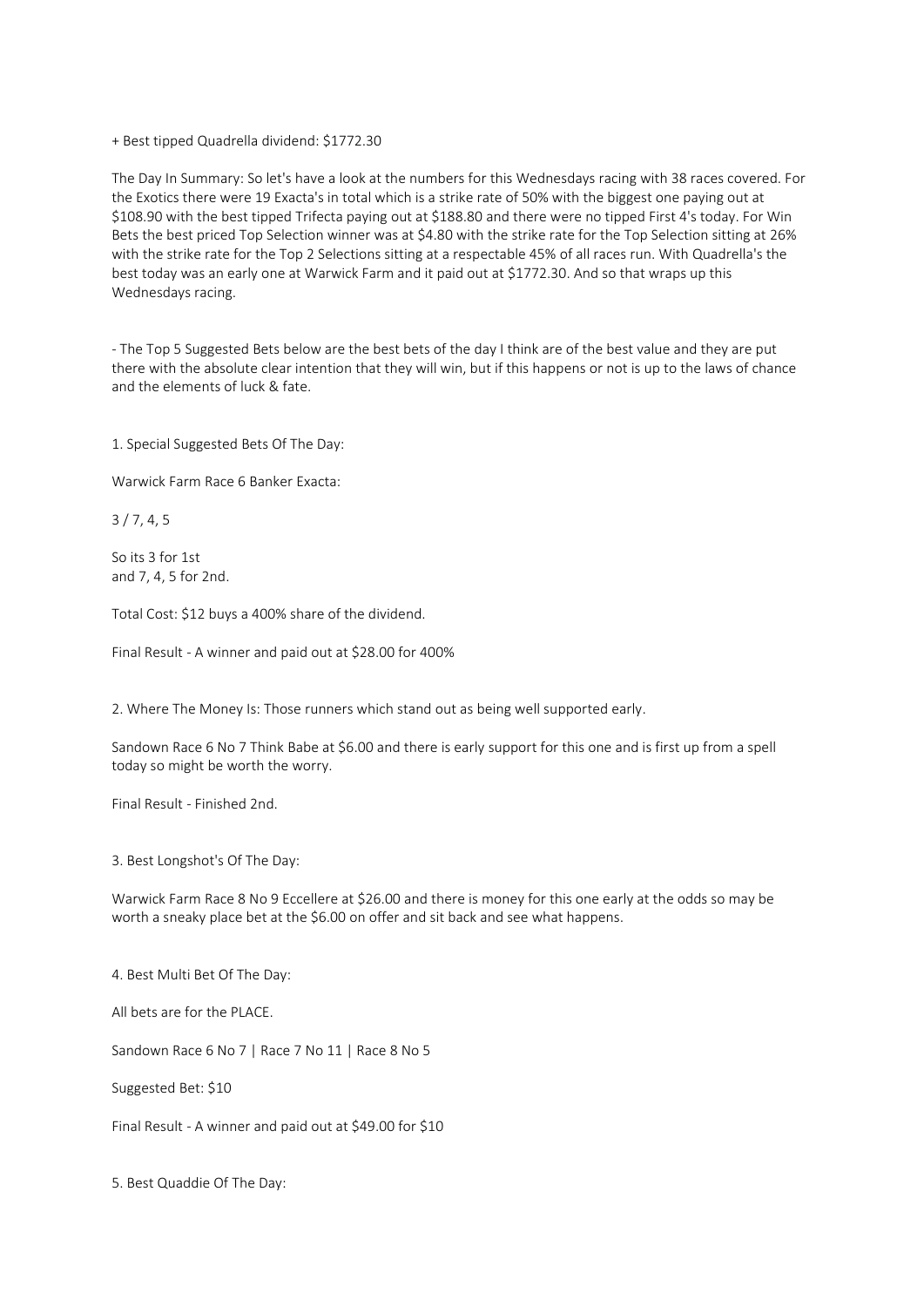Sandown Quadrella:

Race 5: 5, 4, 7, 11 Race 6: 7, 13, 1, 4 Race 7: 11, 10, 3, 7 Race 8: 5, 13, 11, 8

Total Cost: \$13 buys a 5% share of the dividend.

Wednesdays Predicted Betting Outlook: Ipswich and the early starting time meetings are never popular and the money starts to heat up in the later races so watch the results and go from there. Warwick Farm & Sandown and both meetings look interesting and I am generally happy with today's ratings at these venues so hopeful for the best outcome but as always watch the results closely and make a move from there using instinct. Balaklava and the early money is good and the punters are on the favorite runners so I would not predict too many surprises there today. Ascot and the early money is really low and I am not keen on this meeting so watch carefully and see what happens.

Today's Race Tips:

Ipswich Race Tips:

Race 1: 2, 9, 6, 5 - Winner (1) \$2.40 Exacta \$7.40 Race 2: 3, 2, 8, 6 - Winner (3) \$7.10 Exacta \$16.70 Race 3: 8, 7, 3, 5 - Winner (1) \$4.30 Race 4: 10, 2, 3, 8 - Loss Race 5: 4, 7, 2, 1 - Winner (2) \$3.60 Exacta \$17.40 Race 6: 1, 10, 7, 8 - Winner (2) \$7.90 Race 7: 4, 7, 11, 2 - 2nd and 3rd - Loss Race 8: 5, 9, 3, 11 - Winner (1) \$2.90 Race 9: 2, 6, 3, 7 - Winner (1) \$4.60 Exacta \$12.50 Race 10: 14, 9, 3, 10 - 3rd - Loss

Warwick Farm Race Tips:

Race 1: 1, 8, 4, 7 - Winner (3) \$6.50 Exacta \$43.80 Trifecta \$188.80 Race 2: 6, 3, 2, 4 - Winner (4) \$4.80 Exacta \$17.40 Trifecta \$48.00 Race 3: 4, 6, 1, 8 - Winner (3) \$4.90 Race 4: 1, 9, 8, 2 - Winner (4) \$14.00 Early Quadrella \$1772.30 Race 5: 2, 5, 9, 10 - 2nd - Loss Race 6: 3, 7, 4, 5 - Winner (1) \$1.80 Exacta \$7.00 Trifecta \$35.20 Race 7: 6, 2, 8, 3 - Winner (4) \$11.70 Exacta \$108.90 Race 8: 5, 1, 9, 11 - Winner (1) \$2.90

Sandown Race Tips:

Race 1: 1, 3, 2, 4 - Winner (1) \$1.30 Exacta \$5.90 Trifecta \$8.70 Race 2: 2, 1, 5, 7 - Winner (4) \$14.10 Exacta \$43.20 Race 3: 3, 4, 2, 7 - 3rd and 4th - Loss Race 4: 1, 10, 3, 9 - Winner (2) \$8.30 Exacta \$28.90 Race 5: 5, 4, 7, 11 - Winner (3) \$5.00 Exacta \$32.10 Trifecta \$126.10 Race 6: 7, 13, 1, 4 - Winner (4) \$2.80 Exacta \$18.20 Trifecta \$86.70 Race 7: 11, 10, 3, 7 - 2nd and 3rd - Loss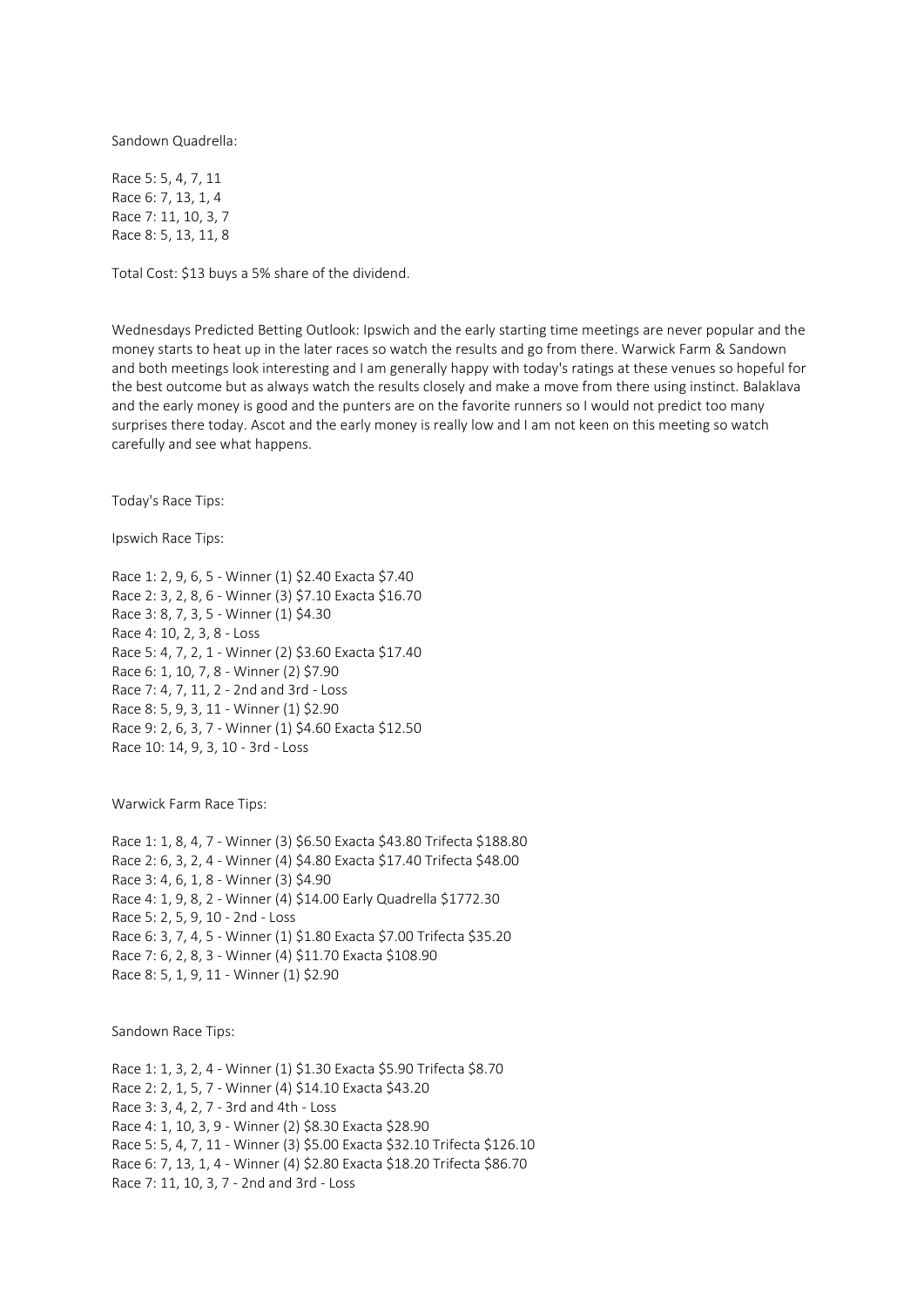Race 8: 5, 13, 11, 8 - Winner (4) \$5.70 Exacta \$18.00

Balaklava Race Tips:

Race 1: 5, 9, 1, 6 - Winner (2) \$2.60 Race 2: 2, 4, 3, 6 - Winner (1) \$2.10 Exacta \$7.70 Race 3: 10, 11, 12, 6 - Winner (1) \$3.10 Exacta \$7.20 Race 4: 11, 2, 7, 5 - 2nd and 4th - Loss Race 5 onward's abandoned.

Ascot Race Tips:

Race 1: 1, 3, 5, 6 - Winner (2) \$3.90 Exacta \$27.00 Race 2: 4, 1, 7, 6 - Winner (2) \$3.70 Race 3: 8, 9, 6, 4 - 3rd - Loss Race 4: 1, 3, 2, 7 - Winner (2) \$2.00 Race 5: 2, 1, 6, 3 - Winner (3) \$2.40 Exacta \$12.60 Race 6: 6, 2, 3, 11 - Winner (1) \$4.80 Exacta \$4.80 Exacta \$44.10 Race 7: 2, 9, 6, 11 - Winner (3) \$5.50 Race 8: 13, 8, 1, 7 - 2nd - Loss

Wednesdays April 4th 2018 Horse Racing Tips:

The results are in...

Wednesday The Final Statistics.

1. Top Selection strike rate at 33% out of 40 races.

2. Top 2 Selections strike rate at 50% out of 40 races.

+ Total Top 2 Selection winners = 20 out of 40 races.

3. Exacta strike rate at 60% out of 40 races.

+ Total Exacta winners = 24 out of 40 races.

Dividends:

- + Best Top Selection win dividend: \$6.70
- + Best Top 2 Selection win dividend: \$6.70
- + Best tipped Exacta dividend: \$109.30
- + Best tipped Trifecta dividend: \$147.20
- + Best tipped First 4 dividend: \$402.80
- + Best tipped Quadrella dividend: \$1005.60

The Day In Summary: So let's have a look at the numbers for this Wednesdays racing with 40 races covered. For the Exotics there were 24 Exacta's in total which is a strike rate of 60% with the biggest one paying out at \$109.30 with the best tipped Trifecta paying out at \$147.20 and the best tipped First 4 paid out at \$402.80. For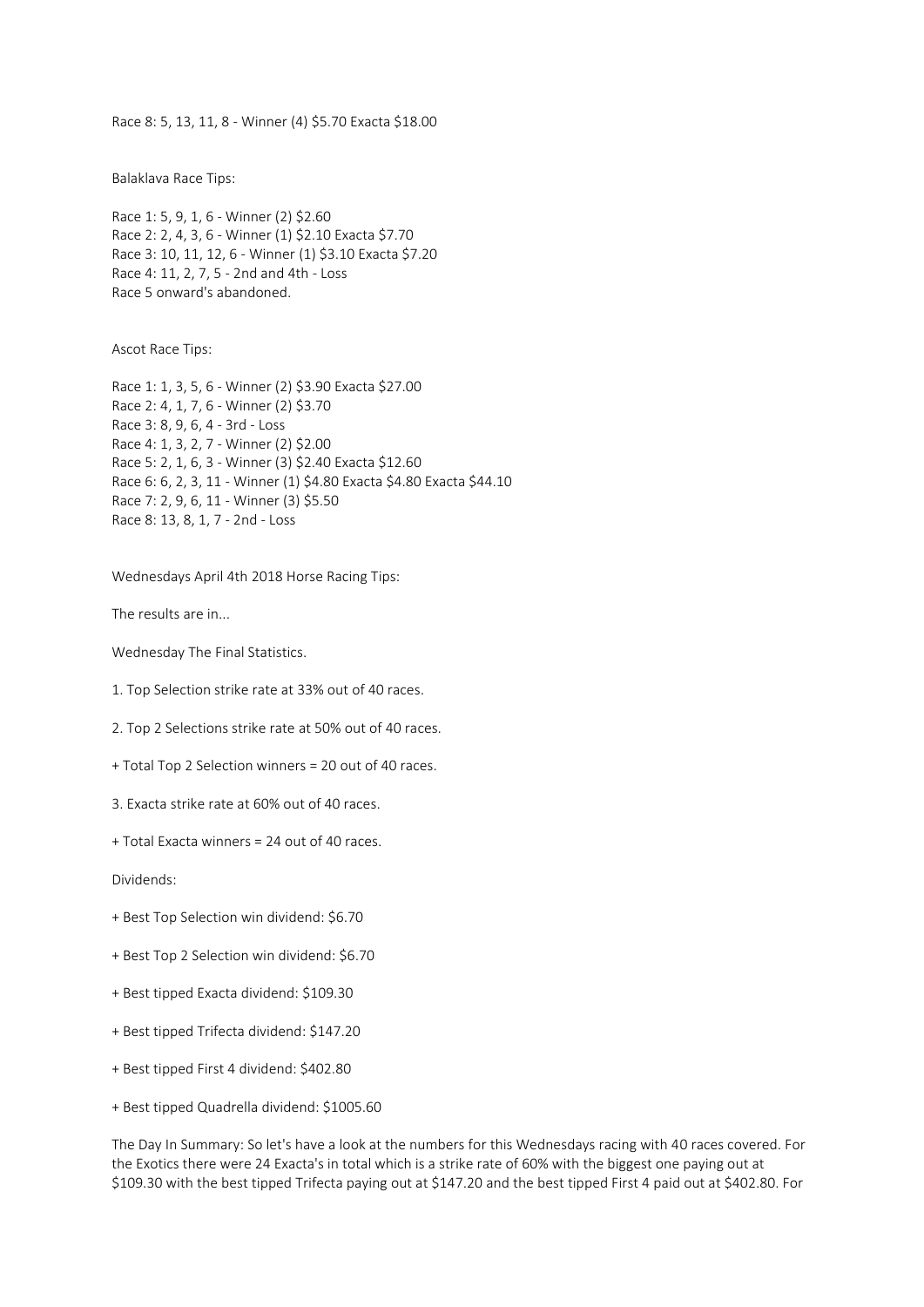Win Bets the best priced Top Selection winner was at \$6.70 with the strike rate for the Top Selection sitting at 33% with the strike rate for the Top 2 Selections sitting at a respectable 50% of all races run. With Quadrella's the best today was an early one at Gawler and it paid out at \$1005.60. And so that wraps up this Wednesdays racing.

- The Top 5 Suggested Bets below are the best bets of the day I think are of the best value and they are put there with the absolute clear intention that they will win, but if this happens or not is up to the laws of chance and the elements of luck & fate.

1. Special Suggested Bets Of The Day:

Sale Race 2 Banker Exacta:

2 / 6, 8, 3

So its 2 for 1st and 6, 8, 3 for 2nd.

Total Coast: \$12 buys a 400% share of the dividend.

Final Result - A winner and paid out at \$30.80 for 400%

2. Where The Money Is: Those runners which stand out as being well supported early.

Ipswich Race 2 No 7 The Lawyer at \$4.40 and well someone really likes this horse early so it will be interesting to see how it goes.

Final Result - Finished 1st

3. Best Longshot's Of The Day:

Gawler Race 7 No 4 Rug Rat at \$6.50 and I am flat out finding a roughie today so this is it. The early money is really strong so earns a little respect on that and hopefully this horse will run well.

Final Result - Finished 3rd

4. Best Multi Bet Of The Day:

All bets are for the PLACE.

Ipswich Race 2 No 7 | Race 4 No 5 | Race 6 No 4

Suggested Bet: \$10

5. Best Quaddie Of The Day:

Sale Quadrella:

Race 5: 6, 8, 5, 2 Race 6: 6, 7, 8, 5 Race 7: 5, 4, 7, 1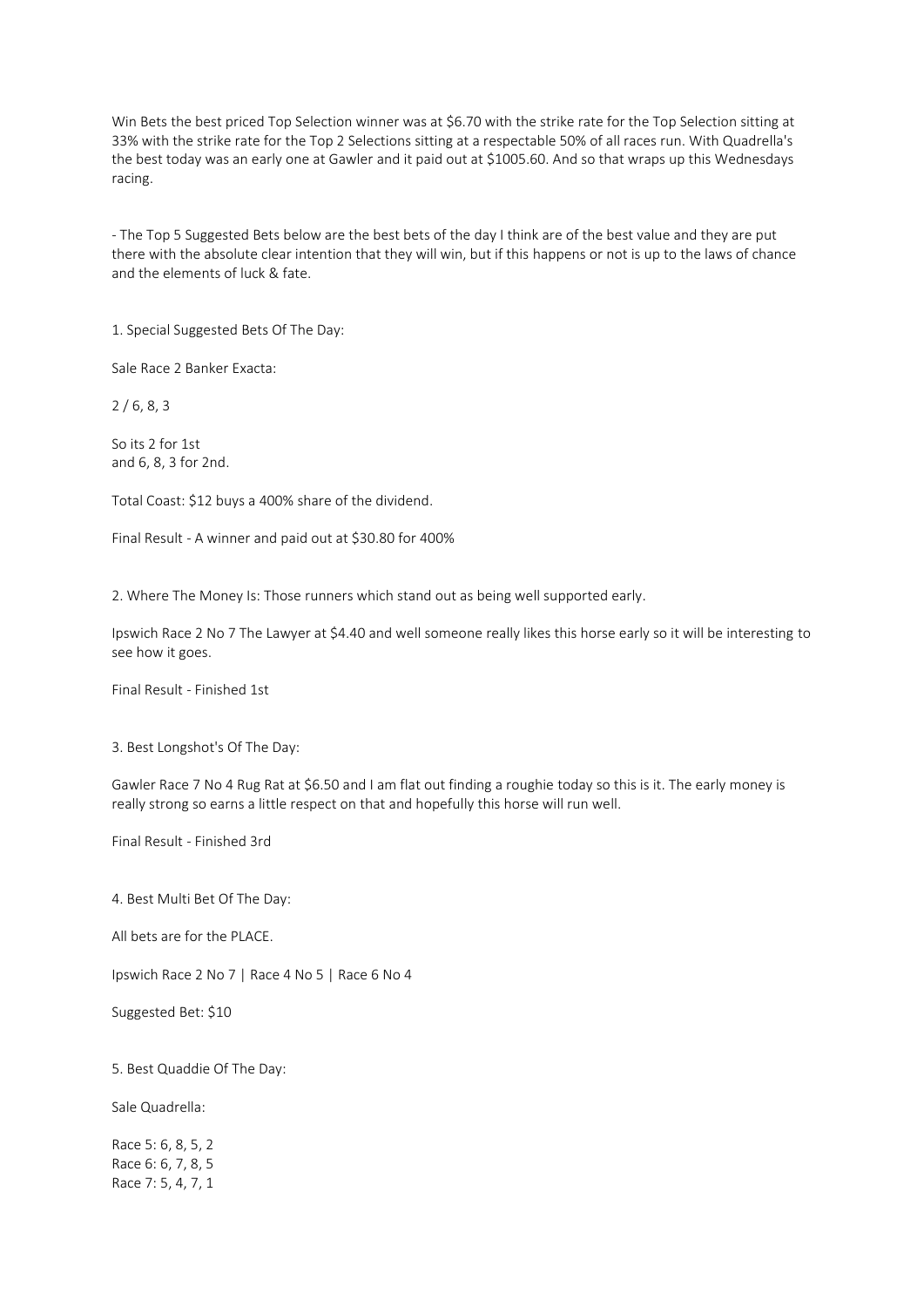Race 8: 7, 9, 1, 11

Total Cost: \$13 buys a 5% share of the dividend.

Final Result - A winner and paid out at \$974.20 for 100%

Wednesdays Predicted Betting Outlook: Ipswich and Sale are strong early so punters are confident and expectant of a decent day so fingers are crossed for luck. Gawler and Wyong are light early so watch the results and make a move from there although it can be said that Wyong has a lot of short priced runners so I would expect you to be fairly confident there. And finally Bunbury where the money is really light early so again watch the results and bet from there.

Today's Race Tips:

Ipswich Race Tips:

Race 1: 2, 5, 4, 6 - 2nd and 3rd - Loss Race 2: 7, 3, 1, 6 - Winner (1) \$4.70 Exacta \$32.80 Trifecta \$54.00 Race 3: 2, 7, 6, 5 - Winner (4) \$7.80 Exacta \$31.80 Race 4: 5, 2, 10, 12 - Loss Race 5: 5, 6, 7, 10 - 2nd and 4th - Loss Race 6: 4, 6, 5, 8 - Winner (3) \$7.10 Race 7: 6, 12, 9, 7 - 2nd, 3rd and 4th - Loss Race 8: 9, 10, 6, 8 - Winner (1) \$2.00 Exacta \$4.90

Wyong Race Tips:

Race 1: 4, 2, 3, 1 - Winner (2) \$3.00 Exacta \$7.00 Trifecta \$15.60 First 4 \$34.40 Race 2: 5, 1, 6 - Winner (2) \$2.00 Exacta \$2.60 Trifecta \$2.00 Race 3: 2, 3, 6, 7 - Winner (1) \$1.20 Exacta \$5.00 Trifecta \$8.20 Race 4: 4, 5, 8, 7 - Winner (3) \$3.20 Exacta \$17.30 Trifecta \$147.20 First 4 \$402.80 Early Quadrella \$94.60 Race 5: 1, 2, 6, 5 - Winner (1) \$3.70 Exacta \$17.60 Trifecta \$117.10 Race 6: 1, 3, 2, 4 - Winner (3) \$5.00 Exacta \$13.30 Trifecta \$24.70 First 4 \$32.60 Race 7: 8, 5, 3, 1 - Winner (3) \$4.70 Exacta \$18.80 Trifecta \$27.00 Race 8: 1, 2, 3, 4 - 2nd, 3rd and 4th - Loss

Sale Race Tips:

Race 1: 4, 3, 6, 2 - Winner (2) \$5.40 Exacta \$12.50 Trifecta \$77.20 Race 2: 2, 6, 8, 3 - Winner (1) \$1.80 Exacta \$7.70 Race 3: 10, 8, 4, 2 - Winner (1) \$4.20 Exacta \$12.40 Race 4: 12, 10, 9, 1 - Winner (1) \$2.30 Exacta \$5.10 Early Quadrella \$101.60 Race 5: 6, 8, 5, 2 - Winner (1) \$3.70 Race 6: 6, 7, 8, 5 - Winner (4) \$5.80 Exacta \$19.40 Race 7: 5, 4, 7, 1 - Winner (2) \$2.60 Race 8: 7, 9, 1, 11 - Winner (4) \$7.30 Quadrella \$974.20

Gawler Race Tips:

Race 1: 3, 8, 1, 2 - Winner (1) \$6.70 Exacta \$31.80 Trifecta \$117.80 Race 2: 7, 8, 4, 10 - Winner (3) \$3.70 Exacta \$8.80 Race 3: 10, 5, 3, 8 - Winner (1) \$3.70 Exacta \$109.30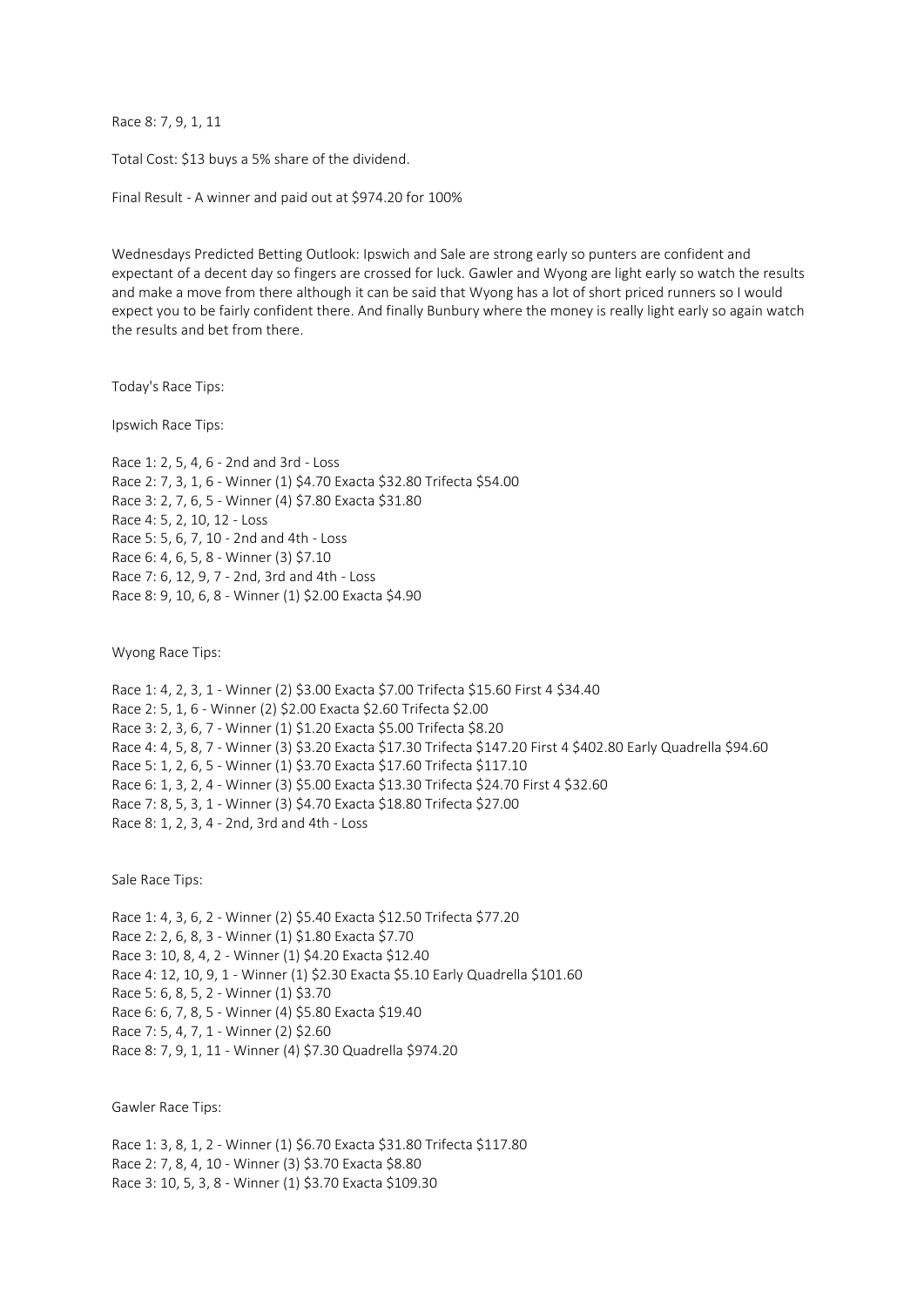Race 4: 6, 3, 1, 5 - Winner (4) \$5.40 Exacta \$25.60 Trifecta \$49.10 First 4 \$136.60 Early Quadrella \$1005.60 Race 5: 5, 2, 1, 3 - Winner (2) \$3.70 Race 6: 5, 8, 1, 7 - Winner (4) \$9.10 Exacta \$16.80 Race 7: 4, 2, 8, 7 - Winner (2) \$5.60 Race 8: 7, 5, 10, 6 - 2nd and 3rd - Loss

Bunbury Race Tips:

Race 1: 3, 12, 4, 2 - Winner (1) \$3.40 Race 2: 1, 11, 3, 5 - Winner (3) \$3.40 Race 3: 7, 4, 9, 1 - Winner (4) \$3.40 Exacta \$9.70 Trifecta \$18.80 First 4 \$127.60 Race 4: 1, 9, 8, 4 - Winner (3) \$6.50 Exacta \$23.60 Trifecta \$44.30 Early Quadrella \$514.60 Race 5: 7, 2, 1, 4 - Winner (2) \$3.60 Exacta \$5.70 Trifecta \$32.70 Race 6: 3, 9, 2, 10 - 3rd and 4th - Loss Race 7: 4, 7, 3, 2 - Winner (1) \$2.00 Exacta \$5.00 Race 8: 3, 4, 7, 1 - Winner (1) \$6.30

## Wednesdays March 28th 2018 Horse Racing Tips:

The results are in...

Wednesday The Final Statistics.

1. Top Selection strike rate at 30% out of 47 races.

2. Top 2 Selections strike rate at 47% out of 47 races.

+ Total Top 2 Selection winners = 22 out of 47 races.

3. Exacta strike rate at 38% out of 47 races.

+ Total Exacta winners = 18 out of 47 races.

Dividends:

- + Best Top Selection win dividend: \$4.60
- + Best Top 2 Selection win dividend: \$6.70
- + Best tipped Exacta dividend: \$33.90
- + Best tipped Trifecta dividend: \$177.70
- + Best tipped First 4 dividend: \$304.60
- + Best tipped Quadrella dividend: \$192.00

The Day In Summary: So let's have a look at the numbers for this Wednesdays racing with 47 races covered. For the Exotics there were 18 Exacta's in total which is a strike rate of 38% with the biggest one paying out at \$33.90 with the best tipped Trifecta paying out at \$177.70 and the best tipped First 4 paid out at \$304.60. For Win Bets the best priced Top Selection winner was at \$4.60 with the strike rate for the Top Selection sitting at 30% with the strike rate for the Top 2 Selections sitting at a respectable 47% of all races run. With Quadrella's the best today was an early one at Warwick Farm and it paid out at \$192.00. And so that wraps up this Wednesdays racing.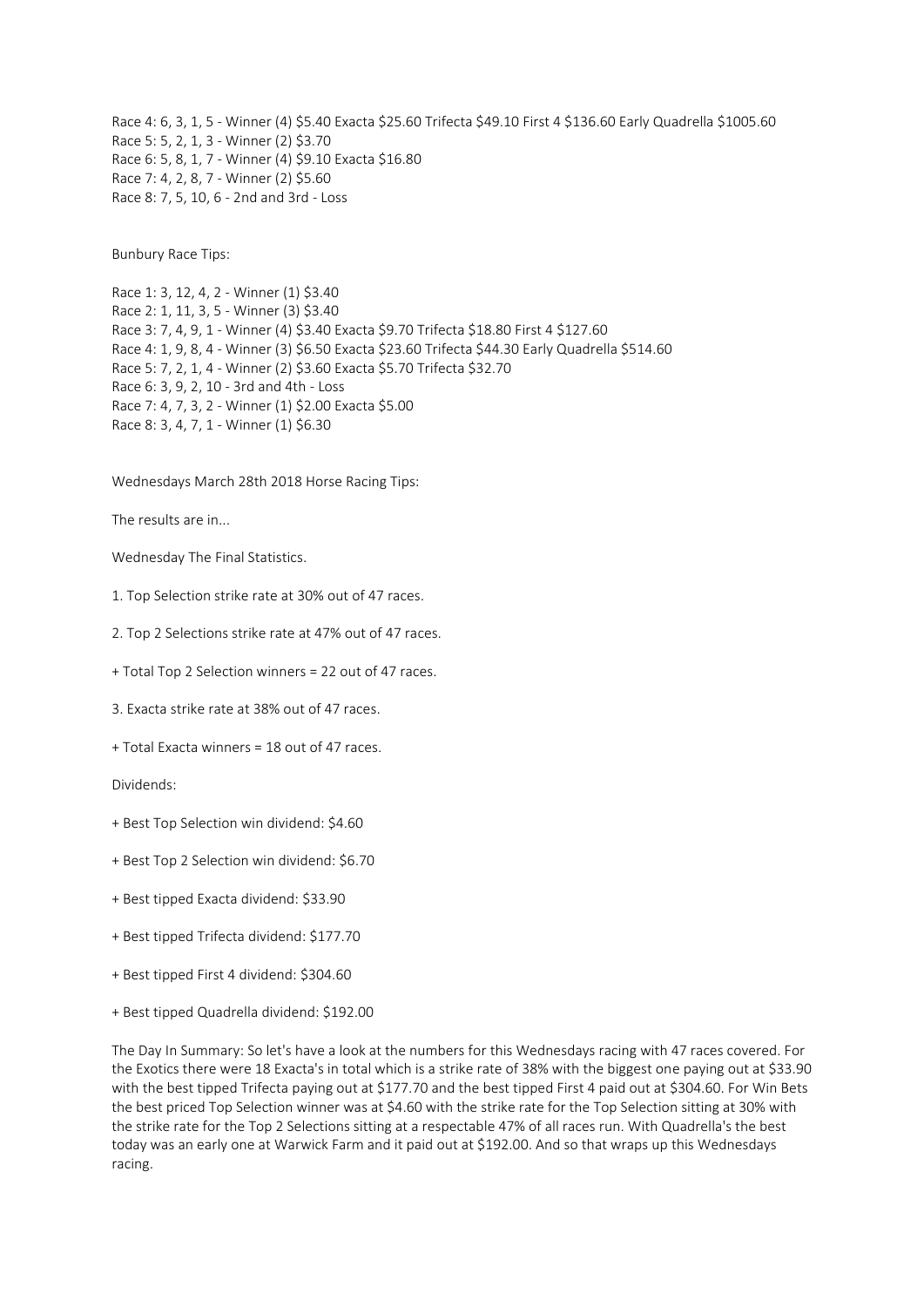1. Special Suggested Bets Of The Day:

Strathalbyn Race 8 Banker Exacta:

6 / 4, 2, 9

So its 6 for 1st and 4, 2, 9 for 2nd.

Total Cost: \$12 buys a 400% share of the dividend.

Result - A win and paid out at \$30.00 for 400%

2. Where The Money Is: Those runners which stand out as being well supported early.

Ipswich Race 3 No 3 Brenda at \$7.00 and there is noticeable early support for this one which may be worth a little attention.

3. Best Longshot's Of The Day:

Nothing to report today.

4. Best Multi Bet Of The Day:

All bets are for the PLACE.

Ipswich Race 5 No 12 | Race 6 No 3 | Race 7 No 8

Suggested Bet: \$10

5. Best Quaddie Of The Day:

Sandown Quadrella:

Race 5: 10, 8, 1, 9 Race 6: 5, 10, 11, 14 Race 7: 4, 10, 11, 5 Race 8: 10, 5, 2, 9

Total Cost: \$13 buys a 5% share of the dividend.

Wednesdays Predicted Betting Outlook: Stony Creek and there is minimal early money floating around for this meeting so watch the results and go from there. Ipswich and the early money is OK and it may turn into an interesting meeting so again watch the results. Warwick Farm and the money for the 1st 4 races is fairly light and the last 4 races are strong so that may be some of a guide. Strathalbyn and the money for this early meeting is again light so watch the results and take on trust. Sandown is strong early and it looks like a nice meeting so hopeful of some good results. More to follow.

Today's Race Tips: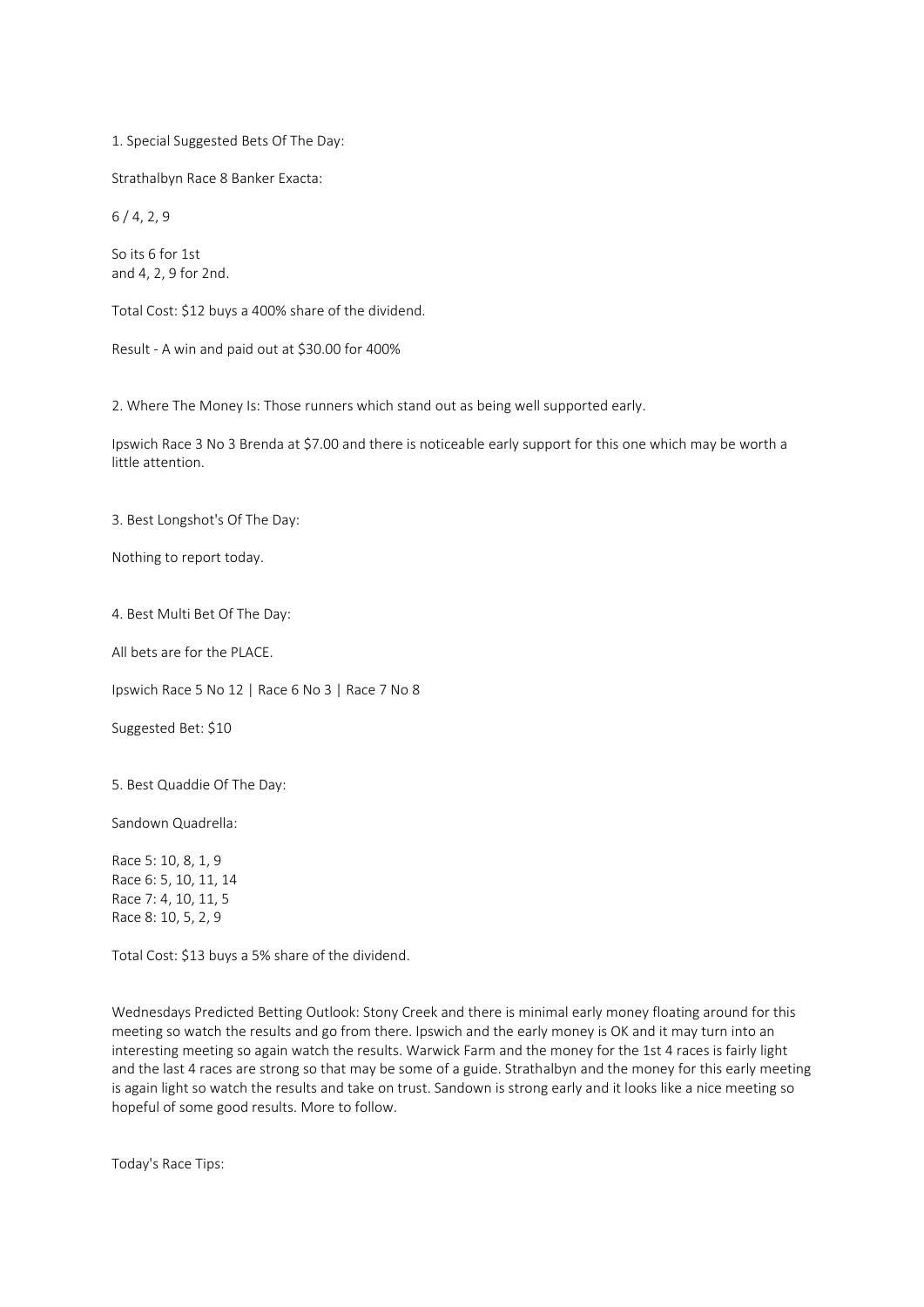Stony Creek Race Tips:

Race 1: 6, 9, 1, 4 - Winner (2) \$3.40 Race 2: 2, 4, 1, 3 - 2nd, 3rd and 4th - Loss Race 3: 3, 6, 4, 5 - Winner (2) \$6.70 Race 4: 1, 3, 2, 4 - Winner (1) \$2.80 Exacta \$10.70 Trifecta \$12.90 First 4 \$16.60 Race 5: 6, 9, 7, 5 - Winner (4) \$12.00 Race 6: 3, 2, 4, 8 - 2nd and 3rd - Loss Race 7: 5, 4, 2, 3 - Winner (1) \$4.60 Race 8: 2, 9, 11, 3 - Winner (1) \$2.80

Strathalbyn Race Tips:

Race 1: 4, 1, 9, 6 - Winner (4) \$8.20 Race 2: 3, 2, 9, 7 - 2nd - Loss Race 3: 3, 6, 7, 4 - Winner (1) \$2.00 Race 4: 2, 3, 6, 4 - Winner (1) \$3.70 Race 5: 6, 8, 10, 4 - 2nd - Loss Race 6: 5, 9, 8, 1 - Winner (4) \$4.30 Exacta \$15.60 Trifecta \$57.40 Race 7: 3, 1, 9, 5 - Winner (3) \$11.00 Race 8: 6, 4, 2, 9 - Winner (1) \$1.40 Exacta \$7.50

Warwick Farm Race Tips:

Race 1: 1, 6, 7, 10 - Winner (2) \$3.50 Exacta \$5.60 Trifecta \$32.70 First 4 \$249.60 Race 2: 7, 10, 2, 3 - Winner (1) \$2.10 Exacta \$5.40 Race 3: 8, 9, 6, 3 - Winner (2) \$4.80 Race 4: 4, 3, 2, 1 - Winner (2) \$3.10 Exacta \$10.40 Trifecta \$20.00 Early Quadrella \$192.00 Race 5: 1, 2, 6, 11 - Winner (3) \$6.10 Race 6: 7, 4, 1, 6 - Winner (1) \$1.90 Exacta \$3.40 Trifecta \$11.60 Race 7: 7, 9, 1, 15 - 2nd and 4th - Loss Race 8: 17, 9, 5, 3 - 2nd - Loss

Ipswich Race Tips:

Race 1: 1, 2, 6, 5 - Winner (1) \$1.70 Exacta \$2.20 Race 2: 6, 2, 9, 5 - 4th - Loss Race 3: 3, 7, 5, 4 - Winner (3) \$3.90 Exacta \$16.80 Trifecta \$97.00 Race 4: 3, 4, 2, 5 - Winner (1) \$1.70 Race 5: 12, 5, 2, 10 - 2nd - Loss Race 6: 3, 13, 9, 4 - 3rd - Loss Race 7: 8, 13, 4, 6 - Winner (4) \$9.60 Race 8: 2, 8, 10, 3 - 2nd and 3rd - Loss

Sandown Race Tips:

Race 1: 8, 2, 11, 4 - Winner (2) \$4.10 Exacta \$33.90 Trifecta \$118.30 First 4 \$304.60 Race 2: 2, 14, 13, 10 - Winner (3) \$4.30 Exacta \$10.10 Race 3: 4, 5, 3, 8 - 3rd and 4th - Loss Race 4: 10, 2, 3, 11 - 3rd - Loss Race 5: 10, 8, 1, 9 - Winner (4) \$13.80 Race 6: 5, 10, 11, 14 - 3rd - Loss Race 7: 4, 10, 11, 5 - 3rd - Loss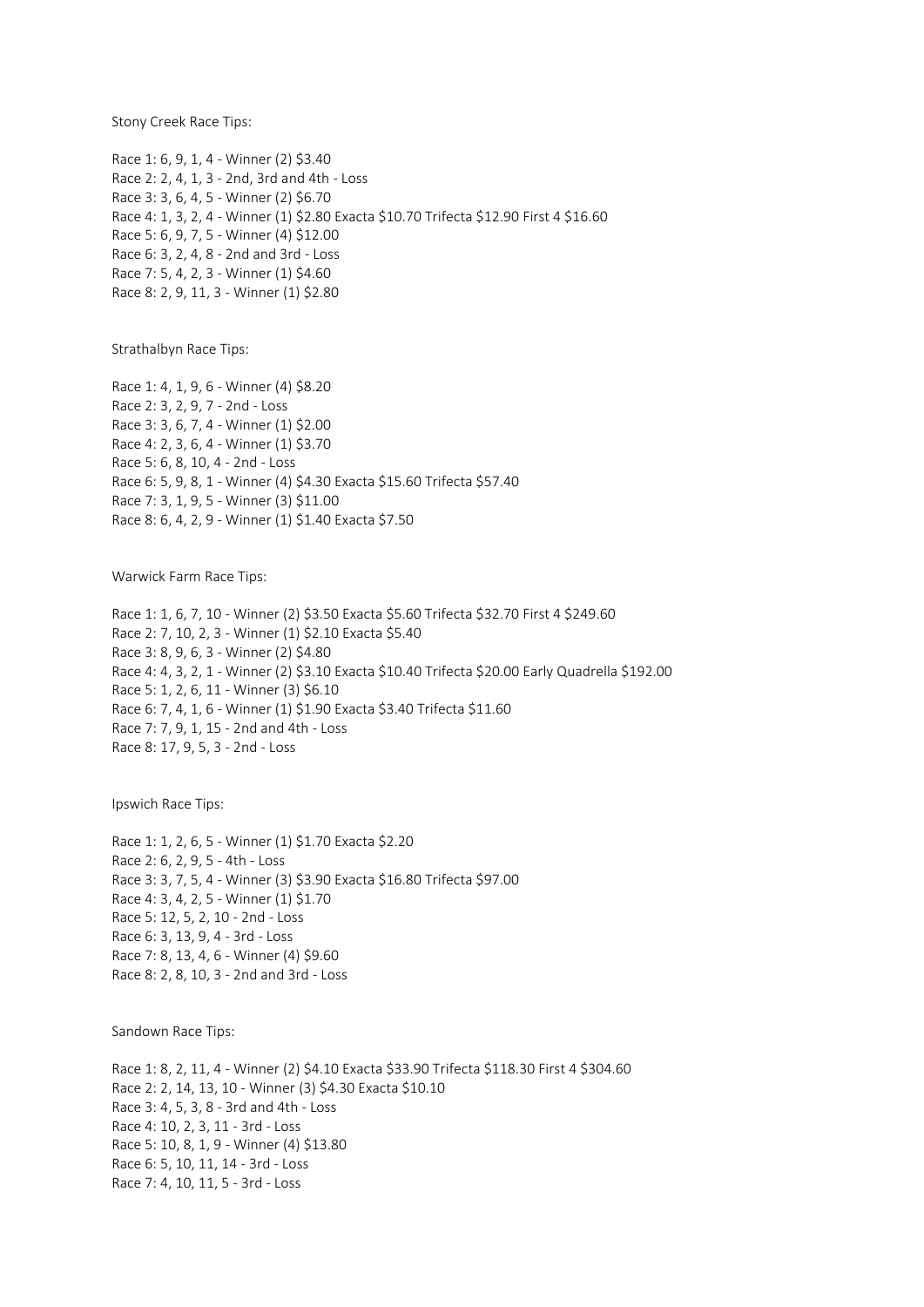Race 8: 10, 5, 2, 9 - Winner (3) \$9.70 Exacta \$17.50

Pinjarra Race Tips:

```
Race 1: 8, 2, 6, 5 - Winner (1) $1.60 Exacta $9.40
Race 2: 3, 2, 1, 4 - Winner (3) $19.80
Race 3: 5, 1, 4, 8 - Winner (1) $1.40
Race 4: 7, 6, 2, 1 - 2nd and 4th - Loss
Race 5: 2, 7, 4, 9 - Winner (1) $1.10
Race 6: 1, 2, 6, 8 - Winner (3) $4.80 Exacta $28.80
Race 7: 2, 7, 8, 4 - Winner (4) $11.20
```
Launceston Race Tips:

Race 1: 9, 1, 10, 6 - 2nd - Loss Race 2: 4, 5, 1, 7 - Winner (2) \$2.10 Exacta \$18.30 Race 3: 2, 1, 4, 3 - Winner (1) \$2.50 Race 4: 5, 2, 3, 9 - Winner (3) \$3.70 Exacta \$12.60 Race 5: 6, 3, 11, 2 - Winner (3) \$13.70 Exacta \$27.90 Trifecta \$177.70 Race 6: 2, 3, 1, 4 - Winner (2) \$4.70 Exacta \$22.30 Race 7: 6, 5, 3, 1 - 2nd, 3rd and 4th - Loss

Wednesdays March 21st 2018 Horse Racing Tips:

The results are in...

Wednesday The Final Statistics.

1. Top Selection strike rate at 33% out of 55 races.

2. Top 2 Selections strike rate at 47% out of 55 races.

+ Total Top 2 Selection winners = 26 out of 55 races.

3. Exacta strike rate at 56% out of 55 races.

+ Total Exacta winners = 31 out of 55 races.

Dividends:

- + Best Top Selection win dividend: \$11.90
- + Best Top 2 Selection win dividend: \$18.10
- + Best tipped Exacta dividend: \$146.70
- + Best tipped Trifecta dividend: \$179.10
- + Best tipped First 4 dividend: \$148.80
- + Best tipped Quadrella dividend: \$17318.60

The Day In Summary: So let's have a look at the numbers for this Wednesdays racing with 55 races covered. For the Exotics there were 31 Exacta's in total which is a strike rate of 56% with the biggest one paying out at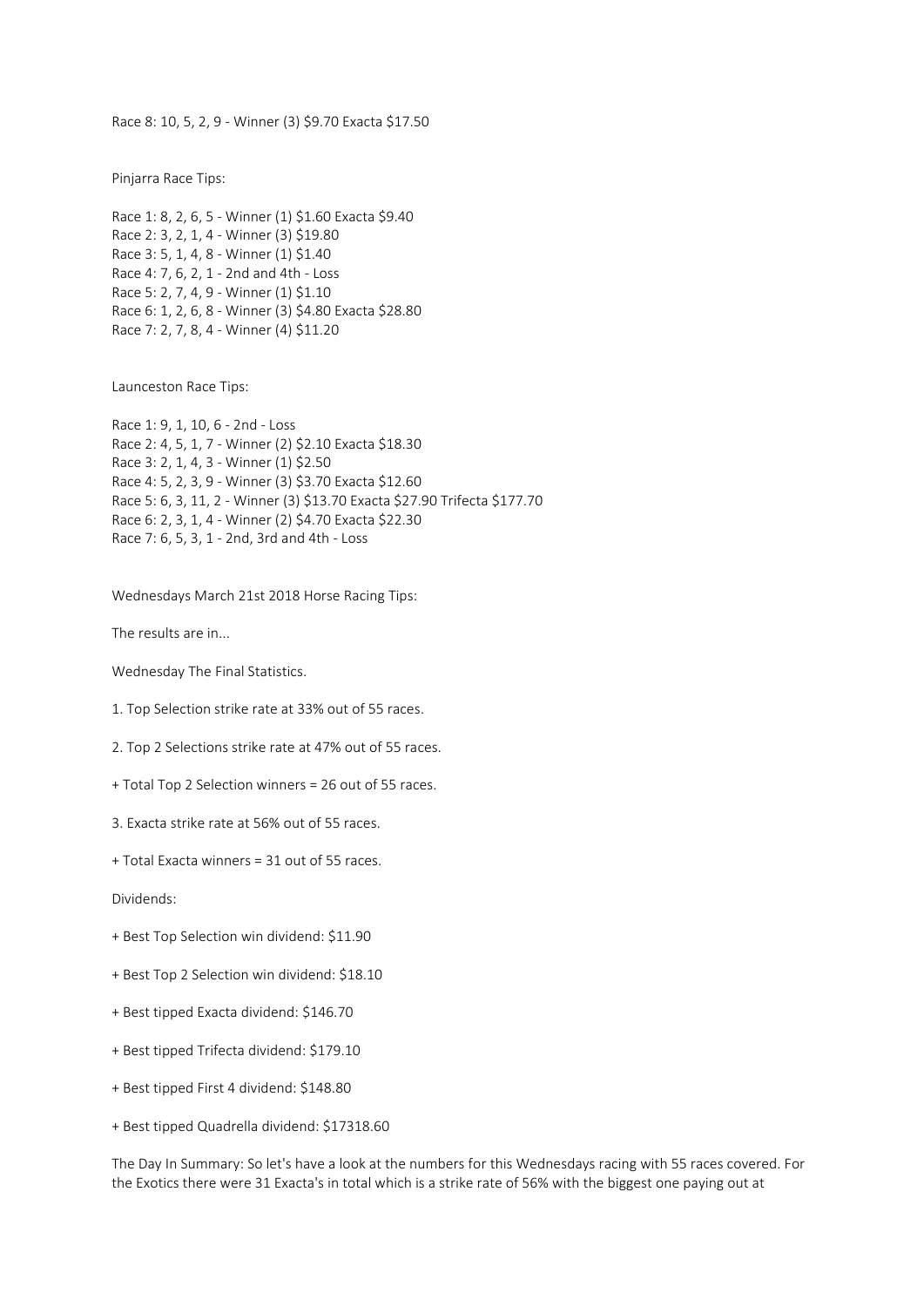\$146.70 with the best tipped Trifecta paying out at \$179.10 and the best tipped First 4 paid out at \$148.80. For Win Bets the best priced Top Selection winner was at \$11.90 with the strike rate for the Top Selection sitting at 33% with the strike rate for the Top 2 Selections sitting at a respectable 47% of all races run. With Quadrella's the best today was a main one at Murray Bridge and it paid out at \$17318.60. And so that wraps up this Wednesdays racing.

1. Special Suggested Bets Of The Day:

Murray Bridge Race 2 Multi Exacta:

3, 5 / 3, 5, 6, 8

So its 3 and 5 for 1st and 3, 5, 6, 8 for 2nd.

Total Cost: \$12 buys a 200% share of the dividend.

Result - A winner and paid out at \$149.00 for 200%

2. Where The Money Is: Those runners which stand out as being well supported early.

Murray Bridge Race 7 No 2 Balwarra Gold at \$8.00 and there is decent early money for this one so may be worth a closer watch.

Result - Finished 1st

3. Best Longshot's Of The Day:

Nothing to report today.

4. Best Multi Bet Of The Day:

All bets are for the PLACE.

Sandown Race 5 No 6 | Race 6 No 9 | Race 7 No 7 | Race 8 No 6

Suggested Bet: \$10

5. Best Quaddie Of The Day:

Launceston Quadrella:

Race 4: 3, 1, 5, 2 Race 5: 6, 8, 5, 4 Race 6: 6, 10, 3, 5 Race 7: 2, 1, 4, 7

Total Cost: \$13 buys a 5% share of the dividend.

Result - A winner and paid out at \$1415.30 for 100%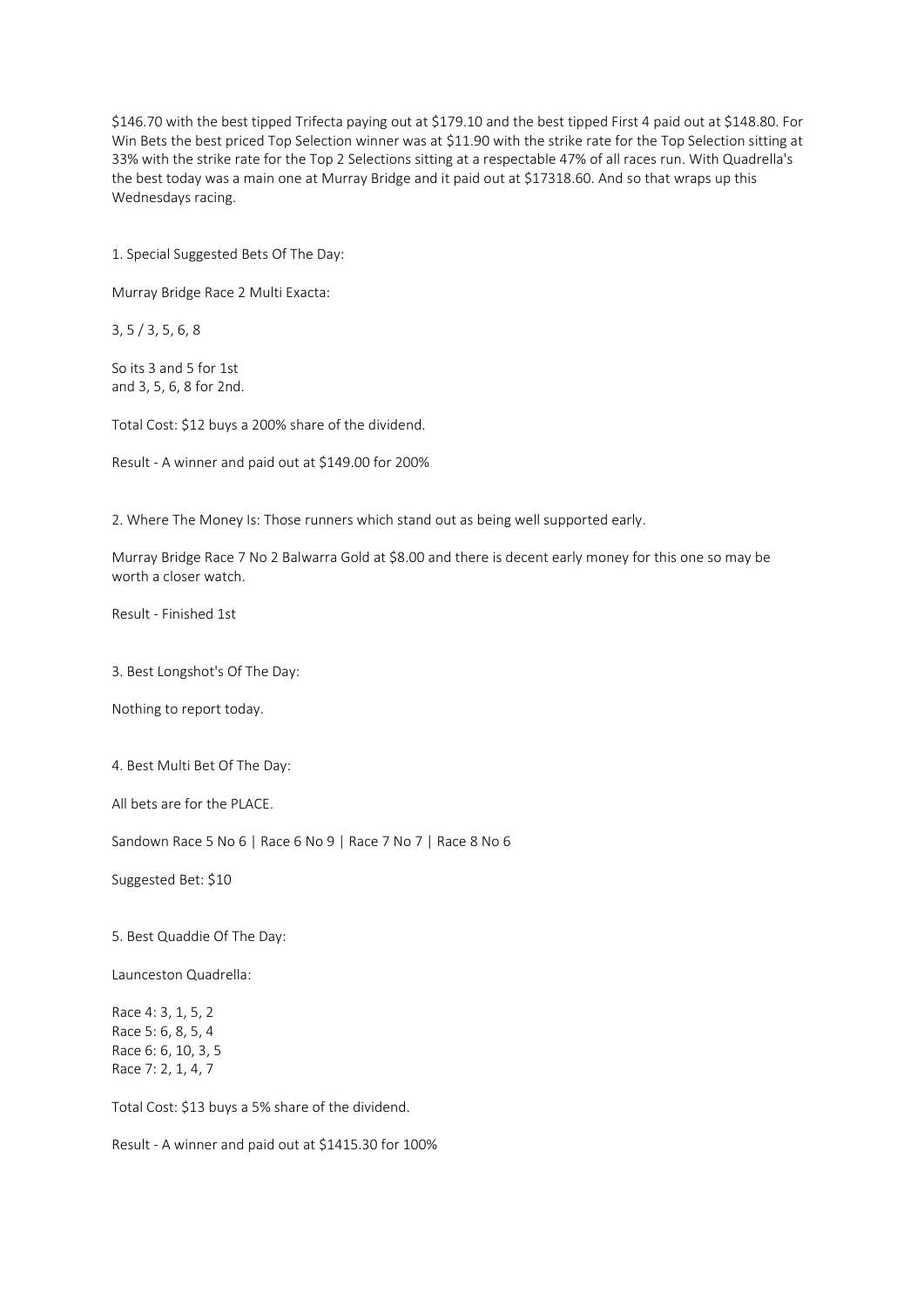Wednesdays Predicted Betting Outlook: Kyneton and there is not much money around early more than likely because the meeting is starting so early so be mindful of this and bet on instinct and watch the results. Murray Bridge & Gosford and the early money is at a normal level for a Wednesday and the meetings look fine so fairly confident of a good outcome. Doomben is a bit light but still keen. Sandown is fairly strong early with money flow so hopeful of some decent outcomes. Bunbury and there is not much money at all around early so play this meeting by ear. And finally Launceston where there is slim early money so again play this meeting by ear.

Today's Race Tips:

Kyneton Race Tips:

Race 1: 7, 10, 1, 2 - 3rd and 4th - Loss Race 2: 4, 2, 1, 6 - Winner (2) \$18.10 Exacta \$64.60 Race 3: 4, 7, 11, 1 - Winner (2) \$3.80 Exacta \$6.60 Trifecta \$26.50 Race 4: 8, 10, 9, 4 - Winner (2) \$2.90 Exacta \$11.90 Race 5: 7, 4, 2, 9 - Winner (1) \$1.60 Early Quadrella \$441.10 Race 6: 3, 6, 5, 7 - Winner (4) \$5.00 Race 7: 1, 8, 4, 5 - Winner (1) \$1.50 Exacta \$7.10 Race 8: 5, 2, 9, 7 - 2nd and 3rd - Loss Race 9: 5, 6, 3, 2 - Winner (4) \$5.80 Exacta \$33.90 Trifecta \$147.10

Murray Bridge Race Tips:

Race 1: 3, 6, 1, 7 - 2nd and 4th - Loss Race 2: 3, 5, 6, 8 - Winner (2) \$2.90 Exacta \$74.50 Trifecta \$179.10 Race 3: 2, 11, 10, 12 - Winner (2) \$4.40 Race 4: 1, 4, 2, 5 - Winner (1) \$1.70 Exacta \$7.60 Trifecta \$10.90 First 4 \$25.40 Race 5: 11, 8, 14, 7 - Winner (3) \$44.90 Exacta \$109.60 Race 6: 4, 1, 2, 6 - Winner (4) \$14.60 Exacta \$31.00 Race 7: 2, 1, 10, 6 - Winner (1) \$11.90 Exacta \$146.70 Race 8: 3, 7, 2, 9 - Winner (2) \$6.80 Exacta \$39.20 Trifecta \$92.20 Quadrella \$17318.60

Gosford Race Tips:

Race 1: 8, 9, 5, 6 - Winner (1) \$1.60 Exacta \$3.50 Race 2: 5, 2, 1, 3 - Winner (1) \$1.60 Exacta \$4.70 Trifecta \$10.60 Race 3: 9, 4, 3, 2 - Winner (3) \$4.40 Race 4: 2, 5, 7, 3 - Winner (1) \$1.60 Exacta \$2.30 Trifecta \$5.50 First 4 \$6.00 Race 5: 2, 3, 7, 1 - Winner (3) \$4.60 Race 6: 6, 13, 4, 14 - 2nd and 3rd - Loss Race 7: 3, 8, 9, 10 - Winner (1) \$4.70 Race 8: 3, 7, 2, 5 - Winner (3) \$3.00 Exacta \$6.50 Trifecta \$29.60

Doomben Race Tips:

Race 1: 5, 6, 4, 2 - Winner (1) \$2.00 Exacta \$5.40 Trifecta \$20.60 First 4 \$43.60 Race 2: 2, 5, 1, 6 - Winner (4) \$2.50 Exacta \$18.10 Race 3: 2, 8, 11, 1 - Winner (3) \$4.10 Race 4: 7, 3, 11, 4 - Winner (4) \$13.10 Early Quadrella \$1436.80 Race 5: 9, 8, 3, 4 - Winner (4) \$2.30 Race 6 onward's abandoned.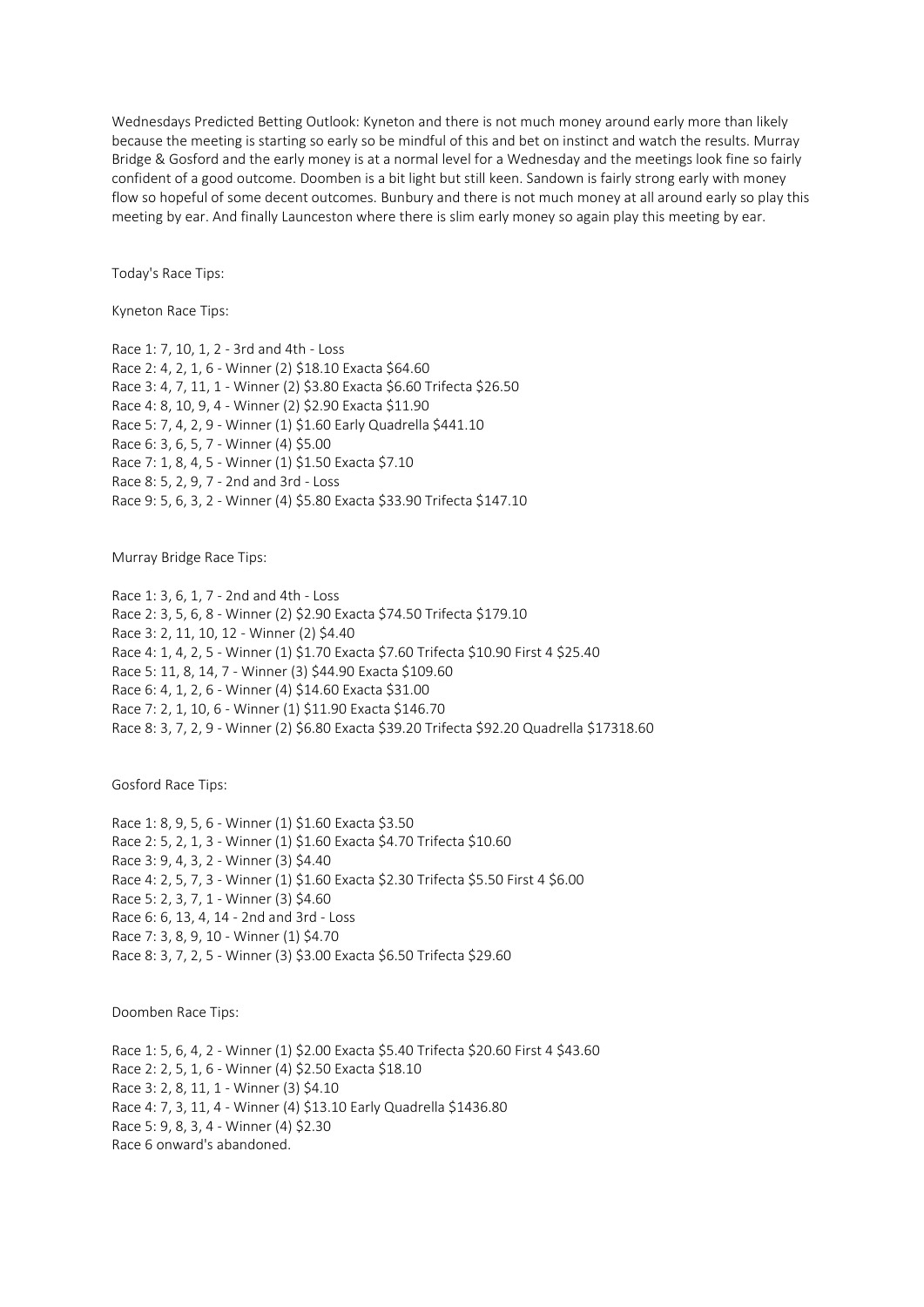Sandown Race Tips:

Race 1: 5, 1, 7, 3 - Winner (3) \$3.10 Exacta \$8.90 Trifecta \$18.80 Race 2: 9, 8, 3, 15 - Winner (1) \$3.40 Race 3: 1, 4, 5, 6 - Winner (2) \$4.40 Exacta \$10.10 Race 4: 7, 8, 2, 1 - Winner (3) \$2.20 Exacta \$12.00 Trifecta \$47.40 First 4 \$148.80 Early Quadrella \$185.90 Race 5: 6, 7, 2, 9 - 2nd and 4th - Loss Race 6: 9, 5, 11, 3 - 2nd - Loss Race 7: 7, 8, 4, 6 - Winner (3) \$7.00 Exacta \$30.80 Trifecta \$159.90 - L/S No 7 Race 8: 6, 12, 14, 13 - Winner (3) \$3.20

Bunbury Race Tips:

Race 1: 1, 11, 8, 9 - Winner (4) \$14.00 Race 2: 13, 2, 4, 6 - 2nd, 3rd and 4th - Loss Race 3: 5, 1, 15, 10 - Winner (1) \$2.60 Exacta \$10,80 Trifecta \$49.50 Race 4: 4, 12, 3, 7 - 2nd, 3rd and 4th - Loss Race 5: 2, 3, 7, 5 - Winner (1) \$2.60 Exacta \$19.60 Trifecta \$31.30 Race 6: 8, 1, 9, 5 - Winner (1) \$1.90 Exacta \$8.40 Trifecta \$41.00 Race 7: 5, 4, 6, 7 - 3rd and 4th - Loss Race 8: 3, 1, 11, 10 - Winner (1) \$4.00 Exacta \$26.00 Race 9: 11, 9, 7, 2 - Winner (4) \$10.60 Exacta \$50.10 Race 10: 2, 1, 5, 13 - 4th - Loss

Launceston Race Tips:

Race 1: 6, 4, 9, 1 - Winner (1) \$4.10 Exacta \$14.20 Race 2: 1, 5, 2, 4 - Winner (1) \$1.50 Exacta \$10.60 Trifecta \$18.80 First 4 \$45.40 Race 3: 4, 6, 3, 2 - Winner (2) \$2.50 Exacta \$6.40 Trifecta \$42.90 Race 4: 3, 1, 5, 2 - Winner (1) \$4.40 Early Quadrella \$114.90 Race 5: 6, 8, 5, 4 - Winner (4) \$9.30 Exacta \$57.20 Race 6: 6, 10, 3, 5 - Winner (1) \$4.80 Race 7: 2, 1, 4, 7 - Winner (3) \$2.80 Exacta \$13.90 Trifecta \$34.80 First 4 \$35.80 Quadrella \$1415.30

Wednesdays March 14th 2018 Horse Racing Tips:

The results are in...

Wednesday The Final Statistics.

1. Top Selection strike rate at 40% out of 47 races.

2. Top 2 Selections strike rate at 62% out of 47 races.

+ Total Top 2 Selection winners = 29 out of 47 races.

3. Exacta strike rate at 49% out of 47 races.

+ Total Exacta winners = 23 out of 47 races.

Dividends:

+ Best Top Selection win dividend: \$8.60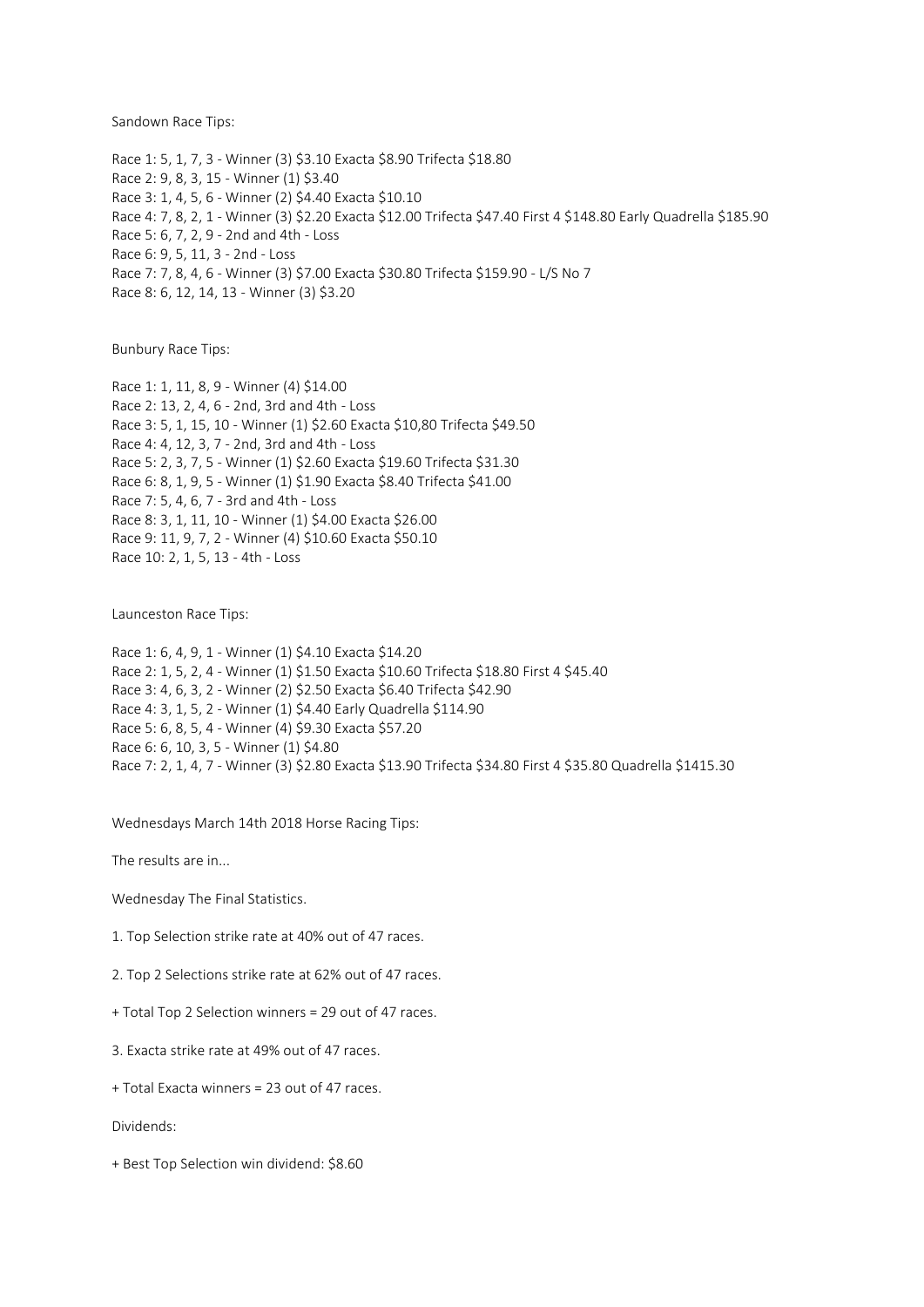- + Best Top 2 Selection win dividend: \$8.60
- + Best tipped Exacta dividend: \$157.60
- + Best tipped Trifecta dividend: \$669.80
- + Best tipped First 4 dividend: \$197.00
- + Best tipped Quadrella dividend: \$3966.30

The Day In Summary: So let's have a look at the numbers for this Wednesdays racing with 47 races covered. For the Exotics there were 23 Exacta's in total which is a strike rate of 49% with the biggest one paying out at \$157.60 with the best tipped Trifecta paying out at \$669.80 and the best tipped First 4 paid out at \$197.00. For Win Bets the best priced Top Selection winner was at \$8.60 with the strike rate for the Top Selection sitting at 40% with the strike rate for the Top 2 Selections sitting at a respectable 62% of all races run. With Quadrella's the best today was an early one at Ascot and it paid out at \$3966.30. And so that wraps up this Wednesdays racing.

1. Special Suggested Bets Of The Day:

Warwick Farm Race 4 Banker Exacta:

2 / 7, 5, 6

So its 2 for 1st and 7, 5, 6 for 2nd.

Total Cost: \$12 buys a 400% share of the dividend.

2. Where The Money Is: Those runners which stand out as being well supported early.

Naracoorte Race 5 No 2 Any Given Glass at \$7.00 and there is some interest for this one early so might be worth a watch.

Result - Finished 1st

3. Best Longshot's Of The Day:

Nothing to report today.

4. Best Multi Bet Of The Day:

Nothing to report today.

5. Best Quaddie Of The Day:

Sandown Quadrella:

Race 5: 1, 11, 10, 12 Race 6: 5, 2, 9, 3 Race 7: 11, 13, 4, 8 Race 8: 8, 6, 10, 3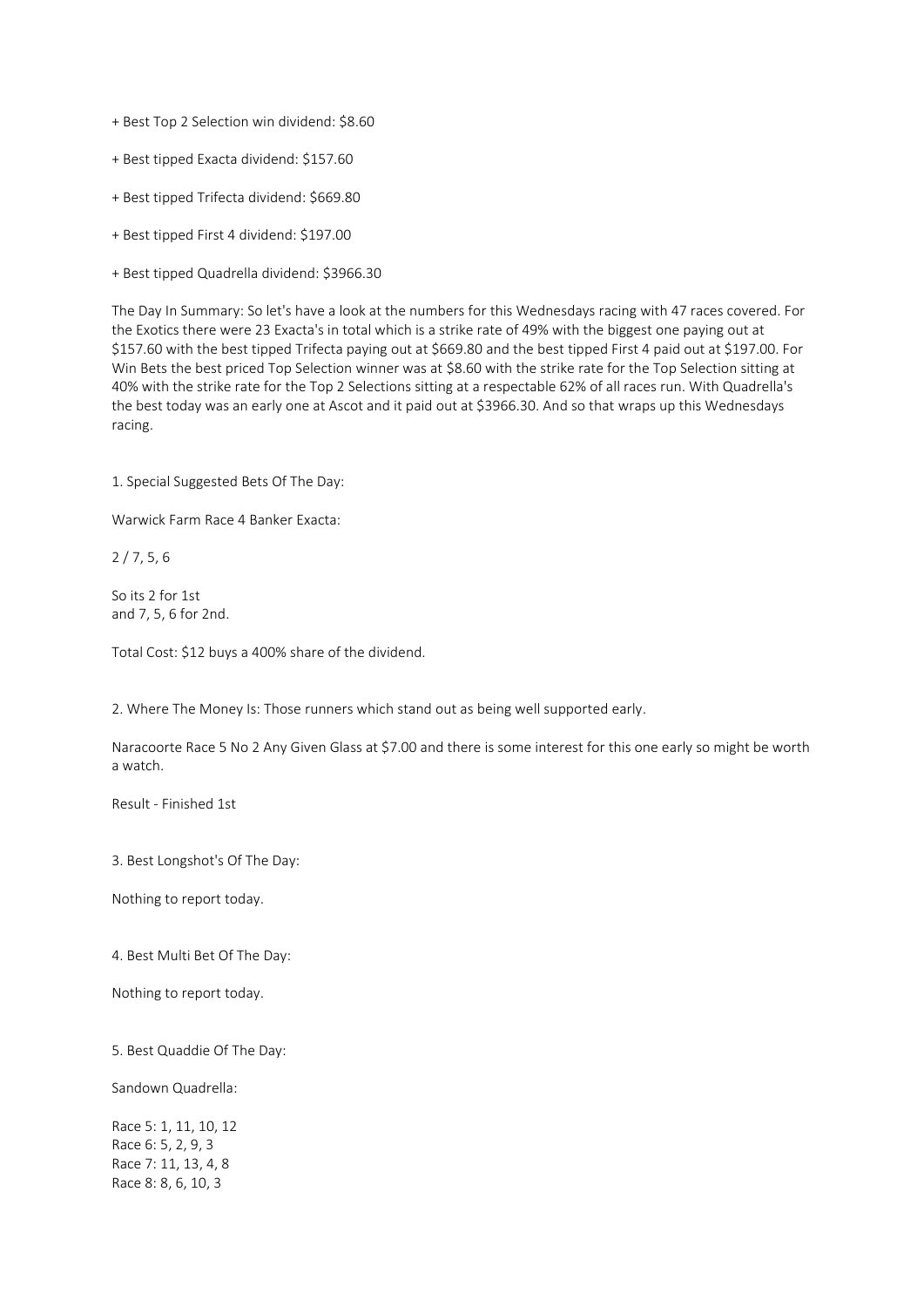Total Cost: \$13 buys a 5% share of the dividend.

Wednesdays Predicted Betting Outlook: Doomben, Warwick Farm & Naracoorte and there is enough early money around to suggest some interest so hopeful for a good result at these early meetings but not extravagantly enthusiastic. Sandown now this is today's main meeting and there is strong support early so feeling confident here. Ascot and there is fair early money flowing so not a stand out meeting but time will tell. More to follow.

Today's Race Tips:

Doomben Race Tips:

Race 1: 6, 10, 9, 2 - Winner (4) \$7.90 Race 2: 6, 7, 1, 3 - Winner (2) \$2.70 Exacta \$7.80 Race 3: 4, 7, 1, 2 - Winner (1) \$1.60 Exacta \$8.60 Trifecta \$35.10 First 4 \$127.20 Race 4: 1, 5, 4, 3 - Winner (2) \$6.50 Exacta \$28.60 Trifecta \$146.50 Early Quadrella \$333.50 Race 5: 6, 3, 2, 7 - Winner (3) \$7.40 Exacta \$27.90 Trifecta \$91.80 Race 6: 2, 3, 11, 10 - Winner (1) \$4.50 Race 7: 4, 9, 1, 8 - Winner (2) \$4.00 Exacta \$12.70 Race 8: 9, 5, 4, 7 - 2nd and 3rd - Loss

Warwick Farm Race Tips:

Race 1: 1, 3, 5, 2 - Winner (2) \$3.10 Exacta \$11.70 Race 2: 2, 4, 3, 1 - Winner (2) \$3.10 Exacta \$4.20 Trifecta \$15.00 First 4 \$25.80 Race 3: 6, 10, 4, 3 - Winner (3) \$3.50 Race 4: 2, 7, 5, 6 - Winner (1) \$2.00 Early Quadrella \$173.70 Race 5: 3, 1, 4, 7 - Winner (1) \$1.70 Race 6: 2, 8, 7, 5 - Winner (2) \$3.60 Race 7: 2, 1, 4, 10 - Winner (3) \$5.20 Race 8: 11, 7, 9, 3 - Winner (1) \$2.40 Quadrella \$85.20

Naracoorte Race Tips:

Race 1: 4, 9, 1, 2 - Winner (1) \$3.20 Exacta \$14.70 Race 2: 6, 8, 1, 5 - Winner (2) \$2.50 Exacta \$18.50 Trifecta \$48.30 Race 3: 1, 6, 4, 9 - 2nd, 3rd and 4th - Loss Race 4: 4, 3, 2, 8 - Winner (1) \$3.00 Exacta \$23.70 Race 5: 2, 6, 5, 4 - Winner (1) \$8.60 Exacta \$25.20 Race 6: 4, 2, 1, 5 - Winner (4) \$7.20 Exacta \$38.00 Race 7: 1, 9, 7, 8 - Winner (1) \$3.70 Race 8: 10, 1, 3, 5 - Winner (4) \$4.50 Quadrella \$1350.30

Sandown Race Tips:

Race 1: 4, 1, 7, 6 - Winner (1) \$1.40 Exacta \$3.20 Trifecta \$6.90 Race 2: 2, 7, 4, 3 - Winner (4) \$4.20 Exacta \$15.20 Trifecta \$68.10 First 4 \$157.80 Race 3: 5, 10, 2, 11 - 2nd and 3rd - Loss Race 4: 5, 11, 15, 16 - 2nd and 3rd - Loss Race 5: 1, 11, 10, 12 - Winner (3) \$3.90 Race 6: 5, 2, 9, 3 - 2nd, 3rd and 4th - Loss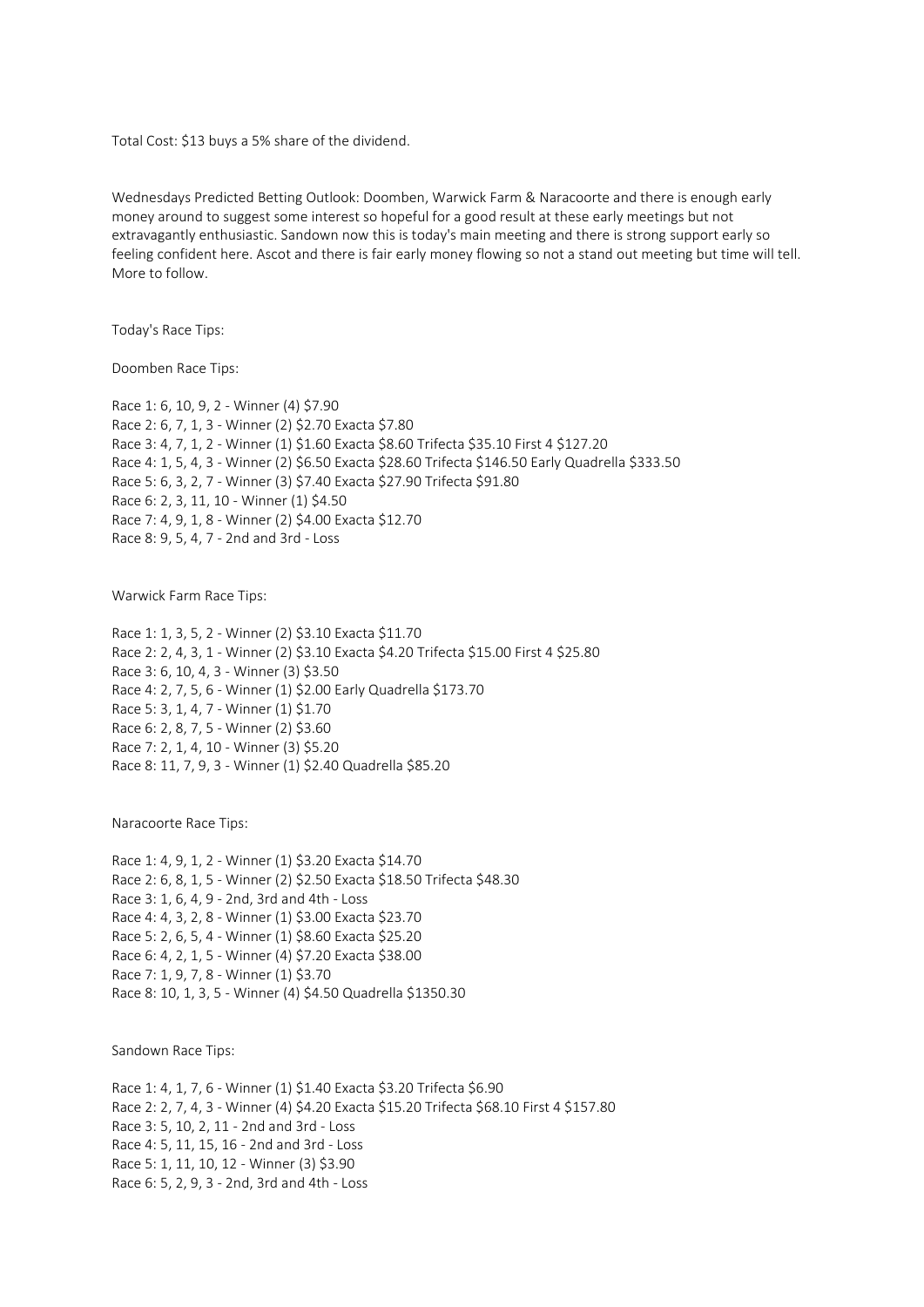Race 7: 11, 13, 4, 8 - Winner (4) \$4.30 Exacta \$28.50 Race 8: 8, 6, 10, 3 - Winner (1) \$2.00

Ascot Race Tips:

Race 1: 8, 4, 1, 3 - Winner (3) \$11.20 Exacta \$53.10 Race 2: 11, 4, 13, 1 - Winner (3) \$18.30 Exacta \$157.60 Trifecta \$669.80 Race 3: 9, 2, 1, 4 - Winner (1) \$2.00 Race 4: 3, 11, 9, 1 - Winner (4) \$3.60 Early Quadrella \$3966.30 Race 5: 7, 10, 11, 9 - Winner (1) \$3.50 Race 6: 12, 1, 13, 4 - Winner (1) \$3.50 Race 7: 4, 13, 8, 10 - Winner (1) \$1.90 Race 8: 2, 1, 10, 7 - Winner (1) \$2.70 Quadrella \$66.80

Launceston Race Tips:

Race 1: 9, 5, 6, 2 - Winner (2) \$3.80 Exacta \$19.70 Trifecta \$101.60 Race 2: 4, 7, 5, 8 - Winner (1) \$3.50 Race 3: 1, 7, 9, 3 - Winner (3) \$3.60 Exacta \$10.60 Race 4: 2, 1, 7, 6 - Winner (1) \$1.90 Exacta \$4.50 Early Quadrella \$179.50 Race 5: 2, 3, 7, 4 - Winner (2) \$3.70 Exacta \$25.60 Trifecta \$84.50 First 4 \$197.00 Race 6: 3, 4, 8, 1 - Winner (1) \$2.00 Exacta \$4.60 Trifecta \$13.80 Race 7: 6, 5, 1, 2 - Winner (2) \$3.80 Exacta \$14.30 Quadrella \$62.50

Wednesdays March 7th 2018 Horse Racing Tips:

The results are in...

Wednesday The Final Statistics.

1. Top Selection strike rate at 30% out of 56 races.

2. Top 2 Selections strike rate at 48% out of 56 races.

+ Total Top 2 Selection winners = 27 out of 56 races.

3. Exacta strike rate at 38% out of 56 races.

+ Total Exacta winners = 21 out of 56 races.

Dividends:

- + Best Top Selection win dividend: \$7.30
- + Best Top 2 Selection win dividend: \$9.60
- + Best tipped Exacta dividend: \$66.70
- + Best tipped Trifecta dividend: \$167.90
- + Best tipped First 4 dividend: \$914.60
- + Best tipped Quadrella dividend: \$393.90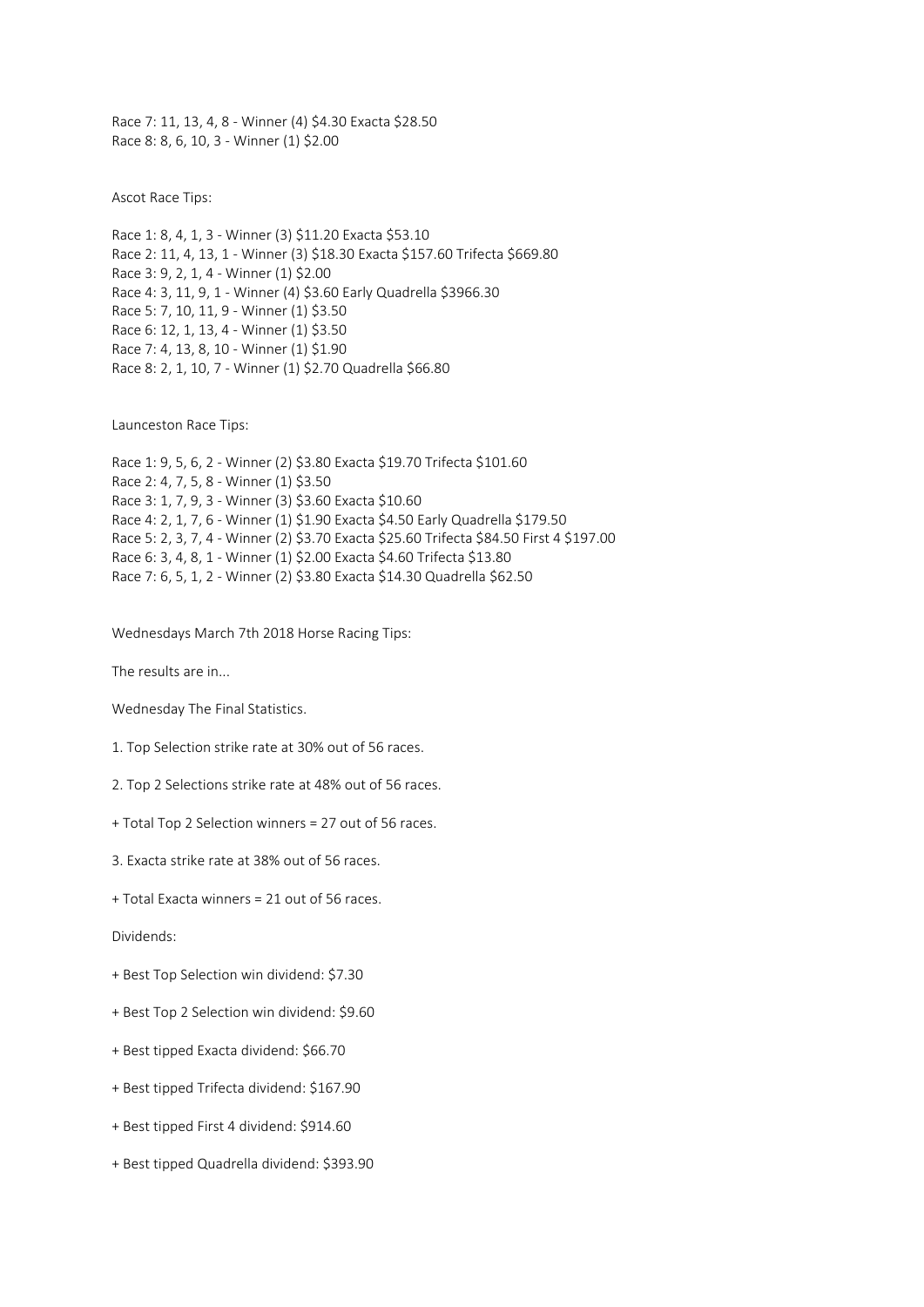The Day In Summary: So let's have a look at the numbers for this Wednesdays racing with 56 races covered. For the Exotics there were 21 Exacta's in total which is a strike rate of 38% with the biggest one paying out at \$66.70 with the best tipped Trifecta paying out at \$167.90 and the best tipped First 4 paid out at \$914.60. For Win Bets the best priced Top Selection winner was at \$7.30 with the strike rate for the Top Selection sitting at 30% with the strike rate for the Top 2 Selections sitting at a respectable 48% of all races run. With Quadrella's the best today was a main one at Kyneton and it paid out at \$393.90. And so that wraps up this Wednesdays racing.

1. Special Suggested Bets Of The Day:

Gawler Race 6 Banker Exacta:

3 / 9, 8, 6

So its 3 for 1st and 9, 8, 6 for 2nd.

Total Cost: \$12 buys a 400% share of the dividend.

Result - A winner and paid out at \$39.60 for 400%

Ascot Race 8 Banker Exacta:

4 / 9, 11, 10

So its 4 for 1st and 9, 11, 10 for 2nd.

Total Cost: \$12 buys a 400% share of the dividend.

2. Where The Money Is: Those runners which stand out as being well supported early.

Warwick Farm Race 8 No 11 Sexy Eyes at \$5.50 and with early money this race at the Farm is the strongest one of them all with nice money for this one at the odds so may be worth a watch in the last.

Result - Finished 3rd

Ballarat Race 7 No 8 Sohool at \$6.00 and there is quite significant support for this one early so is worth mentioning today.

Result - Finished 4th

3. Best Longshot's Of The Day:

Nothing to report today.

4. Best Multi Bet Of The Day:

All bets are for the PLACE.

Ballarat Race 3 No 9 | Race 7 No 8 | Race 8 No 9

Suggested Bet: \$10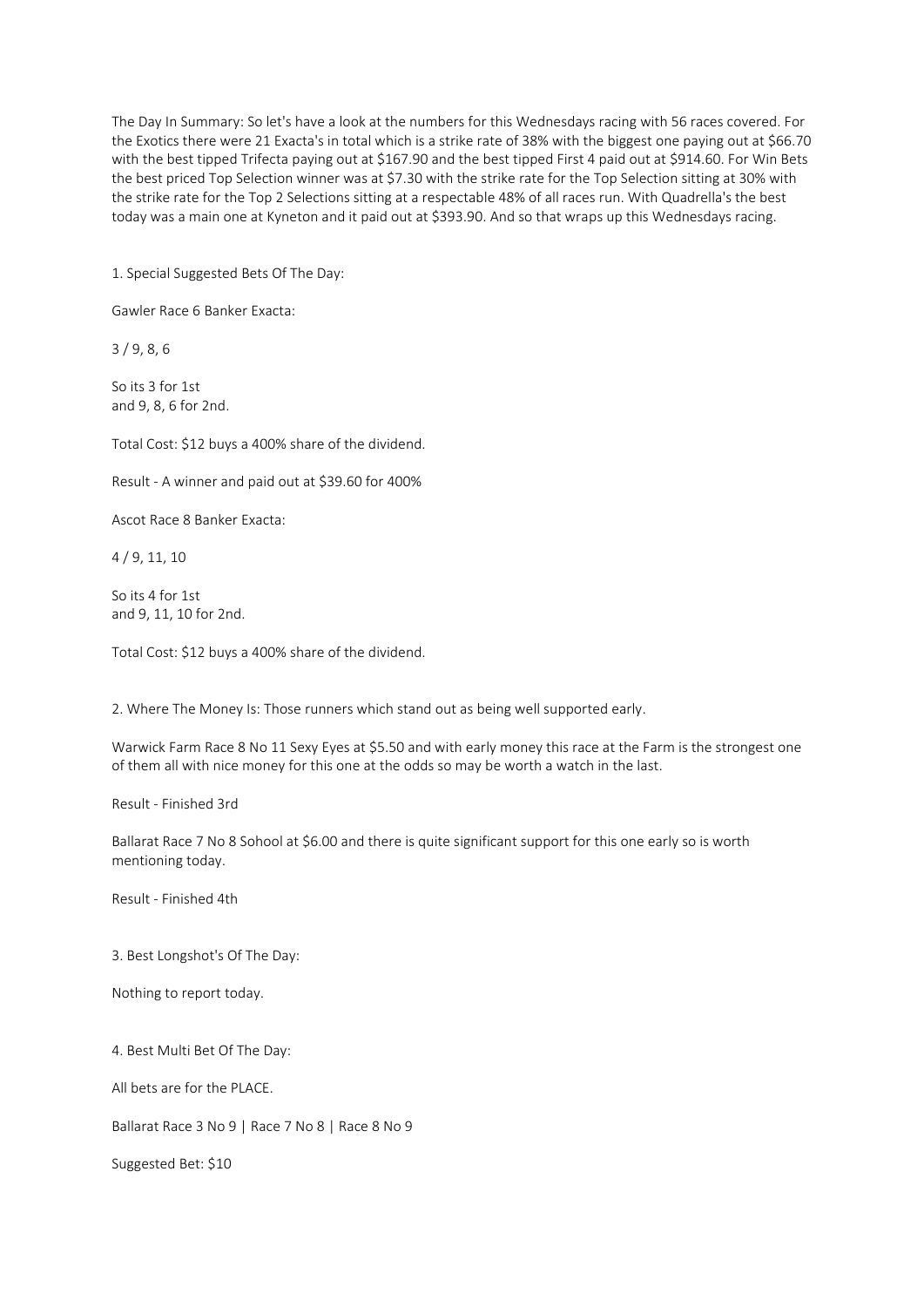5. Best Quaddie Of The Day:

Kyneton Quadrella:

Race 5: 3, 5, 9, 6 Race 6: 1, 5, 7, 6 Race 7: 5, 8, 6, 10 Race 8: 7, 2, 6, 5

Total Cost: \$13 buys a 5% share of the dividend.

Result - A win and paid out at \$393.90 for 100%

Wednesdays Predicted Betting Outlook: Moderate early money flowing at Kyneton & Warwick Farm, but still optimistic of a decent day with some nice fields engaged today. Ipswich & Gawler are a little bit light for what is normally expected on a Wednesday but again there are some nice fields participating so expectant again of a handy day. Ballarat and as you would expect the early money is strong and it is the key meeting of the day. Ascot a little light early but there are some anticipated chances there so watch the results and bet accordingly. And finally Launceston and there is some interest early with quite a few favored runners expected to salute tonight and I guess we shall see.

Today's Race Tips:

Kyneton Race Tips:

Race 1: 6, 7, 1, 10 - Winner (2) \$9.30 Exacta \$30.40 Race 2: 1, 7, 11, 10 - Winner (1) \$2.80 Race 3: 3, 1, 5, 2 - Winner (2) \$3.00 Race 4: 11, 12, 8, 7 - Winner (2) \$1.80 Exacta \$7.70 Trifecta \$21.40 Early Quadrella \$247.10 Race 5: 3, 5, 9, 6 - Winner (1) \$3.50 Race 6: 1, 5, 7, 6 - Winner (3) \$4.30 Race 7: 5, 8, 6, 10 - Winner (1) \$2.90 Race 8: 7, 2, 6, 5 - Winner (1) \$3.60 Exacta \$19.60 Trifecta \$84.60 Quadrella \$393.90

Warwick Farm Race Tips:

Race 1: 2, 10, 8, 11 - 2nd and 4th - Loss Race 2: 2, 5, 1, 3 - Winner (2) \$3.00 Exacta \$12.10 Race 3: 6, 5, 8, 11 - 2nd and 4th - Loss Race 4: 3, 4, 9, 7 - 2nd and 4th - Loss Race 5: 7, 2, 4, 3 - Winner (1) \$3.50 Race 6: 5, 4, 9, 3 - Winner (1) \$2.60 Exacta \$7.20 Trifecta \$52.40 Race 7: 7, 3, 9, 2 - Winner (2) \$3.90 Race 8: 11, 3, 9, 1 - Winner (2) \$3.60 Exacta \$34.90 Trifecta \$167.90 First 4 \$914.60 Quadrella \$218.30

Ipswich Race Tips:

Race 1: 1, 4, 3, 5 - Winner (3) \$3.70 Exacta \$6.20 Trifecta \$23.10 First 4 \$28.00 Race 2: 2, 3, 5, 1 - Winner (4) \$8.90 Exacta \$16.30 Trifecta \$40.60 First 4 \$119.20 Race 3: 9, 10, 5, 4 - 2nd, 3rd and 4th - Loss Race 4: 8, 10, 4, 1 - 2nd and 3rd - Loss Race 5: 3, 4, 10, 8 - Winner (3) \$3.40 Exacta \$15.40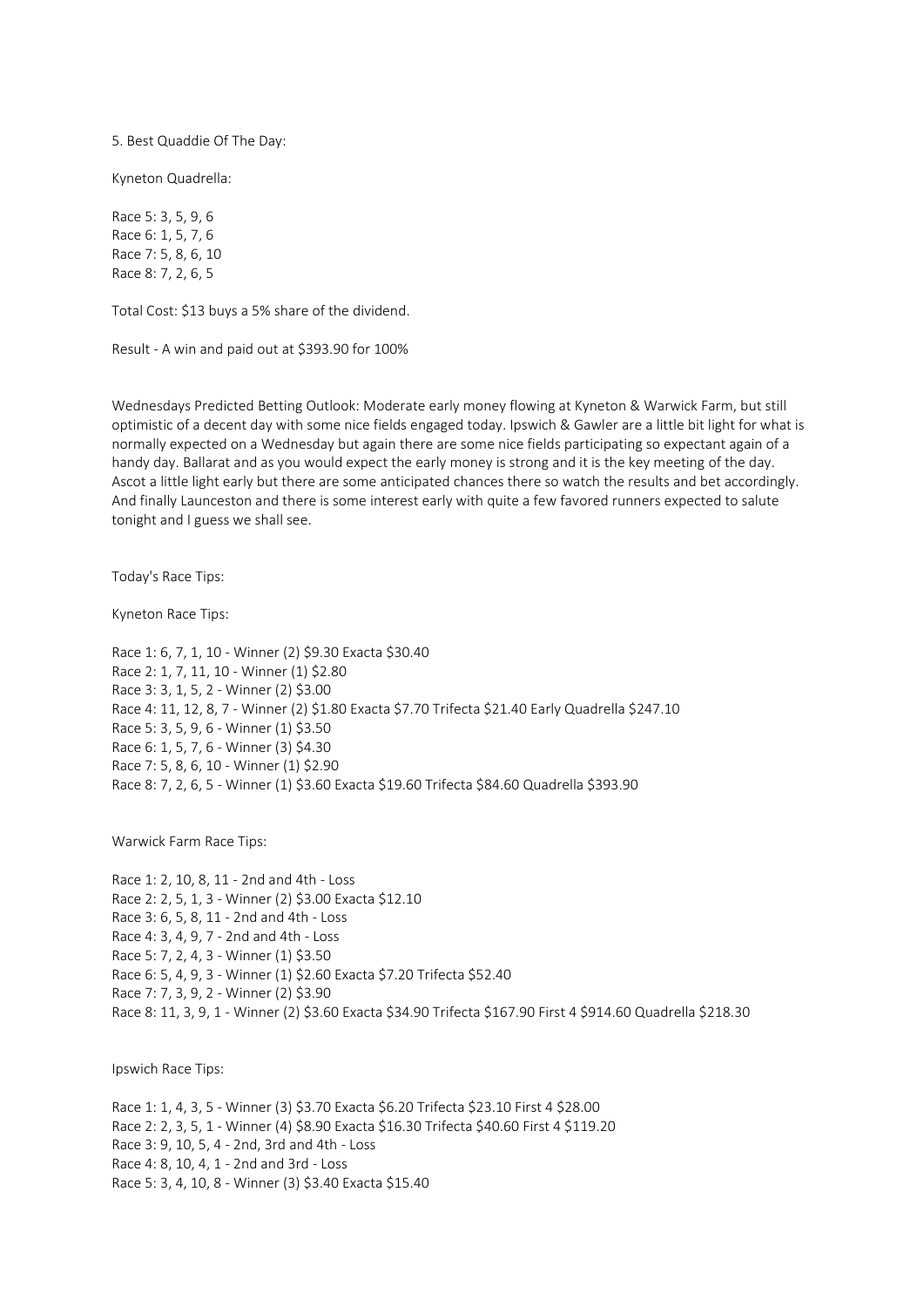Race 6: 9, 1, 2, 4 - Winner (1) \$2.10 Exacta \$9.10 Race 7: 6, 4, 9, 1 - Winner (4) \$4.20 Exacta \$15.40 Race 8: 8, 6, 10, 7 - Winner (2) \$5.20 Quadrella \$244.70

Gawler Race Tips:

Race 1: 2, 3, 8, 4 - 3rd and 4th - Loss Race 2: 3, 7, 10, 5 - Winner (4) \$5.40 Race 3: 1, 2, 6, 5 - Winner (2) \$2.50 Race 4: 2, 7, 4, 13 - Winner (1) \$1.70 Race 5: 2, 13, 6, 8 - 3rd and 4th - Loss Race 6: 3, 9, 8, 6 - Winner (1) \$1.30 Exacta \$9.90 Race 7: 1, 2, 9, 7 - 2nd - Loss Race 8: 10, 1, 8, 13 - 2nd, 3rd and 4th - Loss

Ballarat Race Tips:

Race 1: 6, 1, 8, 9 - Winner (1) \$6.30 Race 2: 1, 7, 4, 3 - Winner (4) \$5.70 Exacta \$52.30 Trifecta \$92.70 Race 3: 9, 3, 1, 7 - Winner (2) \$4.60 Exacta \$13.70 Race 4: 7, 12, 6, 11 - Winner (4) \$3.50 Exacta \$9.50 Trifecta \$51.80 Early Quadrella \$727.10 Race 5: 7, 3, 10, 1 - 2nd - Loss Race 6: 6, 2, 7, 9 - Winner (1) \$1.80 Race 7: 8, 10, 5, 16 - Winner (3) \$3.30 Exacta \$10.80 Race 8: 9, 8, 10, 5 - 3rd and 4th - Loss

Ascot Race Tips:

Race 1: 10, 12, 7, 8 - Winner (1) \$1.90 Race 2: 2, 3, 1, 8 - Winner (3) \$3.60 Race 3: 5, 14, 7, 2 - 4th - Loss Race 4: 1, 5, 4, 9 - Winner (1) \$2.00 Exacta \$11.50 Race 5: 11, 1, 5, 9 - 3rd - Loss Race 6: 8, 5, 7, 3 - 2nd and 4th - Loss Race 7: 10, 7, 3, 2 - Winner (1) \$2.70 Race 8: 4, 9, 11, 10 - 2nd and 3rd - Loss

Launceston Race Tips:

Race 1: 1, 3, 5, 8 - Winner (2) \$9.60 Exacta \$66.70 Race 2: 4, 9, 7, 2 - Winner (1) \$2.80 Exacta \$18.40 Race 3: 2, 7, 1, 8 - 2nd, 3rd and 4th - Loss Race 4: 10, 2, 3, 5 - Winner (1) \$7.30 - L/S No 10 Race 5: 5, 1, 3, 7 - 2nd and 4th - Loss Race 6: 3, 7, 8, 6 - Winner (3) \$3.80 Exacta \$13.70 Trifecta \$32.30 Race 7: 5, 2, 4, 1 - Winner (3) \$9.30 Exacta \$37.30 Race 8: 1, 3, 5, 6 - Winner (1) \$1.50

Wednesdays February 28th 2018 Horse Racing Tips:

The results are in...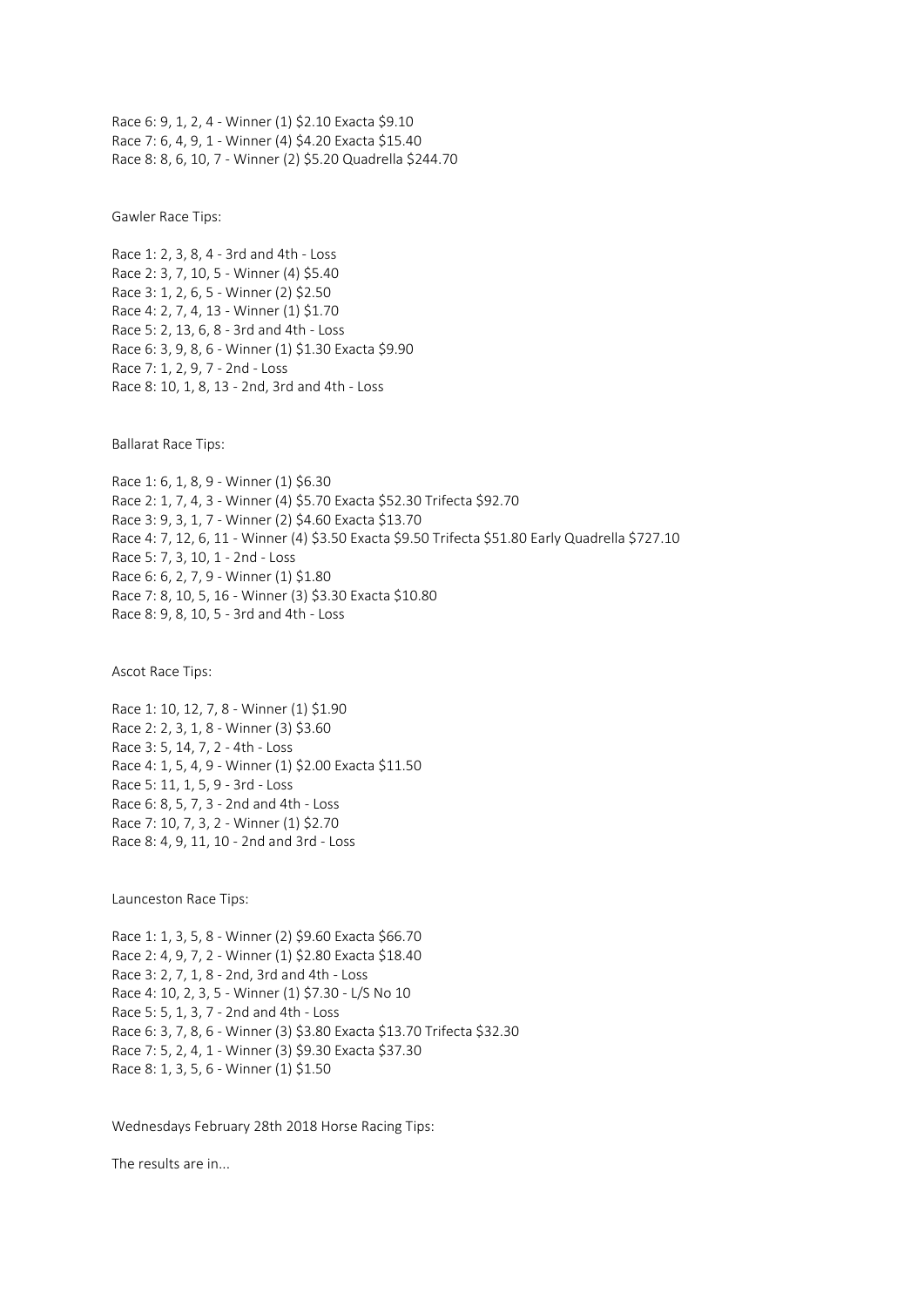Wednesday The Final Statistics.

- 1. Top Selection strike rate at 31% out of 62 races.
- 2. Top 2 Selections strike rate at 47% out of 62 races.
- + Total Top 2 Selection winners = 29 out of 62 races.
- 3. Exacta strike rate at 39% out of 62 races.
- + Total Exacta winners = 24 out of 62 races.

Dividends:

- + Best Top Selection win dividend: \$4.30
- + Best Top 2 Selection win dividend: \$6.50
- + Best tipped Exacta dividend: \$98.50
- + Best tipped Trifecta dividend: \$179.80
- + Best tipped First 4 dividend: \$777.60
- + Best tipped Quadrella dividend: \$553.00

The Day In Summary: So let's have a look at the numbers for this Wednesdays racing with 62 races covered. For the Exotics there were 24 Exacta's in total which is a strike rate of 39% with the biggest one paying out at \$98.50 with the best tipped Trifecta paying out at \$179.80 and the best tipped First 4 paid out at \$777.60. For Win Bets the best priced Top Selection winner was at \$4.30 with the strike rate for the Top Selection sitting at 31% with the strike rate for the Top 2 Selections sitting at a respectable 47% of all races run. With Quadrella's the best today was an early one at Ipswich and it paid out at \$553.00. And so that wraps up this Wednesdays racing.

1. Special Suggested Bets Of The Day:

Rosehill Race 1 Banker Exacta:

11 / 10, 9, 3

So its 11 for 1st and 10, 9, 3 for 2nd.

Total Cost: \$12 buys a 400% share of the dividend.

2. Where The Money Is: Those runners which stand out as being well supported early.

Rosehill Race 2 No 1 Terminology at \$3.80 and someone likes this horse a whole lot and the support is really strong.

Result - Finished 3rd

3. Best Longshot's Of The Day: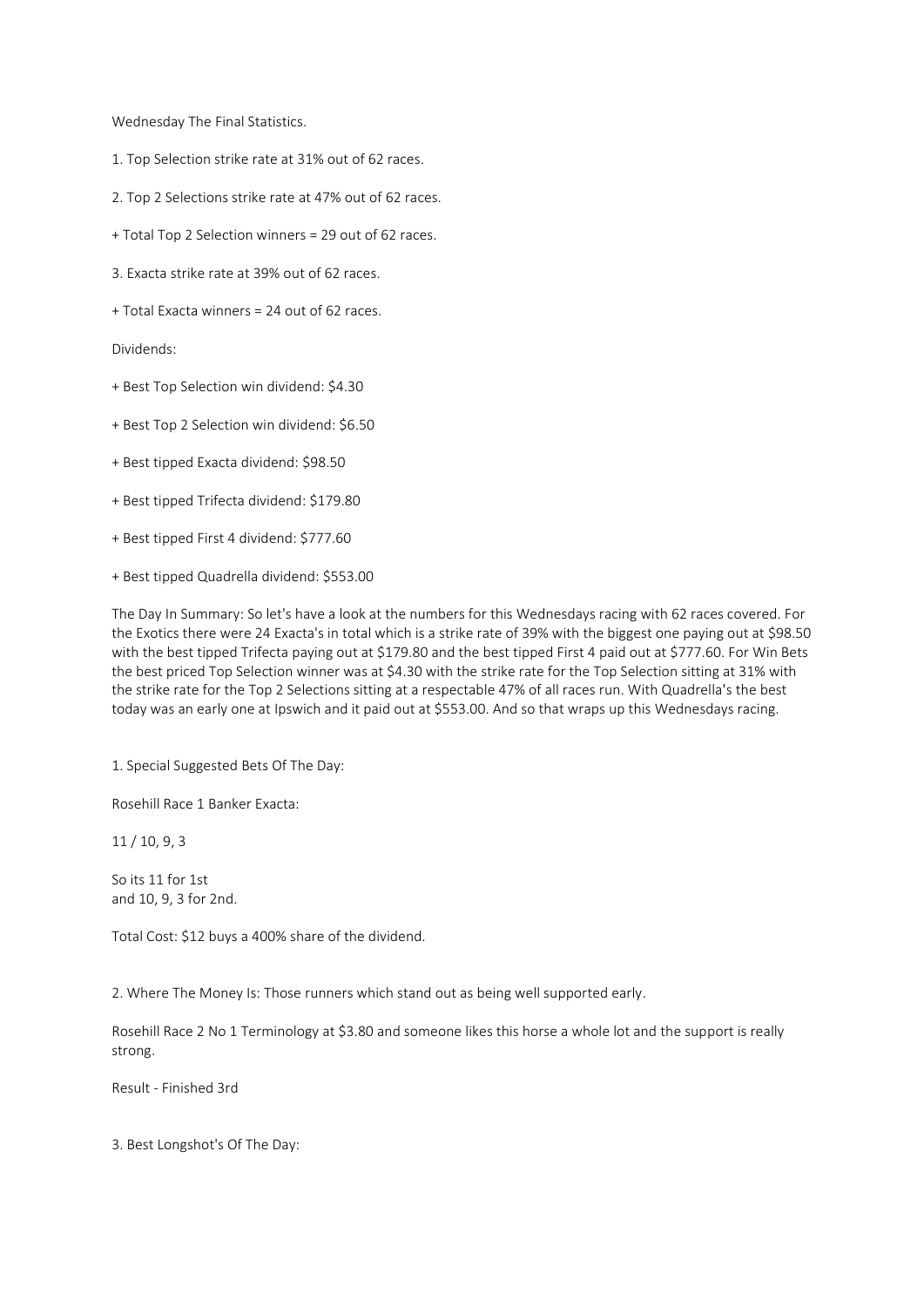Launceston Race 9 No 6 Fastnet Dragon at \$11.00 and there is good support for this one early so may be worth a little wager today and hopefully it will run to expectations with the right luck.

Result - Finished 3rd

4. Best Multi Bet Of The Day:

All bets are for the PLACE.

Launceston Race 6 No 7 | Race 7 No 5 | Race 9 No 6 | Race 10 No 9

Suggested Bet: \$10

5. Best Quaddie Of The Day:

Rosehill Quadrella:

Race 5: 11, 7, 12, 1 Race 6: 4, 6, 5, 3 Race 7: 4, 2, 5, 1 Race 8: 2, 12, 8, 11

Total Cost: \$13 buys a 5% share of the dividend.

Wednesdays Predicted Betting Outlook: Launceston the early money is strong so expecting a decent day. Stawell early money is OK so somewhat confident. Rosehill the money is good early which is expected on a Wednesday and it is a good meeting. Ipswich is sad to say the least and there is absolutely no money around there early so take this meeting on trust. More to follow.

Today's Race Tips:

Stawell Race Tips:

Race 1: 8, 7, 9, 4 - Winner (1) \$1.30 Race 2: 3, 1, 7, 10 - 2nd, 3rd and 4th - Loss Race 3: 4, 11, 10, 3 - Winner (1) \$1.40 Exacta \$4.70 Trifecta \$22.50 Race 4: 5, 6, 1, 2 - 2nd, 3rd and 4th - Loss Race 5: 4, 11, 8, 7 - 2nd - Loss Race 6: 3, 7, 8, 10 - Winner (1) \$2.00 Exacta \$5.10 Race 7: 4, 10, 7, 3 - Winner (3) \$5.90 Exacta \$9.10 Trifecta \$51.80 Race 8: 8, 3, 7, 9 - Winner (2) \$4.20

Ipswich Race Tips:

Race 1: 3, 5, 2, 6 - Winner (1) \$1.90 Exacta \$4.60 Trifecta \$12.80 Race 2: 2, 6, 3, 5 - Winner (3) \$4.00 Exacta \$19.50 Race 3: 5, 4, 3, 2 - Winner (4) \$2.70 Exacta \$10.20 Trifecta \$29.10 Race 4: 10, 8, 3, 4 - Winner (4) \$12.60 Exacta \$30.50 Trifecta \$136.50 Race 5: 4, 10, 6, 11 - Winner (1) \$1.40 Exacta \$4.40 Trifecta \$12.70 Race 6: 1, 3, 9, 4 - Winner (4) \$4.50 Early Quadrella \$553.00 Race 7: 4, 8, 6, 3 - Winner (1) \$2.20 Exacta \$15.00 Trifecta \$47.40 Race 8: 4, 7, 3, 16 - 2nd and 4th - Loss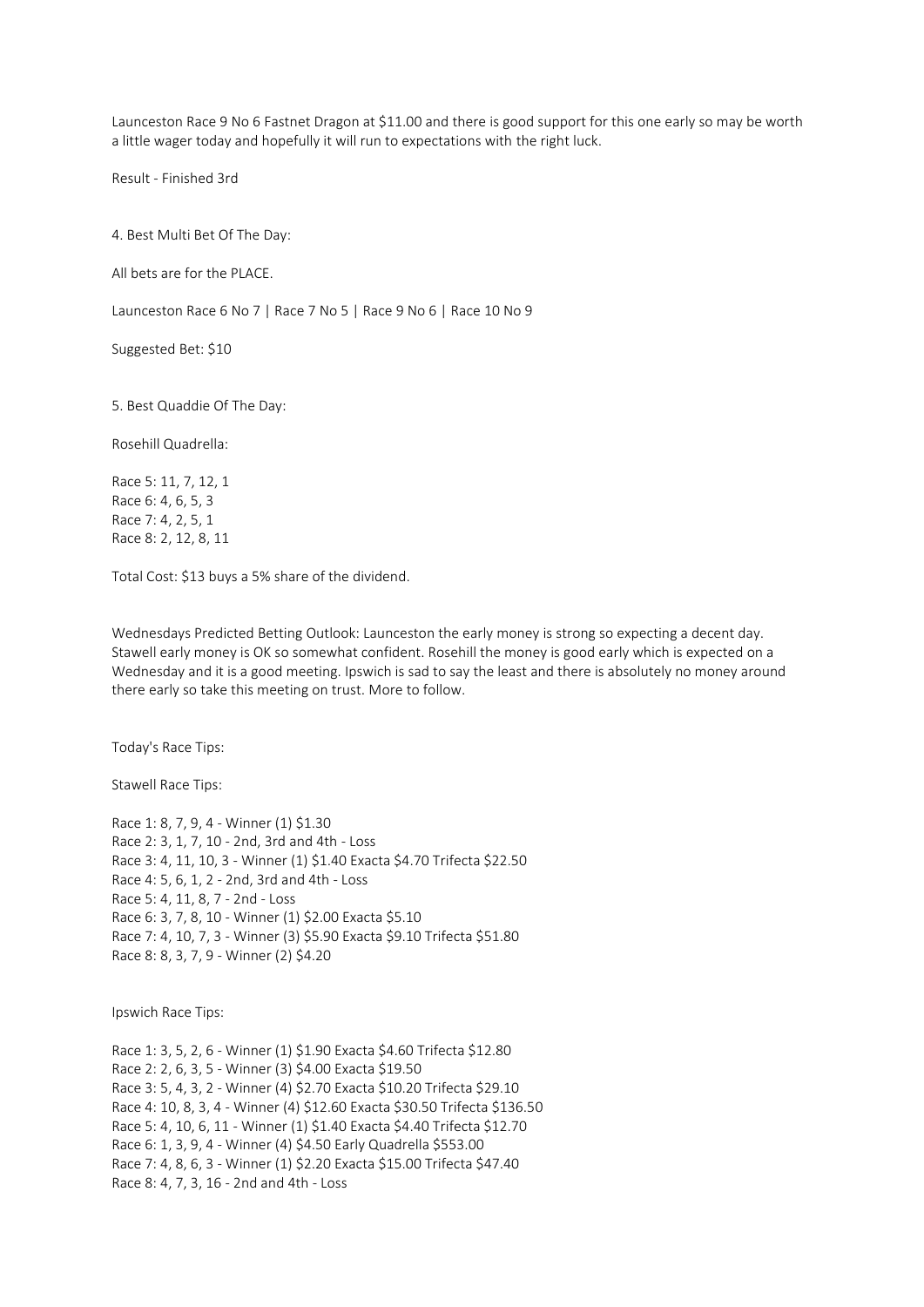Race 9: 12, 11, 15, 8 - 3rd and 4th - Loss Race 10: 15, 4, 8, 16 - Winner (1) \$4.30 Exacta \$15.20

Rosehill Race Tips:

Race 1: 11, 10, 9, 3 - Winner (3) \$7.10 Exacta \$17.40 Trifecta \$150.70 First 4 \$777.60 Race 2: 1, 6, 7, 4 - Winner (4) \$8.70 Exacta \$53.20 Trifecta \$179.80 Race 3: 2, 4, 5, 6 - 2nd and 4th - Loss Race 4: 5, 3, 10, 12 - Winner (2) \$2.30 Race 5: 11, 7, 12, 1 - Winner (3) \$2.10 Race 6: 4, 6, 5, 3 - Winner (2) \$4.50 Exacta \$10.80 Trifecta \$74.00 Race 7: 4, 2, 5, 1 - Winner (2) \$4.10 Race 8: 2, 12, 8, 11 - 2nd - Loss

Launceston Race Tips:

Race 1: 4, 2, 12, 8 - 2nd - Loss Race 2: 1, 12, 4, 10 - Winner (1) \$2.30 Race 3: 9, 12, 13, 8 - 3rd - Loss Race 4: 1, 6, 4, 10 - 2nd and 3rd - Loss Race 5: 1, 4, 3, 5 - 2nd - Loss Race 6: 7, 5, 6, 1 - 2nd and 4th - Loss Race 7: 5, 1, 3, 6 - Winner (4) \$10.10 Race 8: 1, 2, 3, 4 - Winner (1) \$1.40 Race 9: 6, 9, 3, 2 - 2nd, 3rd and 4th - Loss Race 10: 9, 7, 3, 4 - 2nd and 4th - Loss

Gawler Race Tips:

Race 1: 2, 4, 1, 6 - Winner (3) \$4.70 Exacta \$10.70 Trifecta \$62.40 First 4 \$168.00 Race 2: 7, 4, 2, 3 - Winner (2) \$3.60 Exacta \$18.30 Race 3: 7, 4, 5, 6 - Winner (1) \$1.60 Exacta \$4.30 Race 4: 1, 5, 7, 11 - Winner (1) \$1.50 Race 5: 4, 2, 9, 10 - 4th - Loss Race 6: 7, 3, 5, 1 - Winner (1) \$1.80 Exacta \$3.00 Race 7: 3, 1, 4, 7 - Winner (1) \$2.20 Exacta \$10.90 Trifecta \$37.50 First 4 \$123.60 Race 8: 9, 3, 5, 2 - 2nd and 4th - Loss Race 9: 3, 11, 6, 5 - Winner (2) \$6.50

Bendigo Race Tips:

Race 1: 3, 8, 7, 2 - Winner (1) \$3.80 Exacta \$12.80 Race 2: 4, 15, 11, 3 - Winner (2) \$5.40 Exacta \$19.30 Trifecta \$164.60 Race 3: 11, 2, 3, 8 - Winner (1) \$1.10 Race 4: 15, 5, 10, 9 - Winner (3) \$9.10 Exacta \$40.50 Race 5: 6, 3, 9, 1 - Winner (2) \$5.50 Race 6: 9, 6, 1, 5 - Winner (3) \$4.40 Exacta \$20.10 Race 7: 1, 11, 6, 4 - Winner (1) \$1.70 Exacta \$14.60 Race 8: 6, 12, 5, 3 - Winner (1) \$4.20 Quadrella \$439.80

Bunbury Race Tips: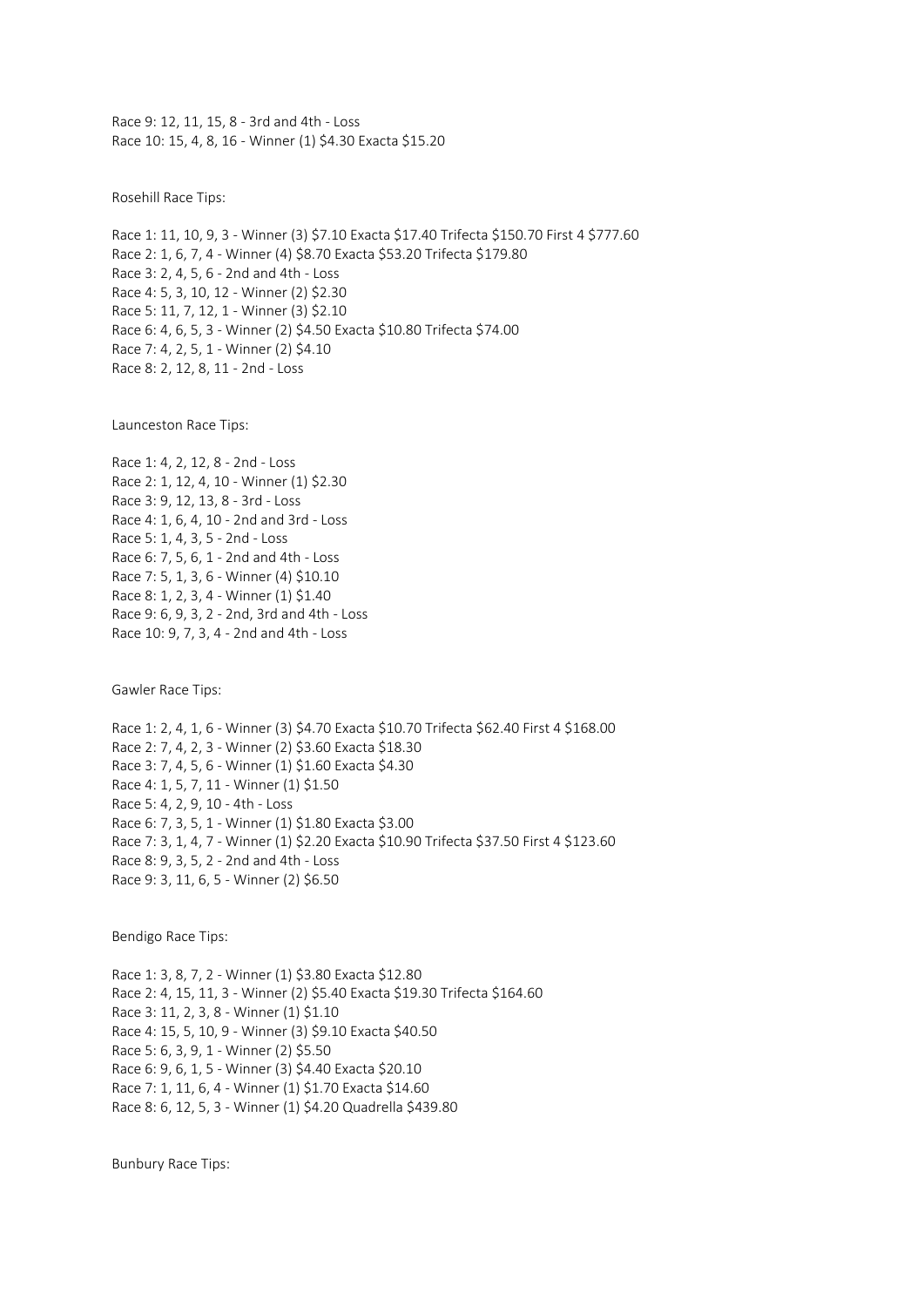Race 1: 8, 3, 2, 4 - Winner (1) \$1.10 Race 2: 4, 1, 5, 9 - 2nd, 3rd and 4th - Loss Race 3: 6, 4, 2, 1 - 3rd - Loss Race 4: 11, 10, 6, 7 - 4th - Loss Race 5: 6, 8, 7, 4 - Winner (1) \$3.00 Exacta \$98.50 Race 6: 8, 5, 9, 11 - 4th - Loss Race 7: 1, 2, 3, 4 - Winner (2) \$4.30 Exacta \$13.70 Trifecta \$52.50 Race 8: 9, 10, 11, 8 - Loss Race 9: 2, 6, 5, 13 - 2nd and 3rd - Loss

Wednesdays February 21st 2018 Horse Racing Tips:

The results are in...

Wednesday The Final Statistics.

1. Top Selection strike rate at 27% out of 48 races.

2. Top 2 Selections strike rate at 50% out of 48 races.

+ Total Top 2 Selection winners = 24 out of 48 races.

3. Exacta strike rate at 63% out of 48 races.

+ Total Exacta winners = 30 out of 48 races.

Dividends:

+ Best Top Selection win dividend: \$10.10

+ Best Top 2 Selection win dividend: \$10.10

+ Best tipped Exacta dividend: \$152.20

+ Best tipped Trifecta dividend: \$579.30

+ Best tipped First 4 dividend: \$63.80

+ Best tipped Quadrella dividend: \$1940.80

The Day In Summary: So let's have a look at the numbers for this Wednesdays racing with 48 races covered. For the Exotics there were 30 Exacta's in total which is a strike rate of 63% with the biggest one paying out at \$152.20 with the best tipped Trifecta paying out at \$579.30 and the best tipped First 4 paid out at \$63.80. For Win Bets the best priced Top Selection winner was at \$10.10 with the strike rate for the Top Selection sitting at 27% with the strike rate for the Top 2 Selections sitting at a respectable 50% of all races run. With Quadrella's the best today was a main one at the Gold Coast and it paid out at \$1940.80. And so that wraps up this Wednesdays racing.

1. Special Suggested Bets Of The Day:

Caulfield Race 1 Banker Exacta:

7 / 2, 8, 4

So its 7 for 1st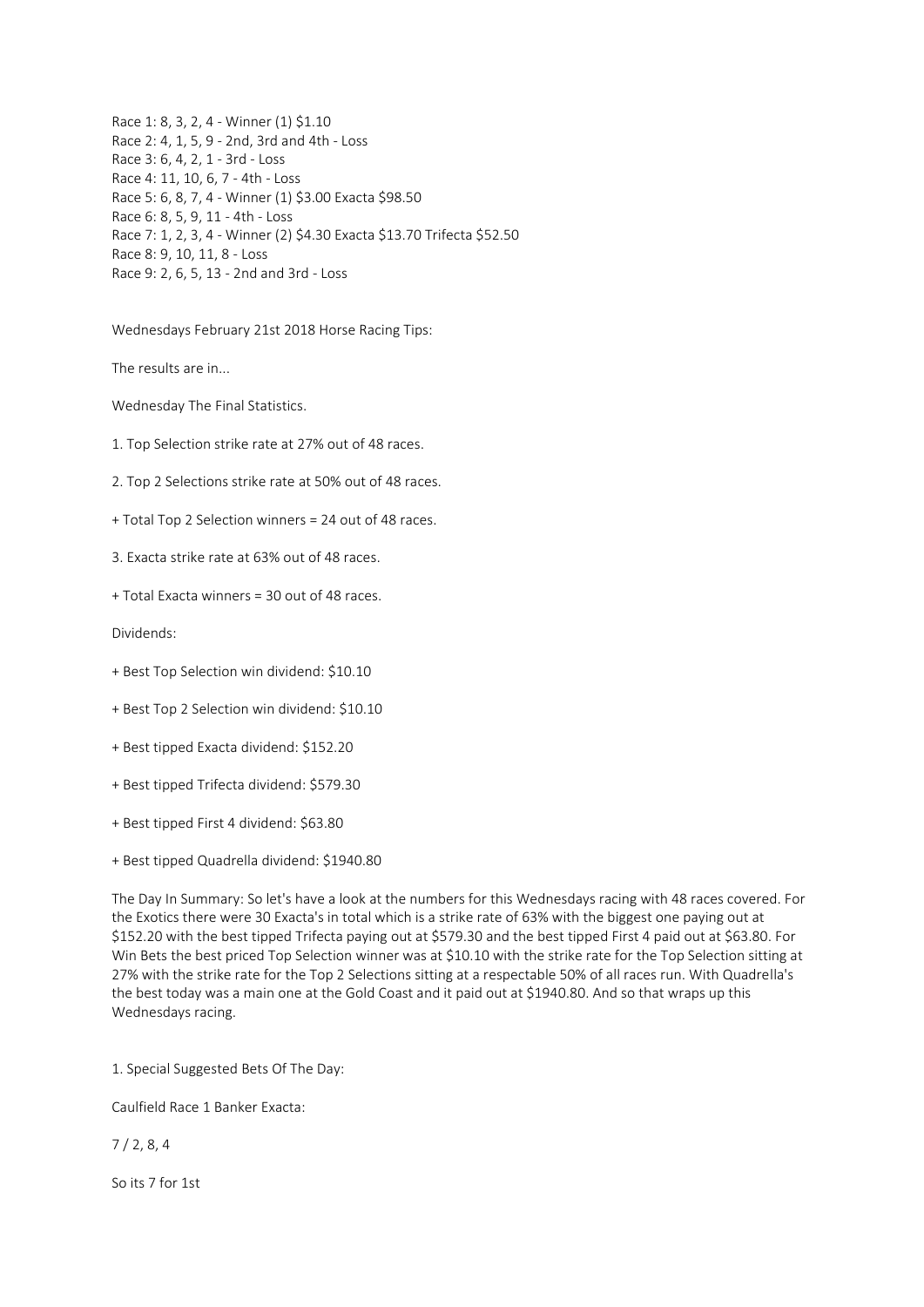and 2, 8, 4 for 2nd.

Total Cost: \$12 buys a 400% share of the dividend.

Result - A win and paid out at \$19.20 for 400%

2. Where The Money Is: Those runners which stand out as being well supported early.

Gold Coast Race 4 No 7 Go Dixie at \$7.00 and there is some money for this one early so might be worth a look-in at the odds today.

Result - Finished 2nd

3. Best Longshot's Of The Day:

Gold Coast Race 5 No 8 Kermandie Star at \$17.00 and there is an unusual strong push for this one early so may be worth a little watch.

Result - Finished unplaced

4. Best Multi Bet Of The Day:

All bets are for the PLACE.

Strathalbyn Race 5 No 3 | Race 6 No 5 | Race 7 No 1 | Race 8 No 10

Suggested Bet: \$10

Result - 3 legs won and 1 leg missed

5. Best Quaddie Of The Day:

Gold Coast Quadrella:

Race 5: 8, 5, 3, 10 Race 6: 3, 7, 5, 2 Race 7: 10, 5, 8, 7 Race 8: 12, 1, 9, 2

Total Cost: \$13 buys a 5% share of the dividend.

Result - A win and paid out at \$1940.80 for 100%

Wednesdays Predicted Betting Outlook: The early money is light at both Kyneton & Canterbury which is unusual for a Wednesday. The Gold Coast & Strathalbyn are showing the normal amount of early money for a Wednesday so the day is predicted to be as normal. More to follow.

Today's Race Tips:

Kyneton Race Tips: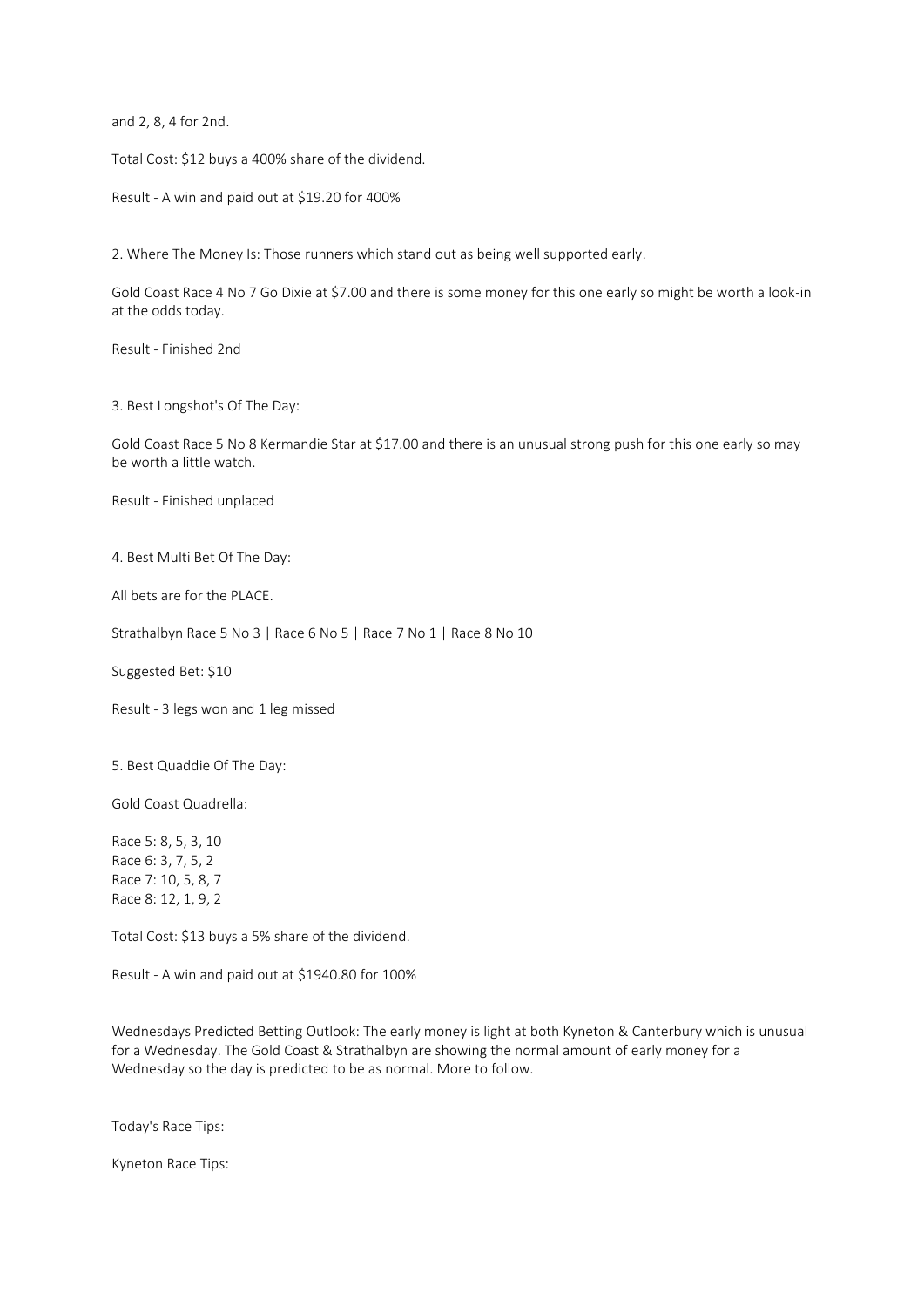Race 1: 1, 3, 2, 8 - Winner (1) \$3.20 Exacta \$8.20 Race 2: 10, 12, 4, 6 - Winner (3) \$11.80 Exacta \$73.60 Trifecta \$146.00 Race 3: 9, 14, 11, 13 - 2nd, 3rd and 4th - Loss Race 4: 12, 9, 2, 13 - Winner (3) \$4.00 Race 5: 1, 3, 5, 2 - Winner (2) \$2.20 Exacta \$17.60 Race 6: 4, 5, 7, 10 - Winner (3) \$4.60 Exacta \$13.00 Race 7: 10, 1, 6, 13 - Winner (1) \$2.20 - L/S No 10 Race 8: 10, 7, 6, 4 - Winner (4) \$3.30 Exacta \$31.70 Trifecta \$131.70 Quadrella \$116.20

Canterbury Race Tips:

Race 1: 10, 1, 8, 12 - 2nd - Loss Race 2: 6, 4, 2, 5 - Winner (1) \$2.30 Exacta \$3.60 Trifecta \$8.40 First 4 \$10.20 Race 3: 2, 3, 1, 4 - Winner (3) \$3.70 Exacta \$9.50 Trifecta \$29.00 Race 4: 5, 1, 2, 4 - Winner (3) \$12.00 Race 5: 2, 4, 6, 5 - Winner (2) \$2.80 Exacta \$22.70 Race 6: 1, 6, 7, 3 - Winner (2) \$4.20 Exacta \$21.30 Trifecta \$107.90 Race 7: 1, 5, 6, 2 - Winner (3) \$2.90 Exacta \$10.60 Race 8: 6, 8, 9, 2 - 2nd and 3rd - Loss

Gold Coast Race Tips:

Race 1: 4, 5, 1, 3 - 2nd, 3rd and 4th - Loss Race 2: 1, 8, 5, 2 - Winner (1) \$2.50 Exacta \$10.00 Trifecta \$39.00 Race 3: 4, 6, 11, 8 - Winner (2) \$3.70 Race 4: 7, 6, 9, 1 - Winner (2) \$4.20 Exacta \$12.50 Trifecta \$81.80 Race 5: 8, 5, 3, 10 - Winner (3) \$3.10 Race 6: 3, 7, 5, 2 - Winner (4) \$9.40 Exacta \$152.20 Trifecta \$579.30 Race 7: 10, 5, 8, 7 - Winner (3) \$7.10 Exacta \$30.60 Race 8: 12, 1, 9, 2 - Winner (4) \$3.50 Exacta \$10.00 Quadrella \$1940.80

Strathalbyn Race Tips:

Race 1: 5, 1, 7, 6 - Winner (1) \$1.30 Exacta \$10.40 Trifecta \$13.80 Race 2: 5. 4, 3, 8 - 3rd and 4th - Loss Race 3: 1, 7, 3, 4 - Winner (2) \$2.80 Exacta \$4.40 Race 4: 4, 6, 2, 8 - Winner (3) \$2.90 Exacta \$7.60 Race 5: 3, 10, 6, 9 - Winner (1) \$5.20 Race 6: 5, 6, 3, 1 - 2nd - Loss Race 7: 1, 4, 3, 11 - Winner (3) \$9.80 Exacta \$43.70 Trifecta \$135.20 Race 8: 10, 2, 15, 3 - Winner (2) \$2.30 Exacta \$19.80 Trifecta \$80.60

Caulfield Race Tips:

Race 1: 7, 2, 8, 4 - Winner (1) \$1.40 Exacta \$4.80 Trifecta \$25.90 First 4 \$63.80 Race 2: 12, 6, 14, 8 - Winner (4) \$6.40 Exacta \$55.00 Race 3: 3, 8, 2, 6 - Winner (2) \$3.00 Exacta \$8.70 Race 4: 5, 1, 2, 3 - 4th - Loss Race 5: 1, 10, 5, 8 - Winner (4) \$2.60 Race 6: 10, 11, 6, 7 - Winner (1) \$10.10 Exacta \$76.60 Race 7: 8, 5, 7, 2 - Winner (1) \$2.20 Race 8: 8, 14, 12, 6 - 2nd - Loss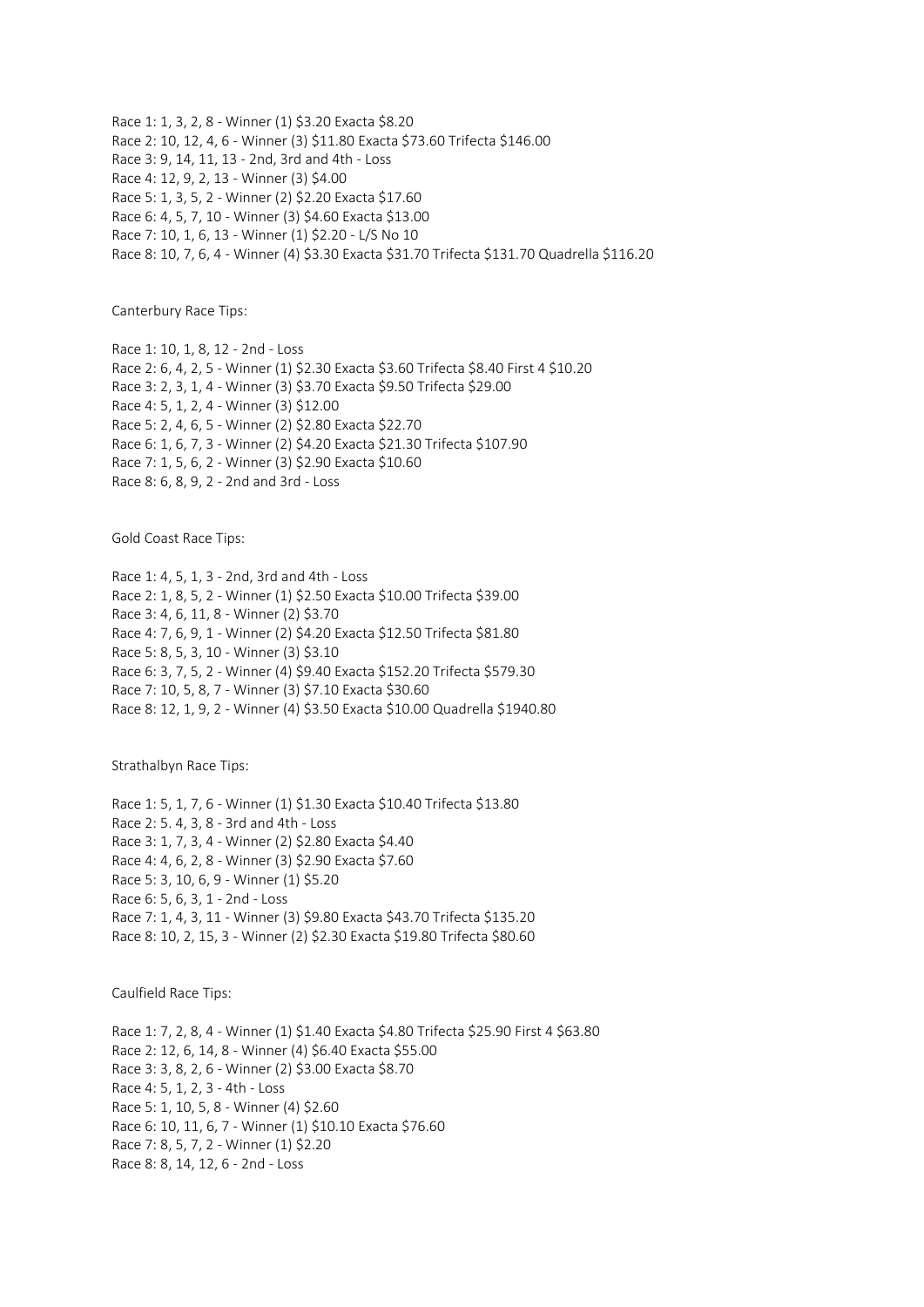Ascot Race Tips:

Race 1: 1, 3, 7, 6 - Winner (2) \$2.90 Exacta \$20.10 Trifecta \$33.50 First 4 \$56.20 Race 2: 3, 1, 10, 2 - Winner (2) \$2.50 Exacta \$16.20 Race 3: 2, 3, 1, 9 - Winner (1) \$2.50 Exacta \$5.30 Race 4: 1, 2, 10, 4 - Winner (2) \$3.90 Exacta \$21.40 Early Quadrella \$94.50 Race 5: 3, 2, 1, 4 - Winner (1) \$2.90 Exacta \$5.30 Race 6: 3, 4, 2, 9 - Winner (1) \$1.70 Exacta \$6.10 Race 7: 8, 12, 1, 4 - Loss Race 8: 4, 1, 7, 2 - Winner (1) \$2.90

Wednesdays February 14th 2018 Horse Racing Tips:

The results are in...

Wednesday The Final Statistics.

1. Top Selection strike rate at 27% out of 41 races.

2. Top 2 Selections strike rate at 49% out of 41 races.

+ Total Top 2 Selection winners = 20 out of 41 races.

3. Exacta strike rate at 59% out of 41 races.

+ Total Exacta winners = 24 out of 41 races.

Dividends:

- + Best Top Selection win dividend: \$3.20
- + Best Top 2 Selection win dividend: \$7.20
- + Best tipped Exacta dividend: \$164.40
- + Best tipped Trifecta dividend: \$404.60
- + Best tipped First 4 dividend: \$1005.00
- + Best tipped Quadrella dividend: \$164.20

The Day In Summary: So let's have a look at the numbers for this Wednesdays racing with 41 races covered. For the Exotics there were 24 Exacta's in total which is a strike rate of 59% with the biggest one paying out at \$164.60 with the best tipped Trifecta paying out at \$404.60 and the best tipped First 4 paid out at \$1005.00. For Win Bets the best priced Top Selection winner was at \$3.20 with the strike rate for the Top Selection sitting at 27% with the strike rate for the Top 2 Selections sitting at a respectable 49% of all races run. With Quadrella's the best today was a main one at Warwick Farm and it paid out at \$164.20. And so that wraps up this Wednesdays racing.

Special Suggested Bets Of The Day:

Ascot Race 5 Multi Exacta:

5, 6 / 5, 6, 3, 7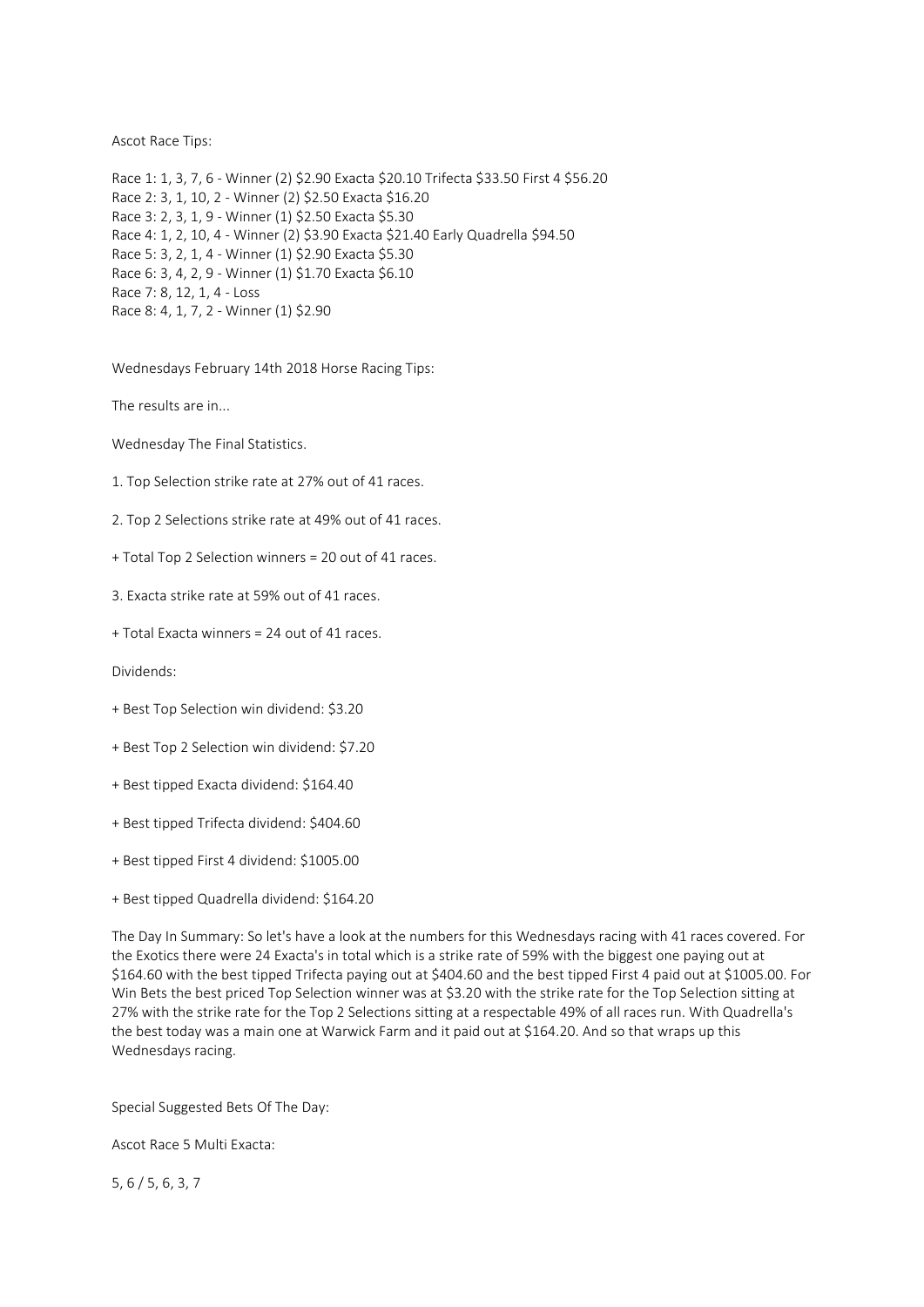So its 5 and 6 for 1st and 5, 6, 3, 7 for 2nd.

Total Cost: \$12 buys a 200% share of the dividend.

Result - A win but as small loss as paid out at \$8.00 for 200%

Where The Money Is: Those runners which stand out as being well supported early.

Morphettville Race 8 No 4 Omaru Lad at \$5.00 and there is plenty of money around for this one early so looks like it may be in with a chance if the money is any guide.

Result - A late scratching.

Best Longshot's Of The Day:

Nothing to report today.

Best Multi Bet Of The Day:

All bets are for the PLACE.

Morphettville Race 5 No 5 | Race 6 No 2 | Race 7 No 5 | Race 8 No 4

Suggested Bet: \$10

Result - Leg 4 was a late scratching but won and paid on 3 dividends at \$40.00 for \$10

Best Quaddie Of The Day:

Sandown Quadrella:

Race 5: 9, 6, 3, 5 Race 6: 6, 4, 10, 8 Race 7: 12, 9, 7, 11 Race 8: 3, 5, 14, 15

Total Cost: \$13 buys a 5% share of the dividend.

Result - Missed 1 leg so a loss

Wednesdays Predicted Betting Outlook: Warwick Farm and Stoney Creek not a huge amount of early money around, but that will be because of the early start times today so be a little cautious, but not too overcautious. Morphettville and Sandown both have strong support early and I don't predict too may surprises at either of these meetings today so I am showing some decent confidence.

Today's Race Tips:

Warwick Farm Race Tips: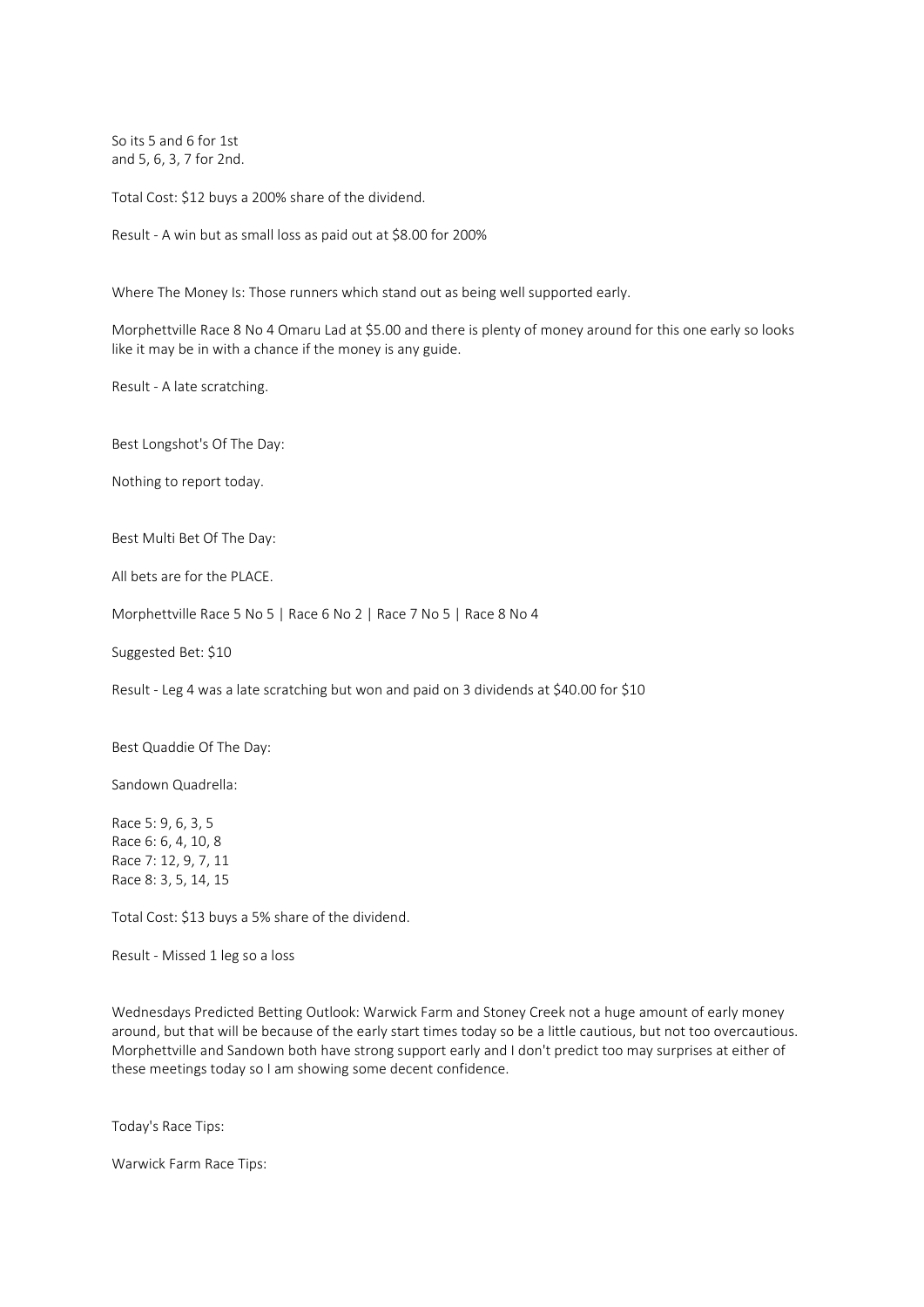Race 1: 4, 11, 9, 1 - Winner (3) \$5.10 Exacta \$27.00 Race 2: 2, 3, 4, 5 - Winner (3) \$2.90 Exacta \$6.70 Trifecta \$9.80 First 4 \$13.40 Race 3: 3, 1, 6, 4 - Winner (2) \$2.60 Race 4: 10, 3, 9, 1 - Winner (1) \$2.00 Exacta \$18.60 Trifecta \$96.40 First 4 \$191.20 Early Quadrella \$104.40 Race 5: 2, 8, 1, 5 - Winner (1) \$2.00 Exacta \$10.90 Trifecta \$100.70 First 4 \$300.00 Race 6: 2, 5, 3, 4 - Winner (1) \$1.60 Exacta \$10.20 Trifecta \$49.20 First 4 \$109.60 Race 7: 3, 2, 5, 4 - Winner (1) \$2.20 Exacta \$7.50 Race 8: 1, 7, 10, 5 - Winner (4) \$17.10 Exacta \$164.60 Trifecta \$404.60 First 4 \$1005.00 Quadrella \$164.20

Stoney Creek Race Tips:

Meeting abandoned due to the weather.

Morphettville Race Tips:

Race 1: 2, 1, 4, 5 - Winner (2) \$3.10 Exacta \$8.30 Trifecta \$14.90 First 4 \$18.80 Race 2: 6, 5, 8, 2 - Winner (1) \$1.70 Exacta \$10.10 Race 3: 2, 1, 6, 7 - Winner (1) \$1.50 Exacta \$2.50 Race 4: 4, 1, 5, 2 - 2nd, 3rd and 4th - Loss Race 5: 5, 12, 6, 1 - Winner (2) \$6.00 Exacta \$20.60 Race 6: 1, 2, 7, 3 - 2nd, 3rd and 4th - Loss Race 7: 5, 4, 7, 2 - Winner (1) \$2.70 Exacta \$13.10 Trifecta \$99.20 First 4 \$381.00 Race 8: 4, 3, 9, 8 - Loss

Sandown Race Tips:

Race 1: 3, 1, 4, 7 - 2nd, 3rd and 4th - Loss Race 2: 3, 7, 1, 4 - Winner (1) \$3.20 Race 3: 1, 2, 4, 10 - Winner (4) \$12.70 Exacta \$81.10 Race 4: 6, 4, 1, 5 - Winner (4) \$4.30 Exacta \$15.90 Race 5: 9, 6, 3, 5 - Winner (3) \$4.80 Exacta \$15.30 Race 6: 6, 4, 10, 8 - 2nd, 3rd and 4th - Loss Race 7: 12, 9, 7, 11 - Winner (2) \$2.60 Race 8: 3, 5, 14, 15 - Winner (2) \$2.60 Exacta \$17.80

Ascot Race Tips:

Race 1: 7, 6, 8, 2 - Winner (3) \$3.10 Exacta \$32.10 Race 2: 9, 8, 4, 3 - 2nd - Loss Race 3: 4, 7, 3, 9 - Winner (2) \$5.90 Race 4: 1, 7, 9, 6 - 2nd and 3rd - Loss Race 5: 5, 6, 3, 7 - Winner (1) \$1.90 Exacta \$4.00 Race 6: 6, 9, 10, 1 - Winner (2) \$7.20 Exacta \$39.00 Race 7: 8, 1, 6, 7 - Winner (2) \$3.30 Race 8: 8, 5, 1, 2 - Winner (3) \$4.90 Exacta \$24.20 Trifecta \$77.80 Race 9: 8, 7, 4, 5 - 2nd, 3rd and 4th - Loss

Launceston Race Tips:

Race 1: 10, 9, 3, 11 - 3rd - Loss Race 2: 7, 6, 8, 2 - Winner (1) \$2.00 Exacta \$29.80 Trifecta \$47.20 Race 3: 11, 4, 6, 7 - Winner (1) \$2.30 Exacta \$17.00 First 4 \$29.20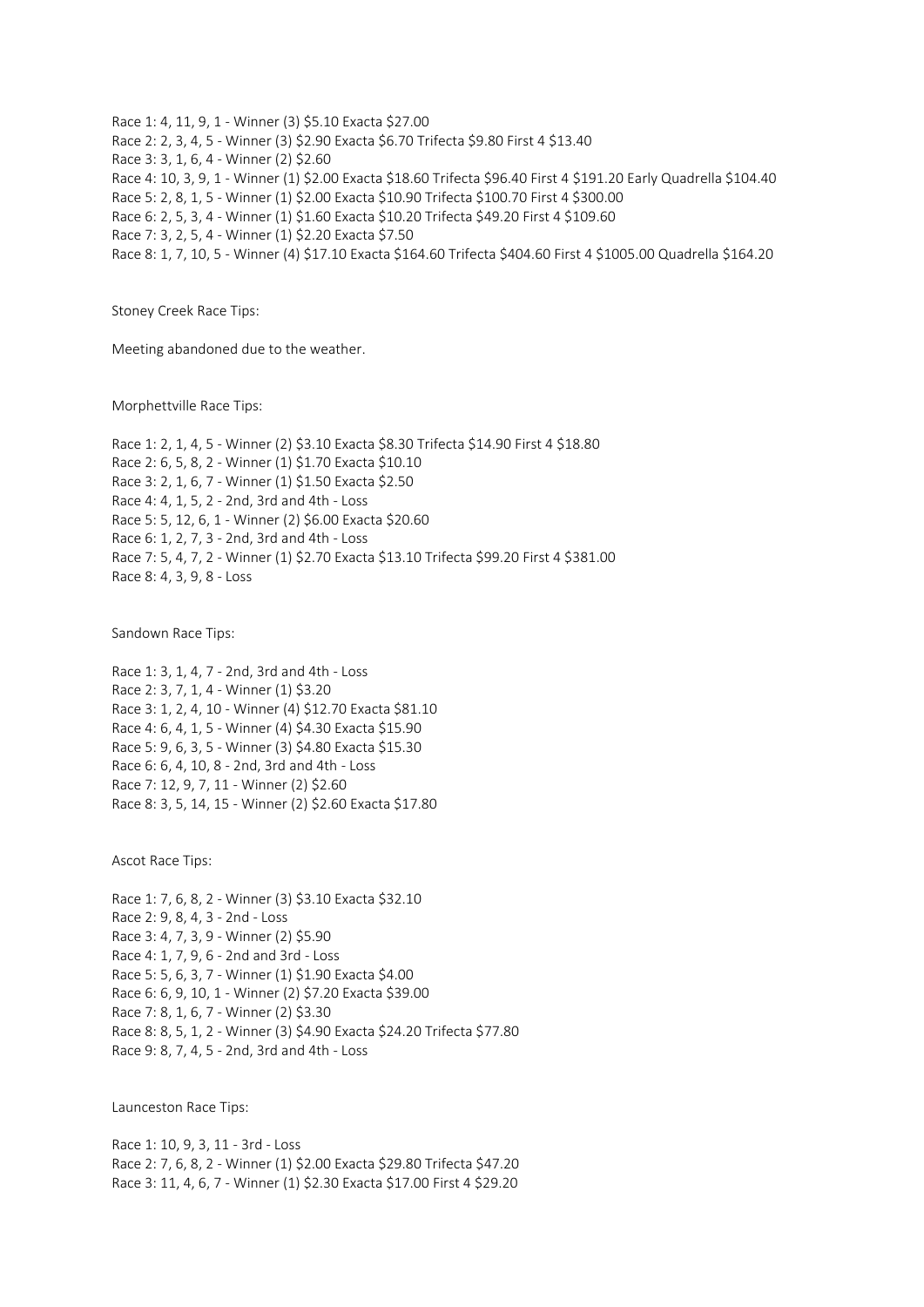Race 4: 3, 1, 5, 2 - 2nd, 3rd and 4th - Loss Race 5: 10, 5, 9, 2 - Winner (2) \$4.20 Exacta \$43.00 Trifecta \$167.80 Race 6: 1, 3, 6, 5 - Winner (4) \$4.20 Race 7: 4, 1, 3, 2 - Winner (4) 7.90 Exacta \$13.60 Race 8: 7, 4, 10, 3 - 2nd - Loss

Wednesdays February 7th 2018 Horse Racing Tips:

The results are in...

Wednesday The Final Statistics.

1. Top Selection strike rate at 26% out of 47 races.

2. Top 2 Selections strike rate at 49% out of 47 races.

+ Total Top 2 Selection winners = 23 out of 47 races.

3. Exacta strike rate at 40% out of 47 races.

+ Total Exacta winners = 19 out of 47 races.

Dividends:

- + Best Top Selection win dividend: \$4.30
- + Best Top 2 Selection win dividend: \$20.60
- + Best tipped Exacta dividend: \$54.20
- + Best tipped Trifecta dividend: \$126.70
- + Best tipped First 4 dividend: \$449.80
- + Best tipped Quadrella dividend: \$215.10

The Day In Summary: So let's have a look at the numbers for this Wednesdays racing with 47 races covered. For the Exotics there were 19 Exacta's in total which is a strike rate of 40% with the biggest one paying out at \$54.20 with the best tipped Trifecta paying out at \$126.70 and the best tipped First 4 paid out at \$449.80. For Win Bets the best priced Top Selection winner was at \$4.30 with the strike rate for the Top Selection sitting at 26% with the strike rate for the Top 2 Selections sitting at a respectable 49% of all races run. With Quadrella's the best today was an early one at Murray Bridge and it paid out at \$215.10. And so that wraps up this Wednesdays racing.

Special Suggested Bets Of The Day:

Ipswich Race 3 Banker Exacta:

9 / 5, 7, 16

So its 9 for 1st and 5, 7, 16 for 2nd.

Total Cost: \$12 buys a 400% share of the dividend.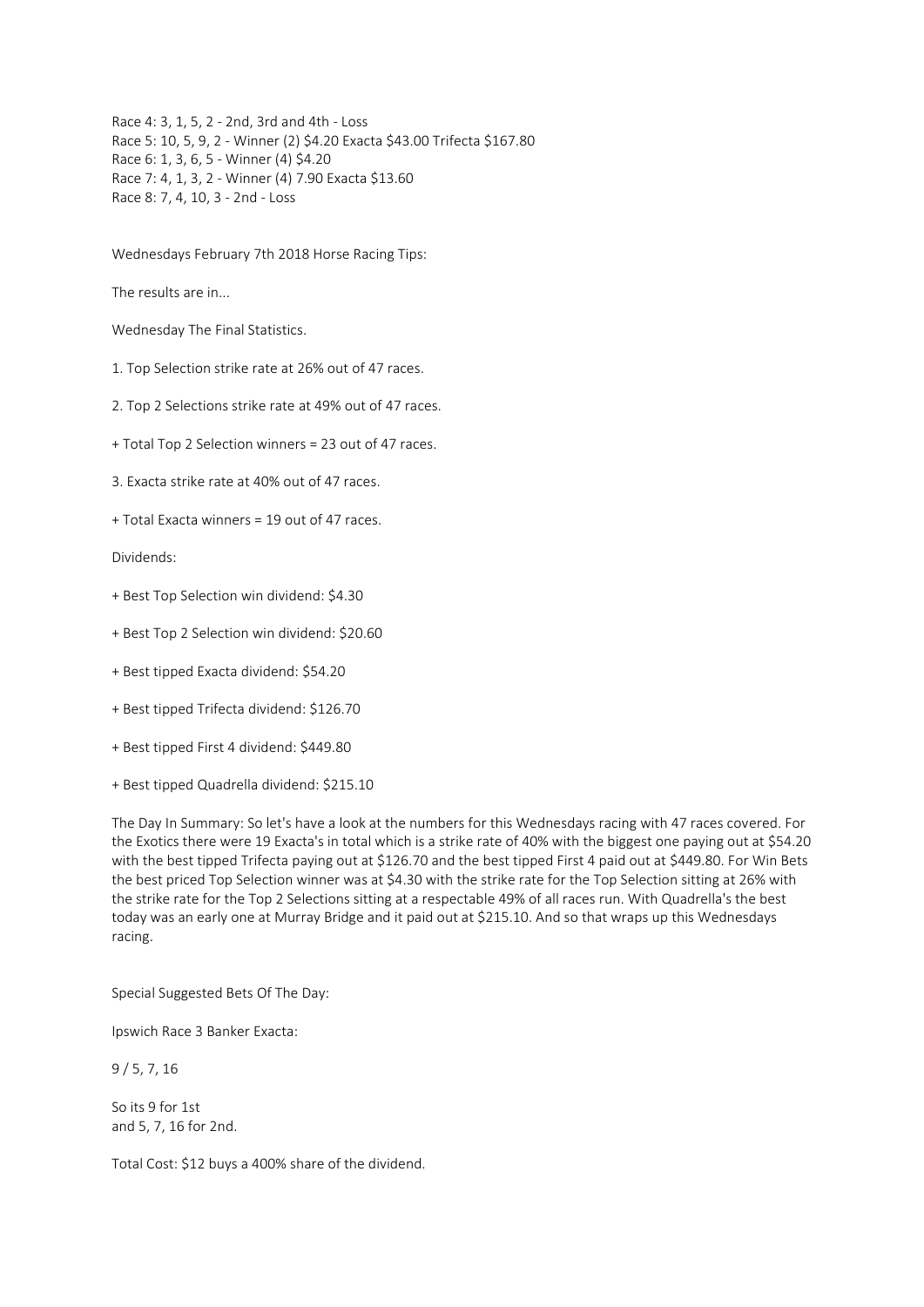Where The Money Is:Those runners which stand out as being well supported early.

Ipswich Race 6 No 5 Gregory at \$4.80 and there is enough solid early support for this one to take some note. There is not a huge amount of money around this Wednesday but may see something else of note once the full days tips are posted.

Best Longshot's Of The Day:

Nothing to report.

Best Multi Bet Of The Day:

All bets are for the PLACE.

Sandown Race 2 No 12 | Race 4 No 12 | Race 6 No 6 | Race 7 No 5

Sugestted Bet: \$10

Best Quaddie Of The Day:

Ipswich Quadrella:

Race 6: 5, 9, 4, 7 Race 7: 9, 11, 2, 6 Race 8: 2, 4, 8, 1 Race 9: 11, 14, 9, 3

Total Cost: \$13 buys a 5% share of the dividend.

Today's Race Tips:

Murray Bridge Race Tips:

```
Race 1: 2, 6, 1, 3 - Winner (2) $2.80 Exacta $10.00 Trifecta $19.00 First 4 $41.00
Race 2: 6, 7, 2, 5 - Winner (3) $2.90 Exacta $8.50
Race 3: 3, 5, 4, 6 - Winner (2) $3.70 Exacta $23.30 Trifecta $55.20 First 4 $189.20
Race 4: 1, 7, 6, 4 - Winner (1) $3.10 Exacta $28.20 Trifecta $126.70 First 4 $449.80 Early Quadrella $215.10
Race 5: 10, 7, 2, 4 - Winner (1) $1.90 Exacta $3.40
Race 6: 5, 1, 6, 3 - Winner (3) $3.40 Exacta $11.20 Trifecta $21.30 First 4 $43.40
Race 7: 4, 1, 5, 2 - Winner (1) $4.30 Exacta $15.40 Trifecta $64.30
Race 8: 1, 2, 7, 8 - 3rd - Loss
```
Warrnambool Race Tips:

Race 1: 10, 8, 2, 1 - Winner (1) \$2.60 Exacta \$17.80 Race 2: 1, 5, 2, 10 - Winner (3) \$4.70 Race 3: 1, 9, 10, 8 - Winner (4) \$4.80 Race 4: 6, 8, 5, 3 - Winner (1) \$2.50 Exacta \$6.70 Early Quadrella \$193.30 Race 5: 11, 8, 10, 9 - Winner (4) \$15.30 Race 6: 2, 3, 4, 5 - Winner (2) \$6.30 Exacta \$10.50 Race 7: 3, 4, 8, 5 - 4th - Loss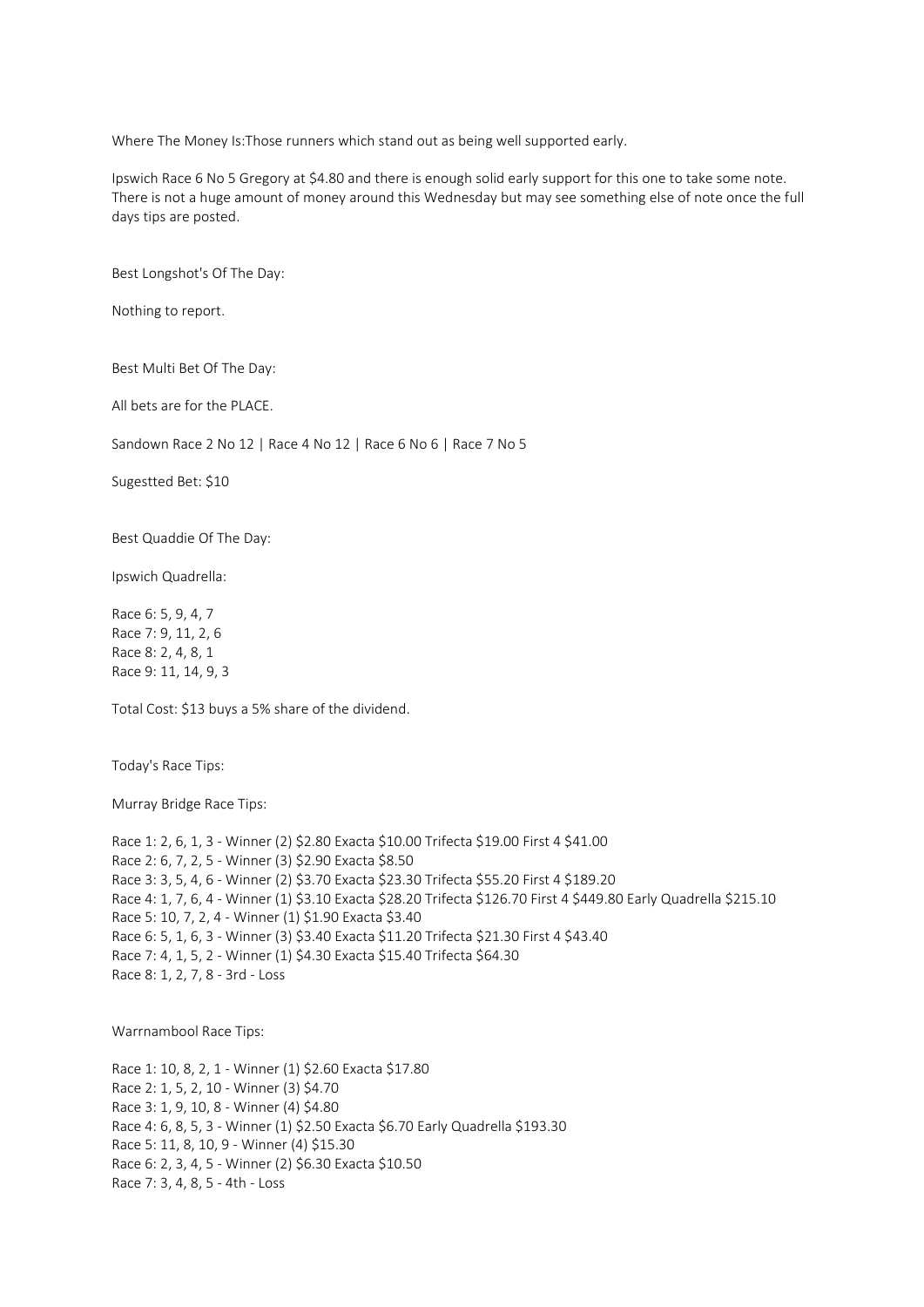Race 8: 5, 7, 9, 1 - 2nd, 3rd and 4th - Loss

Ipswich Race Tips:

Race 1: 10, 2, 9, 1 - Winner (2) \$5.50 Race 2: 1, 9, 8, 11 - Winner (2) \$5.40 Exacta \$31.50 Trifecta \$93.20 Race 3: 9, 5, 7, 16 - Winner (1) \$1.70 Race 4: 2, 5, 9, 8 - Winner (3) \$8.30 Exacta \$21.90 Race 5: 3, 5, 2, 9 - 2nd - Loss Race 6: 5, 9, 4, 7 - Winner (3) \$4.50 Race 7: 9, 11, 2, 6 - Winner (3) \$2.80 Exacta \$13.70 Race 8: 2, 4, 8, 1 - Winner (1) \$1.70 Exacta \$5.30 Race 9: 11, 14, 9, 3 - 2nd - Loss

Randwick Race Tips:

Race 1: 4, 2, 8, 7 - Winner (4) \$7.00 Race 2: 6, 4, 3, 2 - 2nd, 3rd and 4th - Loss Race 3: 4, 7, 5, 1 - Winner (1) \$2.40 Race 4: 2, 7, 1, 4 - 2nd, 3rd and 4th - Loss Race 5: 6, 8, 3, 5 - 2nd and 3rd - Loss Race 6: 11, 1, 2, 13 - Winner (2) \$7.00 Race 7: 9, 4, 10, 6 - Winner (4) \$8.90 Exacta \$54.20 Trifecta \$101.90

Sandown Race Tips:

Race 1: 4, 5, 2, 1 - Winner (2) \$3.20 Race 2: 12, 6, 14, 10 - Winner (2) \$3.60 Exacta \$29.20 Race 3: 2, 5, 10, 1 - Winner (1) \$2.20 Race 4: 12, 11, 10, 3 - 3rd - Loss Race 5: 7, 3, 12, 4 - Winner (1) \$1.80 Race 6: 6, 12, 9, 8 - Loss Race 7: 5, 10, 2, 13 - Winner (1) \$3.30 Exacta \$9.60 Trifecta \$68.70 First 4 \$185.80 Race 8: 5, 8, 11, 10 - 2nd and 3rd - Loss

Ascot Race Tips:

Race 1: 1, 3, 6, 4 - Winner (1) \$1.80 Exacta \$11.30 Race 2: 4, 10, 14, 6 - 4th - Loss Race 3: 6, 8, 4, 2 - Winner (2) \$20.60 Exacta \$47.30 Race 4: 10, 9, 8, 3 - 3rd and 4th - Loss Race 5: 10, 4, 3, 5 - 2nd - Loss Race 6: 4, 2, 9, 7 - Winner (2) \$3,60 Race 7: 12, 8, 6, 10 - 3rd and 4th - Loss

Wednesdays January 31st 2018 Horse Racing Tips:

The results are in...

Wednesday The Final Statistics.

1. Top Selection strike rate at 34% out of 58 races.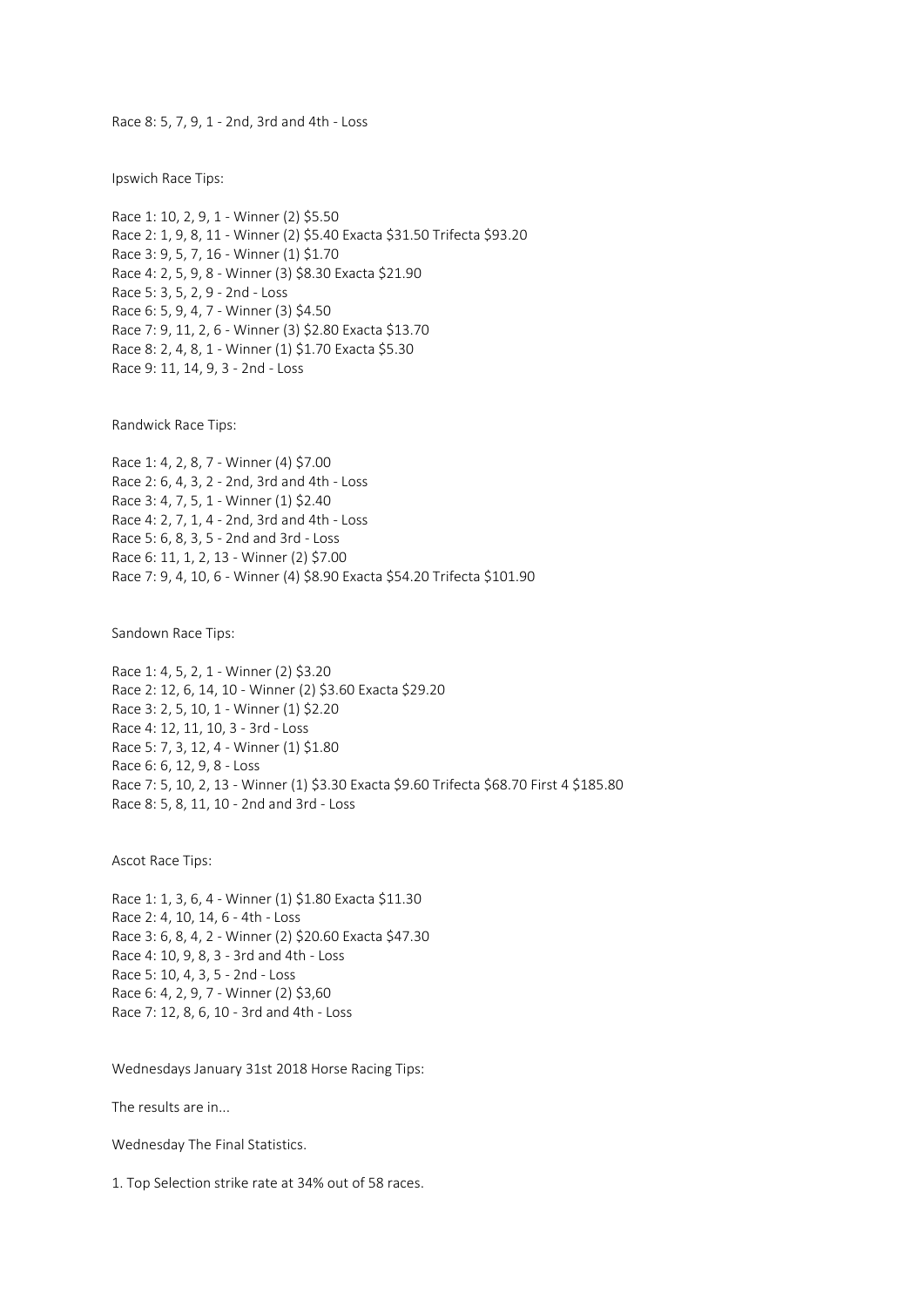2. Top 2 Selections strike rate at 55% out of 58 races.

- + Total Top 2 Selection winners = 32 out of 58 races.
- 3. Exacta strike rate at 54% out of 58 races.
- + Total Exacta winners = 29 out of 58 races.

Dividends:

- + Best Top Selection win dividend: \$6.60
- + Best Top 2 Selection win dividend: \$11.20
- + Best tipped Exacta dividend: \$63.90
- + Best tipped Trifecta dividend: \$279.50
- + Best tipped First 4 dividend: \$1232.60
- + Best tipped Quadrella dividend: \$3192.70

The Day In Summary: So let's have a look at the numbers for this Wednesdays racing with 58 races covered. For the Exotics there were 29 Exacta's in total which is a strike rate of 54% with the biggest one paying out at \$63.90 with the best tipped Trifecta paying out at \$279.50 and the best tipped First 4 paid out at \$1232.60. For Win Bets the best priced Top Selection winner was at \$6.60 with the strike rate for the Top Selection sitting at 34% with the strike rate for the Top 2 Selections sitting at a respectable 55% of all races run. With Quadrella's the best today was a main one at Terang and it paid out at \$3192.70. And so that wraps up this Wednesdays racing.

Special Suggested Bets Of The Day:

Gawler Race 4 Banker Exacta:

7 / 5, 4, 2

So its 7 for 1st and 5, 4, 2 for 2nd.

Total Cost: \$12 buys a 400% share of the dividend.

Where The Money Is: Those runners which stand out as being well supported early.

Nothing to report.

Best Longshot's Of The Day:

Nothing to report.

Best Multi Bet Of The Day:

All bets are for the PLACE.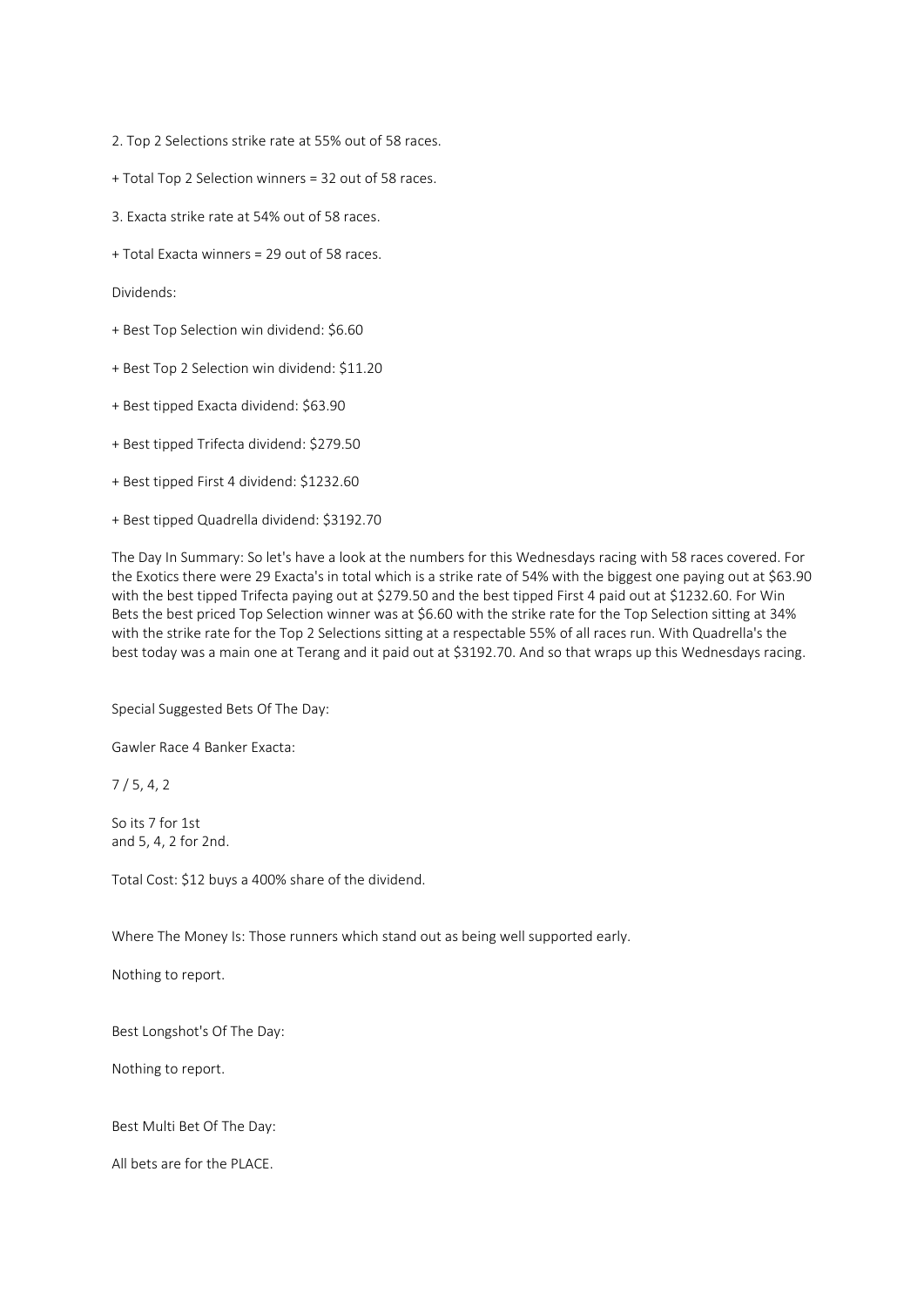Sandown Race 5 No 8 | Race 6 No 11 | Race 7 No 4 | Race 8 No 13

Suggested Bet: \$10

Best Quaddie Of The Day:

Terang Quadrella:

Race 5: 8, 5, 7, 2 Race 6: 7, 12, 10, 5 Race 7: 4, 3, 11, 8 Race 8: 7, 4, 2, 6

Total Cost: \$13 buys a 5% share of the dividend.

Result - A win and paid out at \$3192.70 for 100%

Today's Race Tips:

Terang Race Tips:

Race 1: 7, 14, 3, 4 - Winner (4) \$7.20 Exacta \$19.40 Race 2: 5, 4, 6, 2 - Winner (1) \$4.10 Race 3: 7, 1, 5, 3 - Winner (4) \$2.40 Exacta \$26.40 Race 4: 6, 2, 5, 1 - 2nd and 3rd - Loss Race 5: 8, 5, 7, 2 - Winner (2) \$7.60 Exacta \$47.40 Trifecta \$254.40 First 4 \$674.00 Race 6: 7, 12, 10, 5 - Winner (1) \$5.70 Race 7: 4, 3, 11, 8 - Winner (2) \$10.50 Exacta \$63.90 Trifecta \$279.50 Race 8: 7, 4, 2, 6 - Winner (4) \$3.70 Quadrella \$3192.70

Kembla Grange Race Tips:

Race 1: 1, 2, 3, 5 - Winner (2) \$5.90 Exacta \$24.90 Trifecta \$162.30 Race 2: 3, 4, 2, 5 - Winner (1) \$2.00 Exacta \$7.30 Trifecta \$33.30 First 4 \$68.80 Race 3: 1, 3, 5, 2 - Winner (2) \$2.80 Exacta \$7.30 Trifecta \$12.30 First 4 \$34.60 Race 4: 1, 3, 5, 4 - Winner (4) \$10.60 Early Quadrella \$798.00 Race 5: 1, 5, 4, 3 - Winner (2) \$3.50 Exacta \$28.40 Trifecta \$80.60 Race 6: 5, 1, 6, 2 - Winner (3) \$5.70 Race 7: 4, 2, 3, 1 - Winner (1) \$3.90 Exacta \$16.20 Trifecta \$77.60 Race 8: 8, 2, 10, 4 - 3rd - Loss

Ipswich Race Tips:

Race 1: 1, 2, 6, 4 - Winner (1) \$1.50 Exacta \$2.30 Trifecta \$4.30 Race 2: 3, 5, 7, 4 - Winner (1) \$1.20 Exacta \$2.70 Race 3: 10, 1, 5, 3 - Winner (3) \$2.30 Exacta \$10.80 Race 4: 5, 4, 7, 6 - Winner (2) \$5.10 Exacta \$16.50 Trifecta \$71.80 Early Quadrella \$31.30 Race 5: 10, 5, 11, 1 - 2nd, 3rd and 4th - Loss Race 6: 4, 1, 6, 7 - 2nd, 3rd and 4th - Loss Race 7: 3, 1, 4, 7 - Winner (1) \$1.30 Race 8: 6, 8, 10, 3 - Winner (1) \$1.60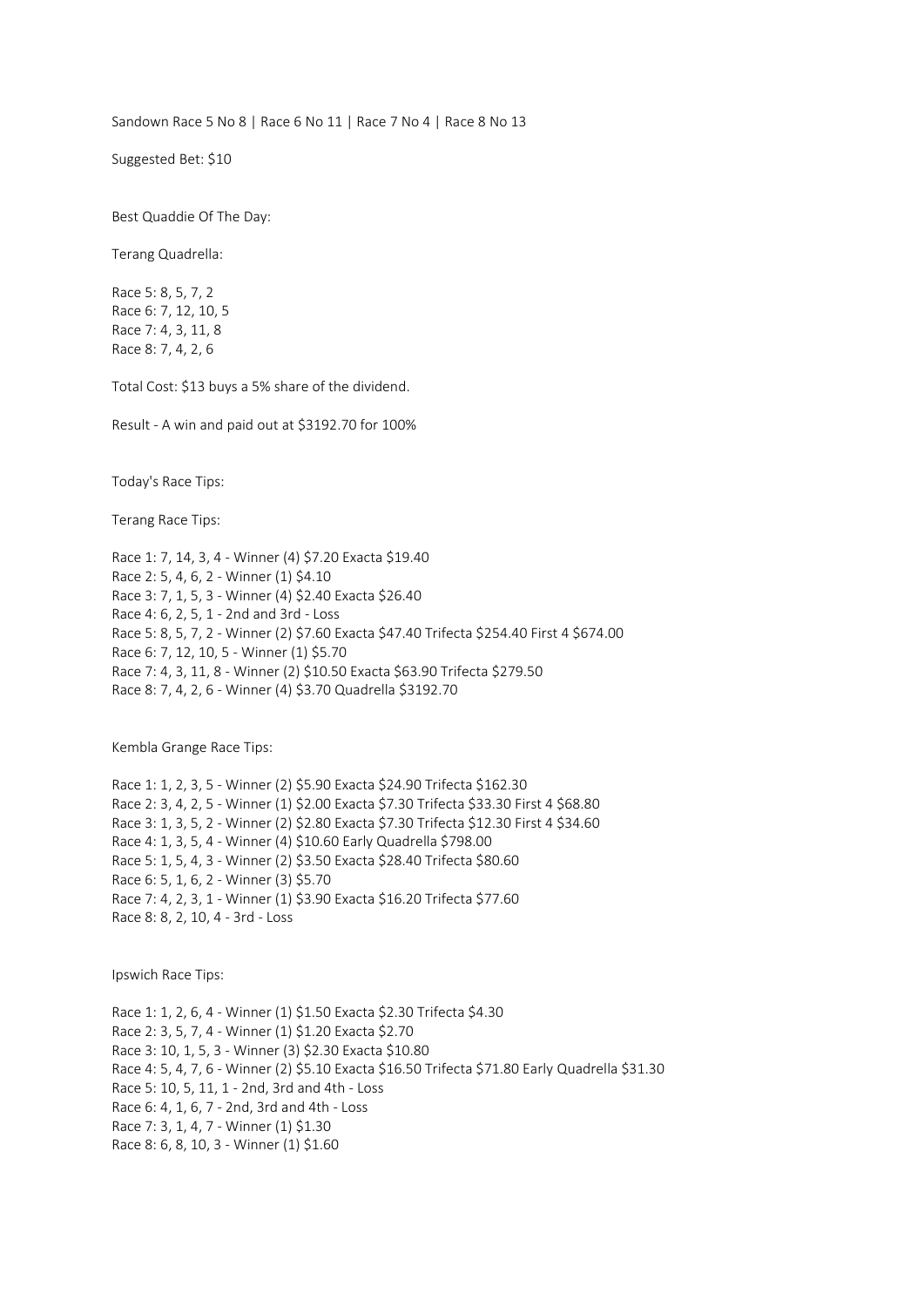Gawler Race Tips:

Race 1: 3, 4, 5, 6 - Winner (1) \$2.60 Exacta \$4.70 Trifecta \$18.40 Race 2: 1, 5, 3, 2 - Winner (4) \$5.70 Exacta \$8.50 Trifecta \$45.80 Race 3: 3, 1, 5, 4 - Winner (4) \$3.30 Race 4: 7, 5, 4, 2 - 3rd and 4th - Loss Race 5: 8, 1, 3, 6 - Winner (1) \$6.60 Exacta \$33.00 Race 6: 1, 4, 8, 5 - Winner (4) \$14.70 Race 7: 3, 2, 7, 1 - Winner (2) \$3.60 Exacta \$6.20 Race 8: 9, 8, 3, 5 - Winner (1) \$3.50 Quadrella \$2131.10

Ascot Race Tips:

Race 1: 6, 10, 7, 2 - Winner (1) \$2.60 Exacta \$11.10 Race 2: 4, 3, 7, 2 - Winner (1) \$1.50 Exacta \$4.00 Trifecta \$9.90 First 4 \$39.80 Race 3: 3, 7, 9, 1 - Winner (1) \$1.50 Exacta \$7.50 Race 4: 4, 7, 5, 8 - 2nd, 3rd and 4th - Loss Race 5: 2, 1, 4, 7 - Winner (2) \$8.00 Exacta \$52.40 Race 6: 1, 6, 4, 3 - 2nd - Loss Race 7: 2, 1, 3, 8 - Winner (3) \$5.60 Exacta \$45.20 Trifecta \$66.10 Race 8: 7, 6, 2, 5 - Winner (2) \$11.20 Race 9: 5, 7, 6, 1 - Winner (2) \$3.90 Exacta \$22.40 Trifecta \$91.10 First 4 \$344.00

Sandown Race Tips:

Race 1: 3, 5, 1, 6 - Winner (1) \$2.60 Race 2: 2, 3, 6, 5 - Winner (1) \$2.50 Exacta \$14.60 Race 3: 8, 11, 9, 5 - Winner (1) \$1.90 Race 4: 1, 8, 3, 10 - 2nd, 3rd and 4th - Loss Race 5: 8, 5, 6, 10 - Winner (2) \$3.80 Race 6: 11, 9, 7, 6 - Winner (3) \$5.40 Race 7: 4, 6, 11, 2 - Winner (2) \$4.20 Exacta \$27.10 Trifecta \$163.10 First 4 \$1029.60 Race 8: 13, 17, 14, 15 - Winner (4) \$3.90 Exacta \$20.90 Quadrella \$524.20

Launceston Race Tips:

Race 1: 1, 3, 5, 11 - Winner (1) \$2.90 Race 2: 3, 2, 14, 4 - 2nd, 3rd and 4th - Loss Race 3: 4, 8, 5, 9 - Loss Race 4: 6, 4, 11, 1 - 2nd and 4th - Loss Race 5: 6, 4, 1, 5 - Winner (3) \$12.70 Exacta \$37.30 Trifecta \$223.10 First 4 \$1232.60 Race 6: 6, 10, 1, 8 - Winner (3) \$9.20 Exacta \$14.30 Race 7: 2, 6, 12, 11 - 2nd and 4th - Loss Race 8: 8, 9, 7, 3 - Winner (1) \$2.90 Race 9: 7, 8, 6, 4 - Winner (1) \$1.60 Exacta \$2.90 Trifecta \$5.20

Wednesdays January 24th 2018 Horse Racing Tips:

The results are in...

Wednesday The Final Statistics.

1. Top Selection strike rate at 31% out of 54 races.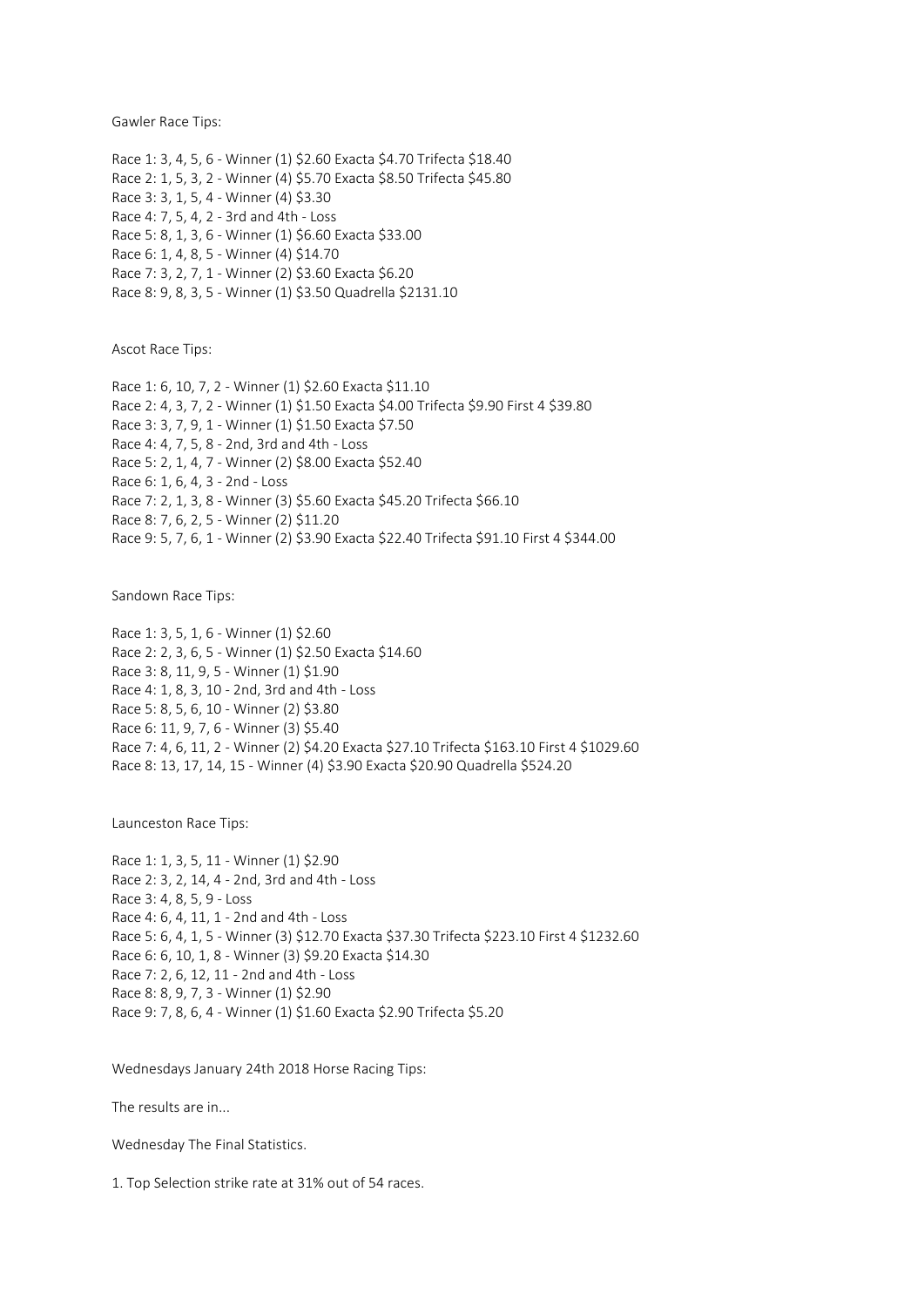2. Top 2 Selections strike rate at 52% out of 54 races.

- + Total Top 2 Selection winners = 28 out of 54 races.
- 3. Exacta strike rate at 54% out of 54 races.
- + Total Exacta winners = 29 out of 54 races.

Dividends:

- + Best Top Selection win dividend: \$4.70
- + Best Top 2 Selection win dividend: \$6.90
- + Best tipped Exacta dividend: \$137.10
- + Best tipped Trifecta dividend: \$143.60
- + Best tipped First 4 dividend: \$106.60
- + Best tipped Quadrella dividend: \$1001.20

The Day In Summary: So let's have a look at the numbers for this Wednesdays racing with 54 races covered. For the Exotics there were 29 Exacta's in total which is a strike rate of 54% with the biggest one paying out at \$137.10 with the best tipped Trifecta paying out at \$143.60 and the best tipped First 4 paid out at \$106.60. For Win Bets the best priced Top Selection winner was at \$4.70 with the strike rate for the Top Selection sitting at 31% with the strike rate for the Top 2 Selections sitting at a respectable 52% of all races run. With Quadrella's the best today was an early one at Ballarat and it paid out at \$1001.20. And so that wraps up this Wednesdays racing.

Special Suggested Bets Of The Day:

Hawkesbury Race 4 Banker Exacta:

2 / 10, 1, 8

so its 2 for 1st and 10, 1, 8 for 2nd.

Total Cost: \$12 buys a 400% share of the dividend.

Where The Money Is: Those runners which stand out as being well supported early.

Port Lincoln Race 8 No 9 Magnus Magic at \$12.00 and there is some interesting support for this one early.

Best Longshot's Of The Day:

Nothing to report today.

Best Quaddie Of The Day:

Gold Coast Quadrella: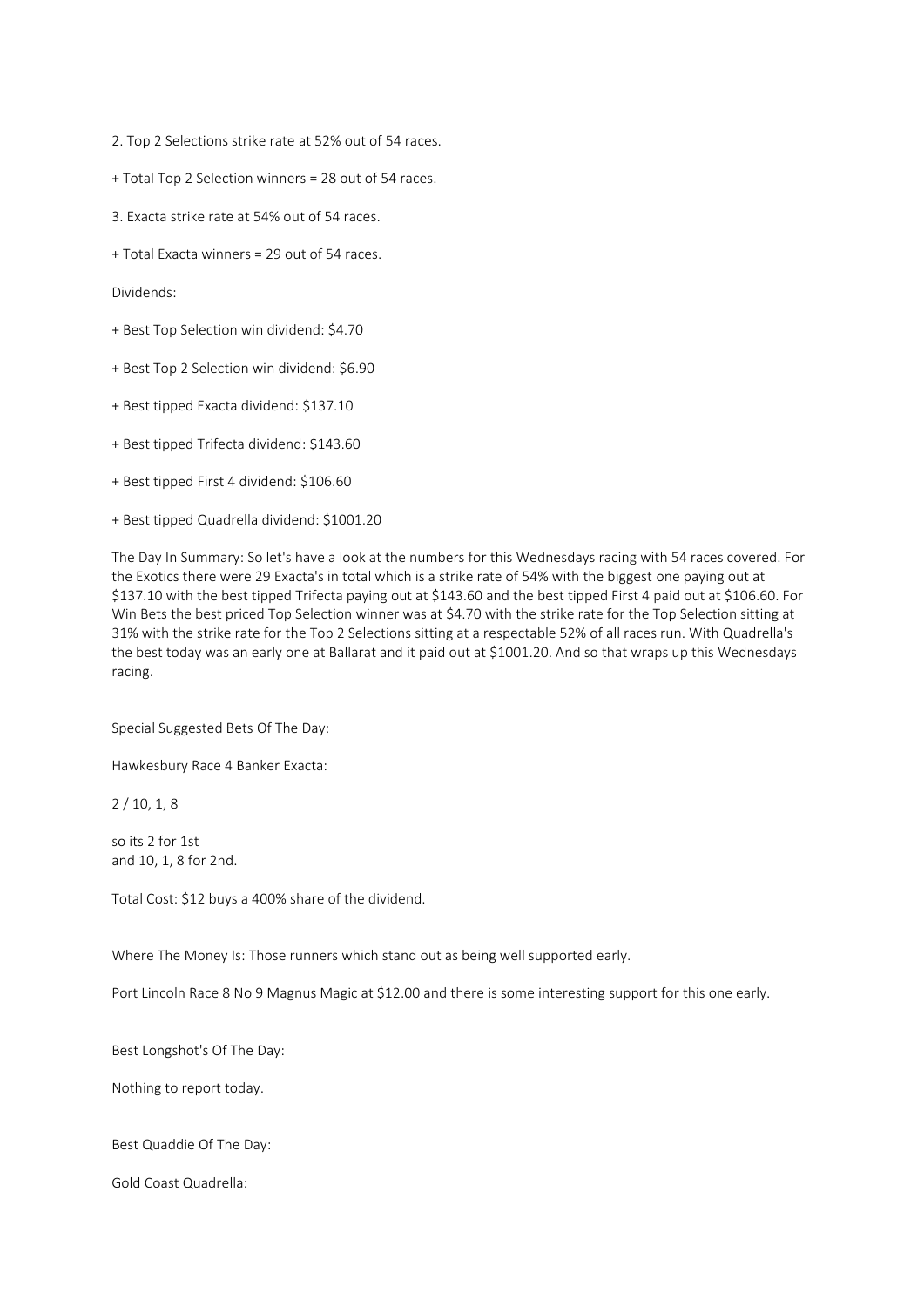Race 4: 6, 1, 5, 3 Race 5: 8, 10, 2, 9 Race 6: 14, 11, 12, 7 Race 7: 2, 1, 6, 7

Total Cost: \$12 buys a 5% share of the dividend.

Today's Race Tips:

Benalla Race Tips:

Race 1: 8, 12, 10, 3 - 3rd - Loss Race 2: 2, 6, 11, 5 - Winner (4) \$6.60 Exacta \$27.80 Race 3: 2, 5, 4, 14 - 2nd - Loss Race 4: 5, 8, 7, 1 - Winner (4) \$7.20 Exacta \$37.10 Race 5: 3, 6, 10, 7 - Winner (3) \$5.10 Race 6: 2, 9, 3, 10 - Winner (3) \$11.40 Exacta \$46.40 Race 7: 5, 7, 11, 2 - Winner (1) \$3.50 Exacta \$11.90 Race 8: 9, 12, 6, 4 - 3rd - Loss

Hawkesbury Race Tips:

Race 1: 1, 4, 5, 6 - Winner (1) \$2.60 Exacta \$11.60 Trifecta \$26.40 Race 2: 2, 6, 5, 1 - Winner (2) \$6.90 Race 3: 2, 8, 3, 6 - Winner (2) \$4.40 Exacta \$23.90 Trifecta \$72.70 Race 4: 2, 10, 1, 8 - Winner (1) \$1.50 Early Quadrella \$144.60 Race 5: 2, 4, 1, 6 - Winner (3) \$3.70 Race 6: 2, 12, 9, 11 - Winner (2) \$1.80 Exacta \$5.80 Trifecta \$44.50 First 4 \$94.00 Race 7: 9, 5, 8, 10 - Winner (1) \$2.80 Quadrella \$83.50

Pt Lincoln Race Tips:

Race 1: 1, 5, 2, 3 - Winner (1) \$1.30 Exacta \$5.00 Trifecta \$11.30 Race 2: 2, 7, 6, 4 - 3rd and 4th - Loss Race 3: 8, 5, 6, 10 - Winner (2) \$5.20 Exacta \$9.10 Race 4: 2, 1, 3, 4 - Winner (3) \$4.40 Exacta \$19.10 Trifecta \$60.70 Race 5: 5, 6, 1, 7 - Winner (4) \$3.40 Exacta \$5.20 Trifecta \$21.60 First 4 \$106.60 Race 6: 7, 4, 6, 5 - Winner (2) \$12.30 Exacta \$137.10 Race 7: 8, 5, 10, 1 - Winner (3) \$7.00 Exacta \$38.30 Race 8: 9, 3, 1, 4 - 2nd, 3rd and 4th - Loss

Gold Coast Race Tips:

Race 1: 4, 3, 6, 5 - 2nd and 3rd - Loss Race 2: 6, 1, 4, 2 - Winner (1) \$1.20 Exacta \$12.20 Trifecta \$22.60 First 4 \$97.80 Race 3: 1, 10, 6, 8 - Winner (1) \$1.90 Exacta \$16.30 Trifecta \$108.60 Race 4: 6, 1, 5, 3 - 3rd and 4th - Loss Race 5: 8, 10, 2, 9 - 3rd - Loss Race 6: 14, 11, 12, 7 - Winner (1) \$1.70 Exacta \$38.00 Race 7: 2, 1, 6, 7 - Winner (2) \$3.20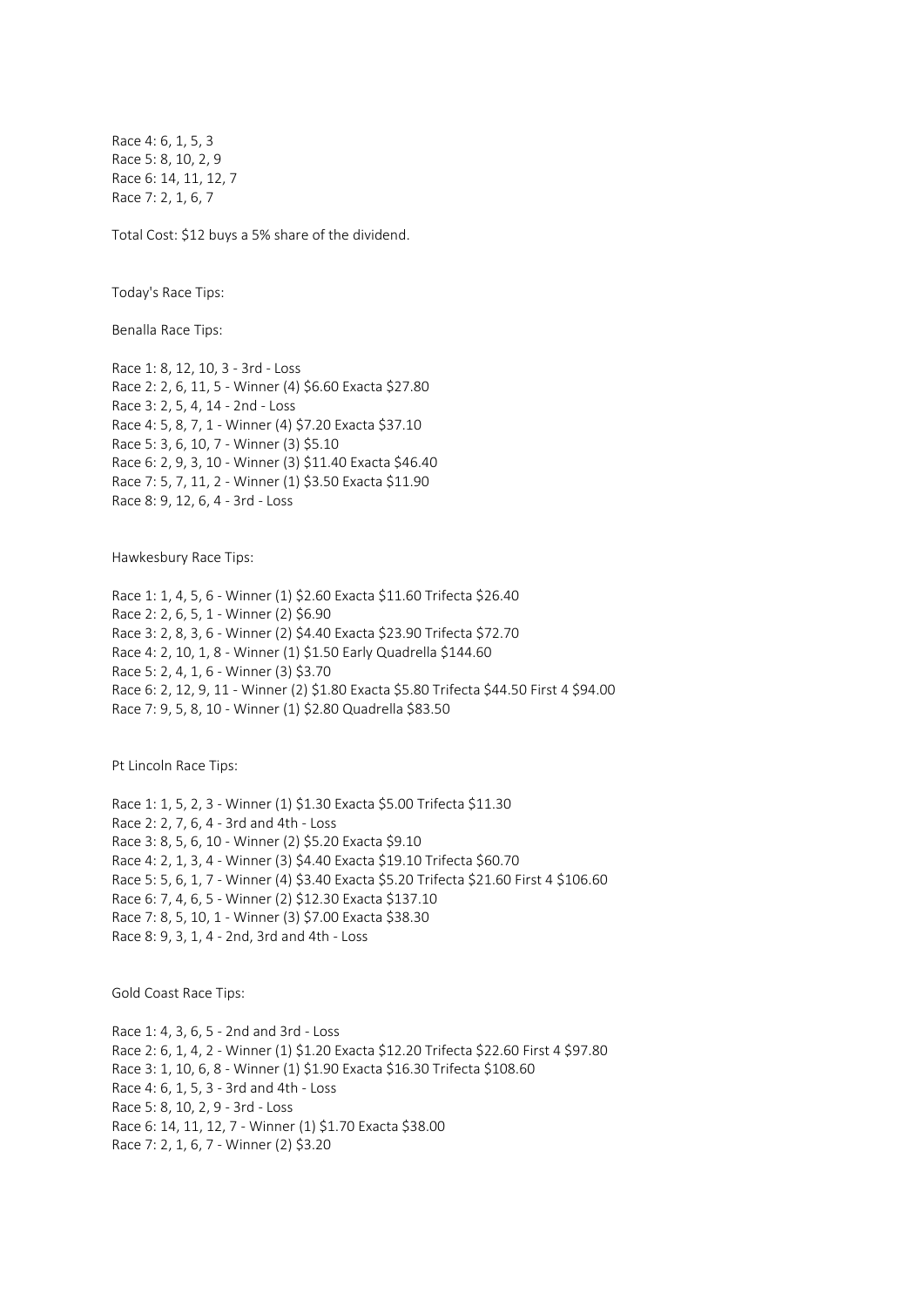Pinjarra Race Tips:

Race 1: 1, 5, 3, 7 - Winner (2) \$2.90 Exacta \$8.70 Trifecta \$10.50 Race 2: 4, 5, 3, 2 - Winner (1) \$3.40 Exacta \$6.70 Race 3: 8, 7, 1, 5 - Winner (1) \$4.50 Exacta \$18.70 Race 4: 11, 7, 5, 2 - Winner (3) \$3.70 Exacta \$6.90 Trifecta \$35.00 Early Quadrella \$95.40 Race 5: 4, 2, 10, 6 - Winner (1) \$4.50 Exacta \$47.00 Trifecta \$143.60 Race 6: 6, 7, 4, 1 - Winner (3) \$3.80 Race 7: 2, 1, 7, 11 - 2nd and 4th - Loss Race 8: 8, 9, 11, 12 - 2nd and 3rd - Loss

Ballarat Race Tips:

Race 1: 3, 2, 4, 1 - Winner (3) \$8.10 Exacta \$30.50 Trifecta \$71.40 First 4 \$89.60 Race 2: 2, 6, 5, 1 - Winner (2) \$2.70 Exacta \$6.10 Race 3: 7, 14, 5, 1 - Winner (3) \$4.50 Exacta \$29.40 Race 4: 3, 1, 10, 11 - Winner (4) \$5.80 Early Quadrella \$1001.20 Race 5: 2, 4, 6, 7 - Winner (2) \$4.30 Race 6: 6, 8, 7, 1 - Winner (1) \$3.50 Exacta \$14.20 Race 7: 9, 1, 7, 2 - Winner (1) \$4.70 Race 8: 2, 6, 11, 3 - Winner (1) \$2.00 Exacta \$3.50 Trifecta \$22.50 Quadrella \$213.70

Launceston Race Tips:

Race 1: 3, 4, 11, 6 - 2nd and 4th - Loss Race 2: 5, 3, 10, 14 - 4th - Loss Race 3: 9, 6, 13, 14 - Winner (1) \$2.50 Race 4: 1, 3, 6, 4 - Winner (2) \$2.20 Exacta \$2.10 Trifecta \$11.60 Race 5: 1, 2, 3, 6 - Winner (1) \$1.80 Race 6: 3, 8, 1, 4 - Winner (1) \$2.40 Race 7: 10, 6, 7, 3 - Winner (2) \$3.30 Exacta \$10.30 Race 8: 4, 3, 1, 2 - Winner (4) \$10.70 Exacta \$80.80 Quadrella \$251.40

Wednesdays January 17th 2018 Horse Racing Tips:

The results are in...

Wednesday The Final Statistics.

1. Top Selection strike rate at 27% out of 55 races.

2. Top 2 Selections strike rate at 49% out of 55 races.

+ Total Top 2 Selection winners = 27 out of 55 races.

3. Exacta strike rate at 31% out of 55 races.

+ Total Exacta winners = 17 out of 55 races.

Dividends:

+ Best Top Selection win dividend: \$5.60

+ Best Top 2 Selection win dividend: \$8.30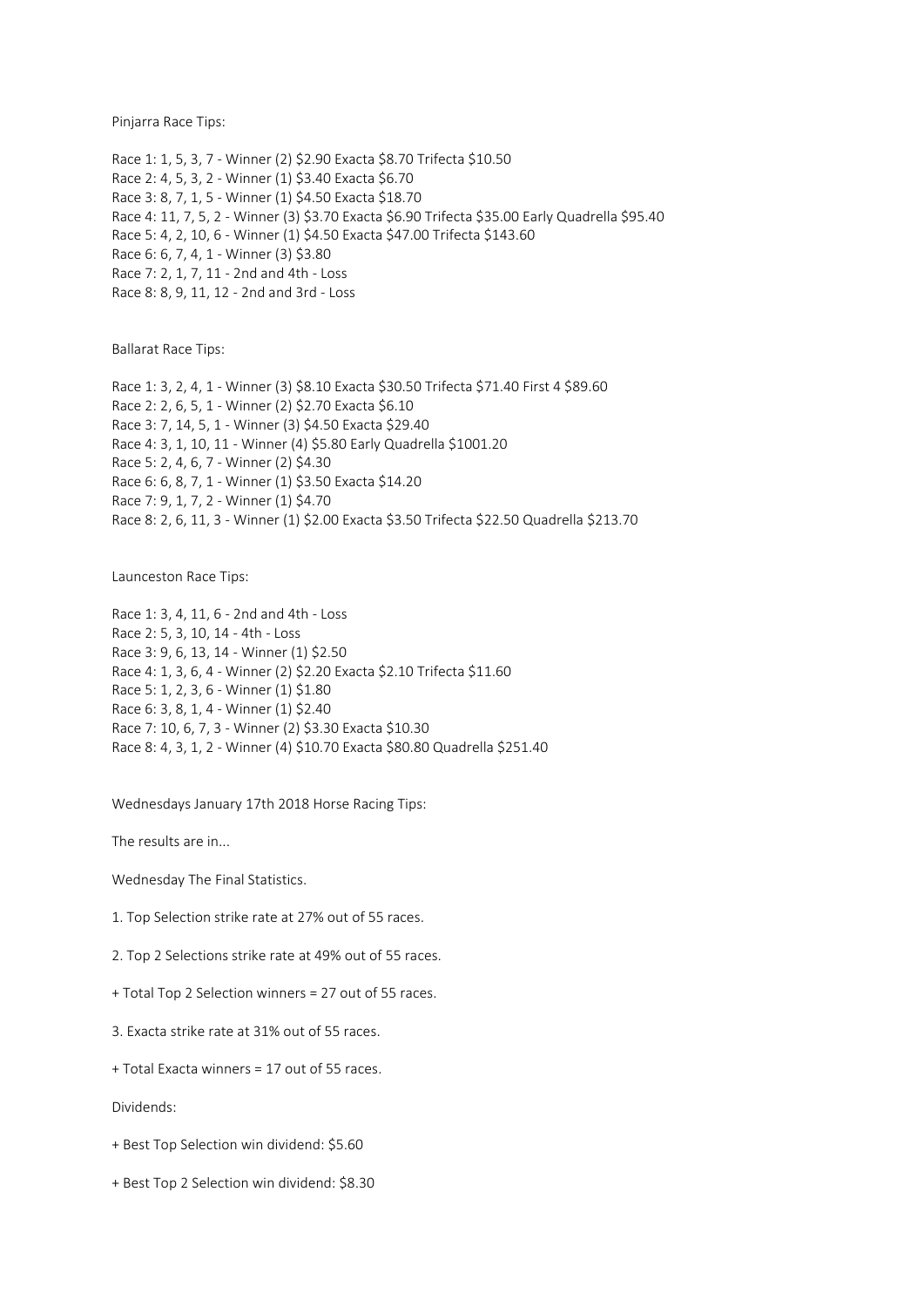+ Best tipped Exacta dividend: \$39.40

+ Best tipped Trifecta dividend: \$104.30

+ Best tipped First 4 dividend: \$432.40

+ Best tipped Quadrella dividend: \$2141.50

The Day In Summary: So let's have a look at the numbers for this Wednesdays racing with 55 races covered. For the Exotics there were 17 Exacta's in total which is a strike rate of 31% with the biggest one paying out at \$39.40 with the best tipped Trifecta paying out at \$104.30 and the best tipped First 4 paid out at \$93.20. For Win Bets the best priced Top Selection winner was at \$5.60 with the strike rate for the Top Selection sitting at 27% with the strike rate for the Top 2 Selections sitting at a respectable 49% of all races run. With Quadrella's the best today was an early one at Ipswich and it paid out at \$2141.50. And so that wraps up this Wednesdays racing.

Special Suggested Bets Of The Day:

Ipswich Race 5 Banker Exacta:

8 / 2, 7, 6

So its 8 for 1st and 2, 7, 6 for 2nd.

Total Cost: \$12 buys a 400% share of the dividend.

Where The Money Is: Those runners which stand out as being well supported early.

Ipswich Race 7 No 12 Serious Doubts at \$7.50 and there is strong support for this one early and may prove worth following if the money is any guide.

Best Longshot's Of The Day:

Strathalbyn Race 6 No 10 Sou Souni Princess at \$26.00 and there is some money around for this one and is paying \$7.00 the place so may be worth a small gamble at those odds today.

Best Quaddie Of The Day:

Caulfield Quadrella:

Race 5: 10, 9, 11, 2 Race 6: 3, 1, 13, 6 Race 7: 14, 7, 15, 12 Race 8: 11, 9, 14, 10

Total Cost: \$13 buys a 5% share of the dividend.

Today's Race Tips:

Moe Race Tips: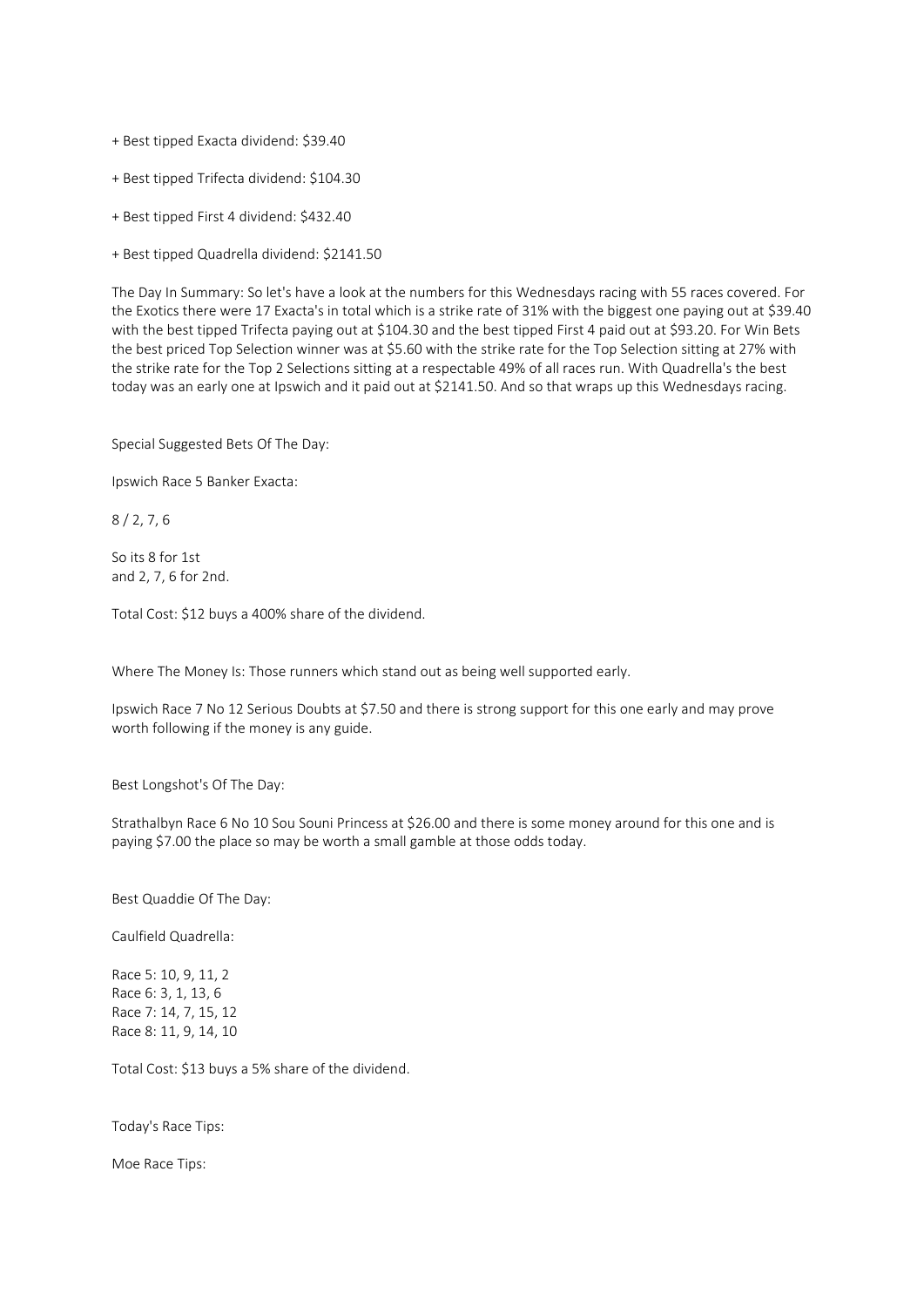Race 1: 8, 7, 4, 2 - Winner (1) \$3.00 Exacta \$15.80 Trifecta \$72.60 Race 2: 9, 5, 13, 4 - 2nd, 3rd and 4th - Loss Race 3: 4, 7, 3, 6 - Winner (1) \$2.70 Exacta \$11.40 Race 4: 1, 5, 10, 8 - Winner (2) \$2.10 Exacta \$6.10 Trifecta \$15.50 Race 5: 4, 1, 2, 3 - 2nd, 3rd and 4th - Loss Race 6: 3, 8, 2, 6 - Winner (1) \$4.10 Exacta \$25.20 Trifecta \$77.80 Race 7: 2, 6, 5, 4 - Winner (4) \$10.30 Race 8: 1, 9, 10, 7 - Winner (3) \$11.80

Ipswich Race Tips:

Race 1: 2, 1, 4, 3 - Winner (4) \$8.90 Exacta \$31.50 Trifecta \$73.10 Race 2: 3, 4, 2, 7 - Winner (1) \$2.60 Exacta \$5.10 Race 3: 1, 3, 2, 7 - Winner (1) \$1.60 Exacta \$2.90 Trifecta \$16.40 Race 4: 13, 9, 3, 7 - Winner (2) \$3.90 Race 5: 8, 2, 7, 6 - Winner (4) \$49.00 Early Quadrella \$2141.50 Race 6: 6, 5, 8, 7 - 2nd and 3rd - Loss Race 7: 12, 4, 7, 2 - Winner (4) \$4.20 Exacta \$12.30 Race 8: 5, 4, 2, 7 - 2nd, 3rd and 4th - Loss Race 9: 1, 7, 4, 5 - 2nd, 3rd and 4th - Loss

Warwick Farm Race Tips:

Race 1: 2, 4, 1, 5 - 2nd and 3rd - Loss Race 2: 4, 1, 7, 8 - Winner (1) \$2.80 Exacta \$16.60 Race 3: 7, 1, 2, 4 - Winner (3) \$3.90 Race 4: 8, 6, 7, 9 - 3rd and 4th - Loss Race 5: 11, 3, 2, 9 - Winner (4) \$3.90 Exacta \$14.10 Trifecta \$46.20 Race 6: 10, 5, 8, 11 - Winner (2) \$3.90 Race 7: 12, 4, 2, 13 - Winner (1) \$1.50

Strathalbyn Race Tips:

Race 1: 1, 3, 5, 2 - Winner (2) \$2.10 Race 2: 1, 2, 4, 5 - Winner (3) \$6.50 Exacta \$11.70 Trifecta \$43.80 First 4 \$93.20 Race 3: 12, 5, 8, 11 - Winner (2) \$5.60 Exacta \$31.20 Trifecta \$104.30 Race 4: 2, 10, 3, 5 - Winner (1) \$2.00 Early Quadrella \$234.50 Race 5: 3, 6, 1, 2 - Winner (1) \$1.90 Race 6: 4, 6, 10, 13 - 2nd - Loss Race 7: 6, 3, 7, 2 - Winner (4) \$4.90 Race 8: 11, 12, 7, 10 - 3rd and 4th - Loss

Caulfield Race Tips:

Race 1: 11, 14, 10, 6 - Winner (2) \$7.70 Race 2: 3, 11, 2, 8 - Winner (2) \$8.30 Race 3: 12, 9, 14, 5 - 2nd - Loss Race 4: 11, 6, 9, 5 - Winner (2) \$4.70 Race 5: 10, 9, 11, 2 - 3rd - Loss Race 6: 3, 1, 13, 6 - Winner (1) \$3.00 Race 7: 14, 7, 15, 12 - 2nd and 3rd - Loss Race 8: 11, 9, 14, 10 - Winner (2) \$6.90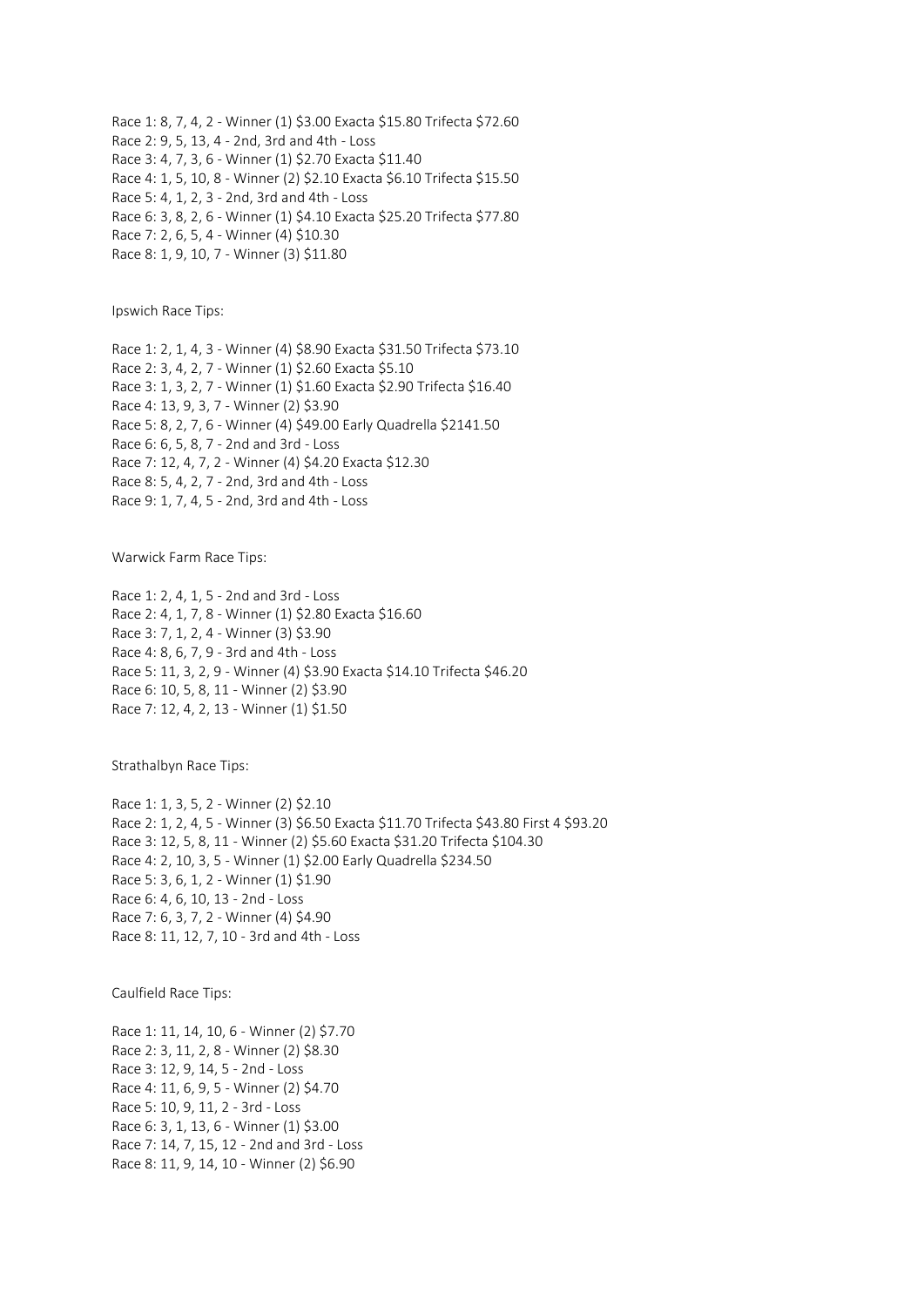Ascot Race Tips:

Race 1: 2, 7, 10, 8 - Winner (2) \$6.90 Exacta \$12.40 Race 2: 2, 5, 3, 4 - Winner (1) \$3.40 Race 3: 10, 8, 6, 3 - 2nd and 4th - Loss Race 4: 1, 11, 9, 3 - Winner (1) \$1.60 Race 5: 7, 5, 3, 11 - 4th - Loss Race 6: 14, 5, 2, 4 - Winner (4) \$5.50 Exacta \$39.40 Race 7: 7, 8, 9, 14 - Winner (1) \$5.60

Launceston Race Tips:

Race 1: 8, 2, 7, 6 - Winner (2) \$6.70 Race 2: 2, 5, 14, 7 - 2nd and 4th - Loss Race 3: 5, 4, 3, 10 - 3rd - Loss Race 4: 10, 2, 4, 8 - Winner (2) \$3.40 Exacta \$6.50 Race 5: 8, 10, 6, 11 - Winner (1) \$2.50 Exacta \$39.20 Race 6: 2, 10, 9, 4 - Winner (2) \$3.70 Exacta \$21.10 Race 7: 6, 3, 7, 5 - 2nd and 4th - Loss Race 8: 2, 8, 7, 6 - Winner (1) \$3.60

Wednesdays January 10th 2018 Horse Racing Tips:

The results are in...

Wednesday The Final Statistics.

1. Top Selection strike rate at 24% out of 50 races.

2. Top 2 Selections strike rate at 30% out of 50 races.

+ Total Top 2 Selection winners = 15 out of 50 races.

3. Exacta strike rate at 40% out of 50 races.

+ Total Exacta winners = 20 out of 50 races.

Dividends:

- + Best Top Selection win dividend: \$6.90
- + Best Top 2 Selection win dividend: \$6.90
- + Best tipped Exacta dividend: \$68.70
- + Best tipped Trifecta dividend: \$299.10
- + Best tipped First 4 dividend: \$432.40
- + Best tipped Quadrella dividend: n/a

The Day In Summary: So let's have a look at the numbers for this Wednesdays racing with 50 races covered. For the Exotics there were 20 Exacta's in total which is a strike rate of 40% with the biggest one paying out at \$68.70 with the best tipped Trifecta paying out at \$299.10 and the best tipped First 4 paid out at \$432.40. For Win Bets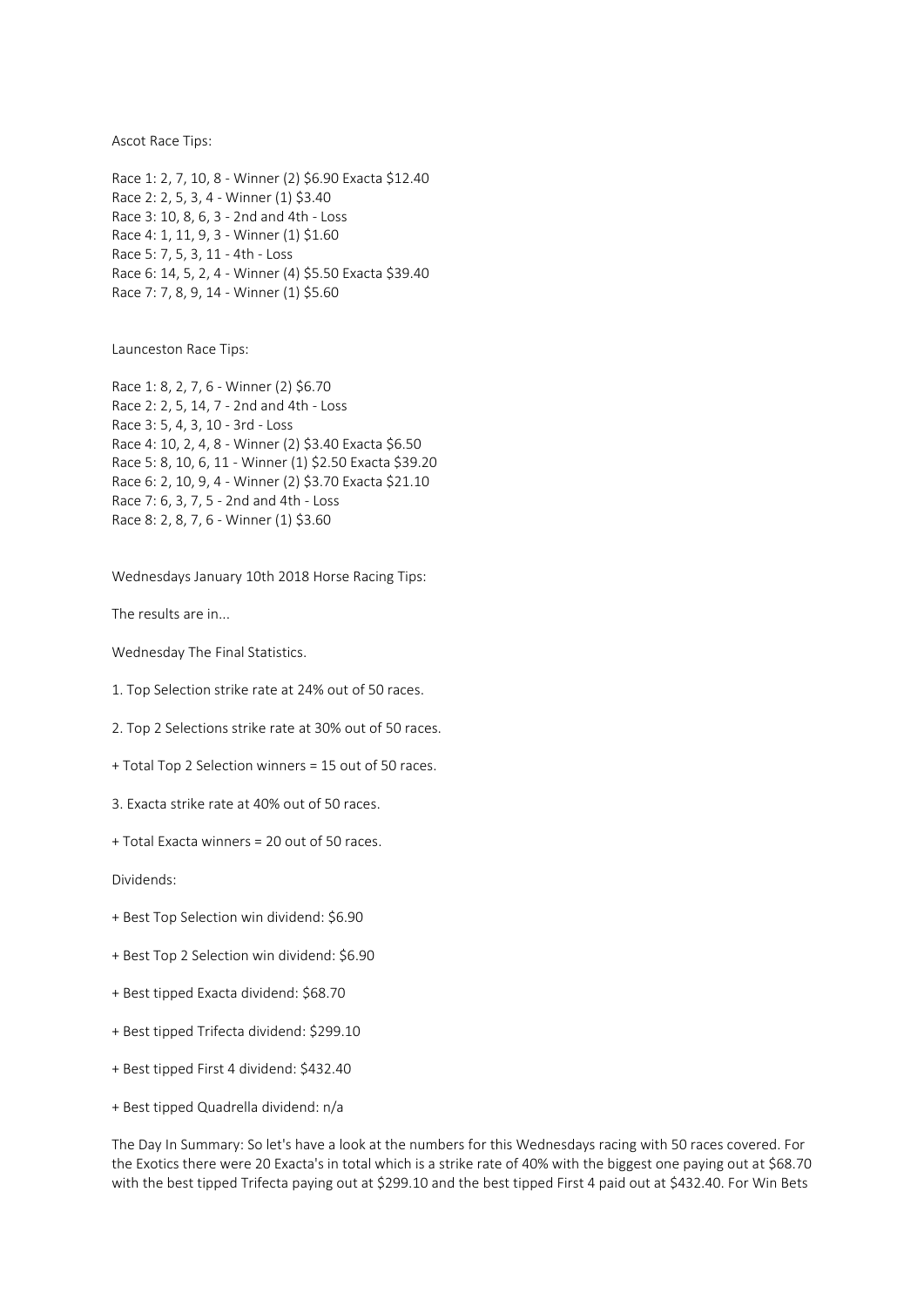the best priced Top Selection winner was at \$6.90 with the strike rate for the Top Selection sitting at 24% with the strike rate for the Top 2 Selections sitting at 30% of all races run. With Quadrella's none were successfully tipped today. And so that wraps up this Wednesdays racing.

Special Suggested Bets Of The Day:

Murray Bridge Race 2 Banker Exacta:

5 / 1, 10, 8

So its 5 for 1st and 1, 10, 8 for 2nd.

Total Cost: \$12 buys a 400% share of the dividend.

Where The Money Is: Those runners which stand out as being well supported early.

Doomben Race 6 No 8 Who's Your Daddy at \$13.00 and there is solid early support for this one at the odds so may be worth a little watch.

Best Longshot's Of The Day:

Nothing to report today.

Best Quaddie Of The Day:

Devonport Quadrella:

Race 7: 2, 6, 9, 4 Race 8: 5, 3, 1, 6 Race 9: 3, 5, 4, 2 Race 10: 1, 2, 5, 4

Total Cost: \$13 buys a 5% share of the dividend.

Today's Race Tips:

Doomben Race Tips:

Race 1: 3, 8, 10, 2 - 4th - Loss Race 2: 7, 6, 3, 1 - Winner (1) \$3.10 Exacta \$11.00 Race 3: 7, 4, 6, 3 - 2nd, 3rd and 4th - Loss Race 4: 2, 4, 3, 5 - Winner (1) \$2.20 Exacta \$6.00 Trifecta \$36.30 Race 5: 7, 8, 10, 2 - Winner (2) \$4.00 Race 6: 8, 6, 10, 1 - Winner (3) \$5.80 Race 7: 1, 7, 9, 11 - Winner (3) \$3.10 Exacta \$14.70 Race 8: 12, 8, 6, 11 - 3rd and 4th - Loss

Canterbury Race Tips:

Race 1: 1, 2, 5, 3 - Winner (2) \$2.70 Exacta \$5.80 Trifecta \$6.40 First 4 \$7.60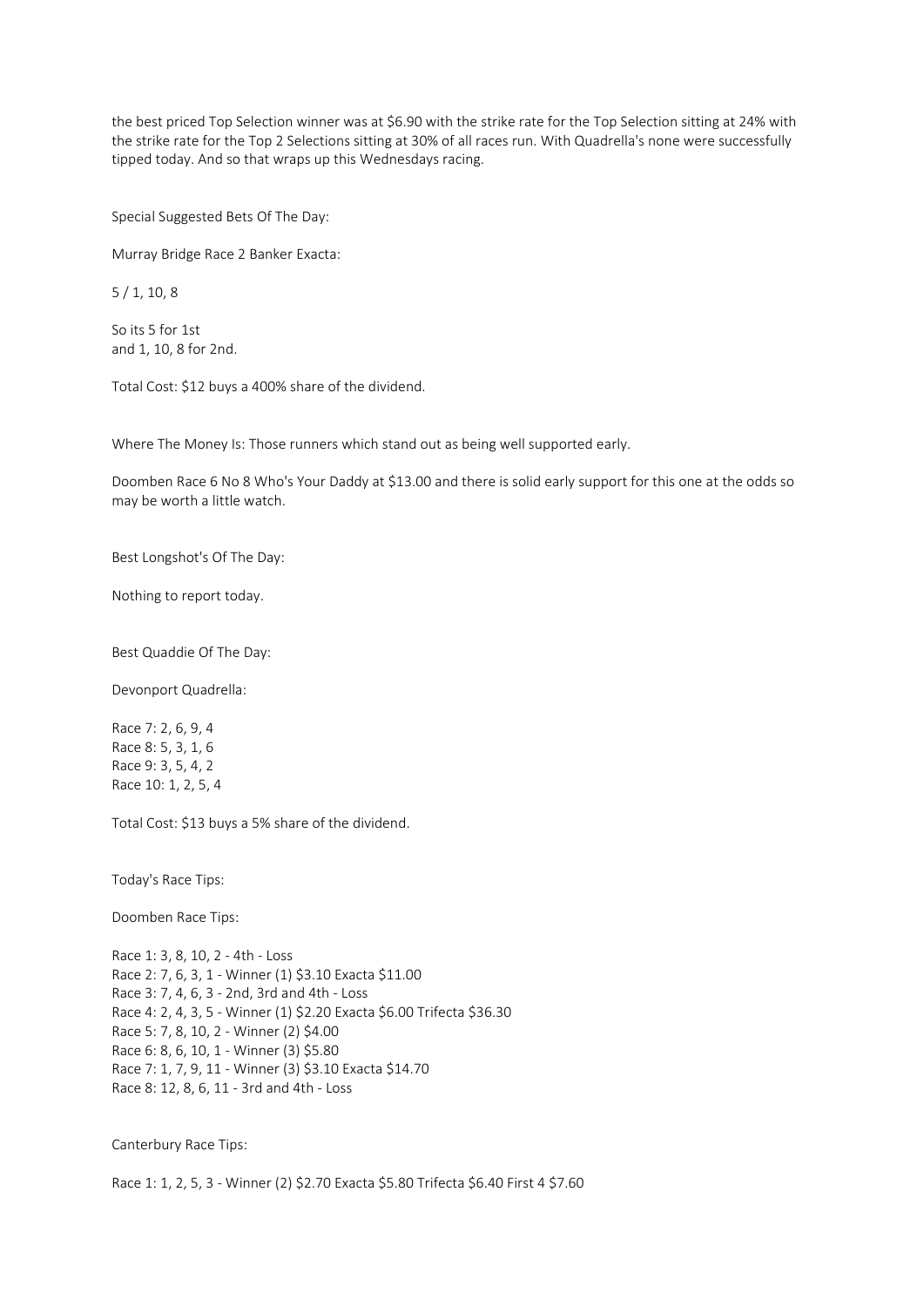Race 2: 8, 1, 4, 6 - Winner (1) \$3.30 Race 3: 5, 1, 8, 2 - 2nd, 3rd and 4th - Loss Race 4: 1, 2, 3, 6 - 2nd - Loss Race 5: 7, 8, 2, 4 - Winner (3) \$9.20 Exacta \$68.70 Trifecta \$219.10 First 4 \$308.00 Race 6: 2, 6, 7, 8 - Winner (3) \$7.30 Exacta \$16.70 Race 7: 10, 12, 2, 7 - Loss

Sandown Race Tips:

Race 1: 2, 4, 11, 12 - 4th - Loss Race 2: 9, 10, 4, 7 - Winner (4) \$4.80 Exacta \$17.60 Trifecta \$127.20 Race 3: 8, 1, 10, 3 - 2nd, 3rd and 4th - Loss Race 4: 2, 5, 6, 3 - Winner (4) \$7.60 Exacta \$39.00 Trifecta \$299.10 Race 5: 1, 2, 7, 3 - Winner (1) \$1.60 Exacta \$3.80 Race 6: 3, 4, 7, 9 - Winner (3) \$5.00 Race 7: 1, 10, 6, 5 - 2nd and 3rd - Loss Race 8: 11, 17, 16, 6 - Winner (1) \$6.90

Murray Bridge Race Tips:

Race 1: 7, 6, 3, 2 - Winner (1) \$2.20 Race 2: 5, 1, 10, 8 - Winner (3) \$9.20 Exacta \$21.00 Race 3: 4, 6, 8, 10 - 2nd, 3rd and 4th - Loss Race 4: 6, 1, 7, 8 - 2nd and 3rd - Loss Race 5: 3, 5, 2, 7 - 2nd, 3rd and 4th - Loss Race 6: 7, 3, 2, 11 - 2nd and 3rd - Loss Race 7: 5, 3, 8, 2 - Winner (1) \$3.80 Exacta \$27.90 Race 8: 8, 14, 2, 4 - Winner (1) \$6.30 Exacta \$61.20

Devonport Race Tips:

Race 1: 6, 5, 1, 7 - Winner (3) \$5.80 Exacta \$36.60 Race 2: 10, 5, 2, 9 - Winner (3) \$4.50 Race 3: 7, 5, 2, 9 - Winner (4) \$8.50 Race 4: 2, 6, 4, 7 - Winner (4) \$7.50 Exacta \$32.40 Trifecta \$112.10 First 4 \$432.40 Race 5: 3, 11, 2, 5 - Winner (2) \$5.30 Race 6: 5, 6, 13, 3 - 2nd and 4th - Loss Race 7: 2, 6, 9, 4 - Winner (1) \$3.00 Exacta \$17.40 Race 8: 5, 3, 1, 6 - 2nd and 3rd - Loss Race 9: 3, 5, 4, 2 - 3rd and 4th - Loss Race 10: 1, 2, 5, 4 - Winner (4) \$5.30 Exacta \$35.80

Bunbury Race Tips:

Race 1: 3, 1, 4, 6 - Winner (1) \$1.50 Exacta \$3.40 Trifecta \$8.10 First 4 \$17.20 Race 2: 8, 1, 3, 5 - Winner (1) \$1.70 Race 3: 13, 5, 2, 7 - 2nd, 3rd and 4th - Loss Race 4: 4, 10, 5, 8 - Winner (3) \$5.30 Exacta \$8.40 Trifecta \$112.80 First 4 \$321.20 Race 5: 9, 7, 8, 10 - Winner (1) \$1.90 Exacta \$26.40 Trifecta \$106.40 Race 6: 3, 7, 5, 4 - 2nd - Loss Race 7: 1, 5, 8, 7 - 2nd - Loss Race 8: 3, 10, 8, 7 - 4th - Loss Race 9: 3, 1, 5, 7 - Winner (4) \$7.80 Exacta \$28.50 Trifecta \$104.50 First 4 \$167.60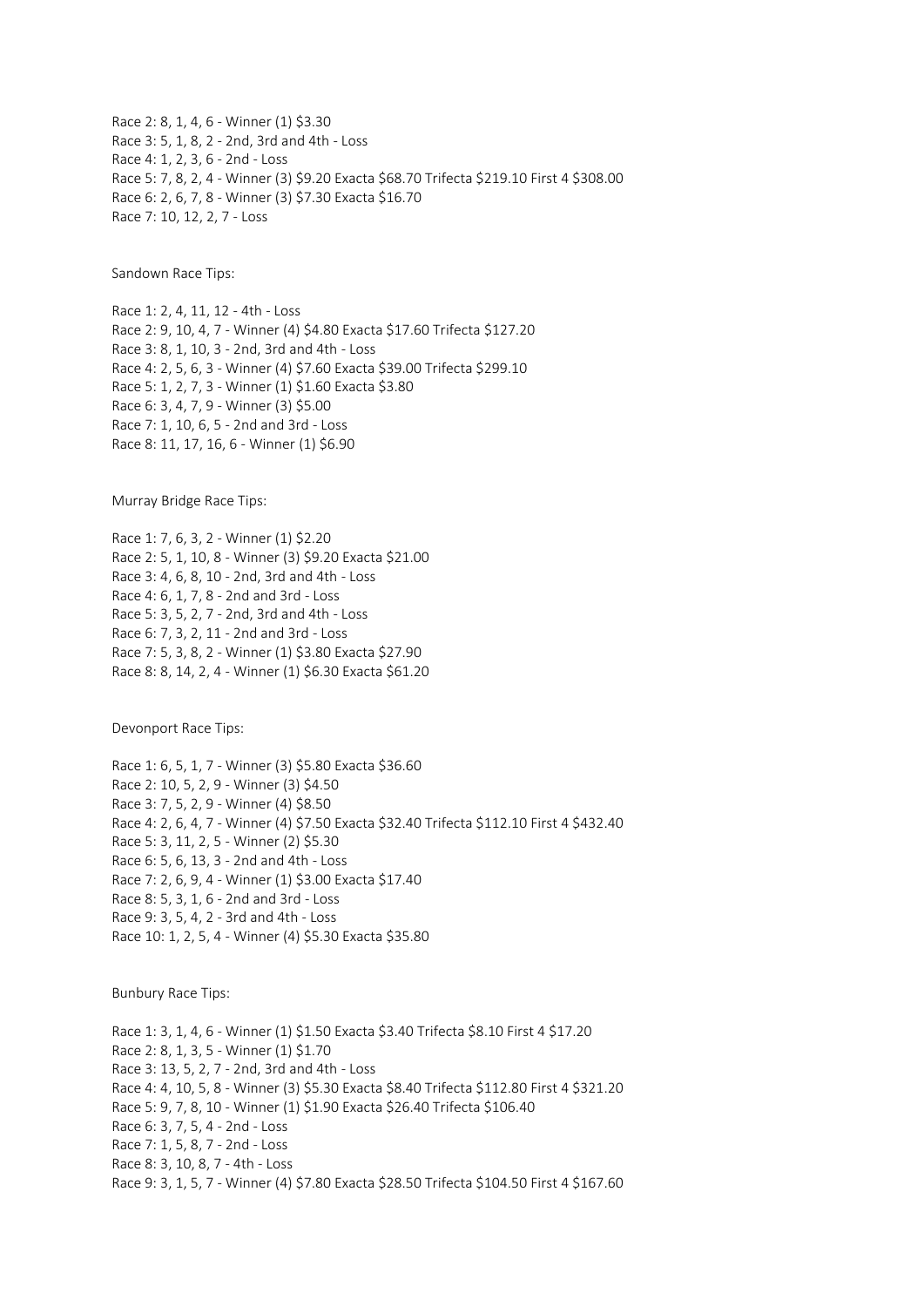Wednesdays January 3rd 2018 Horse Racing Tips:

The results are in...

Wednesday The Final Statistics.

- 1. Top Selection strike rate at 29% out of 38 races.
- 2. Top 2 Selections strike rate at 42% out of 38 races.
- + Total Top 2 Selection winners = 16 out of 38 races.
- 3. Exacta strike rate at 42% out of 38 races.
- + Total Exacta winners = 16 out of 38 races.

Dividends:

- + Best Top Selection win dividend: \$12.00
- + Best Top 2 Selection win dividend: \$16.60
- + Best tipped Exacta dividend: \$77.70
- + Best tipped Trifecta dividend: \$365.20
- + Best tipped First 4 dividend: \$695.20
- + Best tipped Quadrella dividend: \$2971.40

The Day In Summary: So let's have a look at the numbers for this Wednesdays racing with 38 races covered. For the Exotics there were 16 Exacta's in total which is a strike rate of 42% with the biggest one paying out at \$77.70 with the best tipped Trifecta paying out at \$365.20 and the best tipped First 4 paid out at \$695.20. For Win Bets the best priced Top Selection winner was at \$12.00 with the strike rate for the Top Selection sitting at 29% with the strike rate for the Top 2 Selections sitting at 42% of all races run. With Quadrella's the best today was a main one at Strathalbyn and it paid out at \$2971.40. And so that wraps up this Wednesdays racing.

Special Suggested Bets Of The Day:

Strathalbyn Race 3 Banker Exacta:

3 / 10, 9, 7

So its 3 for 1st and 10, 9, 7 for 2nd.

Total Cost: \$12 buys a 400% share of the dividend.

Where The Money Is: Those runners which stand out as being well supported early.

Sandown Race 7 No 4 Guangzhou at \$7.50 and with solid support early this one may run a good race today.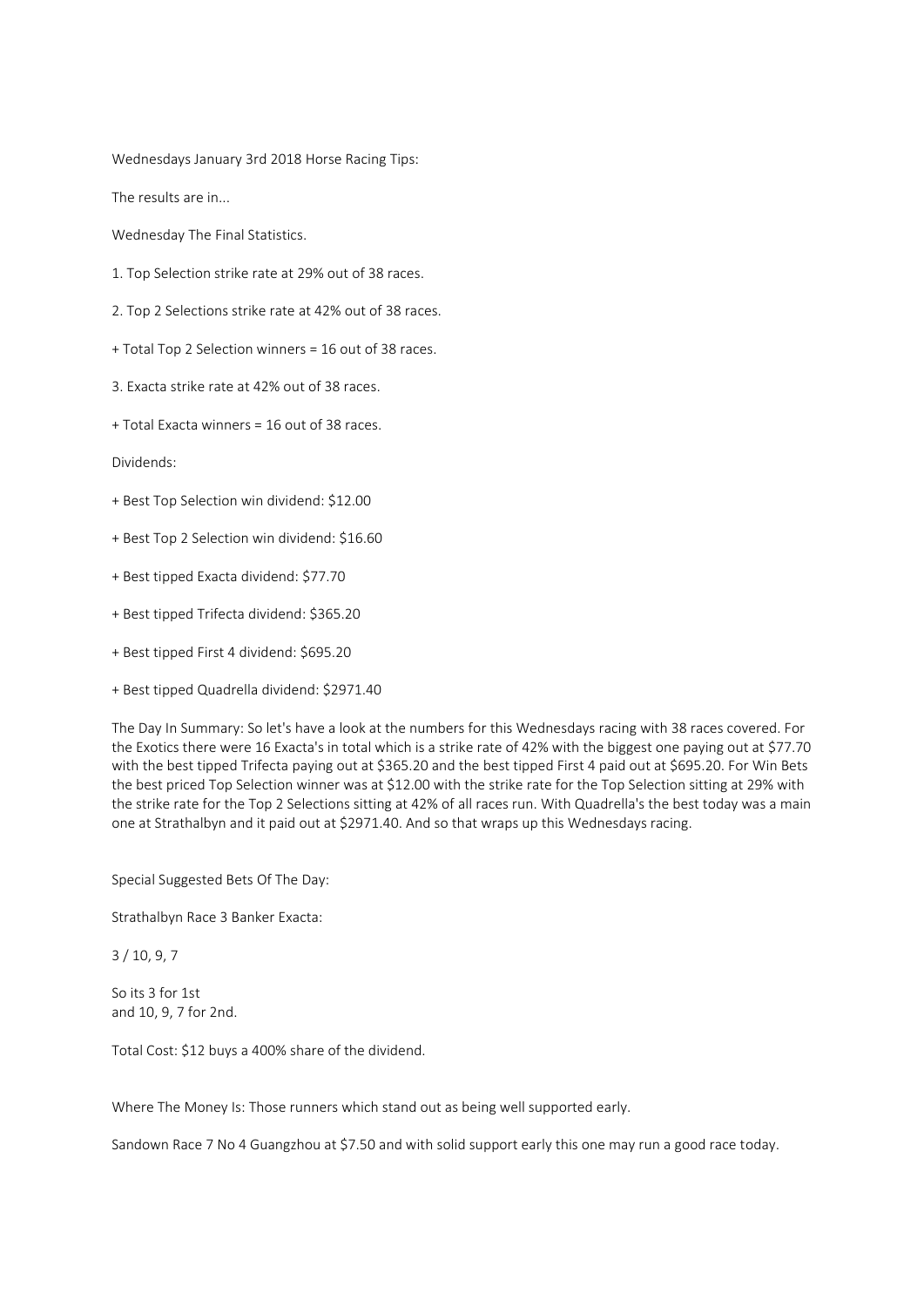Doomben Race 8 No 15 Roman Doll at \$8.00 a tempting amount of early money attention brings this one into some consideration.

Best Longshot's Of The Day:

Strathalbyn Race 7 No 3 Ruth at \$12.00 and its hard to find a real roughie today but this one looms as an interesting prospect with some nice support early which may be an indication that something good may happen today.

Best Quaddie Of The Day:

Kembla Grange Quadrella:

Race 4: 1, 2, 4, 5 Race 5: 2, 7, 9, 3 Race 6: 2, 3, 6, 12 Race 7: 8, 12, 9, 5

Total Cost: \$13 buys a 5% share of the dividend.

Today's Race Tips:

Doomben Race Tips:

Race 1: 2, 4, 3, 8 - Winner (1) \$2.90 Race 2: 2, 1, 3, 7 - Winner (2) \$3.70 Race 3: 1, 9, 4, 3 - Winner (4) \$7.80 Exacta \$34.60 Race 4: 13, 4, 9, 7 - 2nd and 4th - Loss Race 5: 3, 2, 1, 7 - 3rd and 4th - Loss Race 6: 6, 1, 9, 8 - Winner (2) \$2.80 Exacta \$12.30 Race 7: 6, 8, 4, 5 - Winner (2) \$16.60 Exacta \$39.60 Race 8: 15, 4, 8, 6 - 2nd - Loss Race 9: 4, 5, 1, 6 - 2nd - Loss

Sandown Race Tips:

Race 1: 8, 2, 10, 4 - Winner (1) \$1.70 Exacta \$6.80 Race 2: 2, 5, 10, 11 - 2nd and 4th - Loss Race 3: 11, 8, 4, 7 - Winner (1) \$2.70 Exacta \$16.20 Race 4: 14, 12, 10, 6 - 2nd and 3rd - Loss Race 5: 12, 7, 8, 4 - 2nd and 3rd - Loss Race 6: 13, 15, 3, 1 - Winner (3) \$15.60 Exacta \$77.70 Trifecta \$197.90 Race 7: 4, 15, 1, 8 - 2nd and 4th - Loss Race 8: 15, 9, 17, 2 - Winner (1) \$4.10 Exacta \$24.90 Trifecta \$89.30

Kembla Grange Race Tips:

Race 1: 4, 1, 9, 11 - 2nd and 4th - Loss Race 2: 12, 8, 10, 3 - Winner (4) \$5.10 Exacta \$13.80 Race 3: 3, 7, 5, 2 - Winner (1) \$1.80 Exacta \$9.20 Race 4: 1, 2, 4, 5 - Winner (1) \$1.90 Exacta \$7.10 Race 5: 2, 7, 9, 3 - 3rd and 4th - Loss